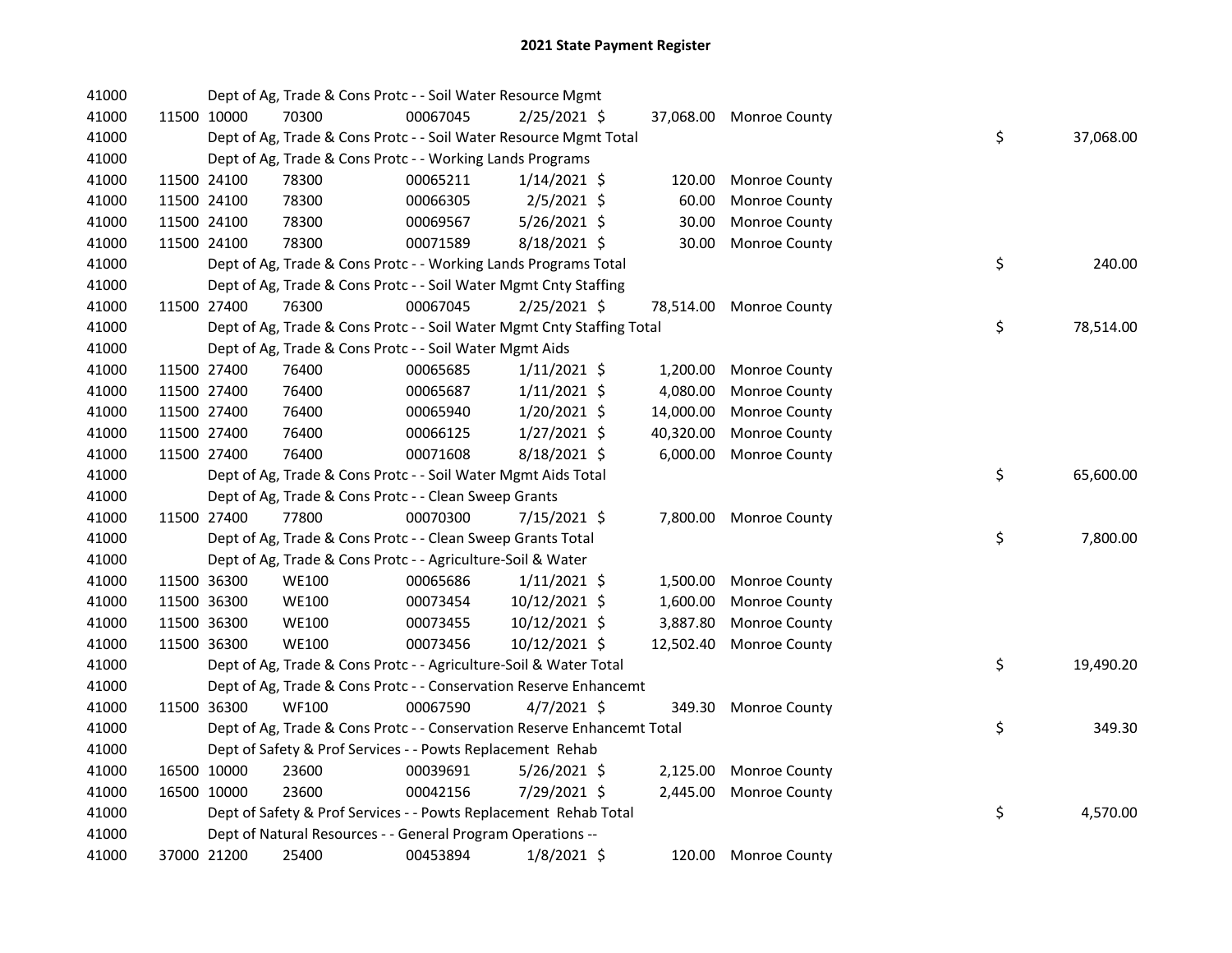| 41000 | Dept of Natural Resources - - General Program Operations -- Total  |          |                |           |                          | \$<br>120.00     |
|-------|--------------------------------------------------------------------|----------|----------------|-----------|--------------------------|------------------|
| 41000 | Dept of Natural Resources - - Venison Processing                   |          |                |           |                          |                  |
| 41000 | 37000 21200<br>54900                                               | 00469717 | 3/24/2021 \$   |           | 1,920.00 Monroe County   |                  |
| 41000 | Dept of Natural Resources - - Venison Processing Total             |          |                |           |                          | \$<br>1,920.00   |
| 41000 | Dept of Natural Resources - - Wildlife Damage Claims & Abat        |          |                |           |                          |                  |
| 41000 | 37000 21200<br>55300                                               | 00469717 | $3/24/2021$ \$ |           | 11,342.43 Monroe County  |                  |
| 41000 | Dept of Natural Resources - - Wildlife Damage Claims & Abat Total  |          |                |           |                          | \$<br>11,342.43  |
| 41000 | Dept of Natural Resources - - Ra- Fish, WI & Forestry              |          |                |           |                          |                  |
| 41000 | 56400<br>37000 21200                                               | 00469779 | $3/25/2021$ \$ |           | 347.56 Monroe County     |                  |
| 41000 | Dept of Natural Resources - - Ra- Fish, WI & Forestry Total        |          |                |           |                          | \$<br>347.56     |
| 41000 | Dept of Natural Resources - - Resaids - Forest Croplnd & Mfl       |          |                |           |                          |                  |
| 41000 | 37000 21200<br>56600                                               | 00509476 | $9/17/2021$ \$ |           | 21,141.00 Monroe County  |                  |
| 41000 | Dept of Natural Resources - - Resaids - Forest CropInd & Mfl Total |          |                |           |                          | \$<br>21,141.00  |
| 41000 | Dept of Natural Resources - - Ra- Suppl Snow Trail Aids            |          |                |           |                          |                  |
| 41000 | 56900<br>37000 21200                                               | 00485635 | $6/10/2021$ \$ |           | 20,607.64 Monroe County  |                  |
| 41000 | Dept of Natural Resources - - Ra- Suppl Snow Trail Aids Total      |          |                |           |                          | \$<br>20,607.64  |
| 41000 | Dept of Natural Resources - - Resaids - Cnty Forst & Admin         |          |                |           |                          |                  |
| 41000 | 37000 21200<br>57200                                               | 00462959 | 2/18/2021 \$   |           | 51,458.62 Monroe County  |                  |
| 41000 | Dept of Natural Resources - - Resaids - Cnty Forst & Admin Total   |          |                |           |                          | \$<br>51,458.62  |
| 41000 | Dept of Natural Resources - - Ra- Snowmobile Trail Areas           |          |                |           |                          |                  |
| 41000 | 37000 21200<br>57500                                               | 00510024 | $9/27/2021$ \$ | 38,529.50 | Monroe County            |                  |
| 41000 | 37000 21200<br>57500                                               | 00514399 | 10/13/2021 \$  | 46,305.00 | Monroe County            |                  |
| 41000 | Dept of Natural Resources - - Ra- Snowmobile Trail Areas Total     |          |                |           |                          | \$<br>84,834.50  |
| 41000 | Dept of Natural Resources - - Resaids - Pymt In Lieu Tax Fed       |          |                |           |                          |                  |
| 41000 | 37000 21200<br>58400                                               | 00510760 | 9/28/2021 \$   |           | 153,217.00 Monroe County |                  |
| 41000 | Dept of Natural Resources - - Resaids - Pymt In Lieu Tax Fed Total |          |                |           |                          | \$<br>153,217.00 |
| 41000 | Dept of Natural Resources - - GPO--State Funds                     |          |                |           |                          |                  |
| 41000 | 37000 21200<br>86100                                               | 00460306 | 1/29/2021 \$   | 3.00      | <b>Monroe County</b>     |                  |
| 41000 | Dept of Natural Resources - - GPO--State Funds Total               |          |                |           |                          | \$<br>3.00       |
| 41000 | Dept of Natural Resources - - Fin Asst For Responsible Units       |          |                |           |                          |                  |
| 41000 | 37000 27400<br>67000                                               | 00483928 | $5/21/2021$ \$ |           | 133,665.49 Monroe County |                  |
| 41000 | Dept of Natural Resources - - Fin Asst For Responsible Units Total |          |                |           |                          | \$<br>133,665.49 |
| 41000 | Dept of Natural Resources - - Recycling Consolidation Grants       |          |                |           |                          |                  |
| 41000 | 37000 27400<br>67300                                               | 00483928 | $5/21/2021$ \$ |           | 11,746.60 Monroe County  |                  |
| 41000 | Dept of Natural Resources - - Recycling Consolidation Grants Total |          |                |           |                          | \$<br>11,746.60  |
| 41000 | Dept of Natural Resources - - GPO - Sd Water Loan Prog, Fed        |          |                |           |                          |                  |
| 41000 | 37000 57300<br>48200                                               | 00468681 | 3/31/2021 \$   |           | 2,747.00 Monroe County   |                  |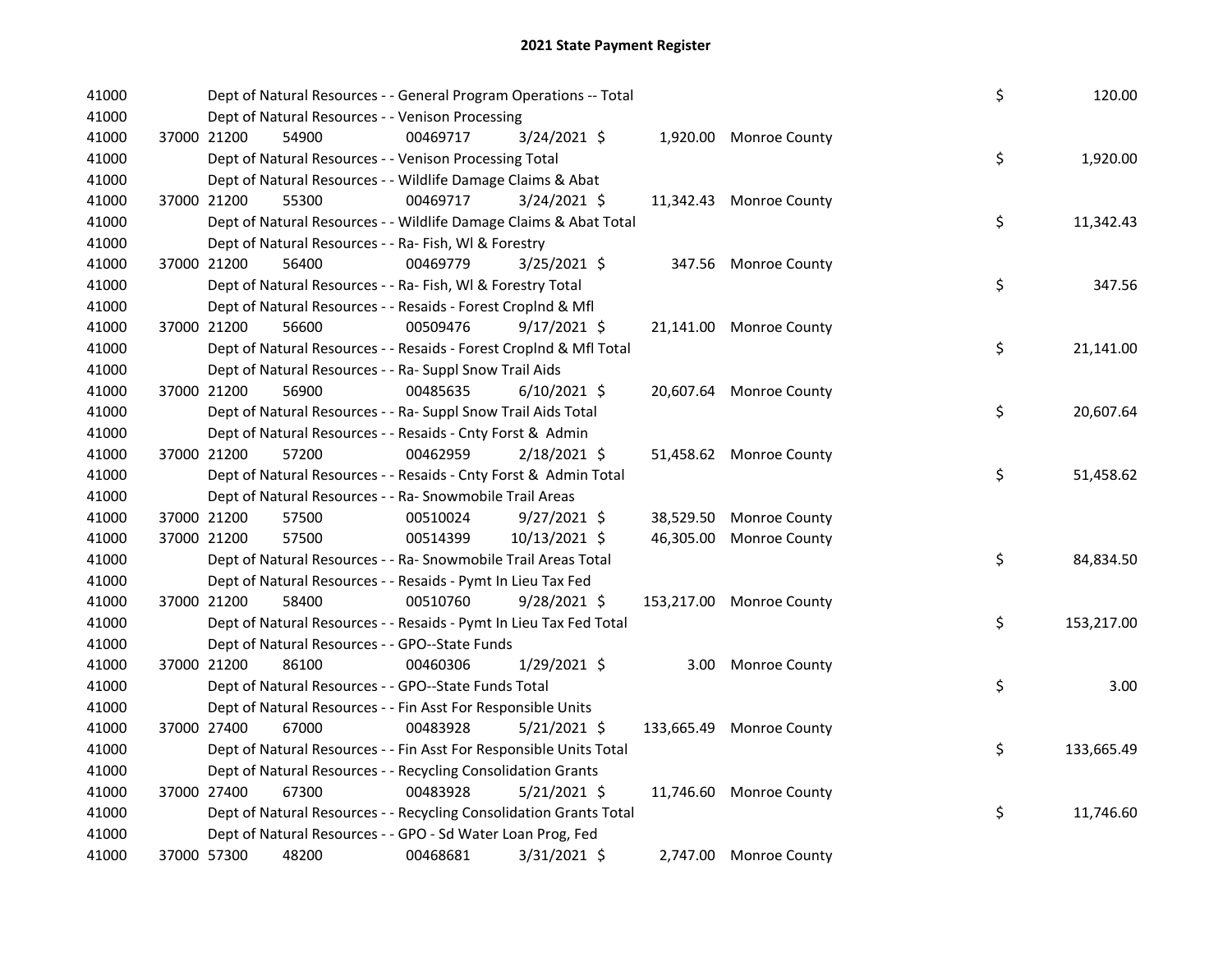| 41000 | 37000 57300 |             | 48200                                                             | 00491926 | 7/16/2021 \$   |            | 2,747.00 Monroe County |    |              |
|-------|-------------|-------------|-------------------------------------------------------------------|----------|----------------|------------|------------------------|----|--------------|
| 41000 |             | 37000 57300 | 48200                                                             | 00515532 | 11/12/2021 \$  |            | 2,747.00 Monroe County |    |              |
| 41000 |             |             | Dept of Natural Resources - - GPO - Sd Water Loan Prog, Fed Total |          |                |            |                        | \$ | 8,241.00     |
| 41000 |             |             | WI Dept of Transportation - - Eldly&Disa Co/Aid Sf                |          |                |            |                        |    |              |
| 41000 |             | 39500 21100 | 16800                                                             | 00650088 | 2/8/2021 \$    | 130,886.00 | <b>Monroe County</b>   |    |              |
| 41000 |             |             | WI Dept of Transportation - - Eldly&Disa Co/Aid Sf Total          |          |                |            |                        | \$ | 130,886.00   |
| 41000 |             |             | WI Dept of Transportation - - Hwy Sfty Loc Aid Ffd                |          |                |            |                        |    |              |
| 41000 |             | 39500 21100 | 18500                                                             | 00639052 | $1/13/2021$ \$ | 1,620.12   | Monroe County          |    |              |
| 41000 |             | 39500 21100 | 18500                                                             | 00646143 | 1/28/2021 \$   | 1,553.24   | Monroe County          |    |              |
| 41000 |             | 39500 21100 | 18500                                                             | 00657289 | 2/23/2021 \$   | 2,347.84   | Monroe County          |    |              |
| 41000 |             | 39500 21100 | 18500                                                             | 00675046 | $4/6/2021$ \$  | 1,598.23   | Monroe County          |    |              |
| 41000 |             | 39500 21100 | 18500                                                             | 00696338 | 5/20/2021 \$   | 3,243.81   | Monroe County          |    |              |
| 41000 |             | 39500 21100 | 18500                                                             | 00709624 | $6/22/2021$ \$ | 3,506.46   | Monroe County          |    |              |
| 41000 |             | 39500 21100 | 18500                                                             | 00724123 | 7/23/2021 \$   | 2,184.96   | Monroe County          |    |              |
| 41000 |             | 39500 21100 | 18500                                                             | 00724128 | 7/23/2021 \$   | 5,619.13   | Monroe County          |    |              |
| 41000 |             | 39500 21100 | 18500                                                             | 00748141 | 9/20/2021 \$   | 3,894.45   | Monroe County          |    |              |
| 41000 |             | 39500 21100 | 18500                                                             | 00748142 | 9/20/2021 \$   | 894.62     | Monroe County          |    |              |
| 41000 |             | 39500 21100 | 18500                                                             | 00748143 | 9/20/2021 \$   | 958.63     | Monroe County          |    |              |
| 41000 |             | 39500 21100 | 18500                                                             | 00748772 | $9/21/2021$ \$ | 6,068.15   | Monroe County          |    |              |
| 41000 |             | 39500 21100 | 18500                                                             | 00748773 | 9/21/2021 \$   | 7,208.69   | Monroe County          |    |              |
| 41000 |             | 39500 21100 | 18500                                                             | 00772327 | 11/10/2021 \$  | 14,043.28  | Monroe County          |    |              |
| 41000 |             | 39500 21100 | 18500                                                             | 00785798 | 12/21/2021 \$  | 1,410.81   | Monroe County          |    |              |
| 41000 |             | 39500 21100 | 18500                                                             | 00785799 | 12/21/2021 \$  | 1,427.28   | Monroe County          |    |              |
| 41000 |             | 39500 21100 | 18500                                                             | 00786328 | 12/22/2021 \$  | 2,133.37   | Monroe County          |    |              |
| 41000 |             |             | WI Dept of Transportation - - Hwy Sfty Loc Aid Ffd Total          |          |                |            |                        | \$ | 59,713.07    |
| 41000 |             |             | WI Dept of Transportation - - Trans Aids To Co.-Sf                |          |                |            |                        |    |              |
| 41000 |             | 39500 21100 | 19000                                                             | 00631640 | $1/4/2021$ \$  | 271,750.36 | Monroe County          |    |              |
| 41000 |             | 39500 21100 | 19000                                                             | 00710735 | 7/6/2021 \$    | 543,500.72 | Monroe County          |    |              |
| 41000 |             | 39500 21100 | 19000                                                             | 00751294 | 10/4/2021 \$   | 271,750.36 | Monroe County          |    |              |
| 41000 |             |             | WI Dept of Transportation - - Trans Aids To Co.-Sf Total          |          |                |            |                        | \$ | 1,087,001.44 |
| 41000 |             |             | WI Dept of Transportation - - Loc Trns Facl Implfd                |          |                |            |                        |    |              |
| 41000 |             | 39500 21100 | 27600                                                             | 00666656 | 3/19/2021 \$   | 548.05     | Monroe County          |    |              |
| 41000 |             | 39500 21100 | 27600                                                             | 00672445 | 3/30/2021 \$   | (0.01)     | Monroe County          |    |              |
| 41000 |             | 39500 21100 | 27600                                                             | 00672452 | 3/30/2021 \$   | 30,864.67  | Monroe County          |    |              |
| 41000 |             | 39500 21100 | 27600                                                             | 00672454 | 3/30/2021 \$   | 652.26     | Monroe County          |    |              |
| 41000 |             | 39500 21100 | 27600                                                             | 00781703 | 12/8/2021 \$   |            | (0.01) Monroe County   |    |              |
| 41000 |             |             | WI Dept of Transportation - - Loc Trns Facl Implfd Total          |          |                |            |                        | \$ | 32,064.96    |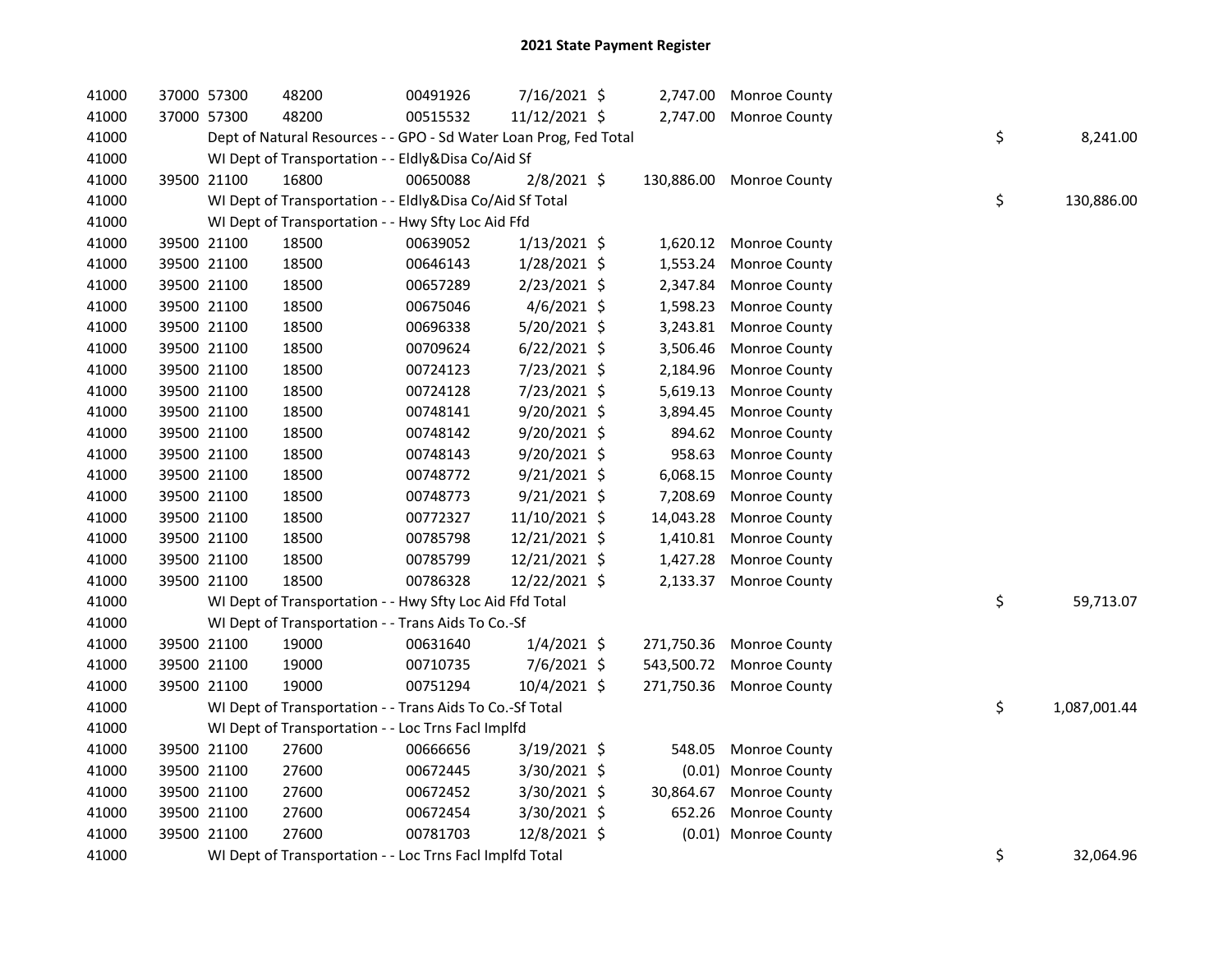| 41000 |             | WI Dept of Transportation - - Loc Rd Imp Prg St Fd       |          |                |            |                        |    |           |
|-------|-------------|----------------------------------------------------------|----------|----------------|------------|------------------------|----|-----------|
| 41000 | 39500 21100 | 27800                                                    | 00777349 | 12/1/2021 \$   |            | 5,295.25 Monroe County |    |           |
| 41000 |             | WI Dept of Transportation - - Loc Rd Imp Prg St Fd Total |          |                |            |                        | \$ | 5,295.25  |
| 41000 |             | WI Dept of Transportation - - Loc Trns Facl Impffd       |          |                |            |                        |    |           |
| 41000 | 39500 21100 | 28600                                                    | 00666656 | 3/19/2021 \$   | 5,738.43   | <b>Monroe County</b>   |    |           |
| 41000 | 39500 21100 | 28600                                                    | 00672441 | $3/30/2021$ \$ | 21,508.88  | Monroe County          |    |           |
| 41000 | 39500 21100 | 28600                                                    | 00672445 | 3/30/2021 \$   | 55,998.46  | Monroe County          |    |           |
| 41000 | 39500 21100 | 28600                                                    | 00672454 | 3/30/2021 \$   | 10,838.95  | Monroe County          |    |           |
| 41000 | 39500 21100 | 28600                                                    | 00781703 | 12/8/2021 \$   | 254.46     | Monroe County          |    |           |
| 41000 |             | WI Dept of Transportation - - Loc Trns Facl Impffd Total |          |                |            |                        | \$ | 94,339.18 |
| 41000 |             | WI Dept of Transportation - - St Hwy Rehab, Sf           |          |                |            |                        |    |           |
| 41000 | 39500 21100 | 36300                                                    | 00767494 | 10/28/2021 \$  |            | 95.33 Monroe County    |    |           |
| 41000 |             | WI Dept of Transportation - - St Hwy Rehab, Sf Total     |          |                |            |                        | \$ | 95.33     |
| 41000 |             | WI Dept of Transportation - - Hwy Mgmt & Opers Sf        |          |                |            |                        |    |           |
| 41000 | 39500 21100 | 36500                                                    | 00646260 | $1/29/2021$ \$ | 432.00     | Monroe County          |    |           |
| 41000 | 39500 21100 | 36500                                                    | 00679447 | 4/14/2021 \$   | 939.62     | Monroe County          |    |           |
| 41000 | 39500 21100 | 36500                                                    | 00701166 | $6/4/2021$ \$  | 432.00     | Monroe County          |    |           |
| 41000 | 39500 21100 | 36500                                                    | 00701168 | $6/1/2021$ \$  | 432.00     | Monroe County          |    |           |
| 41000 | 39500 21100 | 36500                                                    | 00701169 | $6/1/2021$ \$  | 432.00     | Monroe County          |    |           |
| 41000 | 39500 21100 | 36500                                                    | 00708820 | $6/18/2021$ \$ | 432.00     | Monroe County          |    |           |
| 41000 | 39500 21100 | 36500                                                    | 00735253 | 8/16/2021 \$   | 432.00     | Monroe County          |    |           |
| 41000 | 39500 21100 | 36500                                                    | 00747689 | 9/20/2021 \$   | 432.00     | Monroe County          |    |           |
| 41000 | 39500 21100 | 36500                                                    | 00767477 | 10/28/2021 \$  | 432.00     | Monroe County          |    |           |
| 41000 | 39500 21100 | 36500                                                    | 00767494 | 10/28/2021 \$  | 1,525.50   | Monroe County          |    |           |
| 41000 | 39500 21100 | 36500                                                    | 00780291 | 12/3/2021 \$   | 432.00     | Monroe County          |    |           |
| 41000 |             | WI Dept of Transportation - - Hwy Mgmt & Opers Sf Total  |          |                |            |                        | \$ | 6,353.12  |
| 41000 |             | WI Dept of Transportation - - Routine Maint Sf           |          |                |            |                        |    |           |
| 41000 | 39500 21100 | 36800                                                    | 00634784 | $1/4/2021$ \$  | 24,635.12  | Monroe County          |    |           |
| 41000 | 39500 21100 | 36800                                                    | 00634789 | $1/4/2021$ \$  | 102,538.01 | Monroe County          |    |           |
| 41000 | 39500 21100 | 36800                                                    | 00641522 | 1/20/2021 \$   | 85,029.15  | Monroe County          |    |           |
| 41000 | 39500 21100 | 36800                                                    | 00641523 | $1/20/2021$ \$ | 11,582.40  | Monroe County          |    |           |
| 41000 | 39500 21100 | 36800                                                    | 00641524 | $1/20/2021$ \$ | 5,622.54   | Monroe County          |    |           |
| 41000 | 39500 21100 | 36800                                                    | 00641525 | 1/20/2021 \$   | 2,076.90   | Monroe County          |    |           |
| 41000 | 39500 21100 | 36800                                                    | 00644173 | $1/25/2021$ \$ | 90,702.09  | Monroe County          |    |           |
| 41000 | 39500 21100 | 36800                                                    | 00646260 | $1/29/2021$ \$ | 42,888.44  | Monroe County          |    |           |
| 41000 | 39500 21100 | 36800                                                    | 00647572 | $2/2/2021$ \$  | 43,666.00  | Monroe County          |    |           |
| 41000 | 39500 21100 | 36800                                                    | 00674545 | $4/5/2021$ \$  | 269,490.69 | <b>Monroe County</b>   |    |           |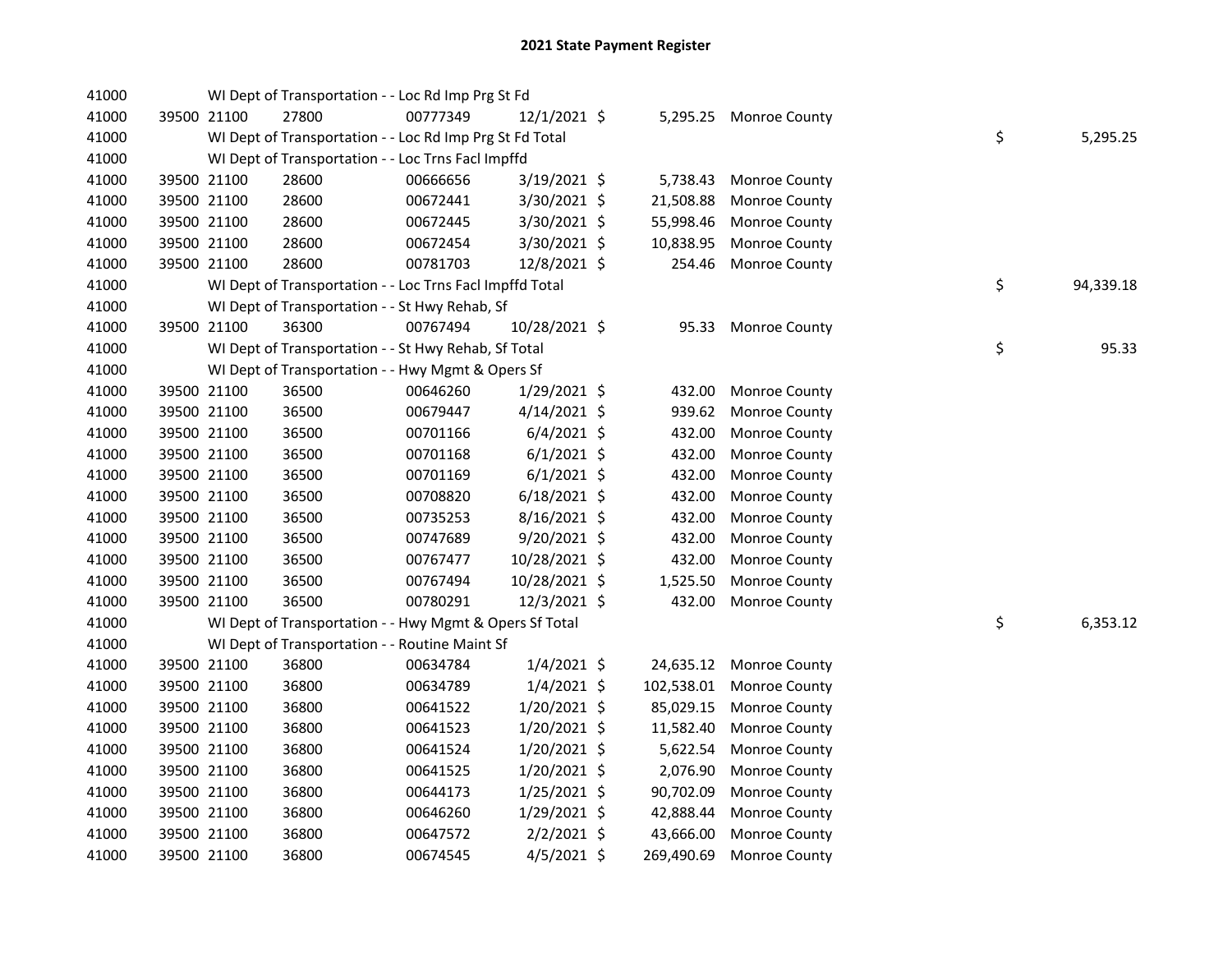| 41000 | 39500 21100 | 36800                                                   | 00679447 | 4/14/2021 \$   |            | 7,732.44 Monroe County   |    |              |
|-------|-------------|---------------------------------------------------------|----------|----------------|------------|--------------------------|----|--------------|
| 41000 | 39500 21100 | 36800                                                   | 00698200 | $5/24/2021$ \$ | 247,800.82 | <b>Monroe County</b>     |    |              |
| 41000 | 39500 21100 | 36800                                                   | 00701165 | $6/4/2021$ \$  | 6,936.68   | Monroe County            |    |              |
| 41000 | 39500 21100 | 36800                                                   | 00701166 | $6/4/2021$ \$  | 31,585.55  | Monroe County            |    |              |
| 41000 | 39500 21100 | 36800                                                   | 00701168 | $6/1/2021$ \$  | 25,625.04  | Monroe County            |    |              |
| 41000 | 39500 21100 | 36800                                                   | 00701169 | $6/1/2021$ \$  | 8,057.92   | <b>Monroe County</b>     |    |              |
| 41000 | 39500 21100 | 36800                                                   | 00702494 | $6/7/2021$ \$  | 1,014.39   | Monroe County            |    |              |
| 41000 | 39500 21100 | 36800                                                   | 00702497 | $6/7/2021$ \$  |            | 235,746.42 Monroe County |    |              |
| 41000 | 39500 21100 | 36800                                                   | 00702498 | $6/7/2021$ \$  | 179,744.57 | Monroe County            |    |              |
| 41000 | 39500 21100 | 36800                                                   | 00706244 | $6/15/2021$ \$ | 170,413.49 | Monroe County            |    |              |
| 41000 | 39500 21100 | 36800                                                   | 00708820 | $6/18/2021$ \$ |            | 9,972.32 Monroe County   |    |              |
| 41000 | 39500 21100 | 36800                                                   | 00714214 | $6/29/2021$ \$ | 95,188.17  | <b>Monroe County</b>     |    |              |
| 41000 | 39500 21100 | 36800                                                   | 00719018 | 7/12/2021 \$   | 110,153.33 | <b>Monroe County</b>     |    |              |
| 41000 | 39500 21100 | 36800                                                   | 00726307 | 7/28/2021 \$   | 71,974.45  | Monroe County            |    |              |
| 41000 | 39500 21100 | 36800                                                   | 00726314 | 7/28/2021 \$   | 178,737.15 | Monroe County            |    |              |
| 41000 | 39500 21100 | 36800                                                   | 00735253 | 8/16/2021 \$   | 9,629.14   | Monroe County            |    |              |
| 41000 | 39500 21100 | 36800                                                   | 00736487 | 8/19/2021 \$   | 56,473.98  | Monroe County            |    |              |
| 41000 | 39500 21100 | 36800                                                   | 00746599 | $9/15/2021$ \$ | 333.36     | Monroe County            |    |              |
| 41000 | 39500 21100 | 36800                                                   | 00746609 | $9/15/2021$ \$ | 74,575.62  | Monroe County            |    |              |
| 41000 | 39500 21100 | 36800                                                   | 00747689 | 9/20/2021 \$   | 8,097.25   | Monroe County            |    |              |
| 41000 | 39500 21100 | 36800                                                   | 00761512 | 10/13/2021 \$  | 113,271.31 | Monroe County            |    |              |
| 41000 | 39500 21100 | 36800                                                   | 00763979 | 10/20/2021 \$  | 66,590.24  | Monroe County            |    |              |
| 41000 | 39500 21100 | 36800                                                   | 00763980 | 10/20/2021 \$  | 7,125.48   | Monroe County            |    |              |
| 41000 | 39500 21100 | 36800                                                   | 00766645 | 10/27/2021 \$  | 184,415.62 | Monroe County            |    |              |
| 41000 | 39500 21100 | 36800                                                   | 00767477 | 10/28/2021 \$  | 5,093.22   | Monroe County            |    |              |
| 41000 | 39500 21100 | 36800                                                   | 00767494 | 10/28/2021 \$  | 2,532.30   | <b>Monroe County</b>     |    |              |
| 41000 | 39500 21100 | 36800                                                   | 00779050 | 12/1/2021 \$   | 94,295.80  | Monroe County            |    |              |
| 41000 | 39500 21100 | 36800                                                   | 00780291 | 12/3/2021 \$   | 6,277.01   | Monroe County            |    |              |
| 41000 | 39500 21100 | 36800                                                   | 00782432 | 12/10/2021 \$  |            | 146,948.37 Monroe County |    |              |
| 41000 |             | WI Dept of Transportation - - Routine Maint Sf Total    |          |                |            |                          | \$ | 2,834,572.78 |
| 41000 |             | WI Dept of Transportation - - Hwy Mgmt & Opers Lf       |          |                |            |                          |    |              |
| 41000 | 39500 21100 | 37500                                                   | 00701168 | $6/1/2021$ \$  |            | 419.91 Monroe County     |    |              |
| 41000 |             | WI Dept of Transportation - - Hwy Mgmt & Opers Lf Total |          |                |            |                          | \$ | 419.91       |
| 41000 |             | WI Dept of Transportation - - St Hwy Rehab Fed Fd       |          |                |            |                          |    |              |
| 41000 | 39500 21100 | 38300                                                   | 00767494 | 10/28/2021 \$  |            | 381.32 Monroe County     |    |              |
| 41000 |             | WI Dept of Transportation - - St Hwy Rehab Fed Fd Total |          |                |            |                          | \$ | 381.32       |
| 41000 |             | WI Dept of Transportation - - Hwy Mgmt & Opers Ff       |          |                |            |                          |    |              |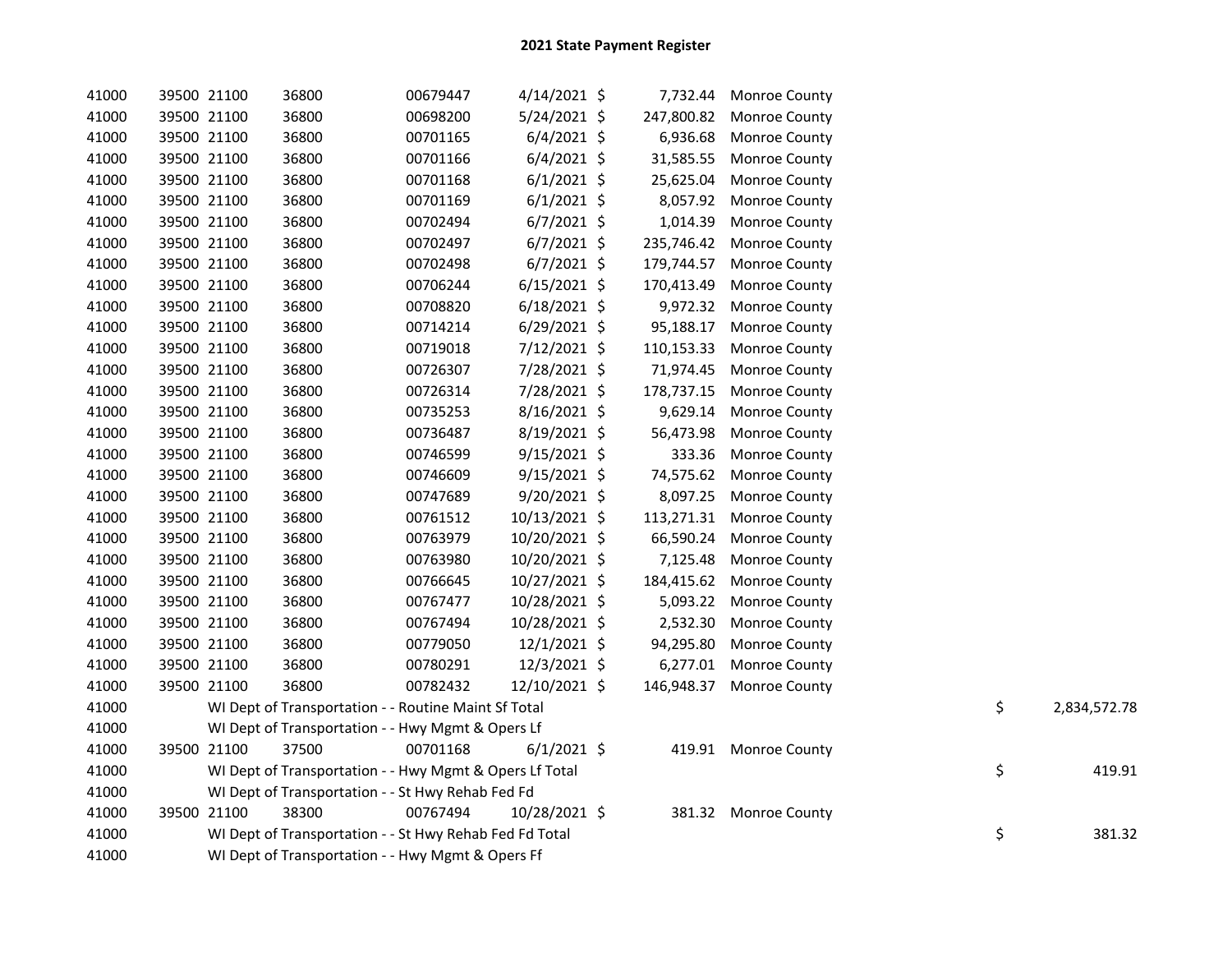| 41000 |             | 39500 21100 | 38500                                                        | 00767494 | 10/28/2021 \$  |           | 1,093.50 Monroe County  |    |          |
|-------|-------------|-------------|--------------------------------------------------------------|----------|----------------|-----------|-------------------------|----|----------|
| 41000 |             |             | WI Dept of Transportation - - Hwy Mgmt & Opers Ff Total      |          |                |           |                         | \$ | 1,093.50 |
| 41000 |             |             | WI Dept of Transportation - - Dept Mgt & Oper St Fd          |          |                |           |                         |    |          |
| 41000 |             | 39500 21100 | 46100                                                        | 00741047 | $9/23/2021$ \$ | 284.50    | Monroe County           |    |          |
| 41000 |             |             | WI Dept of Transportation - - Dept Mgt & Oper St Fd Total    |          |                |           |                         | \$ | 284.50   |
| 41000 |             |             | WI Dept of Transportation - - Veh Insp, Trf EnfSf            |          |                |           |                         |    |          |
| 41000 |             | 39500 21100 | 56400                                                        | 00646260 | 1/29/2021 \$   | 435.48    | Monroe County           |    |          |
| 41000 |             | 39500 21100 | 56400                                                        | 00679447 | $4/14/2021$ \$ | 567.05    | Monroe County           |    |          |
| 41000 |             | 39500 21100 | 56400                                                        | 00701165 | $6/4/2021$ \$  | 1,075.83  | Monroe County           |    |          |
| 41000 |             | 39500 21100 | 56400                                                        | 00701166 | $6/4/2021$ \$  | 1,220.46  | Monroe County           |    |          |
| 41000 |             | 39500 21100 | 56400                                                        | 00701168 | $6/1/2021$ \$  | 189.88    | Monroe County           |    |          |
| 41000 |             | 39500 21100 | 56400                                                        | 00723600 | 8/6/2021 \$    | 480.00    | Monroe County           |    |          |
| 41000 |             |             | WI Dept of Transportation - - Veh Insp, Trf EnfSf Total      |          |                |           |                         | \$ | 3,968.70 |
| 41000 |             |             | Department of Corrections - - Corrections Contracts And Agre |          |                |           |                         |    |          |
| 41000 |             | 41000 10000 | 11400                                                        | 00405455 | $1/21/2021$ \$ | 15,901.14 | <b>Monroe County</b>    |    |          |
| 41000 |             | 41000 10000 | 11400                                                        | 00410416 | 2/23/2021 \$   | 13,328.14 | Monroe County           |    |          |
| 41000 |             | 41000 10000 | 11400                                                        | 00411517 | 2/23/2021 \$   | 13,225.22 | Monroe County           |    |          |
| 41000 |             | 41000 10000 | 11400                                                        | 00411518 | 2/23/2021 \$   | 6,329.58  | Monroe County           |    |          |
| 41000 |             | 41000 10000 | 11400                                                        | 00412385 | 3/1/2021 \$    | 6,638.34  | Monroe County           |    |          |
| 41000 |             | 41000 10000 | 11400                                                        | 00415943 | 3/15/2021 \$   | 17,342.02 | Monroe County           |    |          |
| 41000 |             | 41000 10000 | 11400                                                        | 00416113 | 3/17/2021 \$   | 13,945.66 | Monroe County           |    |          |
| 41000 |             | 41000 10000 | 11400                                                        | 00417964 | 3/29/2021 \$   | 617.52    | Monroe County           |    |          |
| 41000 |             | 41000 10000 | 11400                                                        | 00419771 | 4/7/2021 \$    | 16,621.58 | Monroe County           |    |          |
| 41000 |             | 41000 10000 | 11400                                                        | 00422449 | 4/23/2021 \$   | 24,083.28 | Monroe County           |    |          |
| 41000 |             | 41000 10000 | 11400                                                        | 00424783 | 5/6/2021 \$    | 15,746.76 | Monroe County           |    |          |
| 41000 |             | 41000 10000 | 11400                                                        | 00427315 | 5/19/2021 \$   | 14,202.96 | Monroe County           |    |          |
| 41000 |             | 41000 10000 | 11400                                                        | 00432493 | $6/15/2021$ \$ | 12,556.24 | Monroe County           |    |          |
| 41000 |             | 41000 10000 | 11400                                                        | 00432920 | $6/17/2021$ \$ | 15,026.32 | Monroe County           |    |          |
| 41000 |             | 41000 10000 | 11400                                                        | 00435346 | $6/29/2021$ \$ | 9,725.94  | Monroe County           |    |          |
| 41000 |             | 41000 10000 | 11400                                                        | 00438650 | 7/15/2021 \$   | 15,695.30 | Monroe County           |    |          |
| 41000 |             | 41000 10000 | 11400                                                        | 00439030 | 7/14/2021 \$   | 7,873.38  | Monroe County           |    |          |
| 41000 |             | 41000 10000 | 11400                                                        | 00446554 | 8/26/2021 \$   | 10,189.08 | Monroe County           |    |          |
| 41000 |             | 41000 10000 | 11400                                                        | 00447932 | $9/1/2021$ \$  | 8,182.14  | Monroe County           |    |          |
| 41000 |             | 41000 10000 | 11400                                                        | 00451824 | $9/22/2021$ \$ | 8,182.14  | Monroe County           |    |          |
| 41000 |             | 41000 10000 | 11400                                                        | 00456260 | 10/14/2021 \$  | 9,828.86  | Monroe County           |    |          |
| 41000 |             | 41000 10000 | 11400                                                        | 00462612 | 11/16/2021 \$  | 14,820.48 | Monroe County           |    |          |
| 41000 | 41000 10000 |             | 11400                                                        | 00468366 | 12/17/2021 \$  |           | 15,540.92 Monroe County |    |          |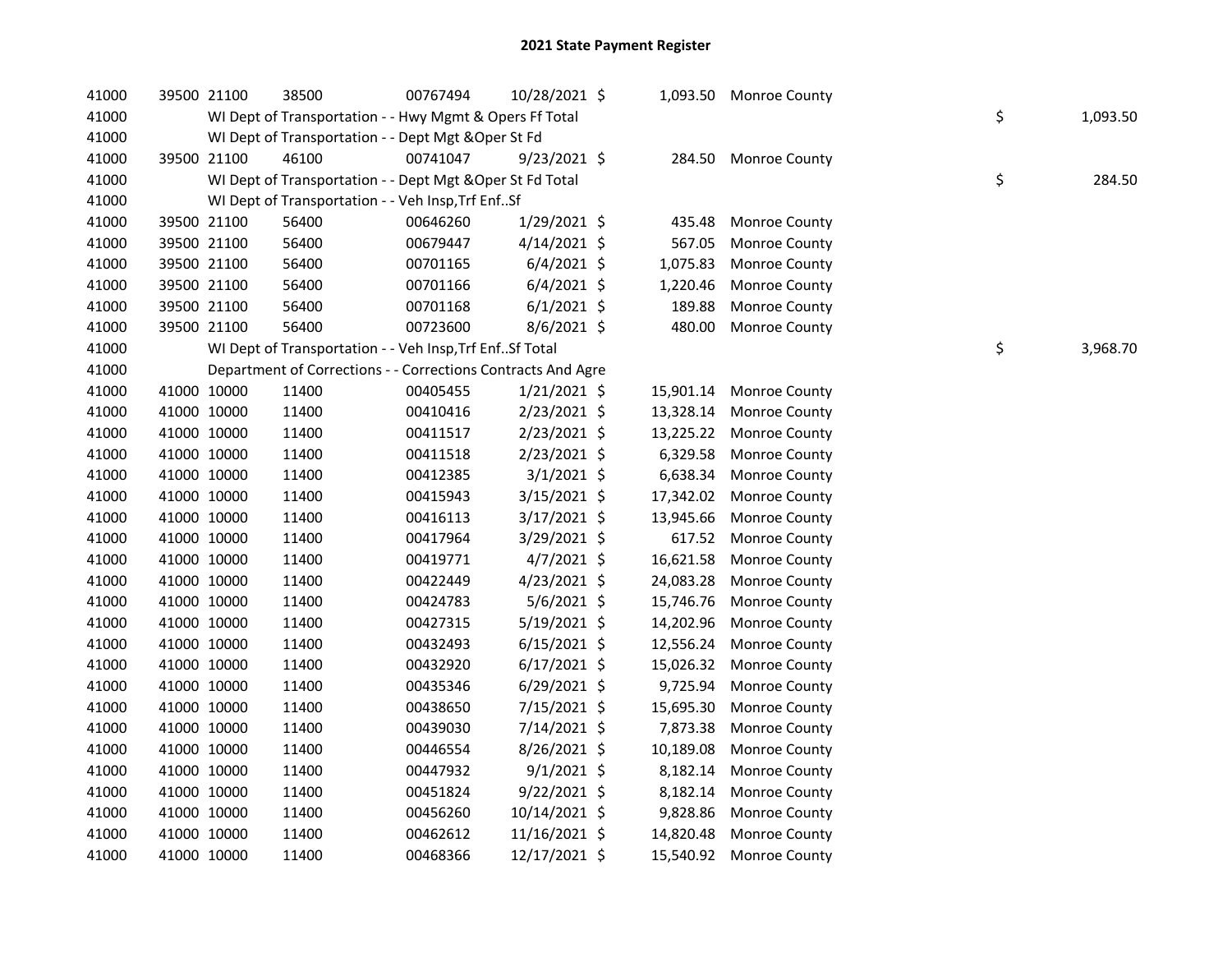| 41000 |             |             | Department of Corrections - - Corrections Contracts And Agre Total     |          | \$<br>285,603.00 |              |                                                                                                               |                    |
|-------|-------------|-------------|------------------------------------------------------------------------|----------|------------------|--------------|---------------------------------------------------------------------------------------------------------------|--------------------|
| 41000 |             |             |                                                                        |          |                  |              | Department of Corrections - - Reimbursing Counties For Probation, Extended Supervision And Parole Holds       |                    |
| 41000 |             | 41000 10000 | 11600                                                                  | 00459685 | 10/29/2021 \$    |              | 33,120.00 Monroe County                                                                                       |                    |
| 41000 |             |             |                                                                        |          |                  |              | Department of Corrections - - Reimbursing Counties For Probation, Extended Supervision And Parole Holds Total | \$<br>33,120.00    |
| 41000 |             |             | Department of Corrections - - Probation, Parole And Extended           |          |                  |              |                                                                                                               |                    |
| 41000 |             | 41000 10000 | 18700                                                                  | 00406719 | $2/12/2021$ \$   | 23.25        | <b>Monroe County</b>                                                                                          |                    |
| 41000 |             | 41000 10000 | 18700                                                                  | 00406722 | $2/12/2021$ \$   | 18.50        | Monroe County                                                                                                 |                    |
| 41000 |             | 41000 10000 | 18700                                                                  | 00422277 | $5/14/2021$ \$   | 33.00        | Monroe County                                                                                                 |                    |
| 41000 |             | 41000 10000 | 18700                                                                  | 00422282 | $5/14/2021$ \$   | 14.00        | Monroe County                                                                                                 |                    |
| 41000 |             | 41000 10000 | 18700                                                                  | 00439987 | 8/13/2021 \$     | 45.75        | Monroe County                                                                                                 |                    |
| 41000 |             | 41000 10000 | 18700                                                                  | 00439993 | 8/13/2021 \$     | 20.50        | Monroe County                                                                                                 |                    |
| 41000 |             | 41000 10000 | 18700                                                                  | 00457851 | 11/3/2021 \$     | 6.00         | Monroe County                                                                                                 |                    |
| 41000 |             | 41000 10000 | 18700                                                                  | 00457862 | 11/3/2021 \$     | 3.00         | Monroe County                                                                                                 |                    |
| 41000 |             |             | Department of Corrections - - Probation, Parole And Extended Total     |          |                  |              |                                                                                                               | \$<br>164.00       |
| 41000 |             |             | Department of Health Services - - State/Federal Aids                   |          |                  |              |                                                                                                               |                    |
| 41000 |             | 43500 10000 | 00000                                                                  | 92106    | $1/4/2021$ \$    | 205,173.00   | Monroe County                                                                                                 |                    |
| 41000 |             | 43500 10000 | 00000                                                                  | 92107    | $2/1/2021$ \$    | 122,863.00   | Monroe County                                                                                                 |                    |
| 41000 |             | 43500 10000 | 00000                                                                  | 92108    | $3/1/2021$ \$    | 48,274.00    | Monroe County                                                                                                 |                    |
| 41000 |             | 43500 10000 | 00000                                                                  | 92109    | $4/1/2021$ \$    | 457,080.00   | Monroe County                                                                                                 |                    |
| 41000 |             | 43500 10000 | 00000                                                                  | 92110    | $5/3/2021$ \$    | 247,091.00   | Monroe County                                                                                                 |                    |
| 41000 |             | 43500 10000 | 00000                                                                  | 92111    | $6/1/2021$ \$    | 219,924.00   | Monroe County                                                                                                 |                    |
| 41000 |             | 43500 10000 | 00000                                                                  | 92112    | $6/16/2021$ \$   | 77,879.00    | Monroe County                                                                                                 |                    |
| 41000 |             | 43500 10000 | 00000                                                                  | 92200    | $7/1/2021$ \$    | 154,478.00   | Monroe County                                                                                                 |                    |
| 41000 |             | 43500 10000 | 00000                                                                  | 92201    | $8/2/2021$ \$    | 1,108,025.00 | Monroe County                                                                                                 |                    |
| 41000 |             | 43500 10000 | 00000                                                                  | 92202    | $9/1/2021$ \$    | 127,085.00   | Monroe County                                                                                                 |                    |
| 41000 |             | 43500 10000 | 00000                                                                  | 92204    | $10/1/2021$ \$   | 117,132.00   | Monroe County                                                                                                 |                    |
| 41000 |             | 43500 10000 | 00000                                                                  | 92206    | $11/1/2021$ \$   | 248,620.00   | Monroe County                                                                                                 |                    |
| 41000 |             | 43500 10000 | 00000                                                                  | 92207    | 12/1/2021 \$     | 152,226.00   | <b>Monroe County</b>                                                                                          |                    |
| 41000 |             |             | Department of Health Services - - State/Federal Aids Total             |          |                  |              |                                                                                                               | \$<br>3,285,850.00 |
| 41000 |             |             | Department of Health Services - - Public Health Dispensaries And       |          |                  |              |                                                                                                               |                    |
| 41000 |             | 43500 10000 | 10700                                                                  | 00425571 | $5/27/2021$ \$   |              | 247.45 Monroe County                                                                                          |                    |
| 41000 |             |             | Department of Health Services - - Public Health Dispensaries And Total |          |                  |              |                                                                                                               | \$<br>247.45       |
| 41000 |             |             | Department of Health Services - - Federal Wic Operations               |          |                  |              |                                                                                                               |                    |
| 41000 |             | 43500 10000 | 14800                                                                  | 00402221 | $1/29/2021$ \$   | 168.38       | Monroe County                                                                                                 |                    |
| 41000 |             | 43500 10000 | 14800                                                                  | 00409308 | $3/4/2021$ \$    | 181.85       | Monroe County                                                                                                 |                    |
| 41000 |             | 43500 10000 | 14800                                                                  | 00413874 | $3/31/2021$ \$   | 208.79       | Monroe County                                                                                                 |                    |
| 41000 | 43500 10000 |             | 14800                                                                  | 00421262 | 4/30/2021 \$     | 262.67       | Monroe County                                                                                                 |                    |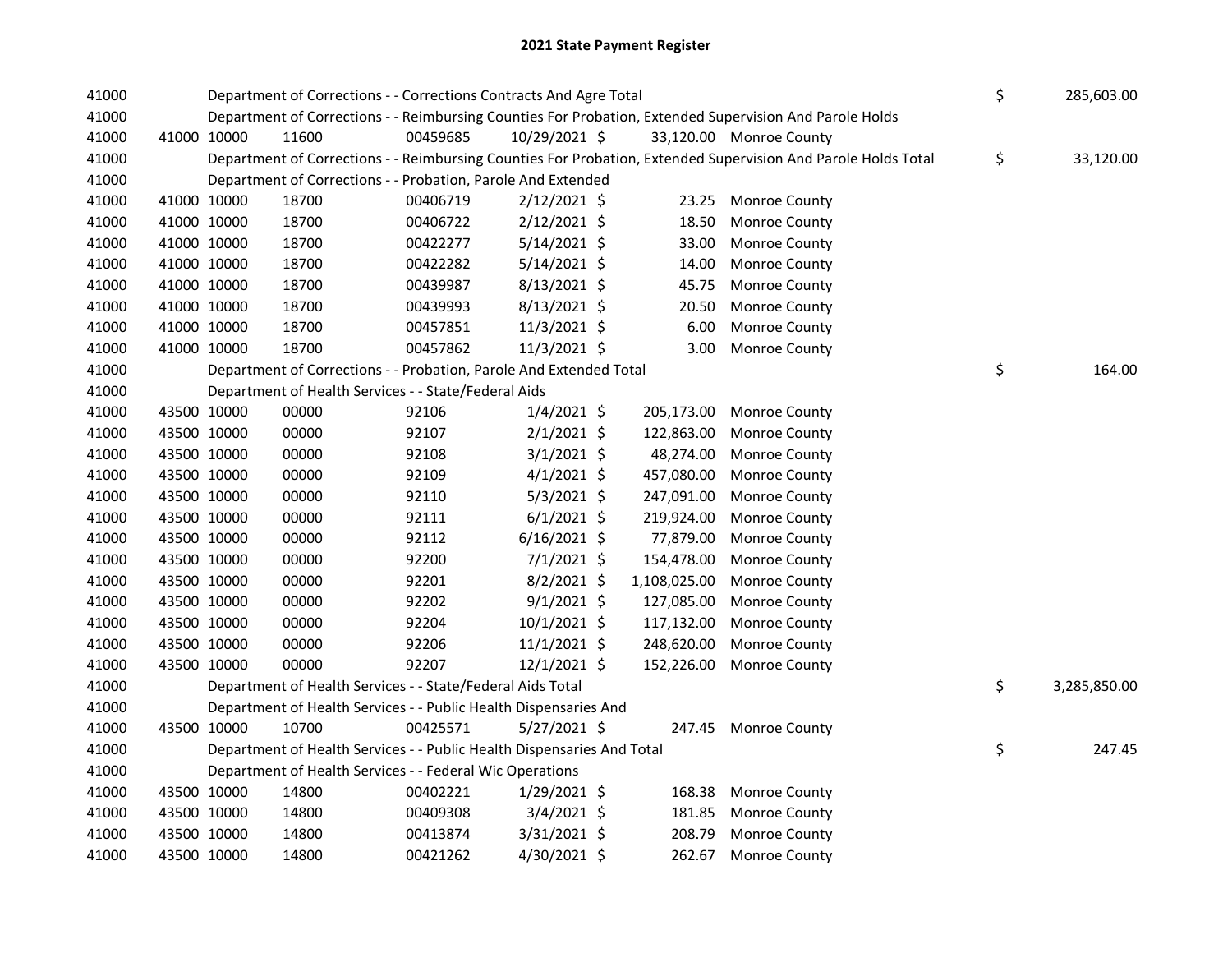| 41000 |             | 43500 10000 | 14800                                                                  | 00426267 | $6/1/2021$ \$  | 228.99   | <b>Monroe County</b> |    |           |
|-------|-------------|-------------|------------------------------------------------------------------------|----------|----------------|----------|----------------------|----|-----------|
| 41000 |             | 43500 10000 | 14800                                                                  | 00432721 | 7/1/2021 \$    | 151.23   | Monroe County        |    |           |
| 41000 |             | 43500 10000 | 14800                                                                  | 00441635 | 7/30/2021 \$   | 162.12   | Monroe County        |    |           |
| 41000 |             | 43500 10000 | 14800                                                                  | 00442604 | 8/31/2021 \$   | 331.00   | Monroe County        |    |           |
| 41000 |             | 43500 10000 | 14800                                                                  | 00450346 | $10/1/2021$ \$ | 168.88   | Monroe County        |    |           |
| 41000 |             | 43500 10000 | 14800                                                                  | 00457609 | 10/29/2021 \$  | 290.47   | Monroe County        |    |           |
| 41000 |             | 43500 10000 | 14800                                                                  | 00461693 | 12/1/2021 \$   | 229.67   | Monroe County        |    |           |
| 41000 |             | 43500 10000 | 14800                                                                  | 00466871 | 12/30/2021 \$  | 195.90   | Monroe County        |    |           |
| 41000 |             |             | Department of Health Services - - Federal Wic Operations Total         |          |                |          |                      | \$ | 2,579.95  |
| 41000 |             |             | Department of Health Services - - Federal Projects Operations          |          |                |          |                      |    |           |
| 41000 |             | 43500 10000 | 14900                                                                  | 00426765 | $6/4/2021$ \$  | 9,754.00 | Monroe County        |    |           |
| 41000 |             | 43500 10000 | 14900                                                                  | 00433811 | $6/18/2021$ \$ | 1,893.83 | Monroe County        |    |           |
| 41000 |             |             | Department of Health Services - - Federal Projects Operations Total    |          |                |          |                      | \$ | 11,647.83 |
| 41000 |             |             | Department of Health Services - - Emergency Dispatcher Cardiopul       |          |                |          |                      |    |           |
| 41000 |             | 43500 10000 | 18500                                                                  | 00438112 | 7/30/2021 \$   |          | 561.80 Monroe County |    |           |
| 41000 |             |             | Department of Health Services - - Emergency Dispatcher Cardiopul Total |          |                |          |                      | \$ | 561.80    |
| 41000 |             |             | Department of Health Services - - General Program Operations           |          |                |          |                      |    |           |
| 41000 |             | 43500 10000 | 40100                                                                  | 00412946 | $3/2/2021$ \$  | 1.50     | Monroe County        |    |           |
| 41000 |             | 43500 10000 | 40100                                                                  | 00415861 | 3/16/2021 \$   | 1.50     | Monroe County        |    |           |
| 41000 |             | 43500 10000 | 40100                                                                  | 00428907 | 5/25/2021 \$   | 1.50     | Monroe County        |    |           |
| 41000 |             | 43500 10000 | 40100                                                                  | 00428914 | $5/25/2021$ \$ | 1.50     | Monroe County        |    |           |
| 41000 |             | 43500 10000 | 40100                                                                  | 00441670 | $8/2/2021$ \$  | 1.50     | Monroe County        |    |           |
| 41000 |             | 43500 10000 | 40100                                                                  | 00452801 | 9/28/2021 \$   | 1.00     | Monroe County        |    |           |
| 41000 |             | 43500 10000 | 40100                                                                  | 00452802 | 9/28/2021 \$   | 15.00    | Monroe County        |    |           |
| 41000 |             |             | Department of Health Services - - General Program Operations Total     |          |                |          |                      | \$ | 23.50     |
| 41000 |             |             | Department of Health Services - - Medical Assistance State Admin       |          |                |          |                      |    |           |
| 41000 |             | 43500 10000 | 44000                                                                  | 00412946 | $3/2/2021$ \$  | 1.50     | Monroe County        |    |           |
| 41000 |             | 43500 10000 | 44000                                                                  | 00415861 | $3/16/2021$ \$ | 1.50     | Monroe County        |    |           |
| 41000 |             | 43500 10000 | 44000                                                                  | 00428907 | $5/25/2021$ \$ | 1.50     | Monroe County        |    |           |
| 41000 |             | 43500 10000 | 44000                                                                  | 00428914 | $5/25/2021$ \$ | 1.50     | Monroe County        |    |           |
| 41000 |             | 43500 10000 | 44000                                                                  | 00441670 | $8/2/2021$ \$  | 1.50     | Monroe County        |    |           |
| 41000 |             | 43500 10000 | 44000                                                                  | 00452801 | $9/28/2021$ \$ | 1.00     | Monroe County        |    |           |
| 41000 | 43500 10000 |             | 44000                                                                  | 00452802 | $9/28/2021$ \$ | 15.00    | Monroe County        |    |           |
| 41000 |             |             | Department of Health Services - - Medical Assistance State Admin Total |          |                |          |                      | \$ | 23.50     |
| 41000 |             |             | Dept of Children and Families - - Fees For Administrative Servic       |          |                |          |                      |    |           |
| 41000 |             | 43700 10000 | 23100                                                                  | 00080580 | $2/16/2021$ \$ | 90.00    | Monroe County        |    |           |
| 41000 | 43700 10000 |             | 23100                                                                  | 00083436 | 4/20/2021 \$   | 95.00    | <b>Monroe County</b> |    |           |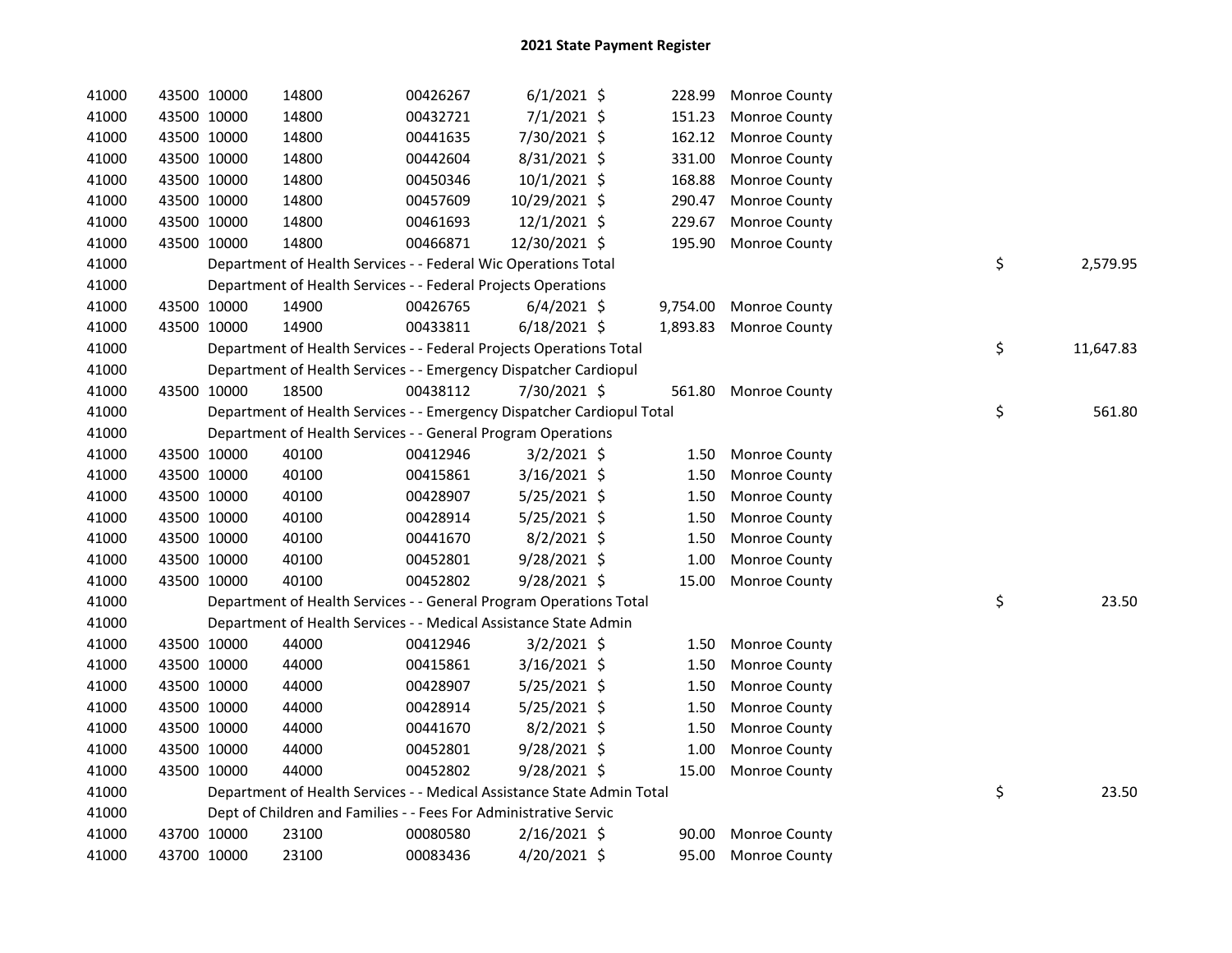| 41000 | 43700 10000 | 23100                                                                  | 00087319 | 7/23/2021 \$   | 30.00        | <b>Monroe County</b> |    |              |
|-------|-------------|------------------------------------------------------------------------|----------|----------------|--------------|----------------------|----|--------------|
| 41000 | 43700 10000 | 23100                                                                  | 00090934 | 11/2/2021 \$   | 60.00        | <b>Monroe County</b> |    |              |
| 41000 |             | Dept of Children and Families - - Fees For Administrative Servic Total |          |                |              |                      | \$ | 275.00       |
| 41000 |             | Dept of Children and Families - - General Aids                         |          |                |              |                      |    |              |
| 41000 | 43700 10000 | 99000                                                                  | 00079014 | $1/5/2021$ \$  | 22,059.11    | Monroe County        |    |              |
| 41000 | 43700 10000 | 99000                                                                  | 00079767 | 1/29/2021 \$   | 122,950.40   | Monroe County        |    |              |
| 41000 | 43700 10000 | 99000                                                                  | 00079951 | $2/1/2021$ \$  | 26.66        | Monroe County        |    |              |
| 41000 | 43700 10000 | 99000                                                                  | 00080170 | $2/5/2021$ \$  | 1,067.23     | Monroe County        |    |              |
| 41000 | 43700 10000 | 99000                                                                  | 00080280 | 2/5/2021 \$    | 69.78        | Monroe County        |    |              |
| 41000 | 43700 10000 | 99000                                                                  | 00080400 | 2/10/2021 \$   | 27.40        | Monroe County        |    |              |
| 41000 | 43700 10000 | 99000                                                                  | 00081244 | 3/5/2021 \$    | 169,027.00   | Monroe County        |    |              |
| 41000 | 43700 10000 | 99000                                                                  | 00081324 | $3/5/2021$ \$  | 1,036.46     | Monroe County        |    |              |
| 41000 | 43700 10000 | 99000                                                                  | 00081407 | 3/8/2021 \$    | 13,650.00    | Monroe County        |    |              |
| 41000 | 43700 10000 | 99000                                                                  | 00081991 | $3/22/2021$ \$ | 84,043.39    | Monroe County        |    |              |
| 41000 | 43700 10000 | 99000                                                                  | 00082655 | $4/5/2021$ \$  | 240,627.34   | Monroe County        |    |              |
| 41000 | 43700 10000 | 99000                                                                  | 00083901 | 4/30/2021 \$   | 147,940.84   | Monroe County        |    |              |
| 41000 | 43700 10000 | 99000                                                                  | 00084117 | 5/5/2021 \$    | 158,038.10   | Monroe County        |    |              |
| 41000 | 43700 10000 | 99000                                                                  | 00084929 | 5/18/2021 \$   | 1,013.00     | Monroe County        |    |              |
| 41000 | 43700 10000 | 99000                                                                  | 00085445 | $6/1/2021$ \$  | 20,640.00    | Monroe County        |    |              |
| 41000 | 43700 10000 | 99000                                                                  | 00085630 | $6/7/2021$ \$  | 69,133.94    | Monroe County        |    |              |
| 41000 | 43700 10000 | 99000                                                                  | 00086562 | $7/1/2021$ \$  | 2,632.00     | Monroe County        |    |              |
| 41000 | 43700 10000 | 99000                                                                  | 00086690 | 7/8/2021 \$    | 34,939.09    | Monroe County        |    |              |
| 41000 | 43700 10000 | 99000                                                                  | 00087565 | 7/30/2021 \$   | 104,227.93   | Monroe County        |    |              |
| 41000 | 43700 10000 | 99000                                                                  | 00087700 | 7/30/2021 \$   | 38,813.00    | Monroe County        |    |              |
| 41000 | 43700 10000 | 99000                                                                  | 00087935 | $8/5/2021$ \$  | 18,518.31    | Monroe County        |    |              |
| 41000 | 43700 10000 | 99000                                                                  | 00088939 | $9/7/2021$ \$  | 1,023,935.83 | Monroe County        |    |              |
| 41000 | 43700 10000 | 99000                                                                  | 00089118 | 9/10/2021 \$   | 40,895.28    | Monroe County        |    |              |
| 41000 | 43700 10000 | 99000                                                                  | 00089911 | 10/5/2021 \$   | 16,371.48    | Monroe County        |    |              |
| 41000 | 43700 10000 | 99000                                                                  | 00090759 | 10/29/2021 \$  | 116,510.98   | Monroe County        |    |              |
| 41000 | 43700 10000 | 99000                                                                  | 00091027 | 11/5/2021 \$   | 26,444.87    | Monroe County        |    |              |
| 41000 | 43700 10000 | 99000                                                                  | 00092120 | 12/3/2021 \$   | 20,074.00    | Monroe County        |    |              |
| 41000 | 43700 10000 | 99000                                                                  | 00092221 | 12/6/2021 \$   | 24,213.25    | Monroe County        |    |              |
| 41000 |             | Dept of Children and Families - - General Aids Total                   |          |                |              |                      | \$ | 2,518,926.67 |
| 41000 |             | Dept of Workforce Development - - Auxiliary Services                   |          |                |              |                      |    |              |
| 41000 | 44500 10000 | 13000                                                                  | 00310352 | $1/4/2021$ \$  | 25.00        | Monroe County        |    |              |
| 41000 | 44500 10000 | 13000                                                                  | 00313441 | $2/2/2021$ \$  | 60.00        | Monroe County        |    |              |
| 41000 | 44500 10000 | 13000                                                                  | 00317071 | $3/2/2021$ \$  | 75.00        | Monroe County        |    |              |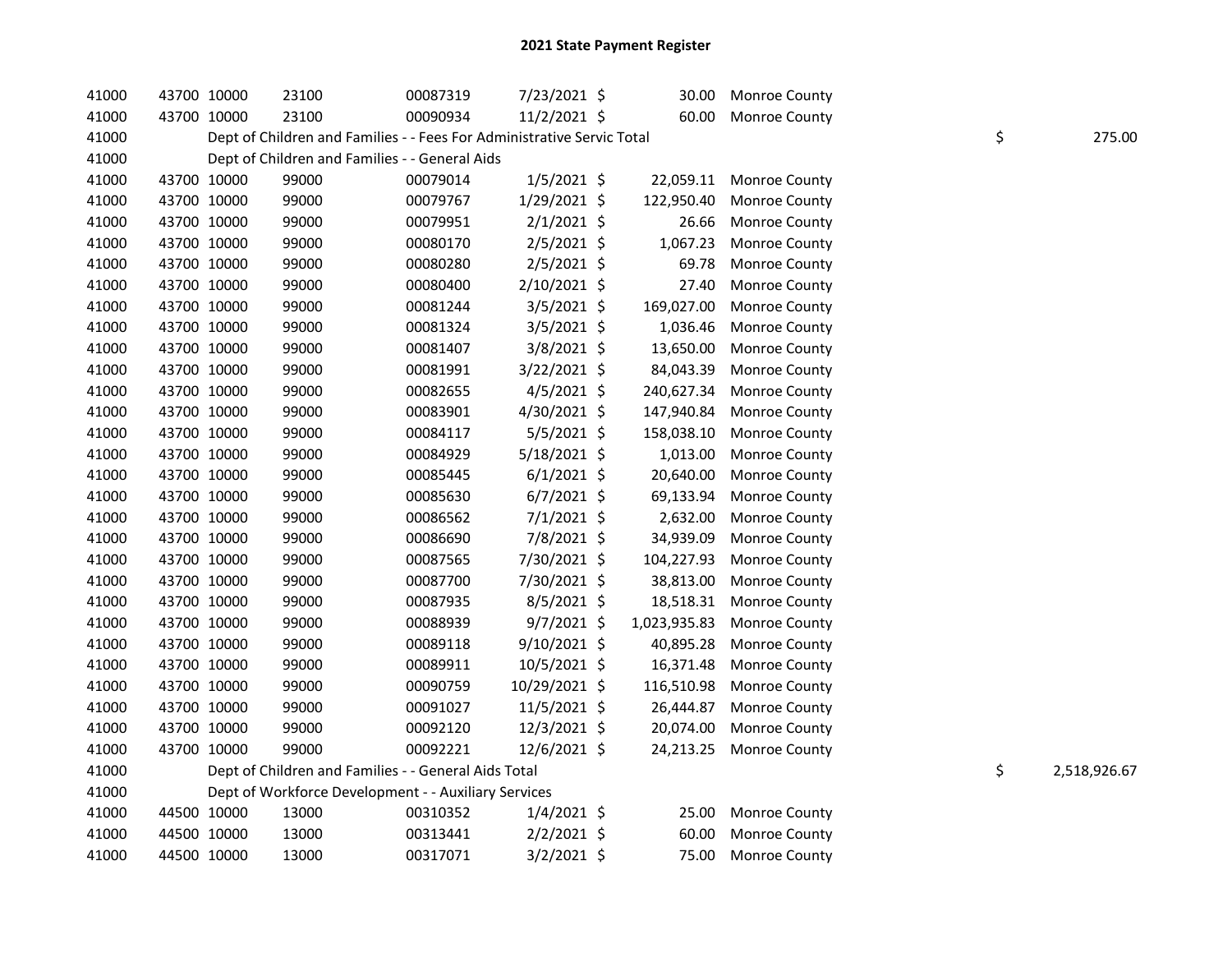| 41000 | 44500 10000 | 13000                                                                 | 00320879 | $4/2/2021$ \$  | 50.00     | <b>Monroe County</b>    |    |           |
|-------|-------------|-----------------------------------------------------------------------|----------|----------------|-----------|-------------------------|----|-----------|
| 41000 | 44500 10000 | 13000                                                                 | 00324424 | $5/4/2021$ \$  | 45.00     | Monroe County           |    |           |
| 41000 | 44500 10000 | 13000                                                                 | 00327616 | $6/2/2021$ \$  | 70.00     | Monroe County           |    |           |
| 41000 | 44500 10000 | 13000                                                                 | 00331401 | 7/2/2021 \$    | 10.00     | Monroe County           |    |           |
| 41000 | 44500 10000 | 13000                                                                 | 00335300 | 8/3/2021 \$    | 40.00     | Monroe County           |    |           |
| 41000 | 44500 10000 | 13000                                                                 | 00339093 | $9/2/2021$ \$  | 35.00     | Monroe County           |    |           |
| 41000 | 44500 10000 | 13000                                                                 | 00343081 | 10/4/2021 \$   | 35.00     | Monroe County           |    |           |
| 41000 | 44500 10000 | 13000                                                                 | 00347120 | 11/2/2021 \$   | 25.00     | Monroe County           |    |           |
| 41000 | 44500 10000 | 13000                                                                 | 00350767 | 12/2/2021 \$   | 5.00      | Monroe County           |    |           |
| 41000 |             | Dept of Workforce Development - - Auxiliary Services Total            |          |                |           |                         | \$ | 475.00    |
| 41000 |             | Dept of Workforce Development - - Title Ib Aids State GPR             |          |                |           |                         |    |           |
| 41000 | 44500 10000 | 50900                                                                 | 00352598 | 12/14/2021 \$  |           | 3.14 Monroe County      |    |           |
| 41000 |             | Dept of Workforce Development - - Title Ib Aids State GPR Total       |          |                |           |                         | \$ | 3.14      |
| 41000 |             | Dept of Workforce Development - - Title Ib Aids Federal Prf           |          |                |           |                         |    |           |
| 41000 | 44500 10000 | 54400                                                                 | 00352598 | 12/14/2021 \$  |           | 11.61 Monroe County     |    |           |
| 41000 |             | Dept of Workforce Development - - Title Ib Aids Federal Prf Total     |          |                |           |                         | \$ | 11.61     |
| 41000 |             | Dept of Workforce Development - - Wc Ops Uninsured Emplyr Admin       |          |                |           |                         |    |           |
| 41000 | 44500 22700 | 17700                                                                 | 00315979 | 2/23/2021 \$   | 10.00     | Monroe County           |    |           |
| 41000 | 44500 22700 | 17700                                                                 | 00336280 | 8/13/2021 \$   | 5.00      | Monroe County           |    |           |
| 41000 | 44500 22700 | 17700                                                                 | 00336281 | 8/13/2021 \$   | 10.00     | Monroe County           |    |           |
| 41000 |             | Dept of Workforce Development - - Wc Ops Uninsured Emplyr Admin Total |          |                |           |                         | \$ | 25.00     |
| 41000 |             | Department of Justice - - Officer training reimbursement              |          |                |           |                         |    |           |
| 41000 | 45500 10000 | 21400                                                                 | 00105614 | 11/19/2021 \$  | 6,560.00  | Monroe County           |    |           |
| 41000 |             | Department of Justice - - Officer training reimbursement Total        |          |                |           |                         | \$ | 6,560.00  |
| 41000 |             | Department of Justice - - Crime Laboratories, Dna                     |          |                |           |                         |    |           |
| 41000 | 45500 10000 | 22100                                                                 | 00100357 | 7/14/2021 \$   | 1,820.00  | <b>Monroe County</b>    |    |           |
| 41000 |             | Department of Justice - - Crime Laboratories, Dna Total               |          |                |           |                         | \$ | 1,820.00  |
| 41000 |             | Department of Justice - - Federal Aid, Local Assistance               |          |                |           |                         |    |           |
| 41000 | 45500 10000 | 25100                                                                 | 00101922 | 8/30/2021 \$   | 14,420.39 | Monroe County           |    |           |
| 41000 | 45500 10000 | 25100                                                                 | 00102044 | 8/30/2021 \$   | 10,276.06 | Monroe County           |    |           |
| 41000 | 45500 10000 | 25100                                                                 | 00104516 | $11/3/2021$ \$ | 17,467.98 | Monroe County           |    |           |
| 41000 |             | Department of Justice - - Federal Aid, Local Assistance Total         |          |                |           |                         | \$ | 42,164.43 |
| 41000 |             | Department of Justice - - County-Tribal Programs, Local               |          |                |           |                         |    |           |
| 41000 | 45500 10000 | 26300                                                                 | 00093451 | 1/20/2021 \$   |           | 22,832.00 Monroe County |    |           |
| 41000 |             | Department of Justice - - County-Tribal Programs, Local Total         |          |                |           |                         | \$ | 22,832.00 |
| 41000 |             | Department of Justice - - Alt Prosecution Alcohol Drugs               |          |                |           |                         |    |           |
| 41000 | 45500 10000 | 27100                                                                 | 00094481 | 2/18/2021 \$   | 43,128.89 | <b>Monroe County</b>    |    |           |
|       |             |                                                                       |          |                |           |                         |    |           |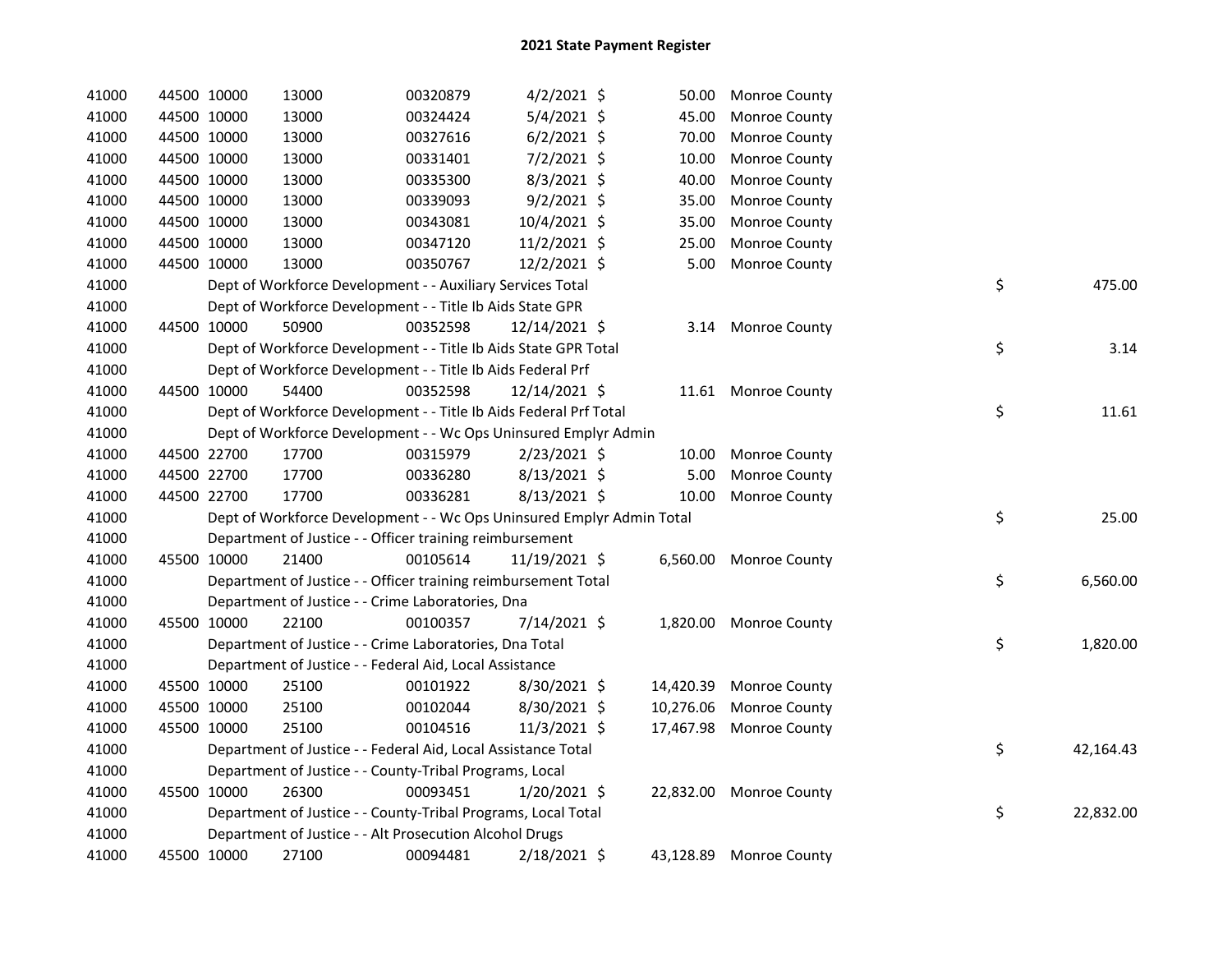| 41000 | 45500 10000 | 27100                                                                  | 00097730 | $5/7/2021$ \$  |            | 15,722.51 Monroe County  |    |           |
|-------|-------------|------------------------------------------------------------------------|----------|----------------|------------|--------------------------|----|-----------|
| 41000 | 45500 10000 | 27100                                                                  | 00102036 | 8/30/2021 \$   |            | 18,326.61 Monroe County  |    |           |
| 41000 | 45500 10000 | 27100                                                                  | 00103742 | 10/25/2021 \$  |            | 12,015.01 Monroe County  |    |           |
| 41000 |             | Department of Justice - - Alt Prosecution Alcohol Drugs Total          |          |                |            |                          | \$ | 89,193.02 |
| 41000 |             | Department of Justice - - Crime Victim Witness Assist                  |          |                |            |                          |    |           |
| 41000 | 45500 10000 | 53200                                                                  | 00095455 | $3/5/2021$ \$  | 10,488.89  | <b>Monroe County</b>     |    |           |
| 41000 | 45500 10000 | 53200                                                                  | 00100549 | 7/15/2021 \$   |            | 20,703.29 Monroe County  |    |           |
| 41000 |             | Department of Justice - - Crime Victim Witness Assist Total            |          |                |            |                          | \$ | 31,192.18 |
| 41000 |             | Department of Military Affairs - - Federal Aid-Service Contracts       |          |                |            |                          |    |           |
| 41000 | 46500 10000 | 14100                                                                  | 00096268 | $6/25/2021$ \$ |            | 1,397.27 Monroe County   |    |           |
| 41000 |             | Department of Military Affairs - - Federal Aid-Service Contracts Total |          |                |            |                          | \$ | 1,397.27  |
| 41000 |             | Department of Military Affairs - - Disaster Recovery Aid               |          |                |            |                          |    |           |
| 41000 | 46500 10000 | 30500                                                                  | 00088041 | 1/20/2021 \$   |            | 33,031.90 Monroe County  |    |           |
| 41000 | 46500 10000 | 30500                                                                  | 00091013 | $3/12/2021$ \$ | 905.87     | <b>Monroe County</b>     |    |           |
| 41000 | 46500 10000 | 30500                                                                  | 00091522 | $3/18/2021$ \$ | 36,730.88  | Monroe County            |    |           |
| 41000 | 46500 10000 | 30500                                                                  | 00095333 | $6/11/2021$ \$ | 258.08     | Monroe County            |    |           |
| 41000 | 46500 10000 | 30500                                                                  | 00098045 | 7/28/2021 \$   | 5,616.75   | <b>Monroe County</b>     |    |           |
| 41000 | 46500 10000 | 30500                                                                  | 00099335 | 8/26/2021 \$   | 134.29     | Monroe County            |    |           |
| 41000 | 46500 10000 | 30500                                                                  | 00099848 | 9/14/2021 \$   | 13,203.74  | Monroe County            |    |           |
| 41000 | 46500 10000 | 30500                                                                  | 00103371 | 12/2/2021 \$   |            | 5,059.79 Monroe County   |    |           |
| 41000 |             | Department of Military Affairs - - Disaster Recovery Aid Total         |          |                |            |                          | \$ | 94,941.30 |
| 41000 |             | Department of Military Affairs - - Emergency Response Equipment        |          |                |            |                          |    |           |
| 41000 | 46500 10000 | 30800                                                                  | 00088055 | $1/19/2021$ \$ |            | 7,335.79 Monroe County   |    |           |
| 41000 |             | Department of Military Affairs - - Emergency Response Equipment Total  |          |                |            |                          | \$ | 7,335.79  |
| 41000 |             | Department of Military Affairs - - Local Emer Planning Grants          |          |                |            |                          |    |           |
| 41000 | 46500 10000 | 33700                                                                  | 00090217 | $2/22/2021$ \$ |            | 15,470.74 Monroe County  |    |           |
| 41000 |             | Department of Military Affairs - - Local Emer Planning Grants Total    |          |                |            |                          | \$ | 15,470.74 |
| 41000 |             | Department of Military Affairs - - Federal Aid, Local Assistance       |          |                |            |                          |    |           |
| 41000 | 46500 10000 | 34200                                                                  | 00088041 | $1/20/2021$ \$ |            | 200,658.25 Monroe County |    |           |
| 41000 | 46500 10000 | 34200                                                                  | 00089204 | $2/4/2021$ \$  | 45,310.73  | Monroe County            |    |           |
| 41000 | 46500 10000 | 34200                                                                  | 00091013 | $3/12/2021$ \$ | 6,558.43   | Monroe County            |    |           |
| 41000 | 46500 10000 | 34200                                                                  | 00091522 | $3/18/2021$ \$ | 222,830.81 | <b>Monroe County</b>     |    |           |
| 41000 | 46500 10000 | 34200                                                                  | 00093619 | $5/10/2021$ \$ | 7,109.27   | <b>Monroe County</b>     |    |           |
| 41000 | 46500 10000 | 34200                                                                  | 00095333 | $6/11/2021$ \$ |            | 3,395.01 Monroe County   |    |           |
| 41000 | 46500 10000 | 34200                                                                  | 00098045 | 7/28/2021 \$   | 34,050.95  | <b>Monroe County</b>     |    |           |
| 41000 | 46500 10000 | 34200                                                                  | 00099335 | 8/26/2021 \$   | 1,348.09   | Monroe County            |    |           |
| 41000 | 46500 10000 | 34200                                                                  | 00099848 | $9/14/2021$ \$ | 79,417.48  | <b>Monroe County</b>     |    |           |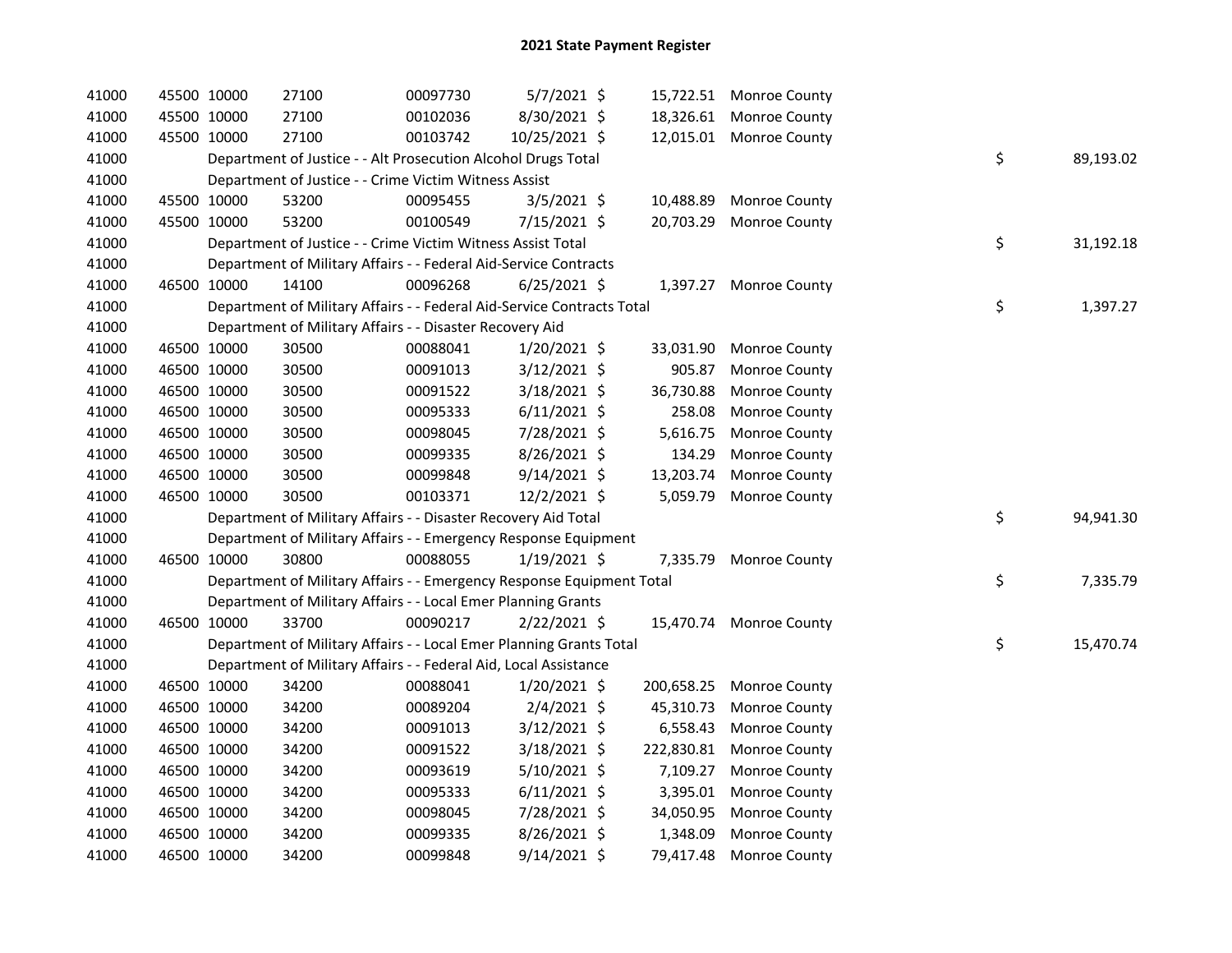|  | 34200                                                                                                                                                                                                                                                                                                                                                 | 00103371 |                                                |                                                                                                                                                                                                                                |                                                                                                                                                                                                                                                                                                                                                                                                                                                                                                                                                                                                                                                                              |                                                                                                                                                                                                                                                                                                |                                                                                                                                                                                                                                                                                                  |                  |
|--|-------------------------------------------------------------------------------------------------------------------------------------------------------------------------------------------------------------------------------------------------------------------------------------------------------------------------------------------------------|----------|------------------------------------------------|--------------------------------------------------------------------------------------------------------------------------------------------------------------------------------------------------------------------------------|------------------------------------------------------------------------------------------------------------------------------------------------------------------------------------------------------------------------------------------------------------------------------------------------------------------------------------------------------------------------------------------------------------------------------------------------------------------------------------------------------------------------------------------------------------------------------------------------------------------------------------------------------------------------------|------------------------------------------------------------------------------------------------------------------------------------------------------------------------------------------------------------------------------------------------------------------------------------------------|--------------------------------------------------------------------------------------------------------------------------------------------------------------------------------------------------------------------------------------------------------------------------------------------------|------------------|
|  |                                                                                                                                                                                                                                                                                                                                                       |          |                                                |                                                                                                                                                                                                                                |                                                                                                                                                                                                                                                                                                                                                                                                                                                                                                                                                                                                                                                                              |                                                                                                                                                                                                                                                                                                |                                                                                                                                                                                                                                                                                                  | \$<br>631,599.47 |
|  |                                                                                                                                                                                                                                                                                                                                                       |          |                                                |                                                                                                                                                                                                                                |                                                                                                                                                                                                                                                                                                                                                                                                                                                                                                                                                                                                                                                                              |                                                                                                                                                                                                                                                                                                |                                                                                                                                                                                                                                                                                                  |                  |
|  | 26700                                                                                                                                                                                                                                                                                                                                                 | 00091445 |                                                |                                                                                                                                                                                                                                |                                                                                                                                                                                                                                                                                                                                                                                                                                                                                                                                                                                                                                                                              |                                                                                                                                                                                                                                                                                                |                                                                                                                                                                                                                                                                                                  |                  |
|  |                                                                                                                                                                                                                                                                                                                                                       |          |                                                |                                                                                                                                                                                                                                |                                                                                                                                                                                                                                                                                                                                                                                                                                                                                                                                                                                                                                                                              |                                                                                                                                                                                                                                                                                                |                                                                                                                                                                                                                                                                                                  | \$<br>11,500.00  |
|  |                                                                                                                                                                                                                                                                                                                                                       |          |                                                |                                                                                                                                                                                                                                |                                                                                                                                                                                                                                                                                                                                                                                                                                                                                                                                                                                                                                                                              |                                                                                                                                                                                                                                                                                                |                                                                                                                                                                                                                                                                                                  |                  |
|  | 12700                                                                                                                                                                                                                                                                                                                                                 | 00146536 |                                                |                                                                                                                                                                                                                                |                                                                                                                                                                                                                                                                                                                                                                                                                                                                                                                                                                                                                                                                              |                                                                                                                                                                                                                                                                                                |                                                                                                                                                                                                                                                                                                  |                  |
|  |                                                                                                                                                                                                                                                                                                                                                       |          |                                                |                                                                                                                                                                                                                                |                                                                                                                                                                                                                                                                                                                                                                                                                                                                                                                                                                                                                                                                              |                                                                                                                                                                                                                                                                                                |                                                                                                                                                                                                                                                                                                  | \$<br>103,239.33 |
|  |                                                                                                                                                                                                                                                                                                                                                       |          |                                                |                                                                                                                                                                                                                                |                                                                                                                                                                                                                                                                                                                                                                                                                                                                                                                                                                                                                                                                              |                                                                                                                                                                                                                                                                                                |                                                                                                                                                                                                                                                                                                  |                  |
|  | 74300                                                                                                                                                                                                                                                                                                                                                 | 00141924 |                                                |                                                                                                                                                                                                                                | 98,448.95                                                                                                                                                                                                                                                                                                                                                                                                                                                                                                                                                                                                                                                                    | Monroe County                                                                                                                                                                                                                                                                                  |                                                                                                                                                                                                                                                                                                  |                  |
|  | 74300                                                                                                                                                                                                                                                                                                                                                 | 00142529 |                                                |                                                                                                                                                                                                                                | 21,148.86                                                                                                                                                                                                                                                                                                                                                                                                                                                                                                                                                                                                                                                                    | Monroe County                                                                                                                                                                                                                                                                                  |                                                                                                                                                                                                                                                                                                  |                  |
|  | 74300                                                                                                                                                                                                                                                                                                                                                 | 00150803 |                                                |                                                                                                                                                                                                                                |                                                                                                                                                                                                                                                                                                                                                                                                                                                                                                                                                                                                                                                                              | Monroe County                                                                                                                                                                                                                                                                                  |                                                                                                                                                                                                                                                                                                  |                  |
|  |                                                                                                                                                                                                                                                                                                                                                       |          |                                                |                                                                                                                                                                                                                                |                                                                                                                                                                                                                                                                                                                                                                                                                                                                                                                                                                                                                                                                              |                                                                                                                                                                                                                                                                                                |                                                                                                                                                                                                                                                                                                  | \$<br>172,163.22 |
|  |                                                                                                                                                                                                                                                                                                                                                       |          |                                                |                                                                                                                                                                                                                                |                                                                                                                                                                                                                                                                                                                                                                                                                                                                                                                                                                                                                                                                              |                                                                                                                                                                                                                                                                                                |                                                                                                                                                                                                                                                                                                  |                  |
|  | 37100                                                                                                                                                                                                                                                                                                                                                 | 00139959 |                                                |                                                                                                                                                                                                                                | 8,754.00                                                                                                                                                                                                                                                                                                                                                                                                                                                                                                                                                                                                                                                                     | <b>Monroe County</b>                                                                                                                                                                                                                                                                           |                                                                                                                                                                                                                                                                                                  |                  |
|  | 37100                                                                                                                                                                                                                                                                                                                                                 | 00140965 |                                                |                                                                                                                                                                                                                                | 7,943.00                                                                                                                                                                                                                                                                                                                                                                                                                                                                                                                                                                                                                                                                     | Monroe County                                                                                                                                                                                                                                                                                  |                                                                                                                                                                                                                                                                                                  |                  |
|  | 37100                                                                                                                                                                                                                                                                                                                                                 | 00142323 |                                                |                                                                                                                                                                                                                                | 5,930.00                                                                                                                                                                                                                                                                                                                                                                                                                                                                                                                                                                                                                                                                     | Monroe County                                                                                                                                                                                                                                                                                  |                                                                                                                                                                                                                                                                                                  |                  |
|  | 37100                                                                                                                                                                                                                                                                                                                                                 | 00145224 |                                                |                                                                                                                                                                                                                                | 14,407.00                                                                                                                                                                                                                                                                                                                                                                                                                                                                                                                                                                                                                                                                    | Monroe County                                                                                                                                                                                                                                                                                  |                                                                                                                                                                                                                                                                                                  |                  |
|  | 37100                                                                                                                                                                                                                                                                                                                                                 | 00145767 |                                                |                                                                                                                                                                                                                                | 9,519.00                                                                                                                                                                                                                                                                                                                                                                                                                                                                                                                                                                                                                                                                     | Monroe County                                                                                                                                                                                                                                                                                  |                                                                                                                                                                                                                                                                                                  |                  |
|  | 37100                                                                                                                                                                                                                                                                                                                                                 | 00147108 |                                                |                                                                                                                                                                                                                                | 6,975.00                                                                                                                                                                                                                                                                                                                                                                                                                                                                                                                                                                                                                                                                     | Monroe County                                                                                                                                                                                                                                                                                  |                                                                                                                                                                                                                                                                                                  |                  |
|  | 37100                                                                                                                                                                                                                                                                                                                                                 | 00149864 |                                                |                                                                                                                                                                                                                                | 6,522.00                                                                                                                                                                                                                                                                                                                                                                                                                                                                                                                                                                                                                                                                     | Monroe County                                                                                                                                                                                                                                                                                  |                                                                                                                                                                                                                                                                                                  |                  |
|  | 37100                                                                                                                                                                                                                                                                                                                                                 | 00150603 |                                                |                                                                                                                                                                                                                                | 2,643.00                                                                                                                                                                                                                                                                                                                                                                                                                                                                                                                                                                                                                                                                     | Monroe County                                                                                                                                                                                                                                                                                  |                                                                                                                                                                                                                                                                                                  |                  |
|  |                                                                                                                                                                                                                                                                                                                                                       |          |                                                |                                                                                                                                                                                                                                |                                                                                                                                                                                                                                                                                                                                                                                                                                                                                                                                                                                                                                                                              |                                                                                                                                                                                                                                                                                                |                                                                                                                                                                                                                                                                                                  | \$<br>62,693.00  |
|  |                                                                                                                                                                                                                                                                                                                                                       |          |                                                |                                                                                                                                                                                                                                |                                                                                                                                                                                                                                                                                                                                                                                                                                                                                                                                                                                                                                                                              |                                                                                                                                                                                                                                                                                                |                                                                                                                                                                                                                                                                                                  |                  |
|  | 17300                                                                                                                                                                                                                                                                                                                                                 | 00138484 |                                                |                                                                                                                                                                                                                                |                                                                                                                                                                                                                                                                                                                                                                                                                                                                                                                                                                                                                                                                              |                                                                                                                                                                                                                                                                                                |                                                                                                                                                                                                                                                                                                  |                  |
|  | 17300                                                                                                                                                                                                                                                                                                                                                 | 00139579 |                                                |                                                                                                                                                                                                                                | 32,272.00                                                                                                                                                                                                                                                                                                                                                                                                                                                                                                                                                                                                                                                                    | Monroe County                                                                                                                                                                                                                                                                                  |                                                                                                                                                                                                                                                                                                  |                  |
|  | 17300                                                                                                                                                                                                                                                                                                                                                 | 00146530 |                                                |                                                                                                                                                                                                                                | 25,000.00                                                                                                                                                                                                                                                                                                                                                                                                                                                                                                                                                                                                                                                                    | Monroe County                                                                                                                                                                                                                                                                                  |                                                                                                                                                                                                                                                                                                  |                  |
|  | 17300                                                                                                                                                                                                                                                                                                                                                 | 00151893 |                                                |                                                                                                                                                                                                                                | 25,000.00                                                                                                                                                                                                                                                                                                                                                                                                                                                                                                                                                                                                                                                                    | Monroe County                                                                                                                                                                                                                                                                                  |                                                                                                                                                                                                                                                                                                  |                  |
|  |                                                                                                                                                                                                                                                                                                                                                       |          |                                                |                                                                                                                                                                                                                                |                                                                                                                                                                                                                                                                                                                                                                                                                                                                                                                                                                                                                                                                              |                                                                                                                                                                                                                                                                                                |                                                                                                                                                                                                                                                                                                  | \$<br>83,272.00  |
|  |                                                                                                                                                                                                                                                                                                                                                       |          |                                                |                                                                                                                                                                                                                                |                                                                                                                                                                                                                                                                                                                                                                                                                                                                                                                                                                                                                                                                              |                                                                                                                                                                                                                                                                                                |                                                                                                                                                                                                                                                                                                  |                  |
|  | 10300                                                                                                                                                                                                                                                                                                                                                 | 00313219 |                                                |                                                                                                                                                                                                                                |                                                                                                                                                                                                                                                                                                                                                                                                                                                                                                                                                                                                                                                                              |                                                                                                                                                                                                                                                                                                |                                                                                                                                                                                                                                                                                                  |                  |
|  | 10300                                                                                                                                                                                                                                                                                                                                                 | 00313220 |                                                |                                                                                                                                                                                                                                |                                                                                                                                                                                                                                                                                                                                                                                                                                                                                                                                                                                                                                                                              |                                                                                                                                                                                                                                                                                                |                                                                                                                                                                                                                                                                                                  |                  |
|  |                                                                                                                                                                                                                                                                                                                                                       |          |                                                |                                                                                                                                                                                                                                |                                                                                                                                                                                                                                                                                                                                                                                                                                                                                                                                                                                                                                                                              |                                                                                                                                                                                                                                                                                                |                                                                                                                                                                                                                                                                                                  | \$<br>12.52      |
|  |                                                                                                                                                                                                                                                                                                                                                       |          |                                                |                                                                                                                                                                                                                                |                                                                                                                                                                                                                                                                                                                                                                                                                                                                                                                                                                                                                                                                              |                                                                                                                                                                                                                                                                                                |                                                                                                                                                                                                                                                                                                  |                  |
|  | 10600                                                                                                                                                                                                                                                                                                                                                 | 00275591 |                                                |                                                                                                                                                                                                                                |                                                                                                                                                                                                                                                                                                                                                                                                                                                                                                                                                                                                                                                                              |                                                                                                                                                                                                                                                                                                |                                                                                                                                                                                                                                                                                                  |                  |
|  | 10600                                                                                                                                                                                                                                                                                                                                                 | 00275597 |                                                |                                                                                                                                                                                                                                | 5.20                                                                                                                                                                                                                                                                                                                                                                                                                                                                                                                                                                                                                                                                         | Monroe County                                                                                                                                                                                                                                                                                  |                                                                                                                                                                                                                                                                                                  |                  |
|  | 10600                                                                                                                                                                                                                                                                                                                                                 | 00278902 |                                                |                                                                                                                                                                                                                                | 35.60                                                                                                                                                                                                                                                                                                                                                                                                                                                                                                                                                                                                                                                                        | Monroe County                                                                                                                                                                                                                                                                                  |                                                                                                                                                                                                                                                                                                  |                  |
|  | 46500 10000<br>48500 58200<br>50500 10000<br>50500 10000<br>50500 10000<br>50500 10000<br>50500 23500<br>50500 23500<br>50500 23500<br>50500 23500<br>50500 23500<br>50500 23500<br>50500 23500<br>50500 23500<br>50500 26900<br>50500 26900<br>50500 26900<br>50500 26900<br>55000 10000<br>55000 10000<br>55000 10000<br>55000 10000<br>55000 10000 |          | Public Defender Board - - Trial Representation | Department of Veterans Affairs - - County Grants<br>Department of Veterans Affairs - - County Grants Total<br>Department of Administration - - Sale Of Forest Products<br>Public Defender Board - - Trial Representation Total | 12/2/2021 \$<br>$3/12/2021$ \$<br>$6/1/2021$ \$<br>Department of Administration - - Sale Of Forest Products Total<br>Department of Administration - - Federal Aid, Local Assistance<br>$3/15/2021$ \$<br>3/23/2021 \$<br>8/30/2021 \$<br>Department of Administration - - Low-Income Assistance Grants<br>1/29/2021 \$<br>2/17/2021 \$<br>$3/16/2021$ \$<br>$5/7/2021$ \$<br>$5/17/2021$ \$<br>$6/15/2021$ \$<br>$8/5/2021$ \$<br>$8/17/2021$ \$<br>Department of Administration - - Land Information Program; Loca<br>$1/29/2021$ \$<br>$4/6/2021$ \$<br>$6/15/2021$ \$<br>9/15/2021 \$<br>12/2/2021 \$<br>12/2/2021 \$<br>$1/26/2021$ \$<br>$1/26/2021$ \$<br>2/22/2021 \$ | Department of Military Affairs - - Federal Aid, Local Assistance Total<br>Department of Administration - - Federal Aid, Local Assistance Total<br>Department of Administration - - Low-Income Assistance Grants Total<br>Department of Administration - - Land Information Program; Loca Total | 30,920.45 Monroe County<br>11,500.00 Monroe County<br>103,239.33 Monroe County<br>52,565.41<br>1,000.00 Monroe County<br>6.26 Monroe County<br>6.26 Monroe County<br>Public Defender Board - - Transcript, Discovery and Records Provided to the Public Defender Board<br>4,947.40 Monroe County |                  |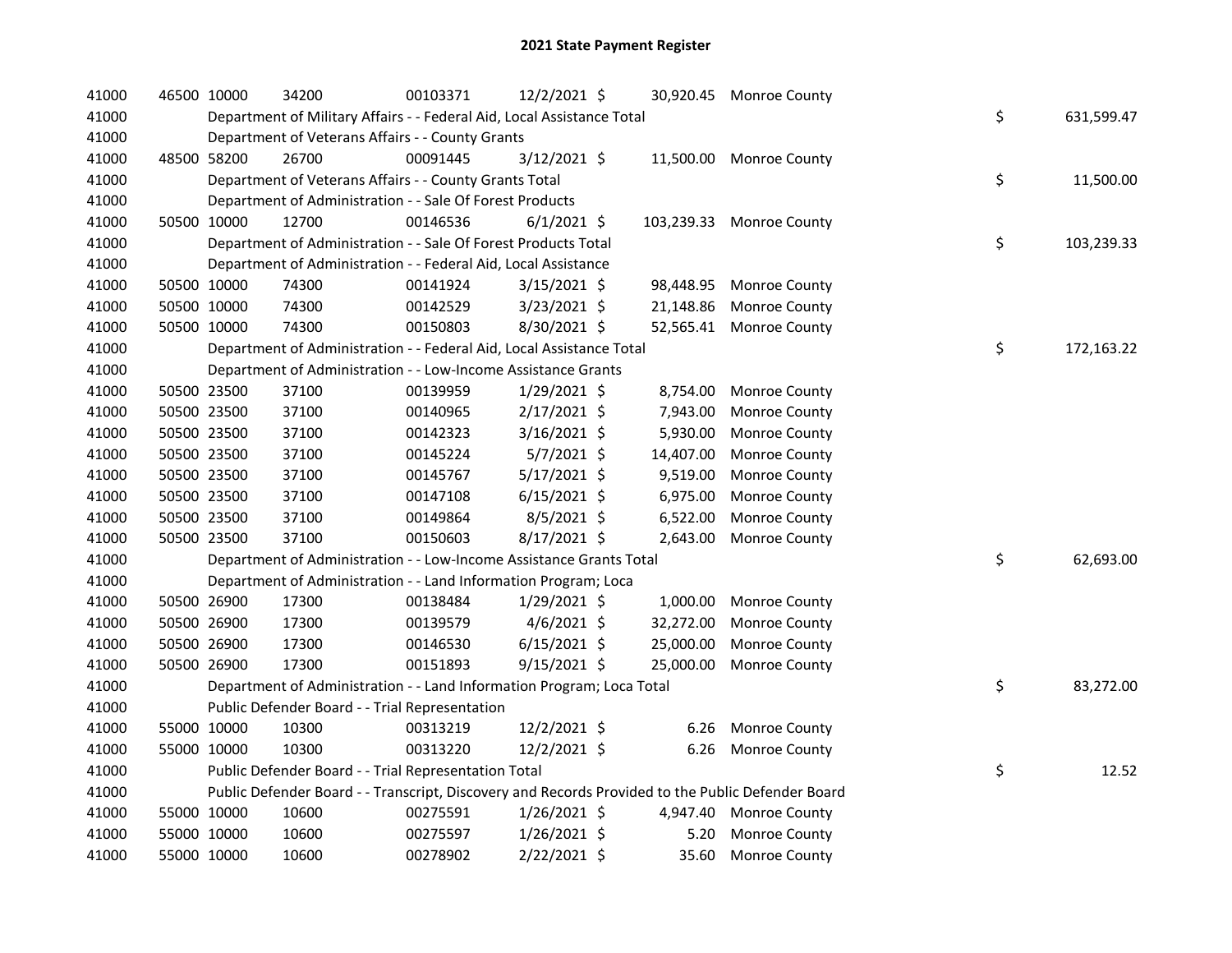| 41000 | 55000 10000 | 10600                                                      | 00282099 | $3/22/2021$ \$ | 8.85      | <b>Monroe County</b>                                                                                    |                 |
|-------|-------------|------------------------------------------------------------|----------|----------------|-----------|---------------------------------------------------------------------------------------------------------|-----------------|
| 41000 | 55000 10000 | 10600                                                      | 00282100 | 3/22/2021 \$   | 18.80     | Monroe County                                                                                           |                 |
| 41000 | 55000 10000 | 10600                                                      | 00282101 | 3/22/2021 \$   | 5,272.20  | Monroe County                                                                                           |                 |
| 41000 | 55000 10000 | 10600                                                      | 00292288 | 5/28/2021 \$   | 1.80      | Monroe County                                                                                           |                 |
| 41000 | 55000 10000 | 10600                                                      | 00298184 | 6/30/2021 \$   | 22.40     | Monroe County                                                                                           |                 |
| 41000 | 55000 10000 | 10600                                                      | 00298185 | 6/30/2021 \$   | 7,058.60  | Monroe County                                                                                           |                 |
| 41000 | 55000 10000 | 10600                                                      | 00299206 | $7/1/2021$ \$  | 14.10     | Monroe County                                                                                           |                 |
| 41000 | 55000 10000 | 10600                                                      | 00302415 | 7/27/2021 \$   | 41.60     | Monroe County                                                                                           |                 |
| 41000 | 55000 10000 | 10600                                                      | 00310634 | 11/5/2021 \$   | 85.40     | Monroe County                                                                                           |                 |
| 41000 | 55000 10000 | 10600                                                      | 00312613 | 12/2/2021 \$   | 2,671.80  | Monroe County                                                                                           |                 |
| 41000 | 55000 10000 | 10600                                                      | 00312614 | 12/2/2021 \$   |           | 9,310.60 Monroe County                                                                                  |                 |
| 41000 |             |                                                            |          |                |           | Public Defender Board - - Transcript, Discovery and Records Provided to the Public Defender Board Total | \$<br>29,494.35 |
| 41000 |             | Department of Revenue - - GPR Earned                       |          |                |           |                                                                                                         |                 |
| 41000 | 56600 10000 | 100GE                                                      | 00200225 | 4/27/2021 \$   | 3.00      | <b>Monroe County</b>                                                                                    |                 |
| 41000 | 56600 10000 | 100GE                                                      | 00209519 | 7/8/2021 \$    | 3.00      | Monroe County                                                                                           |                 |
| 41000 |             | Department of Revenue - - GPR Earned Total                 |          |                |           |                                                                                                         | \$<br>6.00      |
| 41000 |             | Department of Revenue - - Warrants and Satisfactions       |          |                |           |                                                                                                         |                 |
| 41000 | 56600 10000 | 10100                                                      | 00196095 | $4/8/2021$ \$  | 260.00    | Monroe County                                                                                           |                 |
| 41000 | 56600 10000 | 10100                                                      | 00196096 | 4/9/2021 \$    | 190.00    | Monroe County                                                                                           |                 |
| 41000 | 56600 10000 | 10100                                                      | 00202562 | 5/28/2021 \$   | 265.00    | Monroe County                                                                                           |                 |
| 41000 | 56600 10000 | 10100                                                      | 00211305 | 8/20/2021 \$   | 205.00    | Monroe County                                                                                           |                 |
| 41000 | 56600 10000 | 10100                                                      | 00219449 | 11/17/2021 \$  | 75.00     | Monroe County                                                                                           |                 |
| 41000 | 56600 10000 | 10100                                                      | 00219450 | 11/17/2021 \$  | 75.00     | Monroe County                                                                                           |                 |
| 41000 | 56600 10000 | 10100                                                      | 00220183 | 12/10/2021 \$  | 75.00     | Monroe County                                                                                           |                 |
| 41000 |             | Department of Revenue - - Warrants and Satisfactions Total |          |                |           |                                                                                                         | \$<br>1,145.00  |
| 41000 |             | Department of Revenue - - Misc Revenue Holding Clearing    |          |                |           |                                                                                                         |                 |
| 41000 | 56600 10000 | 99500                                                      | 00188908 | $1/8/2021$ \$  | 316.41    | Monroe County                                                                                           |                 |
| 41000 | 56600 10000 | 99500                                                      | 00188909 | $1/8/2021$ \$  | 969.17    | Monroe County                                                                                           |                 |
| 41000 | 56600 10000 | 99500                                                      | 00188910 | $1/8/2021$ \$  | 7,681.02  | Monroe County                                                                                           |                 |
| 41000 | 56600 10000 | 99500                                                      | 00190979 | $2/5/2021$ \$  | 184.05    | <b>Monroe County</b>                                                                                    |                 |
| 41000 | 56600 10000 | 99500                                                      | 00190980 | $2/5/2021$ \$  | 12,168.00 | Monroe County                                                                                           |                 |
| 41000 | 56600 10000 | 99500                                                      | 00192023 | 2/22/2021 \$   | 80.32     | <b>Monroe County</b>                                                                                    |                 |
| 41000 | 56600 10000 | 99500                                                      | 00192777 | $3/1/2021$ \$  | 1,223.10  | Monroe County                                                                                           |                 |
| 41000 | 56600 10000 | 99500                                                      | 00192778 | $3/1/2021$ \$  | 3,796.64  | <b>Monroe County</b>                                                                                    |                 |
| 41000 | 56600 10000 | 99500                                                      | 00192779 | $3/1/2021$ \$  | 7,844.02  | Monroe County                                                                                           |                 |
| 41000 | 56600 10000 | 99500                                                      | 00192780 | $3/1/2021$ \$  | 1,230.00  | Monroe County                                                                                           |                 |
| 41000 | 56600 10000 | 99500                                                      | 00193586 | $3/5/2021$ \$  | 984.15    | <b>Monroe County</b>                                                                                    |                 |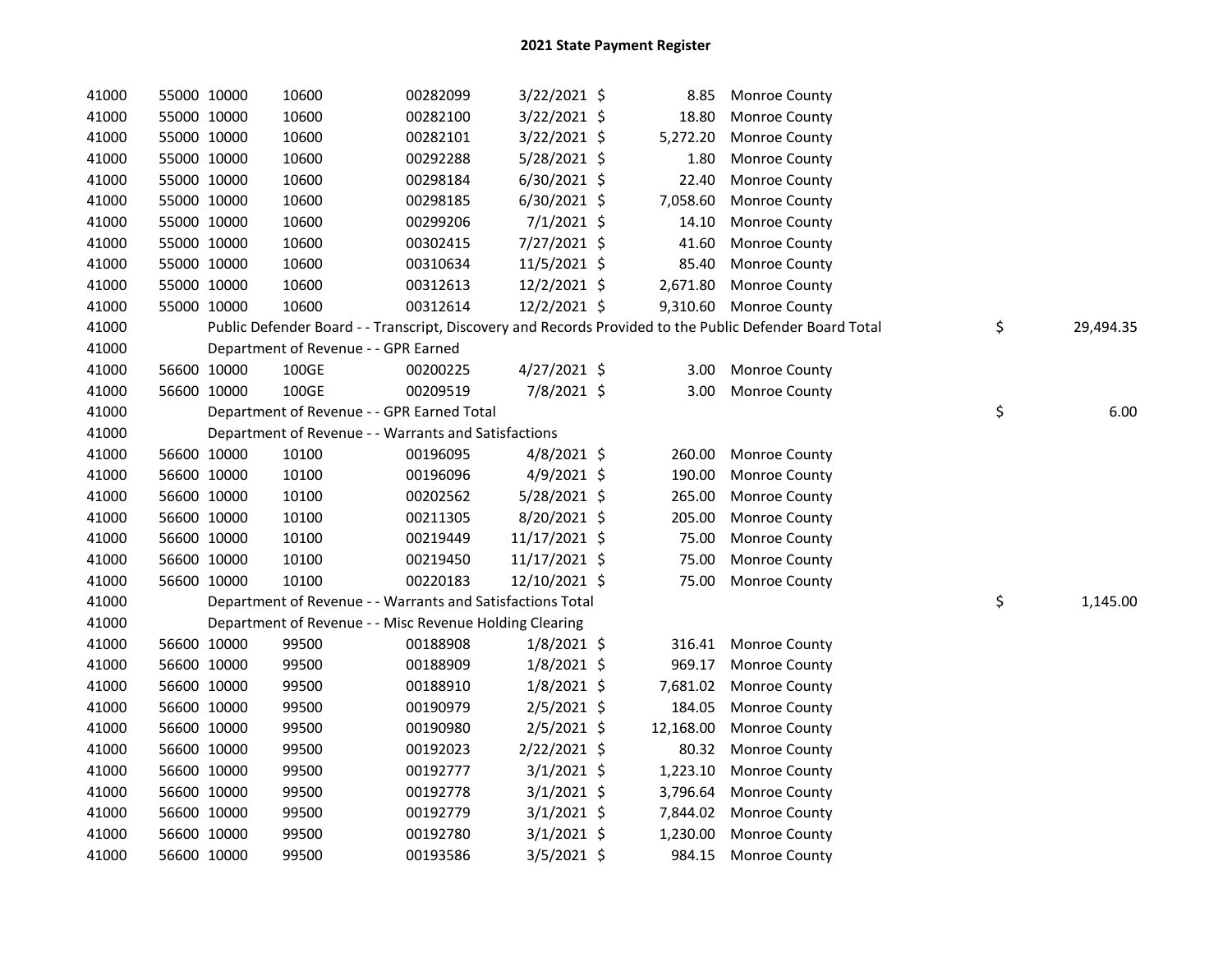| 41000 | 56600 10000 | 99500 | 00193587 | 3/5/2021 \$    | 1,116.76       | Monroe County        |
|-------|-------------|-------|----------|----------------|----------------|----------------------|
| 41000 | 56600 10000 | 99500 | 00193588 | 3/5/2021 \$    | 47,137.51      | Monroe County        |
| 41000 | 56600 10000 | 99500 | 00194198 | 3/8/2021 \$    | 358.22         | Monroe County        |
| 41000 | 56600 10000 | 99500 | 00194199 | 3/8/2021 \$    | 895.00         | Monroe County        |
| 41000 | 56600 10000 | 99500 | 00195052 | 3/15/2021 \$   | 22.37          | Monroe County        |
| 41000 | 56600 10000 | 99500 | 00195053 | 3/15/2021      | \$<br>1,742.41 | Monroe County        |
| 41000 | 56600 10000 | 99500 | 00195054 | 3/15/2021      | \$<br>3,402.42 | Monroe County        |
| 41000 | 56600 10000 | 99500 | 00195881 | 3/22/2021 \$   | 118.85         | Monroe County        |
| 41000 | 56600 10000 | 99500 | 00195882 | 3/22/2021 \$   | 320.50         | Monroe County        |
| 41000 | 56600 10000 | 99500 | 00195883 | 3/22/2021 \$   | 1,384.00       | Monroe County        |
| 41000 | 56600 10000 | 99500 | 00195884 | 3/22/2021 \$   | 1,176.00       | Monroe County        |
| 41000 | 56600 10000 | 99500 | 00196557 | 3/29/2021 \$   | 28.05          | Monroe County        |
| 41000 | 56600 10000 | 99500 | 00196558 | 3/29/2021 \$   | 1,332.60       | Monroe County        |
| 41000 | 56600 10000 | 99500 | 00196559 | 3/29/2021 \$   | 2,609.36       | Monroe County        |
| 41000 | 56600 10000 | 99500 | 00197300 | 4/5/2021 \$    | 26.83          | Monroe County        |
| 41000 | 56600 10000 | 99500 | 00197301 | 4/5/2021 \$    | 455.39         | Monroe County        |
| 41000 | 56600 10000 | 99500 | 00197302 | $4/5/2021$ \$  | 196.17         | Monroe County        |
| 41000 | 56600 10000 | 99500 | 00197866 | 4/7/2021 \$    | 34.84          | Monroe County        |
| 41000 | 56600 10000 | 99500 | 00197867 | 4/7/2021 \$    | 1,558.83       | Monroe County        |
| 41000 | 56600 10000 | 99500 | 00197868 | 4/7/2021 \$    | 37,804.54      | Monroe County        |
| 41000 | 56600 10000 | 99500 | 00198506 | $4/12/2021$ \$ | 1,305.87       | Monroe County        |
| 41000 | 56600 10000 | 99500 | 00198507 | 4/12/2021 \$   | 1,642.00       | Monroe County        |
| 41000 | 56600 10000 | 99500 | 00199240 | 4/20/2021 \$   | 133.00         | Monroe County        |
| 41000 | 56600 10000 | 99500 | 00199241 | 4/20/2021 \$   | 120.00         | Monroe County        |
| 41000 | 56600 10000 | 99500 | 00199881 | 4/26/2021 \$   | 334.26         | Monroe County        |
| 41000 | 56600 10000 | 99500 | 00199882 | 4/26/2021      | \$<br>332.64   | Monroe County        |
| 41000 | 56600 10000 | 99500 | 00199883 | 4/26/2021 \$   | 619.00         | Monroe County        |
| 41000 | 56600 10000 | 99500 | 00200475 | 5/3/2021 \$    | 28.78          | Monroe County        |
| 41000 | 56600 10000 | 99500 | 00200476 | 5/3/2021 \$    | 170.50         | Monroe County        |
| 41000 | 56600 10000 | 99500 | 00200477 | 5/3/2021 \$    | 767.00         | Monroe County        |
| 41000 | 56600 10000 | 99500 | 00201229 | 5/7/2021 \$    | 709.92         | Monroe County        |
| 41000 | 56600 10000 | 99500 | 00201230 | 5/7/2021 \$    | 1,123.30       | Monroe County        |
| 41000 | 56600 10000 | 99500 | 00201231 | 5/7/2021 \$    | 22,770.16      | <b>Monroe County</b> |
| 41000 | 56600 10000 | 99500 | 00201673 | 5/10/2021 \$   | 24.00          | Monroe County        |
| 41000 | 56600 10000 | 99500 | 00201674 | 5/10/2021 \$   | 290.50         | Monroe County        |
| 41000 | 56600 10000 | 99500 | 00201675 | 5/10/2021      | \$<br>1,838.00 | Monroe County        |
| 41000 | 56600 10000 | 99500 | 00202312 | 5/17/2021 \$   | 59.00          | Monroe County        |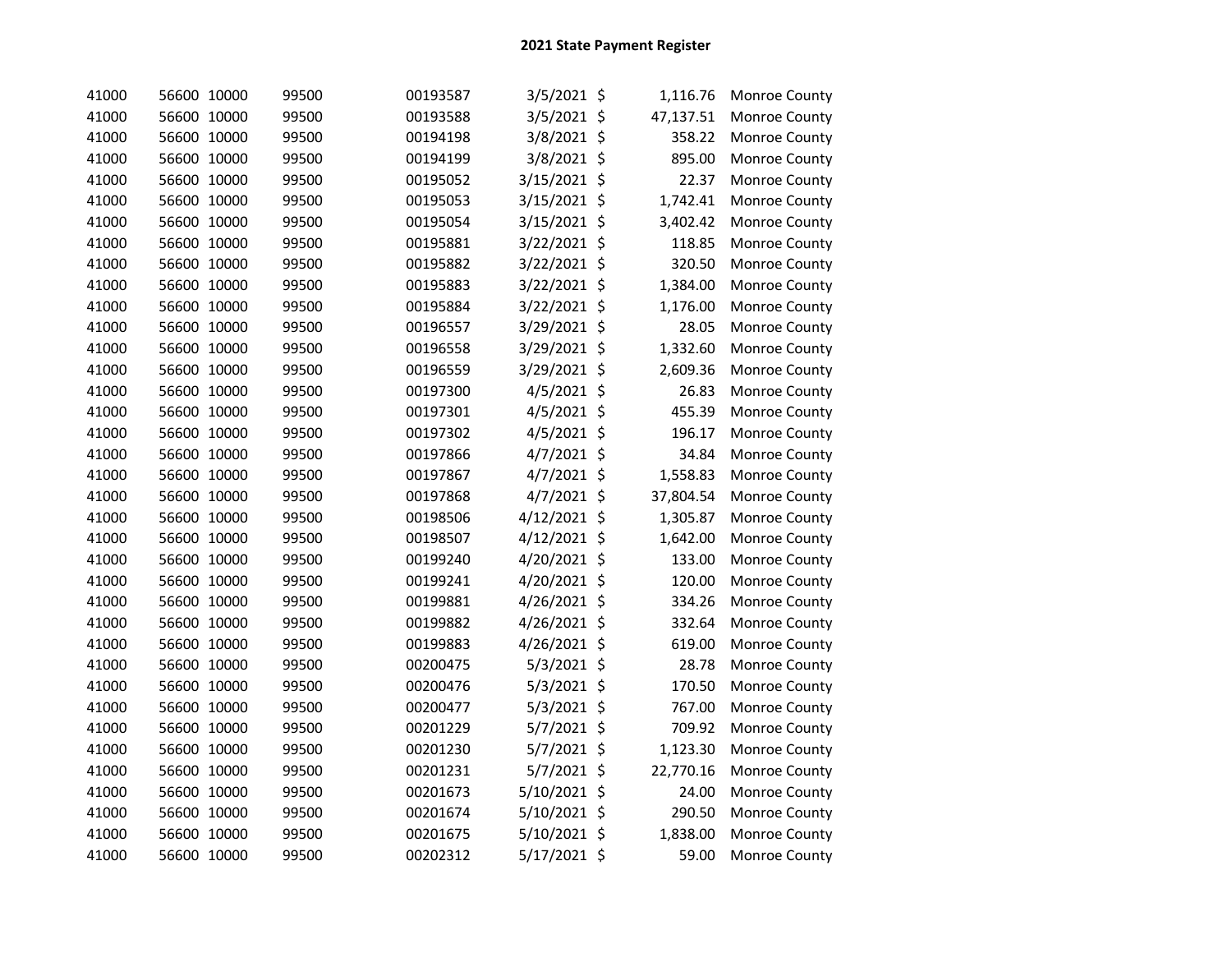| 41000 | 56600 10000 | 99500 | 00202313 | 5/17/2021 \$ |                    | 698.22    | Monroe County |
|-------|-------------|-------|----------|--------------|--------------------|-----------|---------------|
| 41000 | 56600 10000 | 99500 | 00202314 | 5/17/2021 \$ |                    | 718.67    | Monroe County |
| 41000 | 56600 10000 | 99500 | 00203035 | 5/24/2021    | $\ddot{\varsigma}$ | 66.00     | Monroe County |
| 41000 | 56600 10000 | 99500 | 00203036 | 5/24/2021    | $\ddot{\varsigma}$ | 663.00    | Monroe County |
| 41000 | 56600 10000 | 99500 | 00203737 | 6/1/2021     | \$                 | 210.50    | Monroe County |
| 41000 | 56600 10000 | 99500 | 00203738 | 6/1/2021     | \$                 | 1,847.00  | Monroe County |
| 41000 | 56600 10000 | 99500 | 00204455 | 6/7/2021     | \$                 | 411.19    | Monroe County |
| 41000 | 56600 10000 | 99500 | 00204456 | 6/7/2021     | \$                 | 773.46    | Monroe County |
| 41000 | 56600 10000 | 99500 | 00204457 | 6/7/2021     | \$                 | 23,885.93 | Monroe County |
| 41000 | 56600 10000 | 99500 | 00204801 | 6/7/2021     | $\zeta$            | 195.34    | Monroe County |
| 41000 | 56600 10000 | 99500 | 00204802 | 6/7/2021     | \$                 | 984.20    | Monroe County |
| 41000 | 56600 10000 | 99500 | 00205896 | 6/21/2021 \$ |                    | 485.70    | Monroe County |
| 41000 | 56600 10000 | 99500 | 00205897 | 6/21/2021 \$ |                    | 3,385.98  | Monroe County |
| 41000 | 56600 10000 | 99500 | 00205898 | 6/21/2021 \$ |                    | 290.75    | Monroe County |
| 41000 | 56600 10000 | 99500 | 00208117 | 6/28/2021 \$ |                    | 104.93    | Monroe County |
| 41000 | 56600 10000 | 99500 | 00208118 | 6/28/2021 \$ |                    | 614.00    | Monroe County |
| 41000 | 56600 10000 | 99500 | 00208559 | 7/6/2021 \$  |                    | 437.56    | Monroe County |
| 41000 | 56600 10000 | 99500 | 00208560 | 7/6/2021 \$  |                    | 920.16    | Monroe County |
| 41000 | 56600 10000 | 99500 | 00209031 | 7/8/2021 \$  |                    | 318.30    | Monroe County |
| 41000 | 56600 10000 | 99500 | 00209032 | 7/8/2021 \$  |                    | 761.88    | Monroe County |
| 41000 | 56600 10000 | 99500 | 00209033 | 7/8/2021 \$  |                    | 19,744.84 | Monroe County |
| 41000 | 56600 10000 | 99500 | 00209427 | 7/12/2021 \$ |                    | 88.16     | Monroe County |
| 41000 | 56600 10000 | 99500 | 00209428 | 7/12/2021 \$ |                    | 109.00    | Monroe County |
| 41000 | 56600 10000 | 99500 | 00210219 | 7/19/2021 \$ |                    | 1,949.40  | Monroe County |
| 41000 | 56600 10000 | 99500 | 00211778 | 8/6/2021 \$  |                    | 200.00    | Monroe County |
| 41000 | 56600 10000 | 99500 | 00211779 | 8/6/2021 \$  |                    | 490.00    | Monroe County |
| 41000 | 56600 10000 | 99500 | 00211780 | 8/6/2021 \$  |                    | 13,731.42 | Monroe County |
| 41000 | 56600 10000 | 99500 | 00212676 | 8/16/2021    | \$                 | 232.88    | Monroe County |
| 41000 | 56600 10000 | 99500 | 00212677 | 8/16/2021    | \$                 | 504.01    | Monroe County |
| 41000 | 56600 10000 | 99500 | 00213573 | 8/30/2021 \$ |                    | 17.18     | Monroe County |
| 41000 | 56600 10000 | 99500 | 00214390 | 9/8/2021 \$  |                    | 230.00    | Monroe County |
| 41000 | 56600 10000 | 99500 | 00214391 | 9/8/2021 \$  |                    | 490.00    | Monroe County |
| 41000 | 56600 10000 | 99500 | 00214392 | 9/8/2021 \$  |                    | 12,015.42 | Monroe County |
| 41000 | 56600 10000 | 99500 | 00215338 | 9/20/2021 \$ |                    | 412.44    | Monroe County |
| 41000 | 56600 10000 | 99500 | 00216642 | 10/7/2021 \$ |                    | 250.00    | Monroe County |
| 41000 | 56600 10000 | 99500 | 00216643 | 10/7/2021 \$ |                    | 494.94    | Monroe County |
| 41000 | 56600 10000 | 99500 | 00216644 | 10/7/2021 \$ |                    | 11,523.38 | Monroe County |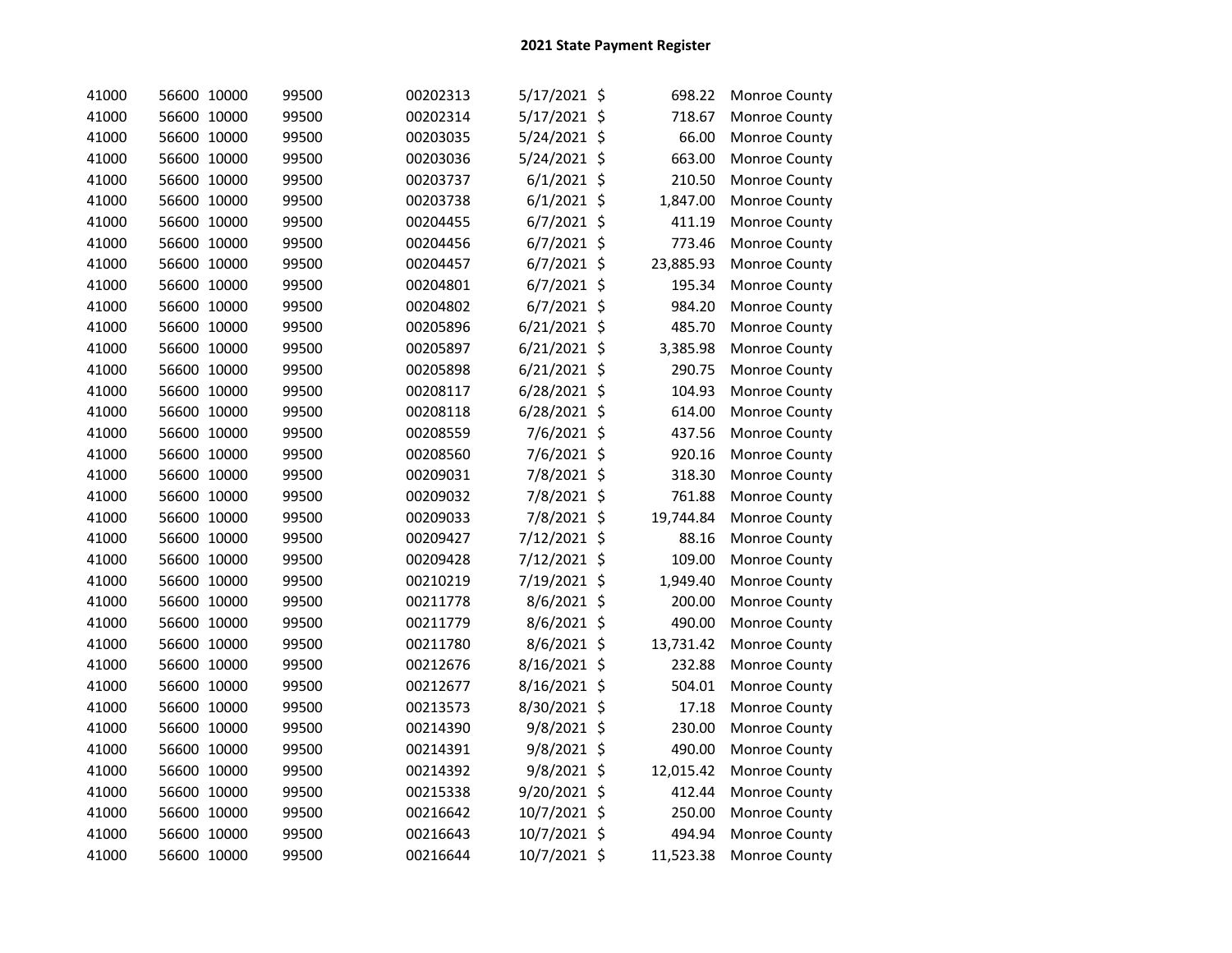| 41000 | 56600 10000 | 99500                                                                 | 00217505 | 10/18/2021 \$  |              | 384.00 Monroe County       |    |              |
|-------|-------------|-----------------------------------------------------------------------|----------|----------------|--------------|----------------------------|----|--------------|
| 41000 | 56600 10000 | 99500                                                                 | 00219230 | 11/5/2021 \$   | 225.00       | Monroe County              |    |              |
| 41000 | 56600 10000 | 99500                                                                 | 00219231 | $11/5/2021$ \$ | 452.12       | <b>Monroe County</b>       |    |              |
| 41000 | 56600 10000 | 99500                                                                 | 00219232 | 11/5/2021 \$   | 14,265.83    | Monroe County              |    |              |
| 41000 | 56600 10000 | 99500                                                                 | 00219554 | 11/8/2021 \$   | 120.00       | Monroe County              |    |              |
| 41000 | 56600 10000 | 99500                                                                 | 00220007 | 11/16/2021 \$  | 35.00        | Monroe County              |    |              |
| 41000 | 56600 10000 | 99500                                                                 | 00220378 | 11/22/2021 \$  | 32.02        | Monroe County              |    |              |
| 41000 | 56600 10000 | 99500                                                                 | 00220379 | 11/22/2021 \$  | 120.00       | Monroe County              |    |              |
| 41000 | 56600 10000 | 99500                                                                 | 00220780 | 11/30/2021 \$  | 373.58       | Monroe County              |    |              |
| 41000 | 56600 10000 | 99500                                                                 | 00221381 | 12/7/2021 \$   | 405.33       | Monroe County              |    |              |
| 41000 | 56600 10000 | 99500                                                                 | 00221382 | 12/7/2021 \$   | 998.83       | Monroe County              |    |              |
| 41000 | 56600 10000 | 99500                                                                 | 00221383 | 12/7/2021 \$   | 16,232.34    | Monroe County              |    |              |
| 41000 | 56600 10000 | 99500                                                                 | 00221847 | 12/13/2021 \$  | 93.00        | Monroe County              |    |              |
| 41000 |             | Department of Revenue - - Misc Revenue Holding Clearing Total         |          |                |              |                            | \$ | 304,458.35   |
| 41000 |             | Circuit Courts - - Circuit Court Costs                                |          |                |              |                            |    |              |
| 41000 | 62500 10000 | 10500                                                                 | 00002118 | $2/1/2021$ \$  |              | 106,607.00 Monroe County   |    |              |
| 41000 | 62500 10000 | 10500                                                                 | 00002251 | 7/26/2021 \$   |              | 192,743.00 Monroe County   |    |              |
| 41000 |             | Circuit Courts - - Circuit Court Costs Total                          |          |                |              |                            | \$ | 299,350.00   |
| 41000 |             | Shared Revenue and Tax Relief - - County And Municipal Aid            |          |                |              |                            |    |              |
| 41000 | 83500 10000 | 10500                                                                 | 00081803 | 7/26/2021 \$   | 318,764.64   | Monroe County              |    |              |
| 41000 | 83500 10000 | 10500                                                                 | 00088905 | 11/15/2021 \$  | 1,806,332.99 | <b>Monroe County</b>       |    |              |
| 41000 |             | Shared Revenue and Tax Relief - - County And Municipal Aid Total      |          |                |              |                            | \$ | 2,125,097.63 |
| 41000 |             | Shared Revenue and Tax Relief - - Exempt Computer Aid                 |          |                |              |                            |    |              |
| 41000 | 83500 10000 | 10900                                                                 | 00083355 | 7/26/2021 \$   |              | 26,074.92 Monroe County    |    |              |
| 41000 |             | Shared Revenue and Tax Relief - - Exempt Computer Aid Total           |          |                |              |                            | \$ | 26,074.92    |
| 41000 |             | Shared Revenue and Tax Relief - - Utility Aid                         |          |                |              |                            |    |              |
| 41000 | 83500 10000 | 11000                                                                 | 00081803 | 7/26/2021 \$   |              | 26,886.15 Monroe County    |    |              |
| 41000 | 83500 10000 | 11000                                                                 | 00088905 | 11/15/2021 \$  | 167,745.87   | Monroe County              |    |              |
| 41000 |             | Shared Revenue and Tax Relief - - Utility Aid Total                   |          |                |              |                            | \$ | 194,632.02   |
| 41000 |             | Shared Revenue and Tax Relief - - Personal Property Aid               |          |                |              |                            |    |              |
| 41000 | 83500 10000 | 11100                                                                 | 00076541 | $5/3/2021$ \$  |              | 117,644.16 Monroe County   |    |              |
| 41000 |             | Shared Revenue and Tax Relief - - Personal Property Aid Total         |          |                |              |                            | \$ | 117,644.16   |
| 41000 |             | Shared Revenue and Tax Relief - - School Lvy Tx/First Dollar Cr       |          |                |              |                            |    |              |
| 41000 | 83500 10000 | 30200                                                                 | 00082708 | 7/26/2021 \$   |              | 3,207,788.69 Monroe County |    |              |
| 41000 | 83500 10000 | 30200                                                                 | 00086104 | 7/26/2021 \$   |              | 705,822.08 Monroe County   |    |              |
| 41000 |             | Shared Revenue and Tax Relief - - School Lvy Tx/First Dollar Cr Total |          |                |              |                            | \$ | 3,913,610.77 |
| 41000 |             | Shared Revenue and Tax Relief - - County Sales Tax Reptd/Distd        |          |                |              |                            |    |              |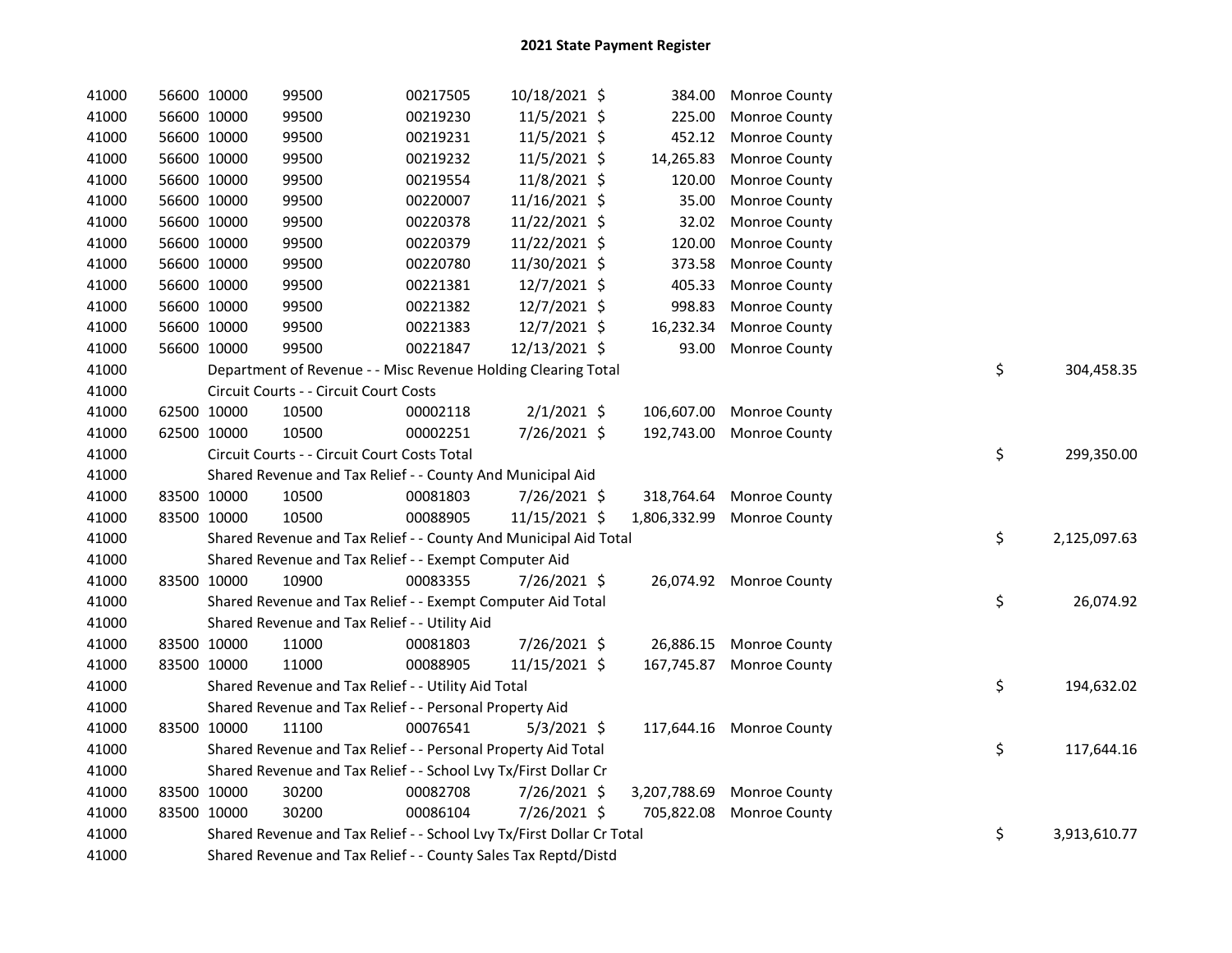| 41000       | 83500 10000 |             | 43100                                                                | 00073898 | $1/29/2021$ \$ | 307,391.02   | <b>Monroe County</b>     |    |               |
|-------------|-------------|-------------|----------------------------------------------------------------------|----------|----------------|--------------|--------------------------|----|---------------|
| 41000       | 83500 10000 |             | 43100                                                                | 00073986 | $2/26/2021$ \$ | 381,052.93   | <b>Monroe County</b>     |    |               |
| 41000       | 83500 10000 |             | 43100                                                                | 00074699 | $3/31/2021$ \$ | 234,997.56   | Monroe County            |    |               |
| 41000       | 83500 10000 |             | 43100                                                                | 00079142 | 4/30/2021 \$   | 345,063.46   | Monroe County            |    |               |
| 41000       |             | 83500 10000 | 43100                                                                | 00079946 | $5/28/2021$ \$ | 398,313.67   | <b>Monroe County</b>     |    |               |
| 41000       |             | 83500 10000 | 43100                                                                | 00080677 | $6/30/2021$ \$ | 422,521.20   | <b>Monroe County</b>     |    |               |
| 41000       | 83500 10000 |             | 43100                                                                | 00086219 | 7/30/2021 \$   |              | 380,559.34 Monroe County |    |               |
| 41000       |             | 83500 10000 | 43100                                                                | 00086782 | $8/31/2021$ \$ |              | 377,426.96 Monroe County |    |               |
| 41000       | 83500 10000 |             | 43100                                                                | 00087084 | $9/30/2021$ \$ | 438,914.08   | <b>Monroe County</b>     |    |               |
| 41000       |             | 83500 10000 | 43100                                                                | 00087773 | 10/29/2021 \$  | 406,875.08   | <b>Monroe County</b>     |    |               |
| 41000       |             | 83500 10000 | 43100                                                                | 00089783 | 11/30/2021 \$  | 362,117.38   | <b>Monroe County</b>     |    |               |
| 41000       |             | 83500 10000 | 43100                                                                | 00089867 | 12/30/2021 \$  | 407,529.59   | <b>Monroe County</b>     |    |               |
| 41000       |             |             | Shared Revenue and Tax Relief - - County Sales Tax Reptd/Distd Total |          |                |              |                          | \$ | 4,462,762.27  |
| 41000       |             |             | Shared Revenue and Tax Relief - - Lottery & Gaming Credit            |          |                |              |                          |    |               |
| 41000       | 83500       | 52100       | 36300                                                                | 00074587 | $3/22/2021$ \$ | 1,062,282.90 | Monroe County            |    |               |
| 41000       |             |             | Shared Revenue and Tax Relief - - Lottery & Gaming Credit Total      |          |                |              |                          | \$ | 1,062,282.90  |
| 41000 Total |             |             |                                                                      |          |                |              |                          | \$ | 25,022,227.49 |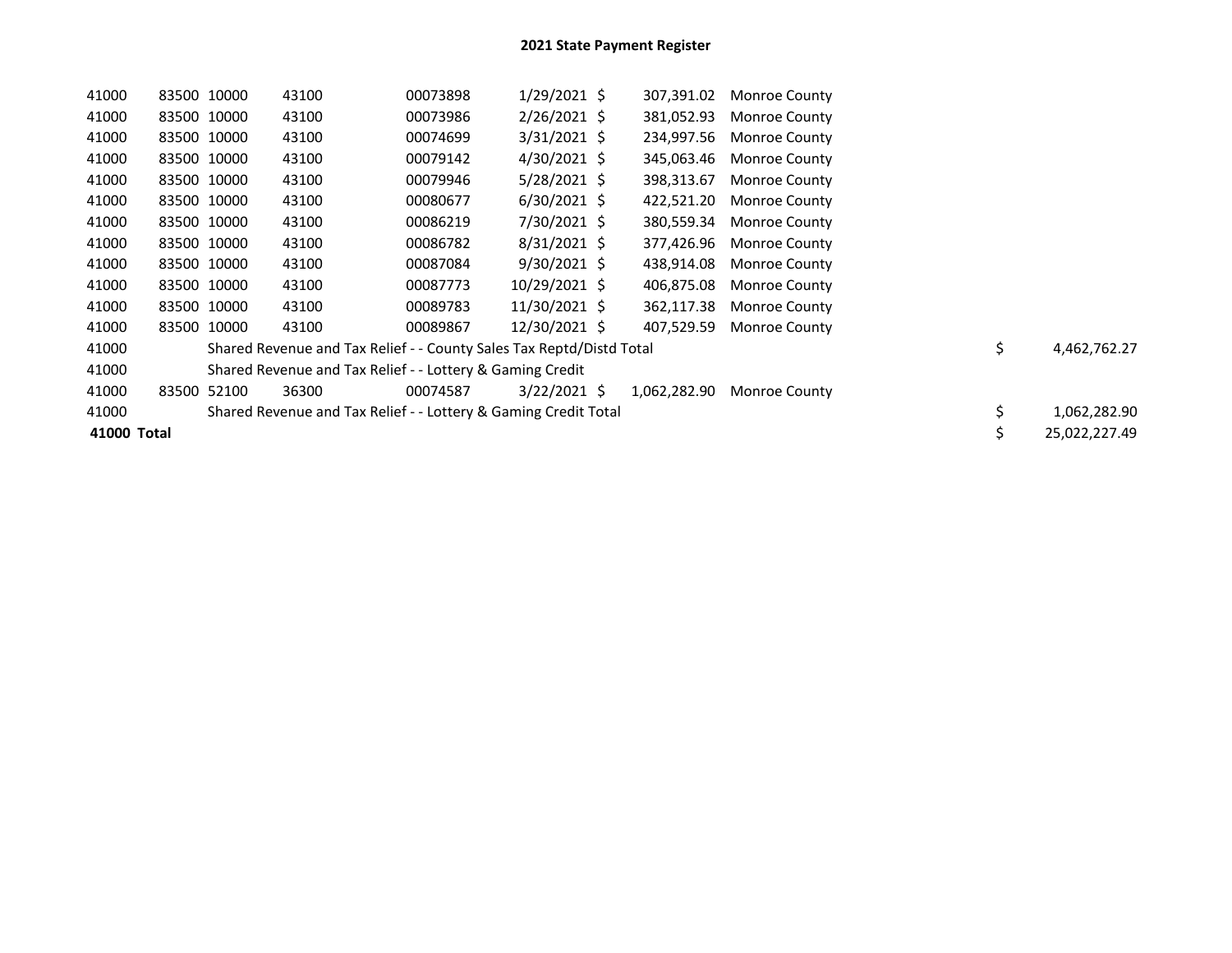| 41002       |             | Dept of Safety & Prof Services - - Fire Dues Distribution          |          |                |           |                          |    |            |
|-------------|-------------|--------------------------------------------------------------------|----------|----------------|-----------|--------------------------|----|------------|
| 41002       | 16500 10000 | 22500                                                              | 00041245 | 7/16/2021 \$   |           | 3,450.34 Town Of Adrian  |    |            |
| 41002       |             | Dept of Safety & Prof Services - - Fire Dues Distribution Total    |          |                |           |                          | \$ | 3,450.34   |
| 41002       |             | Dept of Natural Resources - - Resaids - Cnty Forst, CI & Mfl       |          |                |           |                          |    |            |
| 41002       | 37000 21200 | 57100                                                              | 00488060 | $6/14/2021$ \$ |           | 245.40 Town Of Adrian    |    |            |
| 41002       |             | Dept of Natural Resources - - Resaids - Cnty Forst, Cl & Mfl Total |          |                |           |                          | \$ | 245.40     |
| 41002       |             | WI Dept of Transportation - - Trns Aids To Mnc.-Sf                 |          |                |           |                          |    |            |
| 41002       | 39500 21100 | 19100                                                              | 00632692 | $1/4/2021$ \$  | 23,829.39 | Town Of Adrian           |    |            |
| 41002       | 39500 21100 | 19100                                                              | 00668299 | $4/5/2021$ \$  | 23,829.39 | Town Of Adrian           |    |            |
| 41002       | 39500 21100 | 19100                                                              | 00711787 | 7/6/2021 \$    | 23,829.39 | Town Of Adrian           |    |            |
| 41002       | 39500 21100 | 19100                                                              | 00752346 | 10/4/2021 \$   | 23,829.39 | Town Of Adrian           |    |            |
| 41002       |             | WI Dept of Transportation - - Trns Aids To Mnc.-Sf Total           |          |                |           |                          | \$ | 95,317.56  |
| 41002       |             | WI Dept of Transportation - - Hwy Mgmt & Opers Sf                  |          |                |           |                          |    |            |
| 41002       | 39500 21100 | 36500                                                              | 00783734 | 12/15/2021 \$  | 500.00    | Town Of Adrian           |    |            |
| 41002       | 39500 21100 | 36500                                                              | 00792335 | 12/30/2021 \$  | 500.00    | Town Of Adrian           |    |            |
| 41002       |             | WI Dept of Transportation - - Hwy Mgmt & Opers Sf Total            |          |                |           |                          | \$ | 1,000.00   |
| 41002       |             | Department of Revenue - - Gifts And Grants                         |          |                |           |                          |    |            |
| 41002       | 56600 10000 | 12100                                                              | 00209545 | 7/13/2021 \$   |           | 41,867.42 Town Of Adrian |    |            |
| 41002       |             | Department of Revenue - - Gifts And Grants Total                   |          |                |           |                          | \$ | 41,867.42  |
| 41002       |             | Shared Revenue and Tax Relief - - County And Municipal Aid         |          |                |           |                          |    |            |
| 41002       | 83500 10000 | 10500                                                              | 00081769 | 7/26/2021 \$   |           | 4,467.80 Town Of Adrian  |    |            |
| 41002       | 83500 10000 | 10500                                                              | 00088871 | 11/15/2021 \$  |           | 25,317.51 Town Of Adrian |    |            |
| 41002       |             | Shared Revenue and Tax Relief - - County And Municipal Aid Total   |          |                |           |                          | \$ | 29,785.31  |
| 41002       |             | Shared Revenue and Tax Relief - - Exempt Computer Aid              |          |                |           |                          |    |            |
| 41002       | 83500 10000 | 10900                                                              | 00084359 | 7/26/2021 \$   | 4.16      | Town Of Adrian           |    |            |
| 41002       |             | Shared Revenue and Tax Relief - - Exempt Computer Aid Total        |          |                |           |                          | \$ | 4.16       |
| 41002       |             | Shared Revenue and Tax Relief - - Utility Aid                      |          |                |           |                          |    |            |
| 41002       | 83500 10000 | 11000                                                              | 00081769 | 7/26/2021 \$   |           | 60.21 Town Of Adrian     |    |            |
| 41002       | 83500 10000 | 11000                                                              | 00088871 | 11/15/2021 \$  | 360.33    | Town Of Adrian           |    |            |
| 41002       |             | Shared Revenue and Tax Relief - - Utility Aid Total                |          |                |           |                          | \$ | 420.54     |
| 41002 Total |             |                                                                    |          |                |           |                          | \$ | 172,090.73 |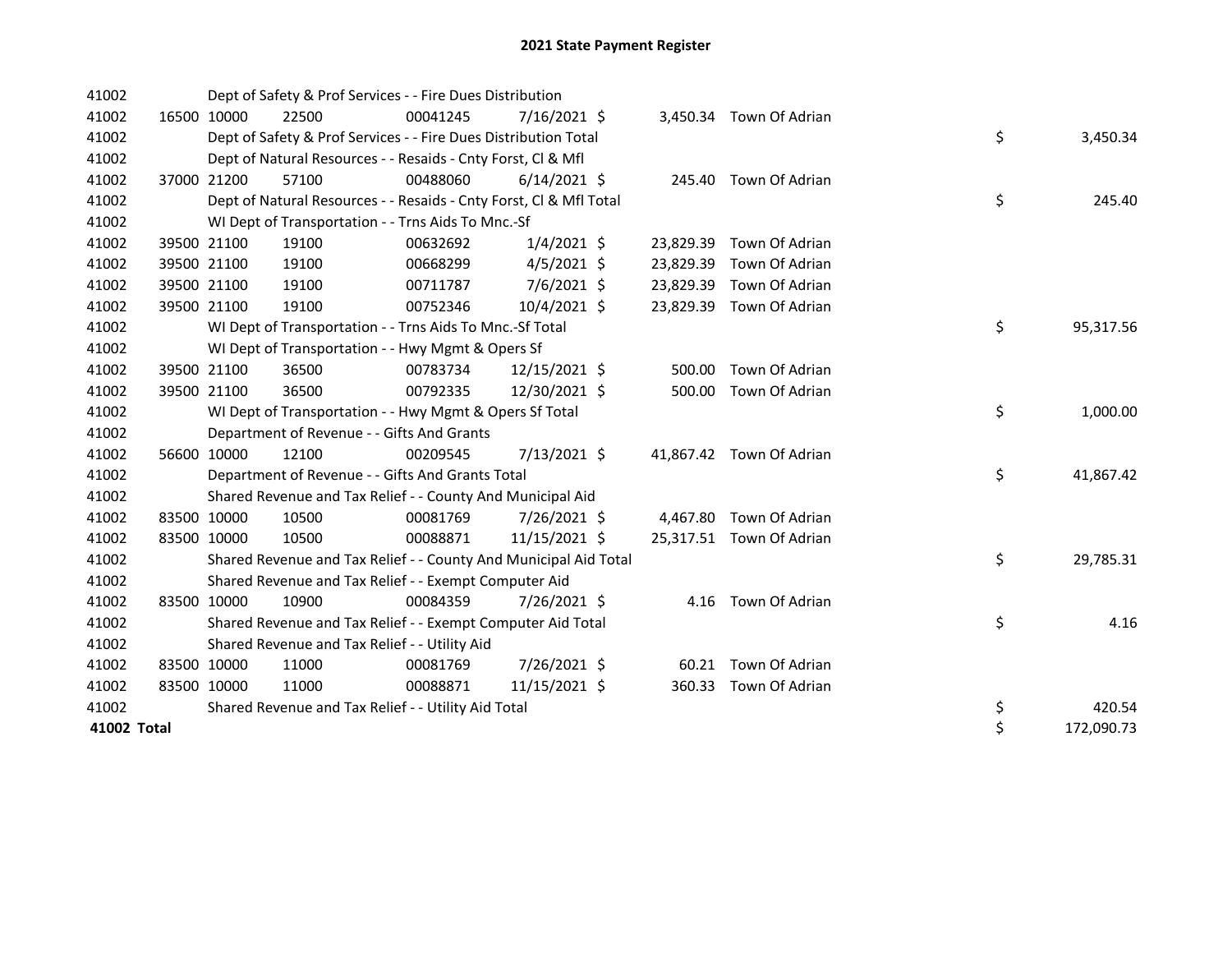| 41004 |             | Dept of Safety & Prof Services - - Fire Dues Distribution          |          |                |  |                          |    |           |
|-------|-------------|--------------------------------------------------------------------|----------|----------------|--|--------------------------|----|-----------|
| 41004 | 16500 10000 | 22500                                                              | 00041246 | 7/16/2021 \$   |  | 3,850.73 Town Of Angelo  |    |           |
| 41004 |             | Dept of Safety & Prof Services - - Fire Dues Distribution Total    |          |                |  |                          | \$ | 3,850.73  |
| 41004 |             | Dept of Natural Resources - - Aids In Lieu Of Taxes - Gener        |          |                |  |                          |    |           |
| 41004 | 37000 10000 | 50300                                                              | 00476802 | $4/21/2021$ \$ |  | 78.04 Town Of Angelo     |    |           |
| 41004 | 37000 10000 | 50300                                                              | 00476804 | $4/21/2021$ \$ |  | 136.34 Town Of Angelo    |    |           |
| 41004 |             | Dept of Natural Resources - - Aids In Lieu Of Taxes - Gener Total  |          |                |  |                          | \$ | 214.38    |
| 41004 |             | Dept of Natural Resources - - Seg Earned                           |          |                |  |                          |    |           |
| 41004 | 37000 21200 | 100SE                                                              | 00456029 | $1/12/2021$ \$ |  | 2,197.03 Town Of Angelo  |    |           |
| 41004 |             | Dept of Natural Resources - - Seg Earned Total                     |          |                |  |                          | \$ | 2,197.03  |
| 41004 |             | Dept of Natural Resources - - Resaids - Cnty Forst, Cl & Mfl       |          |                |  |                          |    |           |
| 41004 | 37000 21200 | 57100                                                              | 00488061 | $6/14/2021$ \$ |  | 240.88 Town Of Angelo    |    |           |
| 41004 |             | Dept of Natural Resources - - Resaids - Cnty Forst, Cl & Mfl Total |          |                |  |                          | \$ | 240.88    |
| 41004 |             | Dept of Natural Resources - - Aids In Lieu Of Taxes - Sum S        |          |                |  |                          |    |           |
| 41004 | 37000 21200 | 57900                                                              | 00476801 | $4/21/2021$ \$ |  | 13.63 Town Of Angelo     |    |           |
| 41004 | 37000 21200 | 57900                                                              | 00476803 | 4/21/2021 \$   |  | 4.06 Town Of Angelo      |    |           |
| 41004 |             | Dept of Natural Resources - - Aids In Lieu Of Taxes - Sum S Total  |          |                |  |                          | \$ | 17.69     |
| 41004 |             | WI Dept of Transportation - - Trns Aids To Mnc.-Sf                 |          |                |  |                          |    |           |
| 41004 | 39500 21100 | 19100                                                              | 00632693 | $1/4/2021$ \$  |  | 15,373.80 Town Of Angelo |    |           |
| 41004 | 39500 21100 | 19100                                                              | 00668300 | 4/5/2021 \$    |  | 15,373.80 Town Of Angelo |    |           |
| 41004 | 39500 21100 | 19100                                                              | 00711788 | 7/6/2021 \$    |  | 15,373.80 Town Of Angelo |    |           |
| 41004 | 39500 21100 | 19100                                                              | 00752347 | 10/4/2021 \$   |  | 15,373.80 Town Of Angelo |    |           |
| 41004 |             | WI Dept of Transportation - - Trns Aids To Mnc.-Sf Total           |          |                |  |                          | \$ | 61,495.20 |
| 41004 |             | Department of Revenue - - Gifts And Grants                         |          |                |  |                          |    |           |
| 41004 | 56600 10000 | 12100                                                              | 00207111 | $6/25/2021$ \$ |  | 72,639.98 Town Of Angelo |    |           |
| 41004 |             | Department of Revenue - - Gifts And Grants Total                   |          |                |  |                          | \$ | 72,639.98 |
| 41004 |             | Shared Revenue and Tax Relief - - County And Municipal Aid         |          |                |  |                          |    |           |
| 41004 | 83500 10000 | 10500                                                              | 00081770 | 7/26/2021 \$   |  | 9,512.42 Town Of Angelo  |    |           |
| 41004 | 83500 10000 | 10500                                                              | 00088872 | 11/15/2021 \$  |  | 53,903.71 Town Of Angelo |    |           |
| 41004 |             | Shared Revenue and Tax Relief - - County And Municipal Aid Total   |          |                |  |                          | \$ | 63,416.13 |
| 41004 |             | Shared Revenue and Tax Relief - - Exempt Computer Aid              |          |                |  |                          |    |           |
| 41004 | 83500 10000 | 10900                                                              | 00084360 | 7/26/2021 \$   |  | 3.11 Town Of Angelo      |    |           |
| 41004 |             | Shared Revenue and Tax Relief - - Exempt Computer Aid Total        |          |                |  |                          | \$ | 3.11      |
| 41004 |             | Shared Revenue and Tax Relief - - Utility Aid                      |          |                |  |                          |    |           |
| 41004 | 83500 10000 | 11000                                                              | 00081770 | 7/26/2021 \$   |  | 74.31 Town Of Angelo     |    |           |
| 41004 | 83500 10000 | 11000                                                              | 00088872 | 11/15/2021 \$  |  | 438.90 Town Of Angelo    |    |           |
| 41004 |             | Shared Revenue and Tax Relief - - Utility Aid Total                |          |                |  |                          | \$ | 513.21    |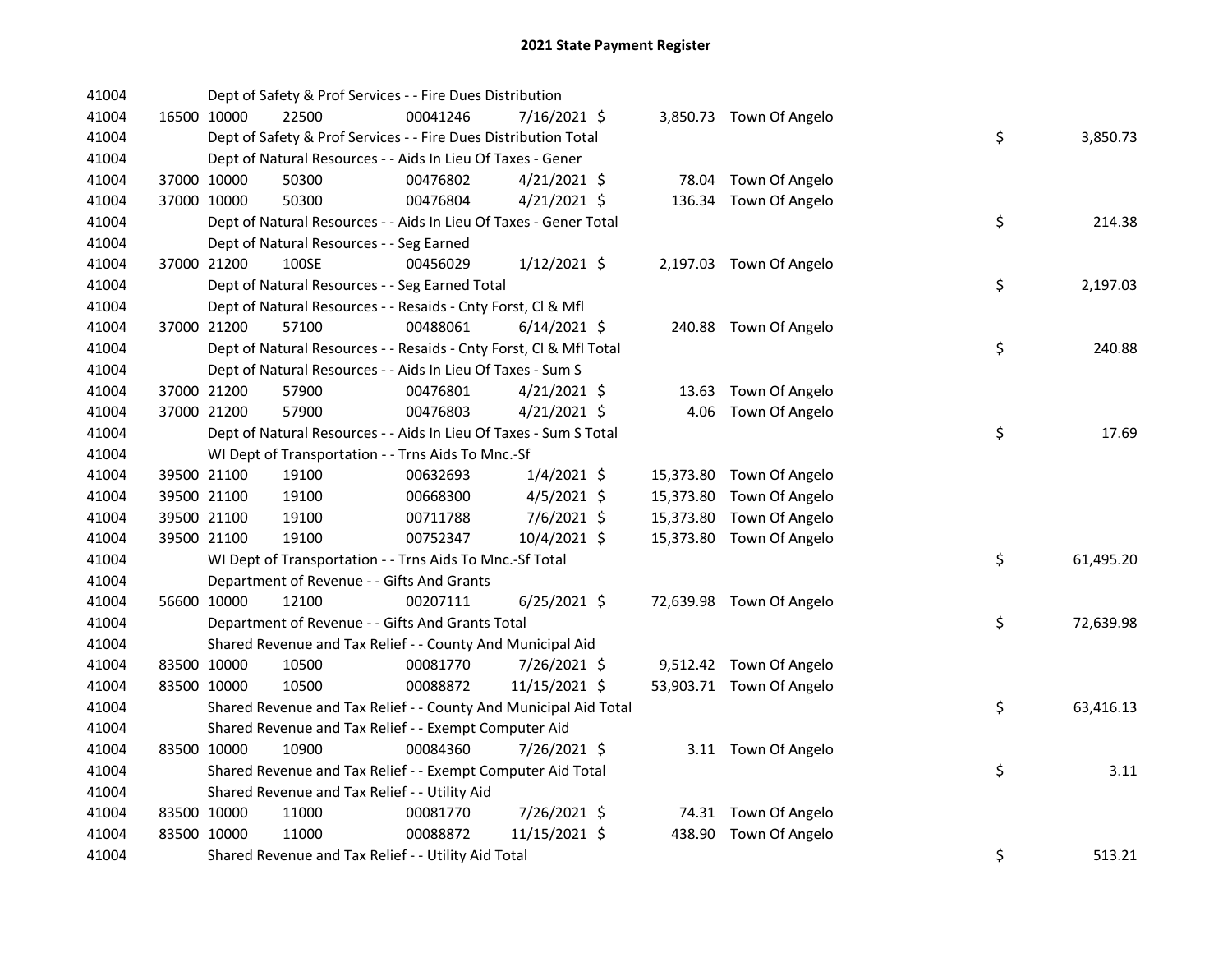| 41004       |             |       | Shared Revenue and Tax Relief - - Personal Property Aid       |                                                                 |       |                         |            |
|-------------|-------------|-------|---------------------------------------------------------------|-----------------------------------------------------------------|-------|-------------------------|------------|
| 41004       | 83500 10000 | 11100 | 00077530                                                      | $5/3/2021$ \$                                                   | 16.87 | Town Of Angelo          |            |
| 41004       |             |       | Shared Revenue and Tax Relief - - Personal Property Aid Total |                                                                 |       |                         | 16.87      |
| 41004       |             |       | Shared Revenue and Tax Relief - - Lottery & Gaming Credit     |                                                                 |       |                         |            |
| 41004       | 83500 52100 | 36300 | 00074306                                                      | 3/22/2021 \$                                                    |       | 1,155.51 Town Of Angelo |            |
| 41004       |             |       |                                                               | Shared Revenue and Tax Relief - - Lottery & Gaming Credit Total |       |                         | 1.155.51   |
| 41004 Total |             |       |                                                               |                                                                 |       |                         | 205,760.72 |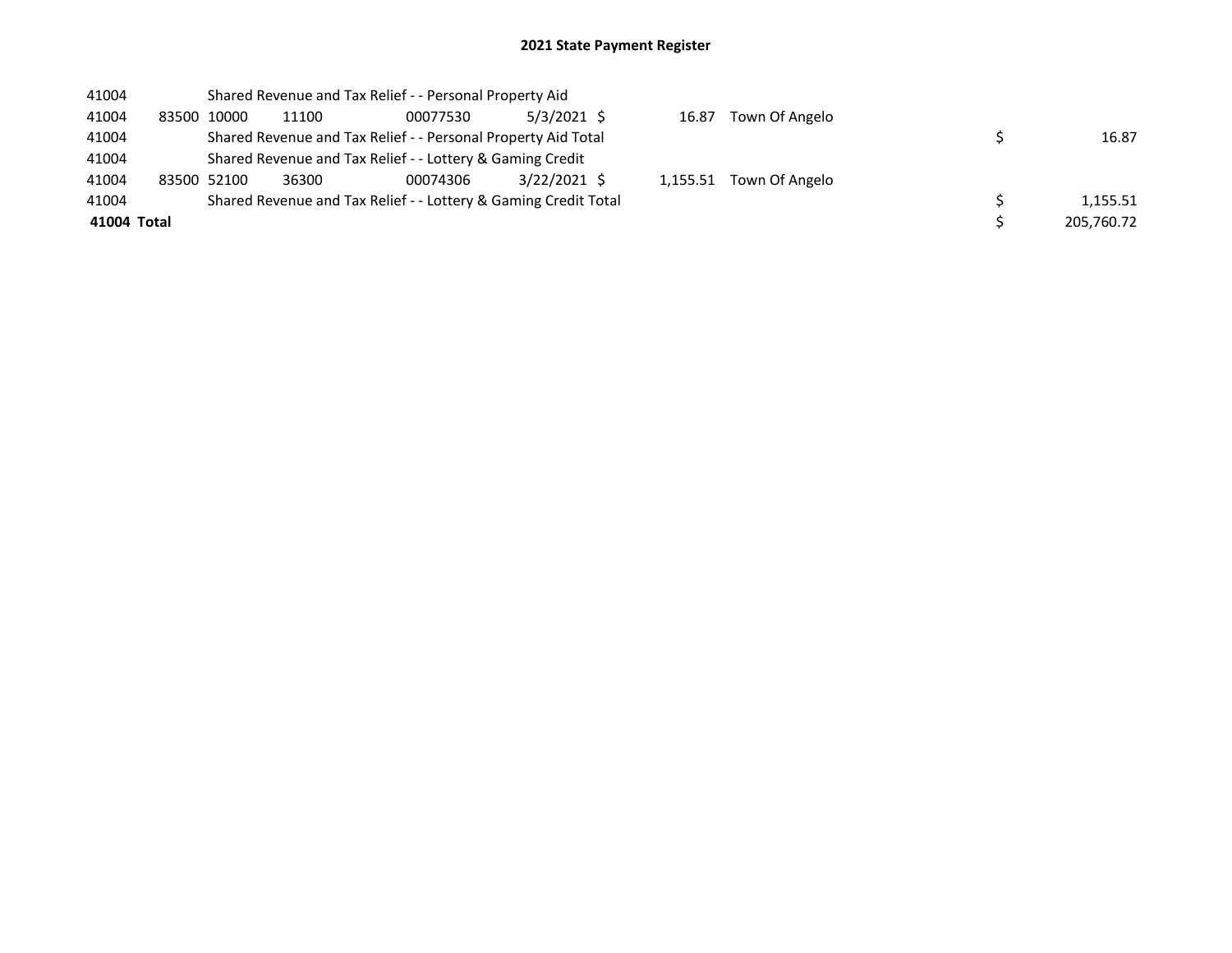| 41006       |             | Dept of Safety & Prof Services - - Fire Dues Distribution          |          |                |           |                         |    |            |
|-------------|-------------|--------------------------------------------------------------------|----------|----------------|-----------|-------------------------|----|------------|
| 41006       | 16500 10000 | 22500                                                              | 00041247 | 7/16/2021 \$   |           | 5,017.84 Town Of Byron  |    |            |
| 41006       |             | Dept of Safety & Prof Services - - Fire Dues Distribution Total    |          |                |           |                         | \$ | 5,017.84   |
| 41006       |             | Dept of Natural Resources - - Seg Earned                           |          |                |           |                         |    |            |
| 41006       | 37000 21200 | 100SE                                                              | 00474008 | $4/15/2021$ \$ |           | 15,881.00 Town Of Byron |    |            |
| 41006       |             | Dept of Natural Resources - - Seg Earned Total                     |          |                |           |                         | \$ | 15,881.00  |
| 41006       |             | Dept of Natural Resources - - Resaids - Cnty Forst, Cl & Mfl       |          |                |           |                         |    |            |
| 41006       | 37000 21200 | 57100                                                              | 00488062 | $6/14/2021$ \$ |           | 629.48 Town Of Byron    |    |            |
| 41006       |             | Dept of Natural Resources - - Resaids - Cnty Forst, CI & Mfl Total |          |                |           |                         | \$ | 629.48     |
| 41006       |             | WI Dept of Transportation - - Trns Aids To Mnc.-Sf                 |          |                |           |                         |    |            |
| 41006       | 39500 21100 | 19100                                                              | 00632694 | $1/4/2021$ \$  |           | 30,491.37 Town Of Byron |    |            |
| 41006       | 39500 21100 | 19100                                                              | 00668301 | $4/5/2021$ \$  |           | 30,491.37 Town Of Byron |    |            |
| 41006       | 39500 21100 | 19100                                                              | 00711789 | 7/6/2021 \$    | 30,491.37 | Town Of Byron           |    |            |
| 41006       | 39500 21100 | 19100                                                              | 00752348 | 10/4/2021 \$   |           | 30,491.37 Town Of Byron |    |            |
| 41006       |             | WI Dept of Transportation - - Trns Aids To Mnc.-Sf Total           |          |                |           |                         | \$ | 121,965.48 |
| 41006       |             | Department of Revenue - - Gifts And Grants                         |          |                |           |                         |    |            |
| 41006       | 56600 10000 | 12100                                                              | 00207112 | $6/25/2021$ \$ |           | 70,598.94 Town Of Byron |    |            |
| 41006       |             | Department of Revenue - - Gifts And Grants Total                   |          |                |           |                         | \$ | 70,598.94  |
| 41006       |             | Shared Revenue and Tax Relief - - County And Municipal Aid         |          |                |           |                         |    |            |
| 41006       | 83500 10000 | 10500                                                              | 00081771 | 7/26/2021 \$   |           | 4,838.72 Town Of Byron  |    |            |
| 41006       | 83500 10000 | 10500                                                              | 00088873 | 11/15/2021 \$  |           | 47,053.62 Town Of Byron |    |            |
| 41006       |             | Shared Revenue and Tax Relief - - County And Municipal Aid Total   |          |                |           |                         | \$ | 51,892.34  |
| 41006       |             | Shared Revenue and Tax Relief - - Exempt Computer Aid              |          |                |           |                         |    |            |
| 41006       | 83500 10000 | 10900                                                              | 00084361 | 7/26/2021 \$   |           | 348.15 Town Of Byron    |    |            |
| 41006       |             | Shared Revenue and Tax Relief - - Exempt Computer Aid Total        |          |                |           |                         | \$ | 348.15     |
| 41006       |             | Shared Revenue and Tax Relief - - Utility Aid                      |          |                |           |                         |    |            |
| 41006       | 83500 10000 | 11000                                                              | 00088873 | 11/15/2021 \$  |           | 2,262.83 Town Of Byron  |    |            |
| 41006       |             | Shared Revenue and Tax Relief - - Utility Aid Total                |          |                |           |                         | \$ | 2,262.83   |
| 41006       |             | Shared Revenue and Tax Relief - - Personal Property Aid            |          |                |           |                         |    |            |
| 41006       | 83500 10000 | 11100                                                              | 00077531 | $5/3/2021$ \$  |           | 1,313.97 Town Of Byron  |    |            |
| 41006       |             | Shared Revenue and Tax Relief - - Personal Property Aid Total      |          |                |           |                         | \$ | 1,313.97   |
| 41006 Total |             |                                                                    |          |                |           |                         | \$ | 269,910.03 |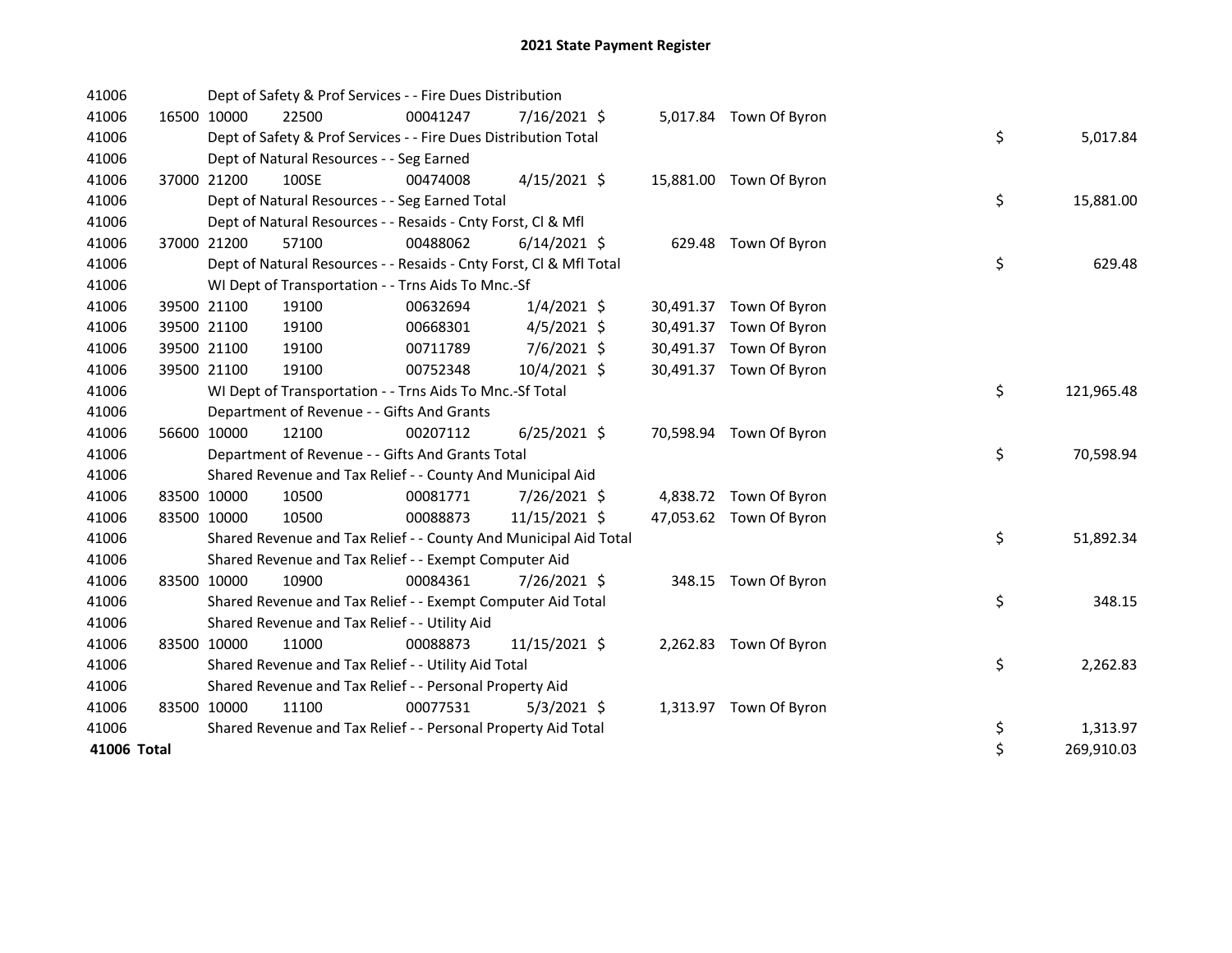| 41008       |             | Dept of Safety & Prof Services - - Fire Dues Distribution          |          |                |  |                           |    |            |
|-------------|-------------|--------------------------------------------------------------------|----------|----------------|--|---------------------------|----|------------|
| 41008       | 16500 10000 | 22500                                                              | 00041249 | 7/16/2021 \$   |  | 1,560.97 Town Of Clifton  |    |            |
| 41008       |             | Dept of Safety & Prof Services - - Fire Dues Distribution Total    |          |                |  |                           | \$ | 1,560.97   |
| 41008       |             | Dept of Natural Resources - - Aids In Lieu Of Taxes - Gener        |          |                |  |                           |    |            |
| 41008       | 37000 10000 | 50300                                                              | 00476150 | $4/21/2021$ \$ |  | 0.98 Town Of Clifton      |    |            |
| 41008       |             | Dept of Natural Resources - - Aids In Lieu Of Taxes - Gener Total  |          |                |  |                           | \$ | 0.98       |
| 41008       |             | Dept of Natural Resources - - Resaids - Cnty Forst, Cl & Mfl       |          |                |  |                           |    |            |
| 41008       | 37000 21200 | 57100                                                              | 00488063 | $6/14/2021$ \$ |  | 416.91 Town Of Clifton    |    |            |
| 41008       |             | Dept of Natural Resources - - Resaids - Cnty Forst, Cl & Mfl Total |          |                |  |                           | \$ | 416.91     |
| 41008       |             | Dept of Natural Resources - - Aids In Lieu Of Taxes - Sum S        |          |                |  |                           |    |            |
| 41008       | 37000 21200 | 57900                                                              | 00476151 | $4/21/2021$ \$ |  | 0.10 Town Of Clifton      |    |            |
| 41008       |             | Dept of Natural Resources - - Aids In Lieu Of Taxes - Sum S Total  |          |                |  |                           | \$ | 0.10       |
| 41008       |             | WI Dept of Transportation - - Trns Aids To Mnc.-Sf                 |          |                |  |                           |    |            |
| 41008       | 39500 21100 | 19100                                                              | 00632695 | $1/4/2021$ \$  |  | 27,350.91 Town Of Clifton |    |            |
| 41008       | 39500 21100 | 19100                                                              | 00668302 | $4/5/2021$ \$  |  | 27,350.91 Town Of Clifton |    |            |
| 41008       | 39500 21100 | 19100                                                              | 00711790 | 7/6/2021 \$    |  | 27,350.91 Town Of Clifton |    |            |
| 41008       | 39500 21100 | 19100                                                              | 00752349 | 10/4/2021 \$   |  | 27,350.91 Town Of Clifton |    |            |
| 41008       |             | WI Dept of Transportation - - Trns Aids To Mnc.-Sf Total           |          |                |  |                           | \$ | 109,403.64 |
| 41008       |             | Department of Revenue - - Gifts And Grants                         |          |                |  |                           |    |            |
| 41008       | 56600 10000 | 12100                                                              | 00207113 | $6/25/2021$ \$ |  | 37,262.01 Town Of Clifton |    |            |
| 41008       |             | Department of Revenue - - Gifts And Grants Total                   |          |                |  |                           | \$ | 37,262.01  |
| 41008       |             | Shared Revenue and Tax Relief - - County And Municipal Aid         |          |                |  |                           |    |            |
| 41008       | 83500 10000 | 10500                                                              | 00081772 | 7/26/2021 \$   |  | 7,674.87 Town Of Clifton  |    |            |
| 41008       | 83500 10000 | 10500                                                              | 00088874 | 11/15/2021 \$  |  | 49,877.28 Town Of Clifton |    |            |
| 41008       |             | Shared Revenue and Tax Relief - - County And Municipal Aid Total   |          |                |  |                           | \$ | 57,552.15  |
| 41008       |             | Shared Revenue and Tax Relief - - Exempt Computer Aid              |          |                |  |                           |    |            |
| 41008       | 83500 10000 | 10900                                                              | 00084362 | 7/26/2021 \$   |  | 2.08 Town Of Clifton      |    |            |
| 41008       |             | Shared Revenue and Tax Relief - - Exempt Computer Aid Total        |          |                |  |                           | \$ | 2.08       |
| 41008       |             | Shared Revenue and Tax Relief - - Utility Aid                      |          |                |  |                           |    |            |
| 41008       | 83500 10000 | 11000                                                              | 00081772 | 7/26/2021 \$   |  | 54.13 Town Of Clifton     |    |            |
| 41008       | 83500 10000 | 11000                                                              | 00088874 | 11/15/2021 \$  |  | 375.67 Town Of Clifton    |    |            |
| 41008       |             | Shared Revenue and Tax Relief - - Utility Aid Total                |          |                |  |                           | \$ | 429.80     |
| 41008       |             | Shared Revenue and Tax Relief - - Personal Property Aid            |          |                |  |                           |    |            |
| 41008       | 83500 10000 | 11100                                                              | 00077532 | $5/3/2021$ \$  |  | 54.75 Town Of Clifton     |    |            |
| 41008       |             | Shared Revenue and Tax Relief - - Personal Property Aid Total      |          |                |  |                           | \$ | 54.75      |
| 41008 Total |             |                                                                    |          |                |  |                           | \$ | 206,683.39 |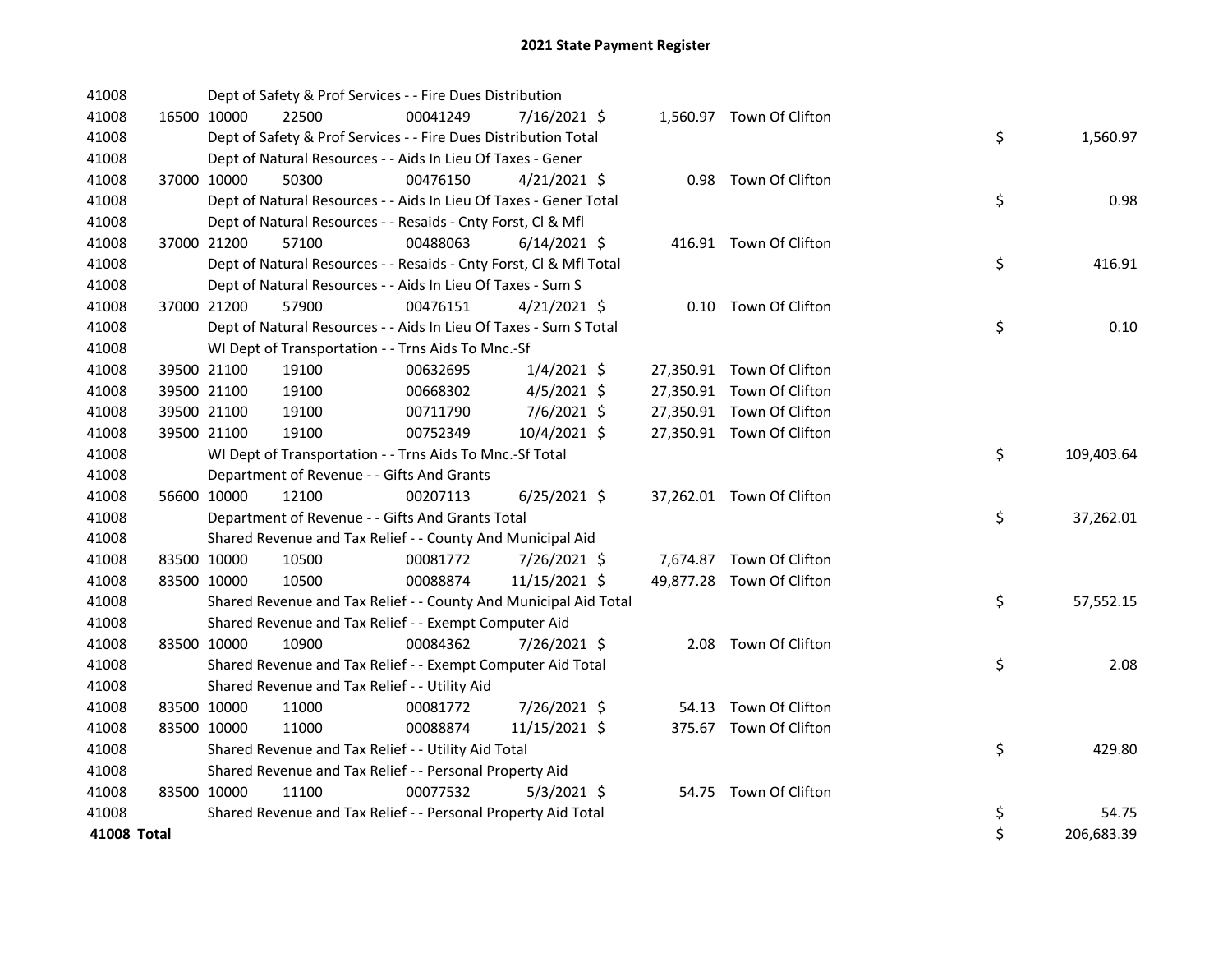| 41010 |             | Dept of Safety & Prof Services - - Fire Dues Distribution          |          |                |  |                            |    |            |
|-------|-------------|--------------------------------------------------------------------|----------|----------------|--|----------------------------|----|------------|
| 41010 | 16500 10000 | 22500                                                              | 00041250 | 7/16/2021 \$   |  | 1,687.80 Town Of Glendale  |    |            |
| 41010 |             | Dept of Safety & Prof Services - - Fire Dues Distribution Total    |          |                |  |                            | \$ | 1,687.80   |
| 41010 |             | Dept of Natural Resources - - Aids In Lieu Of Taxes - Gener        |          |                |  |                            |    |            |
| 41010 | 37000 10000 | 50300                                                              | 00476244 | $4/21/2021$ \$ |  | 79.32 Town Of Glendale     |    |            |
| 41010 |             | Dept of Natural Resources - - Aids In Lieu Of Taxes - Gener Total  |          |                |  |                            | \$ | 79.32      |
| 41010 |             | Dept of Natural Resources - - Resaids - Cnty Forst, Cl & Mfl       |          |                |  |                            |    |            |
| 41010 | 37000 21200 | 57100                                                              | 00488064 | $6/14/2021$ \$ |  | 283.31 Town Of Glendale    |    |            |
| 41010 |             | Dept of Natural Resources - - Resaids - Cnty Forst, Cl & Mfl Total |          |                |  |                            | \$ | 283.31     |
| 41010 |             | Dept of Natural Resources - - Aids In Lieu Of Taxes - Sum S        |          |                |  |                            |    |            |
| 41010 | 37000 21200 | 57900                                                              | 00476245 | $4/21/2021$ \$ |  | 7.18 Town Of Glendale      |    |            |
| 41010 |             | Dept of Natural Resources - - Aids In Lieu Of Taxes - Sum S Total  |          |                |  |                            | \$ | 7.18       |
| 41010 |             | Dept of Natural Resources - - Fin Asst For Responsible Units       |          |                |  |                            |    |            |
| 41010 | 37000 27400 | 67000                                                              | 00483440 | $5/21/2021$ \$ |  | 1,132.49 Town Of Glendale  |    |            |
| 41010 |             | Dept of Natural Resources - - Fin Asst For Responsible Units Total |          |                |  |                            | \$ | 1,132.49   |
| 41010 |             | WI Dept of Transportation - - Trns Aids To Mnc.-Sf                 |          |                |  |                            |    |            |
| 41010 | 39500 21100 | 19100                                                              | 00632696 | $1/4/2021$ \$  |  | 34,072.02 Town Of Glendale |    |            |
| 41010 | 39500 21100 | 19100                                                              | 00668303 | $4/5/2021$ \$  |  | 34,072.02 Town Of Glendale |    |            |
| 41010 | 39500 21100 | 19100                                                              | 00711791 | 7/6/2021 \$    |  | 34,072.02 Town Of Glendale |    |            |
| 41010 | 39500 21100 | 19100                                                              | 00752350 | 10/4/2021 \$   |  | 34,072.02 Town Of Glendale |    |            |
| 41010 |             | WI Dept of Transportation - - Trns Aids To Mnc.-Sf Total           |          |                |  |                            | \$ | 136,288.08 |
| 41010 |             | Department of Revenue - - Gifts And Grants                         |          |                |  |                            |    |            |
| 41010 | 56600 10000 | 12100                                                              | 00207114 | 6/25/2021 \$   |  | 34,854.63 Town Of Glendale |    |            |
| 41010 |             | Department of Revenue - - Gifts And Grants Total                   |          |                |  |                            | \$ | 34,854.63  |
| 41010 |             | Shared Revenue and Tax Relief - - County And Municipal Aid         |          |                |  |                            |    |            |
| 41010 | 83500 10000 | 10500                                                              | 00081773 | 7/26/2021 \$   |  | 6,760.54 Town Of Glendale  |    |            |
| 41010 | 83500 10000 | 10500                                                              | 00088875 | 11/15/2021 \$  |  | 38,309.70 Town Of Glendale |    |            |
| 41010 |             | Shared Revenue and Tax Relief - - County And Municipal Aid Total   |          |                |  |                            | \$ | 45,070.24  |
| 41010 |             | Shared Revenue and Tax Relief - - Exempt Computer Aid              |          |                |  |                            |    |            |
| 41010 | 83500 10000 | 10900                                                              | 00084363 | 7/26/2021 \$   |  | 20.78 Town Of Glendale     |    |            |
| 41010 |             | Shared Revenue and Tax Relief - - Exempt Computer Aid Total        |          |                |  |                            | \$ | 20.78      |
| 41010 |             | Shared Revenue and Tax Relief - - Utility Aid                      |          |                |  |                            |    |            |
| 41010 | 83500 10000 | 11000                                                              | 00081773 | 7/26/2021 \$   |  | 77.34 Town Of Glendale     |    |            |
| 41010 | 83500 10000 | 11000                                                              | 00088875 | 11/15/2021 \$  |  | 462.90 Town Of Glendale    |    |            |
| 41010 |             | Shared Revenue and Tax Relief - - Utility Aid Total                |          |                |  |                            | \$ | 540.24     |
| 41010 |             | Shared Revenue and Tax Relief - - Personal Property Aid            |          |                |  |                            |    |            |
| 41010 | 83500 10000 | 11100                                                              | 00077533 | $5/3/2021$ \$  |  | 151.65 Town Of Glendale    |    |            |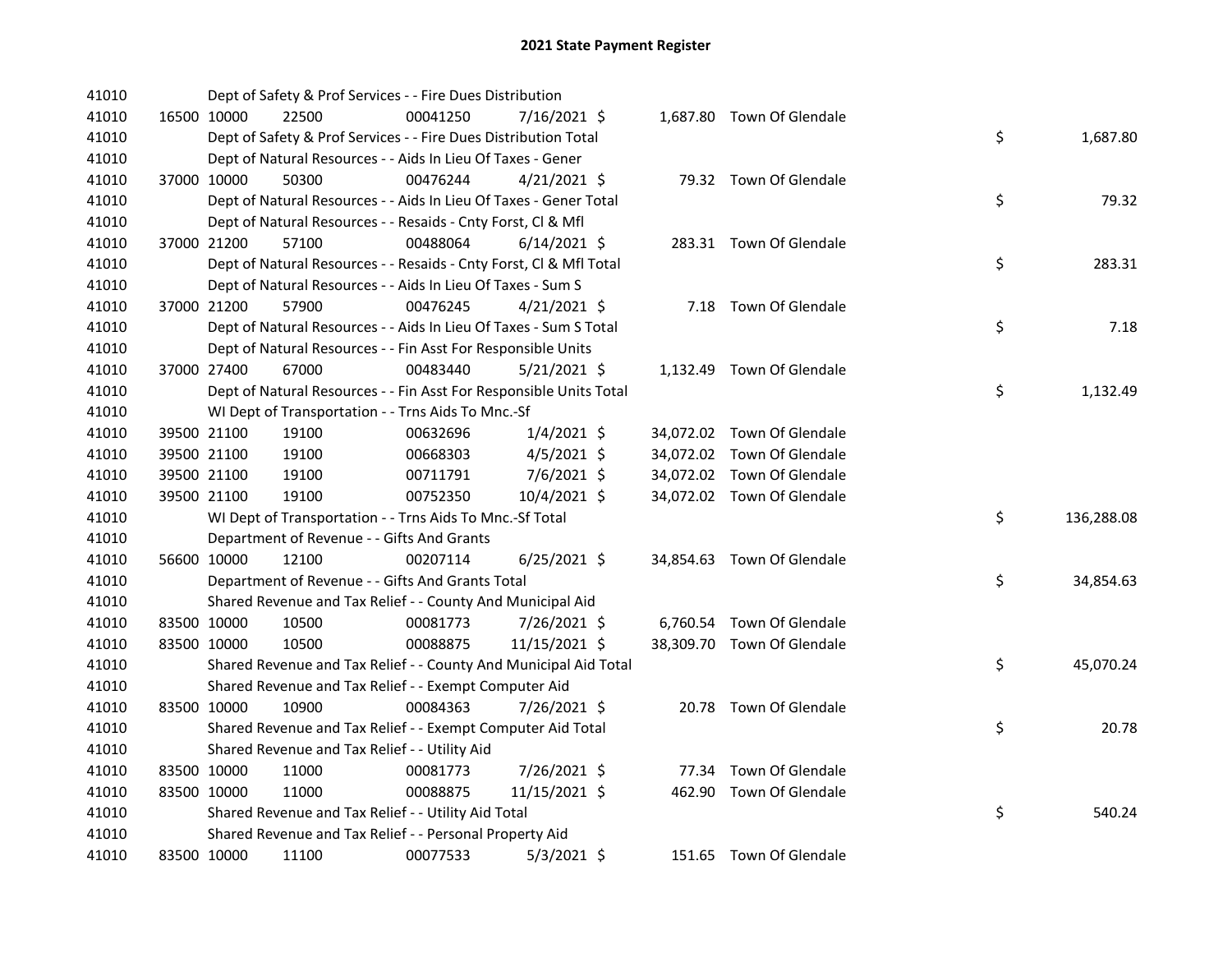| 41010       | Shared Revenue and Tax Relief - - Personal Property Aid Total | 151.65     |
|-------------|---------------------------------------------------------------|------------|
| 41010 Total |                                                               | 220,115.72 |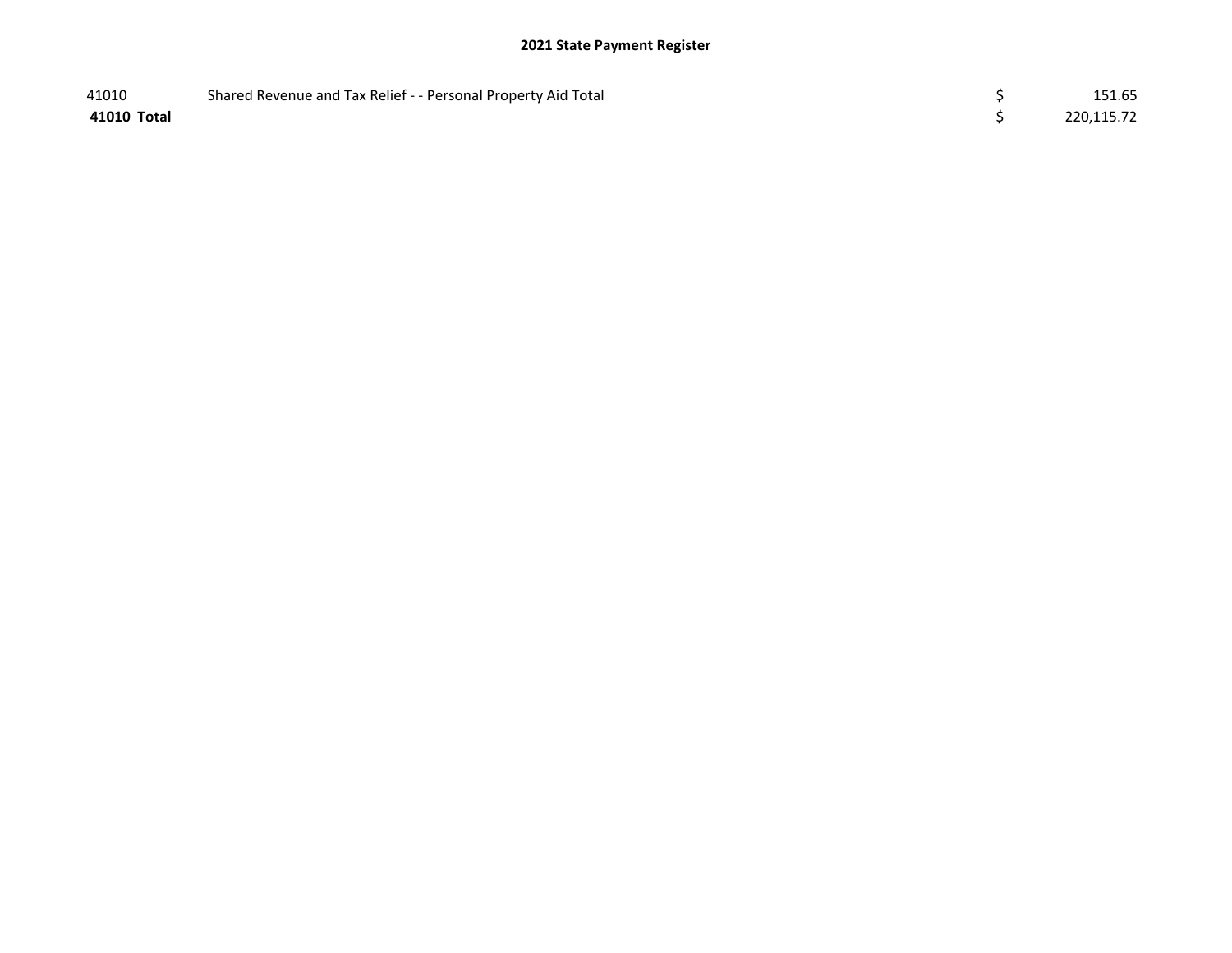| 41012 |             | Dept of Safety & Prof Services - - Fire Dues Distribution            |          |                |  |                         |    |           |
|-------|-------------|----------------------------------------------------------------------|----------|----------------|--|-------------------------|----|-----------|
| 41012 | 16500 10000 | 22500                                                                | 00041251 | 7/16/2021 \$   |  | 1,602.42 Town Of Grant  |    |           |
| 41012 |             | Dept of Safety & Prof Services - - Fire Dues Distribution Total      |          |                |  |                         | \$ | 1,602.42  |
| 41012 |             | Dept of Natural Resources - - Resaids - Cnty Forst, Cl & Mfl         |          |                |  |                         |    |           |
| 41012 | 37000 21200 | 57100                                                                | 00488065 | $6/14/2021$ \$ |  | 555.26 Town Of Grant    |    |           |
| 41012 |             | Dept of Natural Resources - - Resaids - Cnty Forst, Cl & Mfl Total   |          |                |  |                         | \$ | 555.26    |
| 41012 |             | Dept of Natural Resources - - Aids In Lieu Of Taxes - Sum S          |          |                |  |                         |    |           |
| 41012 | 37000 21200 | 57900                                                                | 00475198 | $4/21/2021$ \$ |  | 93.49 Town Of Grant     |    |           |
| 41012 |             | Dept of Natural Resources - - Aids In Lieu Of Taxes - Sum S Total    |          |                |  |                         | \$ | 93.49     |
| 41012 |             | Dept of Natural Resources - - Fin Asst For Responsible Units         |          |                |  |                         |    |           |
| 41012 | 37000 27400 | 67000                                                                | 00483219 | $5/21/2021$ \$ |  | 767.94 Town Of Grant    |    |           |
| 41012 |             | Dept of Natural Resources - - Fin Asst For Responsible Units Total   |          |                |  |                         | \$ | 767.94    |
| 41012 |             | WI Dept of Transportation - - Trns Aids To Mnc.-Sf                   |          |                |  |                         |    |           |
| 41012 | 39500 21100 | 19100                                                                | 00632697 | $1/4/2021$ \$  |  | 14,335.74 Town Of Grant |    |           |
| 41012 | 39500 21100 | 19100                                                                | 00668304 | $4/5/2021$ \$  |  | 14,335.74 Town Of Grant |    |           |
| 41012 | 39500 21100 | 19100                                                                | 00711792 | 7/6/2021 \$    |  | 14,335.74 Town Of Grant |    |           |
| 41012 | 39500 21100 | 19100                                                                | 00752351 | 10/4/2021 \$   |  | 14,335.74 Town Of Grant |    |           |
| 41012 |             | WI Dept of Transportation - - Trns Aids To Mnc.-Sf Total             |          |                |  |                         | \$ | 57,342.96 |
| 41012 |             | WI Dept of Transportation - - Loc Rd Imp Prg St Fd                   |          |                |  |                         |    |           |
| 41012 | 39500 21100 | 27800                                                                | 00769278 | 11/2/2021 \$   |  | 15,800.00 Town Of Grant |    |           |
| 41012 |             | WI Dept of Transportation - - Loc Rd Imp Prg St Fd Total             |          |                |  |                         | \$ | 15,800.00 |
| 41012 |             | Department of Administration - - Hv Trans Ln Annual Impact Fee       |          |                |  |                         |    |           |
| 41012 | 50500 10000 | 17400                                                                | 00144509 | $5/3/2021$ \$  |  | 6,912.00 Town Of Grant  |    |           |
| 41012 |             | Department of Administration - - Hv Trans Ln Annual Impact Fee Total |          |                |  |                         | \$ | 6,912.00  |
| 41012 |             | Department of Revenue - - Gifts And Grants                           |          |                |  |                         |    |           |
| 41012 | 56600 10000 | 12100                                                                | 00207115 | $6/25/2021$ \$ |  | 26,376.48 Town Of Grant |    |           |
| 41012 |             | Department of Revenue - - Gifts And Grants Total                     |          |                |  |                         | \$ | 26,376.48 |
| 41012 |             | Shared Revenue and Tax Relief - - County And Municipal Aid           |          |                |  |                         |    |           |
| 41012 | 83500 10000 | 10500                                                                | 00081774 | 7/26/2021 \$   |  | 3,619.05 Town Of Grant  |    |           |
| 41012 | 83500 10000 | 10500                                                                | 00088876 | 11/15/2021 \$  |  | 20,507.97 Town Of Grant |    |           |
| 41012 |             | Shared Revenue and Tax Relief - - County And Municipal Aid Total     |          |                |  |                         | \$ | 24,127.02 |
| 41012 |             | Shared Revenue and Tax Relief - - Exempt Computer Aid                |          |                |  |                         |    |           |
| 41012 | 83500 10000 | 10900                                                                | 00084364 | 7/26/2021 \$   |  | 1.03 Town Of Grant      |    |           |
| 41012 |             | Shared Revenue and Tax Relief - - Exempt Computer Aid Total          |          |                |  |                         | \$ | 1.03      |
| 41012 |             | Shared Revenue and Tax Relief - - Utility Aid                        |          |                |  |                         |    |           |
| 41012 | 83500 10000 | 11000                                                                | 00081774 | 7/26/2021 \$   |  | 17.33 Town Of Grant     |    |           |
| 41012 | 83500 10000 | 11000                                                                | 00088876 | 11/15/2021 \$  |  | 99.32 Town Of Grant     |    |           |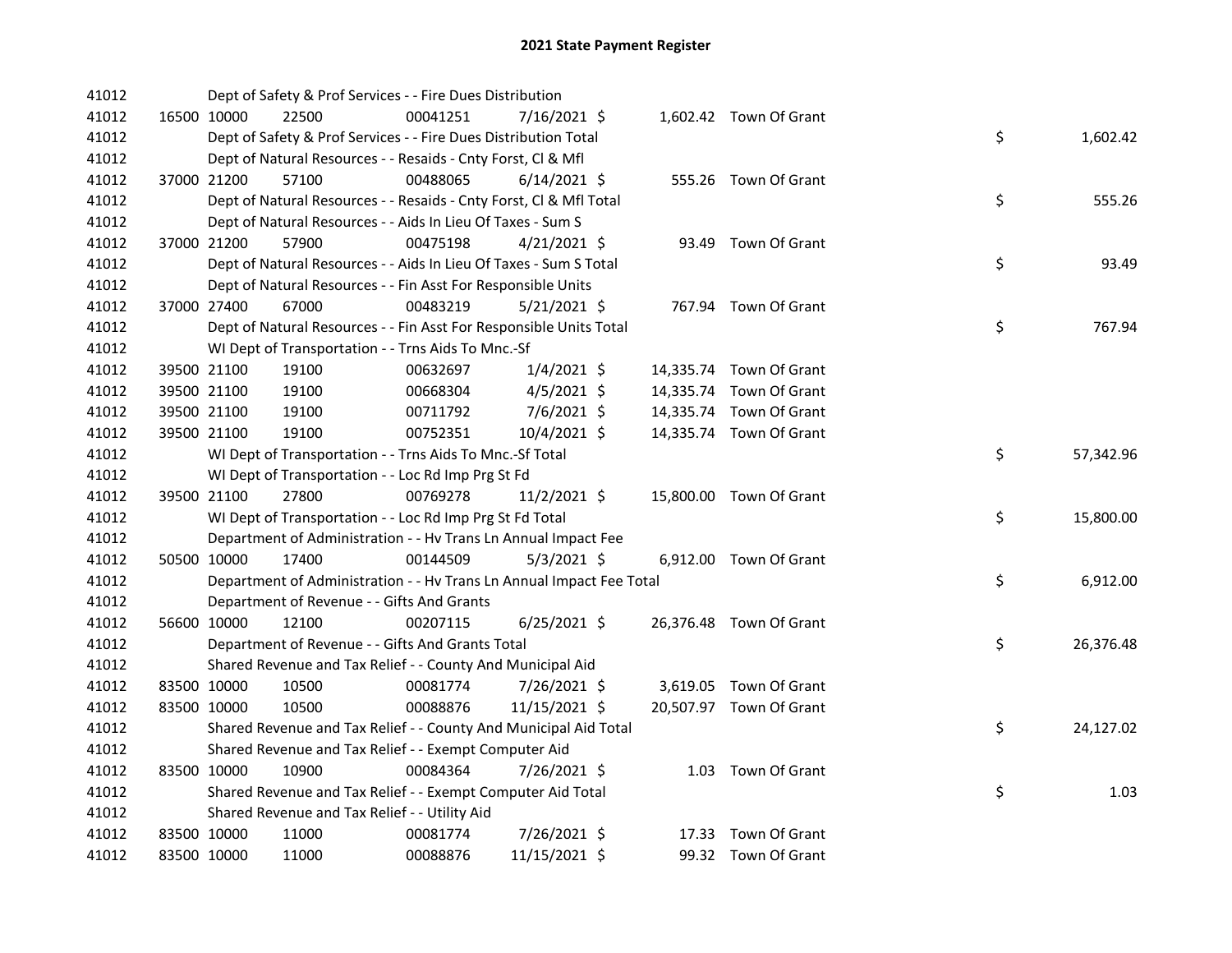| 41012 |             |                                                         | Shared Revenue and Tax Relief - - Utility Aid Total | 116.65                                                        |  |  |  |            |
|-------|-------------|---------------------------------------------------------|-----------------------------------------------------|---------------------------------------------------------------|--|--|--|------------|
| 41012 |             | Shared Revenue and Tax Relief - - Personal Property Aid |                                                     |                                                               |  |  |  |            |
| 41012 |             | 83500 10000                                             |                                                     |                                                               |  |  |  |            |
| 41012 |             |                                                         |                                                     | Shared Revenue and Tax Relief - - Personal Property Aid Total |  |  |  | 68.91      |
|       | 41012 Total |                                                         |                                                     |                                                               |  |  |  | 133,764.16 |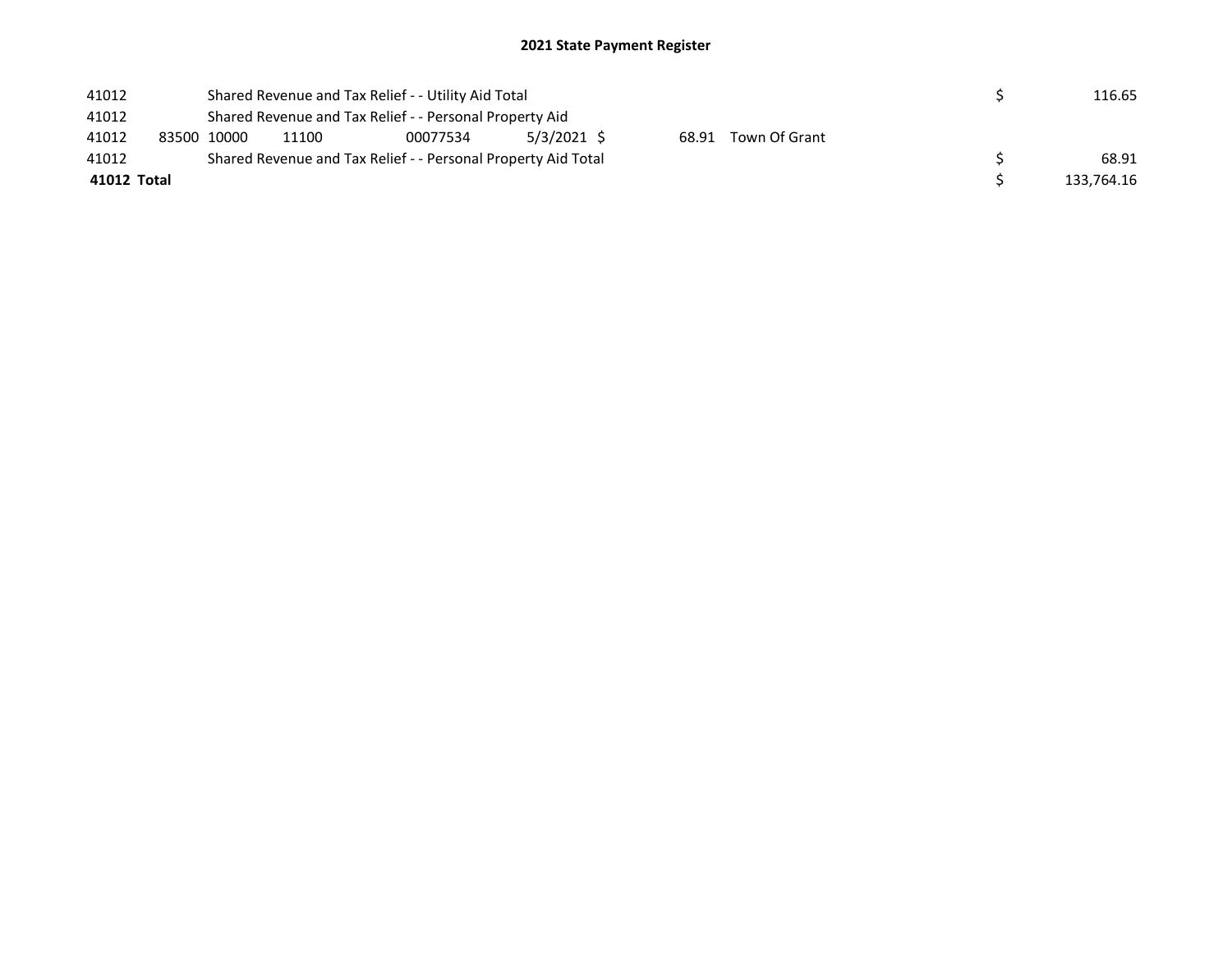| 41014       |             | Dept of Safety & Prof Services - - Fire Dues Distribution           |          |                |  |                              |         |            |
|-------------|-------------|---------------------------------------------------------------------|----------|----------------|--|------------------------------|---------|------------|
| 41014       | 16500 10000 | 22500                                                               | 00041252 | 7/16/2021 \$   |  | 4,870.51 Town of Greenfield  |         |            |
| 41014       |             | Dept of Safety & Prof Services - - Fire Dues Distribution Total     |          |                |  |                              | \$      | 4,870.51   |
| 41014       |             | Dept of Natural Resources - - Resaids - Cnty Forst, CI & Mfl        |          |                |  |                              |         |            |
| 41014       | 37000 21200 | 57100                                                               | 00488066 | $6/14/2021$ \$ |  | 335.64 Town of Greenfield    |         |            |
| 41014       |             | Dept of Natural Resources - - Resaids - Cnty Forst, Cl & Mfl Total  |          |                |  |                              | \$      | 335.64     |
| 41014       |             | Dept of Natural Resources - - Aids In Lieu Of Taxes - Sum S         |          |                |  |                              |         |            |
| 41014       | 37000 21200 | 57900                                                               | 00476911 | $4/21/2021$ \$ |  | 47.84 Town of Greenfield     |         |            |
| 41014       |             | Dept of Natural Resources - - Aids In Lieu Of Taxes - Sum S Total   |          |                |  |                              | \$      | 47.84      |
| 41014       |             | WI Dept of Transportation - - Trns Aids To Mnc.-Sf                  |          |                |  |                              |         |            |
| 41014       | 39500 21100 | 19100                                                               | 00632698 | $1/4/2021$ \$  |  | 17,325.49 Town of Greenfield |         |            |
| 41014       | 39500 21100 | 19100                                                               | 00668305 | $4/5/2021$ \$  |  | 17,325.49 Town of Greenfield |         |            |
| 41014       | 39500 21100 | 19100                                                               | 00711793 | 7/6/2021 \$    |  | 17,325.49 Town of Greenfield |         |            |
| 41014       | 39500 21100 | 19100                                                               | 00752352 | 10/4/2021 \$   |  | 17,325.50 Town of Greenfield |         |            |
| 41014       |             | WI Dept of Transportation - - Trns Aids To Mnc.-Sf Total            |          |                |  |                              | \$      | 69,301.97  |
| 41014       |             | Department of Revenue - - Gifts And Grants                          |          |                |  |                              |         |            |
| 41014       | 56600 10000 | 12100                                                               | 00207116 | $6/25/2021$ \$ |  | 37,733.01 Town of Greenfield |         |            |
| 41014       |             | Department of Revenue - - Gifts And Grants Total                    |          |                |  |                              | \$      | 37,733.01  |
| 41014       |             | Shared Revenue and Tax Relief - - County And Municipal Aid          |          |                |  |                              |         |            |
| 41014       | 83500 10000 | 10500                                                               | 00081775 | 7/26/2021 \$   |  | 6,101.52 Town of Greenfield  |         |            |
| 41014       | 83500 10000 | 10500                                                               | 00088877 | 11/15/2021 \$  |  | 34,575.28 Town of Greenfield |         |            |
| 41014       |             | Shared Revenue and Tax Relief - - County And Municipal Aid Total    |          |                |  |                              | \$      | 40,676.80  |
| 41014       |             | Shared Revenue and Tax Relief - - Exempt Computer Aid               |          |                |  |                              |         |            |
| 41014       | 83500 10000 | 10900                                                               | 00084365 | 7/26/2021 \$   |  | 57.16 Town of Greenfield     |         |            |
| 41014       |             | Shared Revenue and Tax Relief - - Exempt Computer Aid Total         |          |                |  |                              | \$      | 57.16      |
| 41014       |             | Shared Revenue and Tax Relief - - Utility Aid                       |          |                |  |                              |         |            |
| 41014       | 83500 10000 | 11000                                                               | 00081775 | 7/26/2021 \$   |  | 23.74 Town of Greenfield     |         |            |
| 41014       | 83500 10000 | 11000                                                               | 00088877 | 11/15/2021 \$  |  | 98.94 Town of Greenfield     |         |            |
| 41014       |             | Shared Revenue and Tax Relief - - Utility Aid Total                 |          |                |  |                              | \$      | 122.68     |
| 41014       |             | Shared Revenue and Tax Relief - - Personal Property Aid             |          |                |  |                              |         |            |
| 41014       | 83500 10000 | 11100                                                               | 00077535 | $5/3/2021$ \$  |  | 108.52 Town of Greenfield    |         |            |
| 41014       |             | Shared Revenue and Tax Relief - - Personal Property Aid Total       |          |                |  |                              | \$      | 108.52     |
| 41014       |             | Shared Revenue and Tax Relief - - Payments For Municipal Svcs       |          |                |  |                              |         |            |
| 41014       | 83500 10000 | 50100                                                               | 00073704 | $2/1/2021$ \$  |  | 760.66 Town of Greenfield    |         |            |
| 41014       |             | Shared Revenue and Tax Relief - - Payments For Municipal Svcs Total |          |                |  |                              | \$      | 760.66     |
| 41014 Total |             |                                                                     |          |                |  |                              | $\zeta$ | 154,014.79 |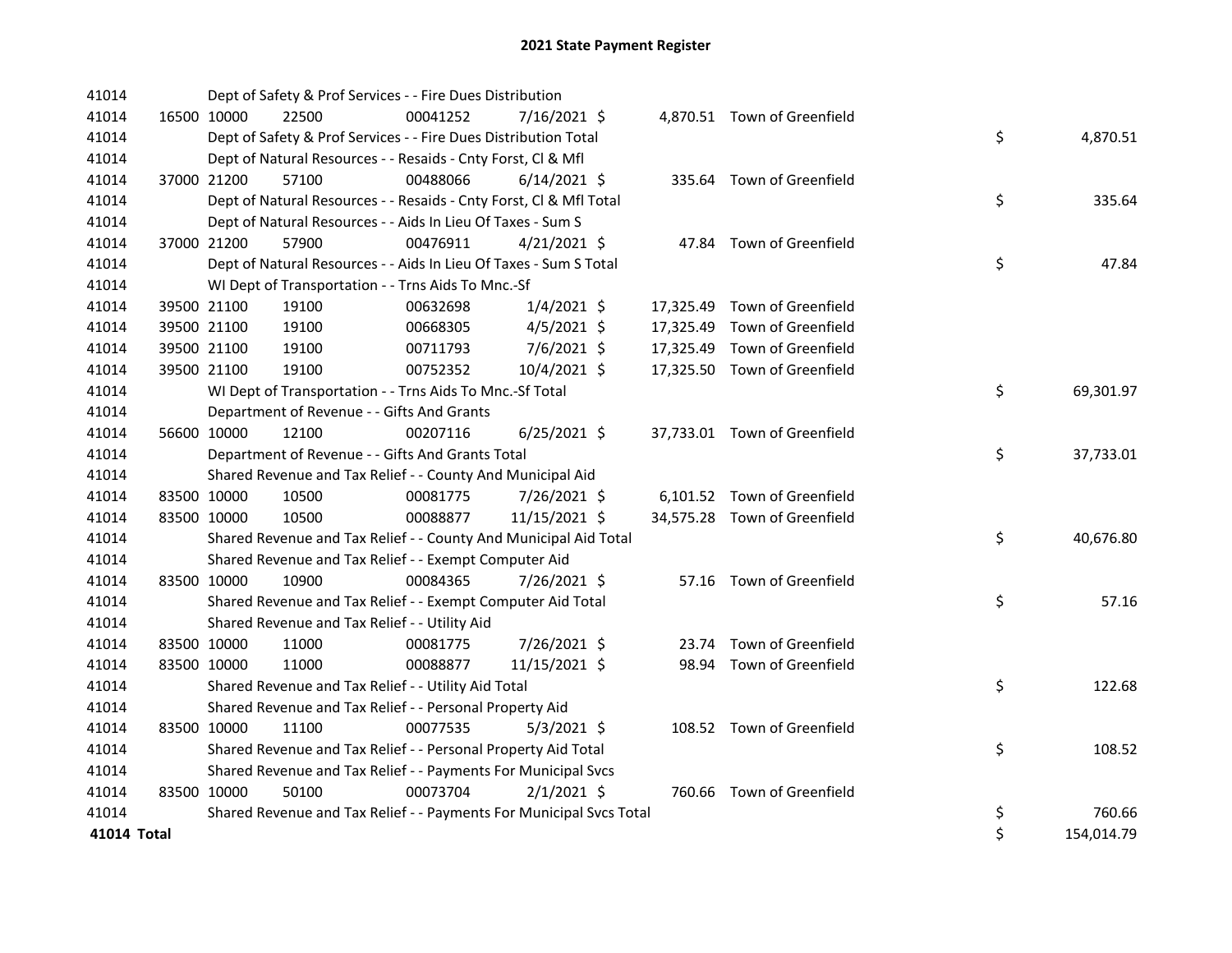| 41016 |             | Dept of Safety & Prof Services - - Fire Dues Distribution              |          |                |  |                              |    |            |
|-------|-------------|------------------------------------------------------------------------|----------|----------------|--|------------------------------|----|------------|
| 41016 | 16500 10000 | 22500                                                                  | 00041253 | 7/16/2021 \$   |  | 2,231.99 Town Of Jefferson   |    |            |
| 41016 |             | Dept of Safety & Prof Services - - Fire Dues Distribution Total        |          |                |  |                              | \$ | 2,231.99   |
| 41016 |             | Dept of Natural Resources - - Aids In Lieu Of Taxes - Gener            |          |                |  |                              |    |            |
| 41016 | 37000 10000 | 50300                                                                  | 00476276 | $4/21/2021$ \$ |  | 14.34 Town Of Jefferson      |    |            |
| 41016 |             | Dept of Natural Resources - - Aids In Lieu Of Taxes - Gener Total      |          |                |  |                              | \$ | 14.34      |
| 41016 |             | Dept of Natural Resources - - Resaids - Cnty Forst, Cl & Mfl           |          |                |  |                              |    |            |
| 41016 | 37000 21200 | 57100                                                                  | 00488067 | $6/14/2021$ \$ |  | 200.29 Town Of Jefferson     |    |            |
| 41016 |             | Dept of Natural Resources - - Resaids - Cnty Forst, CI & Mfl Total     |          |                |  |                              | \$ | 200.29     |
| 41016 |             | Dept of Natural Resources - - Aids In Lieu Of Taxes - Sum S            |          |                |  |                              |    |            |
| 41016 | 37000 21200 | 57900                                                                  | 00476277 | $4/21/2021$ \$ |  | 24.05 Town Of Jefferson      |    |            |
| 41016 |             | Dept of Natural Resources - - Aids In Lieu Of Taxes - Sum S Total      |          |                |  |                              | \$ | 24.05      |
| 41016 |             | WI Dept of Transportation - - Trns Aids To Mnc.-Sf                     |          |                |  |                              |    |            |
| 41016 | 39500 21100 | 19100                                                                  | 00632699 | $1/4/2021$ \$  |  | 26,496.81 Town Of Jefferson  |    |            |
| 41016 | 39500 21100 | 19100                                                                  | 00668306 | $4/5/2021$ \$  |  | 26,496.81 Town Of Jefferson  |    |            |
| 41016 | 39500 21100 | 19100                                                                  | 00711794 | $7/6/2021$ \$  |  | 26,496.81 Town Of Jefferson  |    |            |
| 41016 | 39500 21100 | 19100                                                                  | 00752353 | 10/4/2021 \$   |  | 26,496.81 Town Of Jefferson  |    |            |
| 41016 |             | WI Dept of Transportation - - Trns Aids To Mnc.-Sf Total               |          |                |  |                              | \$ | 105,987.24 |
| 41016 |             | Department of Military Affairs - - Disaster Recovery Aid               |          |                |  |                              |    |            |
| 41016 | 46500 10000 | 30500                                                                  | 00090415 | 2/25/2021 \$   |  | 99,654.69 Town Of Jefferson  |    |            |
| 41016 | 46500 10000 | 30500                                                                  | 00090422 | $2/25/2021$ \$ |  | 22,491.14 Town Of Jefferson  |    |            |
| 41016 |             | Department of Military Affairs - - Disaster Recovery Aid Total         |          |                |  |                              | \$ | 122,145.83 |
| 41016 |             | Department of Military Affairs - - Federal Aid, Local Assistance       |          |                |  |                              |    |            |
| 41016 | 46500 10000 | 34200                                                                  | 00090415 | $2/25/2021$ \$ |  | 597,928.13 Town Of Jefferson |    |            |
| 41016 | 46500 10000 | 34200                                                                  | 00090422 | $2/25/2021$ \$ |  | 134,946.80 Town Of Jefferson |    |            |
| 41016 | 46500 10000 | 34200                                                                  | 00103187 | 11/24/2021 \$  |  | 3,190.43 Town Of Jefferson   |    |            |
| 41016 | 46500 10000 | 34200                                                                  | 00104086 | 12/17/2021 \$  |  | 5,114.95 Town Of Jefferson   |    |            |
| 41016 |             | Department of Military Affairs - - Federal Aid, Local Assistance Total |          |                |  |                              | \$ | 741,180.31 |
| 41016 |             | Department of Revenue - - Gifts And Grants                             |          |                |  |                              |    |            |
| 41016 | 56600 10000 | 12100                                                                  | 00207117 | $6/25/2021$ \$ |  | 47,676.53 Town Of Jefferson  |    |            |
| 41016 |             | Department of Revenue - - Gifts And Grants Total                       |          |                |  |                              | \$ | 47,676.53  |
| 41016 |             | Shared Revenue and Tax Relief - - County And Municipal Aid             |          |                |  |                              |    |            |
| 41016 | 83500 10000 | 10500                                                                  | 00081776 | $7/26/2021$ \$ |  | 11,811.68 Town Of Jefferson  |    |            |
| 41016 | 83500 10000 | 10500                                                                  | 00088878 | 11/15/2021 \$  |  | 66,932.83 Town Of Jefferson  |    |            |
| 41016 |             | Shared Revenue and Tax Relief - - County And Municipal Aid Total       |          |                |  |                              | \$ | 78,744.51  |
| 41016 |             | Shared Revenue and Tax Relief - - Exempt Computer Aid                  |          |                |  |                              |    |            |
| 41016 | 83500 10000 | 10900                                                                  | 00084366 | 7/26/2021 \$   |  | 68.59 Town Of Jefferson      |    |            |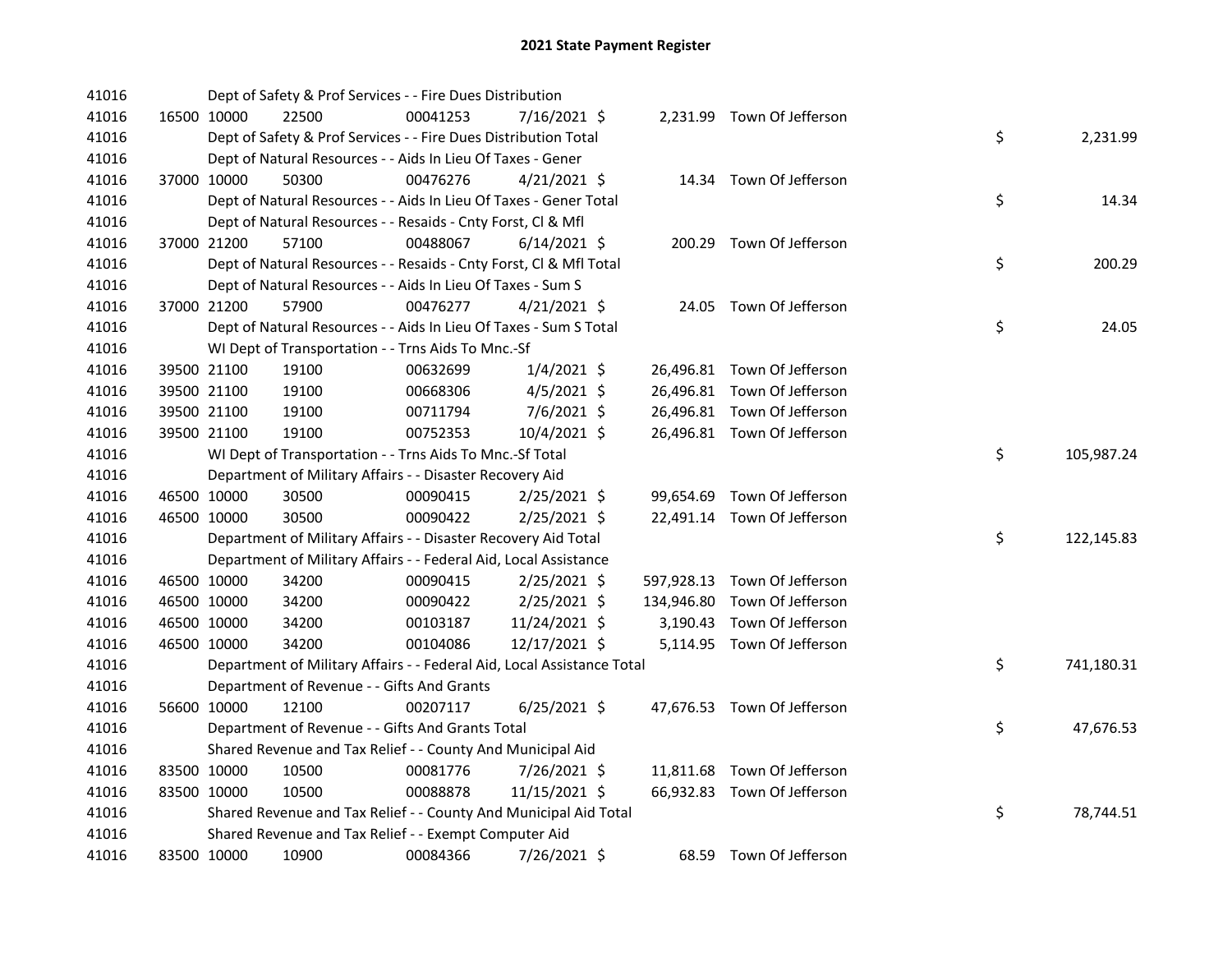| 41016 |                                                               | Shared Revenue and Tax Relief - - Exempt Computer Aid Total |       |                                                         |               |  |        |                   |  |  | 68.59        |
|-------|---------------------------------------------------------------|-------------------------------------------------------------|-------|---------------------------------------------------------|---------------|--|--------|-------------------|--|--|--------------|
| 41016 |                                                               |                                                             |       | Shared Revenue and Tax Relief - - Utility Aid           |               |  |        |                   |  |  |              |
| 41016 |                                                               | 83500 10000                                                 | 11000 | 00081776                                                | 7/26/2021 \$  |  | 97.91  | Town Of Jefferson |  |  |              |
| 41016 |                                                               | 83500 10000                                                 | 11000 | 00088878                                                | 11/15/2021 \$ |  | 586.19 | Town Of Jefferson |  |  |              |
| 41016 | Shared Revenue and Tax Relief - - Utility Aid Total           |                                                             |       |                                                         |               |  |        |                   |  |  | 684.10       |
| 41016 |                                                               |                                                             |       | Shared Revenue and Tax Relief - - Personal Property Aid |               |  |        |                   |  |  |              |
| 41016 |                                                               | 83500 10000                                                 | 11100 | 00077536                                                | 5/3/2021 \$   |  | 679.85 | Town Of Jefferson |  |  |              |
| 41016 | Shared Revenue and Tax Relief - - Personal Property Aid Total |                                                             |       |                                                         |               |  |        |                   |  |  | 679.85       |
|       | 41016 Total                                                   |                                                             |       |                                                         |               |  |        |                   |  |  | 1,099,637.63 |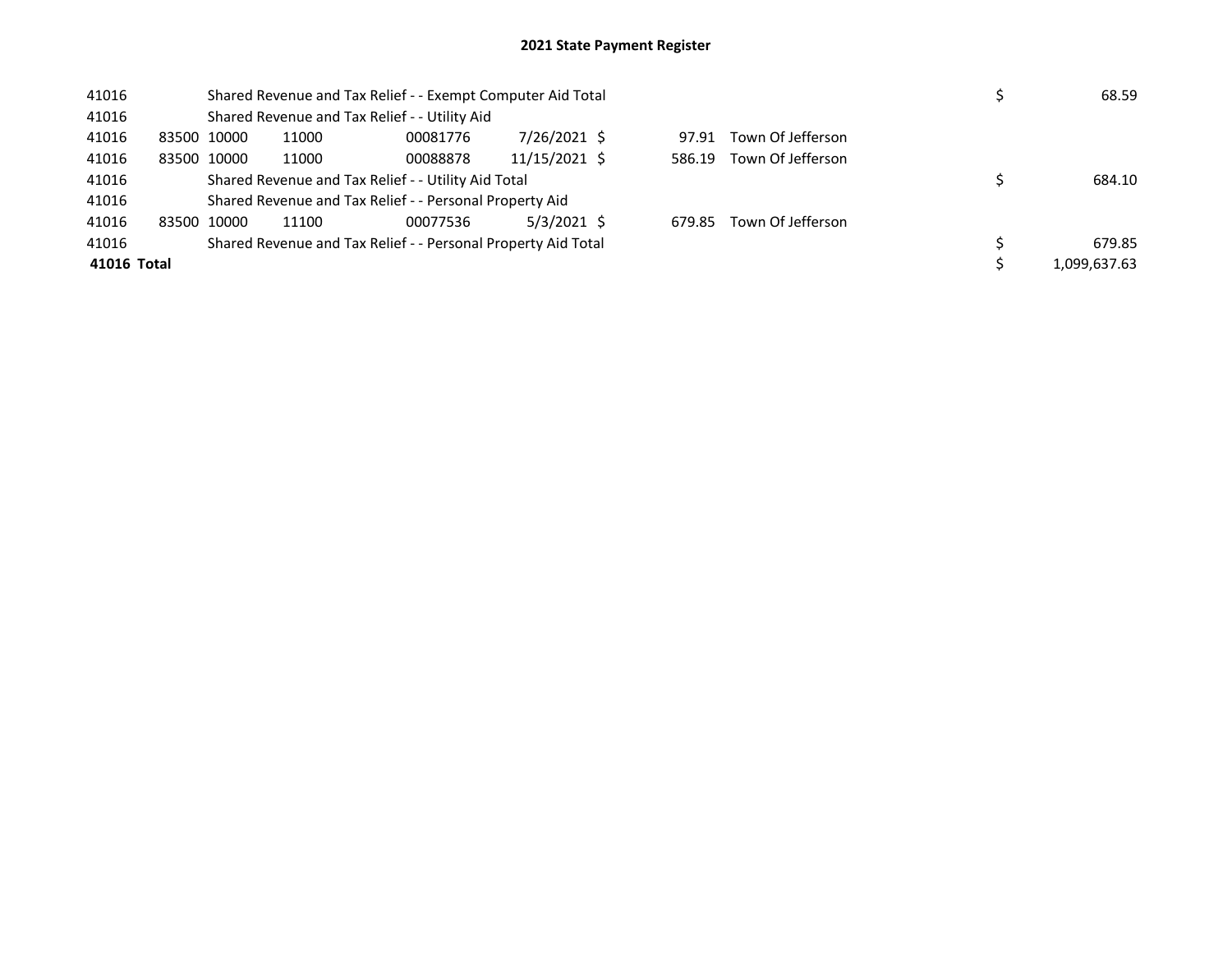| 41018       |             | Dept of Safety & Prof Services - - Fire Dues Distribution          |          |                |  |                              |    |           |
|-------------|-------------|--------------------------------------------------------------------|----------|----------------|--|------------------------------|----|-----------|
| 41018       | 16500 10000 | 22500                                                              | 00041255 | 7/16/2021 \$   |  | 1,070.50 Town Of La Fayette  |    |           |
| 41018       |             | Dept of Safety & Prof Services - - Fire Dues Distribution Total    |          |                |  |                              | \$ | 1,070.50  |
| 41018       |             | Dept of Natural Resources - - Aids In Lieu Of Taxes - Gener        |          |                |  |                              |    |           |
| 41018       | 37000 10000 | 50300                                                              | 00476863 | $4/21/2021$ \$ |  | 302.75 Town Of La Fayette    |    |           |
| 41018       |             | Dept of Natural Resources - - Aids In Lieu Of Taxes - Gener Total  |          |                |  |                              | \$ | 302.75    |
| 41018       |             | Dept of Natural Resources - - Resaids - Cnty Forst, Cl & Mfl       |          |                |  |                              |    |           |
| 41018       | 37000 21200 | 57100                                                              | 00488068 | $6/14/2021$ \$ |  | 498.50 Town Of La Fayette    |    |           |
| 41018       |             | Dept of Natural Resources - - Resaids - Cnty Forst, CI & Mfl Total |          |                |  |                              | \$ | 498.50    |
| 41018       |             | Dept of Natural Resources - - Aids In Lieu Of Taxes - Sum S        |          |                |  |                              |    |           |
| 41018       | 37000 21200 | 57900                                                              | 00476862 | $4/21/2021$ \$ |  | 262.04 Town Of La Fayette    |    |           |
| 41018       |             | Dept of Natural Resources - - Aids In Lieu Of Taxes - Sum S Total  |          |                |  |                              | \$ | 262.04    |
| 41018       |             | WI Dept of Transportation - - Trns Aids To Mnc.-Sf                 |          |                |  |                              |    |           |
| 41018       | 39500 21100 | 19100                                                              | 00632700 | $1/4/2021$ \$  |  | 6,655.41 Town Of La Fayette  |    |           |
| 41018       | 39500 21100 | 19100                                                              | 00668307 | $4/5/2021$ \$  |  | 6,655.41 Town Of La Fayette  |    |           |
| 41018       | 39500 21100 | 19100                                                              | 00711795 | 7/6/2021 \$    |  | 6,655.41 Town Of La Fayette  |    |           |
| 41018       | 39500 21100 | 19100                                                              | 00752354 | 10/4/2021 \$   |  | 6,655.41 Town Of La Fayette  |    |           |
| 41018       |             | WI Dept of Transportation - - Trns Aids To Mnc.-Sf Total           |          |                |  |                              | \$ | 26,621.64 |
| 41018       |             | Department of Revenue - - Gifts And Grants                         |          |                |  |                              |    |           |
| 41018       | 56600 10000 | 12100                                                              | 00207118 | $6/25/2021$ \$ |  | 23,027.08 Town Of La Fayette |    |           |
| 41018       |             | Department of Revenue - - Gifts And Grants Total                   |          |                |  |                              | \$ | 23,027.08 |
| 41018       |             | Shared Revenue and Tax Relief - - County And Municipal Aid         |          |                |  |                              |    |           |
| 41018       | 83500 10000 | 10500                                                              | 00081777 | 7/26/2021 \$   |  | 5,142.48 Town Of La Fayette  |    |           |
| 41018       | 83500 10000 | 10500                                                              | 00088879 | 11/15/2021 \$  |  | 29,140.74 Town Of La Fayette |    |           |
| 41018       |             | Shared Revenue and Tax Relief - - County And Municipal Aid Total   |          |                |  |                              | \$ | 34,283.22 |
| 41018       |             | Shared Revenue and Tax Relief - - Exempt Computer Aid              |          |                |  |                              |    |           |
| 41018       | 83500 10000 | 10900                                                              | 00084367 | 7/26/2021 \$   |  | 2.08 Town Of La Fayette      |    |           |
| 41018       |             | Shared Revenue and Tax Relief - - Exempt Computer Aid Total        |          |                |  |                              | \$ | 2.08      |
| 41018       |             | Shared Revenue and Tax Relief - - Utility Aid                      |          |                |  |                              |    |           |
| 41018       | 83500 10000 | 11000                                                              | 00081777 | 7/26/2021 \$   |  | 617.40 Town Of La Fayette    |    |           |
| 41018       | 83500 10000 | 11000                                                              | 00088879 | 11/15/2021 \$  |  | 7,450.90 Town Of La Fayette  |    |           |
| 41018       |             | Shared Revenue and Tax Relief - - Utility Aid Total                |          |                |  |                              | \$ | 8,068.30  |
| 41018       |             | Shared Revenue and Tax Relief - - Personal Property Aid            |          |                |  |                              |    |           |
| 41018       | 83500 10000 | 11100                                                              | 00077537 | $5/3/2021$ \$  |  | 71.72 Town Of La Fayette     |    |           |
| 41018       |             | Shared Revenue and Tax Relief - - Personal Property Aid Total      |          |                |  |                              | \$ | 71.72     |
| 41018 Total |             |                                                                    |          |                |  |                              | \$ | 94,207.83 |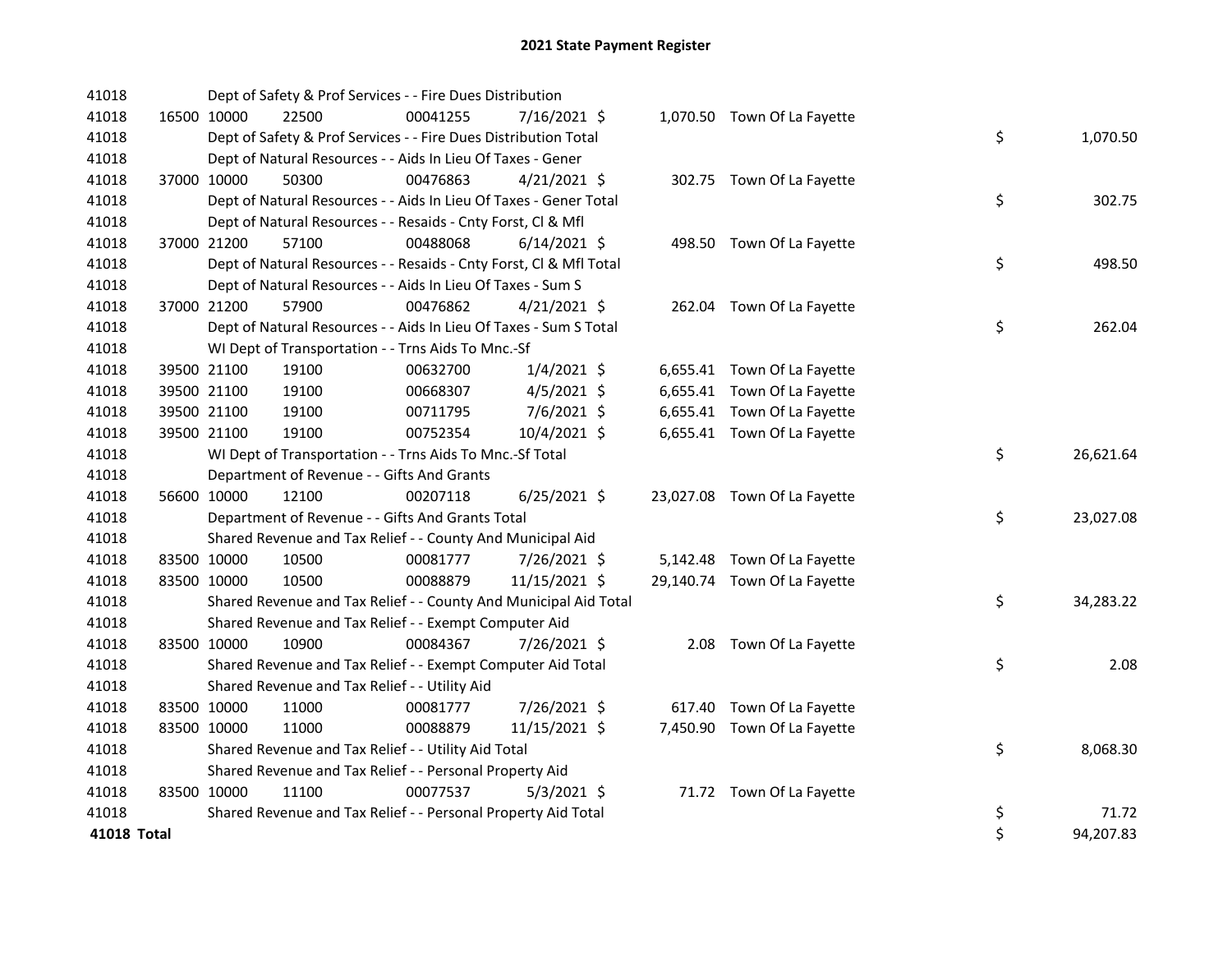| 41020 |             |             | Dept of Safety & Prof Services - - Fire Dues Distribution            |          |                |  |                              |    |            |
|-------|-------------|-------------|----------------------------------------------------------------------|----------|----------------|--|------------------------------|----|------------|
| 41020 |             | 16500 10000 | 22500                                                                | 00041256 | 7/16/2021 \$   |  | 7,621.18 Town Of La Grange   |    |            |
| 41020 |             |             | Dept of Safety & Prof Services - - Fire Dues Distribution Total      |          |                |  |                              | \$ | 7,621.18   |
| 41020 |             |             | Dept of Natural Resources - - Aids In Lieu Of Taxes - Gener          |          |                |  |                              |    |            |
| 41020 |             | 37000 10000 | 50300                                                                | 00475684 | $4/21/2021$ \$ |  | 10.00 Town Of La Grange      |    |            |
| 41020 |             |             | Dept of Natural Resources - - Aids In Lieu Of Taxes - Gener Total    |          |                |  |                              | \$ | 10.00      |
| 41020 |             |             | Dept of Natural Resources - - Resaids - Cnty Forst, Cl & Mfl         |          |                |  |                              |    |            |
| 41020 |             | 37000 21200 | 57100                                                                | 00488069 | $6/14/2021$ \$ |  | 146.75 Town Of La Grange     |    |            |
| 41020 |             |             | Dept of Natural Resources - - Resaids - Cnty Forst, Cl & Mfl Total   |          |                |  |                              | \$ | 146.75     |
| 41020 |             |             | Dept of Natural Resources - - Aids In Lieu Of Taxes - Sum S          |          |                |  |                              |    |            |
| 41020 |             | 37000 21200 | 57900                                                                | 00475685 | $4/21/2021$ \$ |  | 8.80 Town Of La Grange       |    |            |
| 41020 |             |             | Dept of Natural Resources - - Aids In Lieu Of Taxes - Sum S Total    |          |                |  |                              | \$ | 8.80       |
| 41020 |             |             | WI Dept of Transportation - - Trns Aids To Mnc.-Sf                   |          |                |  |                              |    |            |
| 41020 |             | 39500 21100 | 19100                                                                | 00632701 | $1/4/2021$ \$  |  | 30,222.00 Town Of La Grange  |    |            |
| 41020 |             | 39500 21100 | 19100                                                                | 00668308 | $4/5/2021$ \$  |  | 30,222.00 Town Of La Grange  |    |            |
| 41020 |             | 39500 21100 | 19100                                                                | 00711796 | 7/6/2021 \$    |  | 30,222.00 Town Of La Grange  |    |            |
| 41020 |             | 39500 21100 | 19100                                                                | 00752355 | 10/4/2021 \$   |  | 30,222.00 Town Of La Grange  |    |            |
| 41020 |             |             | WI Dept of Transportation - - Trns Aids To Mnc.-Sf Total             |          |                |  |                              | \$ | 120,888.00 |
| 41020 |             |             | WI Dept of Transportation - - Local Rds, Grants Sf                   |          |                |  |                              |    |            |
| 41020 |             | 39500 21100 | 27000                                                                | 00774084 | 11/15/2021 \$  |  | 184,544.65 Town Of La Grange |    |            |
| 41020 |             |             | WI Dept of Transportation - - Local Rds, Grants Sf Total             |          |                |  |                              | \$ | 184,544.65 |
| 41020 |             |             | WI Dept of Transportation - - Loc Rd Imp Prg St Fd                   |          |                |  |                              |    |            |
| 41020 |             | 39500 21100 | 27800                                                                | 00779486 | 12/2/2021 \$   |  | 20,000.00 Town Of La Grange  |    |            |
| 41020 |             |             | WI Dept of Transportation - - Loc Rd Imp Prg St Fd Total             |          |                |  |                              | \$ | 20,000.00  |
| 41020 |             |             | WI Dept of Transportation - - Hwy Mgmt & Opers Sf                    |          |                |  |                              |    |            |
| 41020 |             | 39500 21100 | 36500                                                                | 00670079 | $4/21/2021$ \$ |  | 500.00 Town Of La Grange     |    |            |
| 41020 |             | 39500 21100 | 36500                                                                | 00721174 | $8/11/2021$ \$ |  | 500.00 Town Of La Grange     |    |            |
| 41020 |             |             | WI Dept of Transportation - - Hwy Mgmt & Opers Sf Total              |          |                |  |                              | \$ | 1,000.00   |
| 41020 |             |             | Department of Administration - - Hv Trans Ln Annual Impact Fee       |          |                |  |                              |    |            |
| 41020 |             | 50500 10000 | 17400                                                                | 00144512 | $5/3/2021$ \$  |  | 46,099.00 Town Of La Grange  |    |            |
| 41020 |             |             | Department of Administration - - Hv Trans Ln Annual Impact Fee Total |          |                |  |                              | \$ | 46,099.00  |
| 41020 |             |             | Department of Revenue - - Gifts And Grants                           |          |                |  |                              |    |            |
| 41020 |             | 56600 10000 | 12100                                                                | 00207119 | $6/25/2021$ \$ |  | 107,337.60 Town Of La Grange |    |            |
| 41020 |             |             | Department of Revenue - - Gifts And Grants Total                     |          |                |  |                              | \$ | 107,337.60 |
| 41020 |             |             | Shared Revenue and Tax Relief - - County And Municipal Aid           |          |                |  |                              |    |            |
| 41020 |             | 83500 10000 | 10500                                                                | 00081778 | 7/26/2021 \$   |  | 4,679.47 Town Of La Grange   |    |            |
| 41020 | 83500 10000 |             | 10500                                                                | 00088880 | 11/15/2021 \$  |  | 26,517.01 Town Of La Grange  |    |            |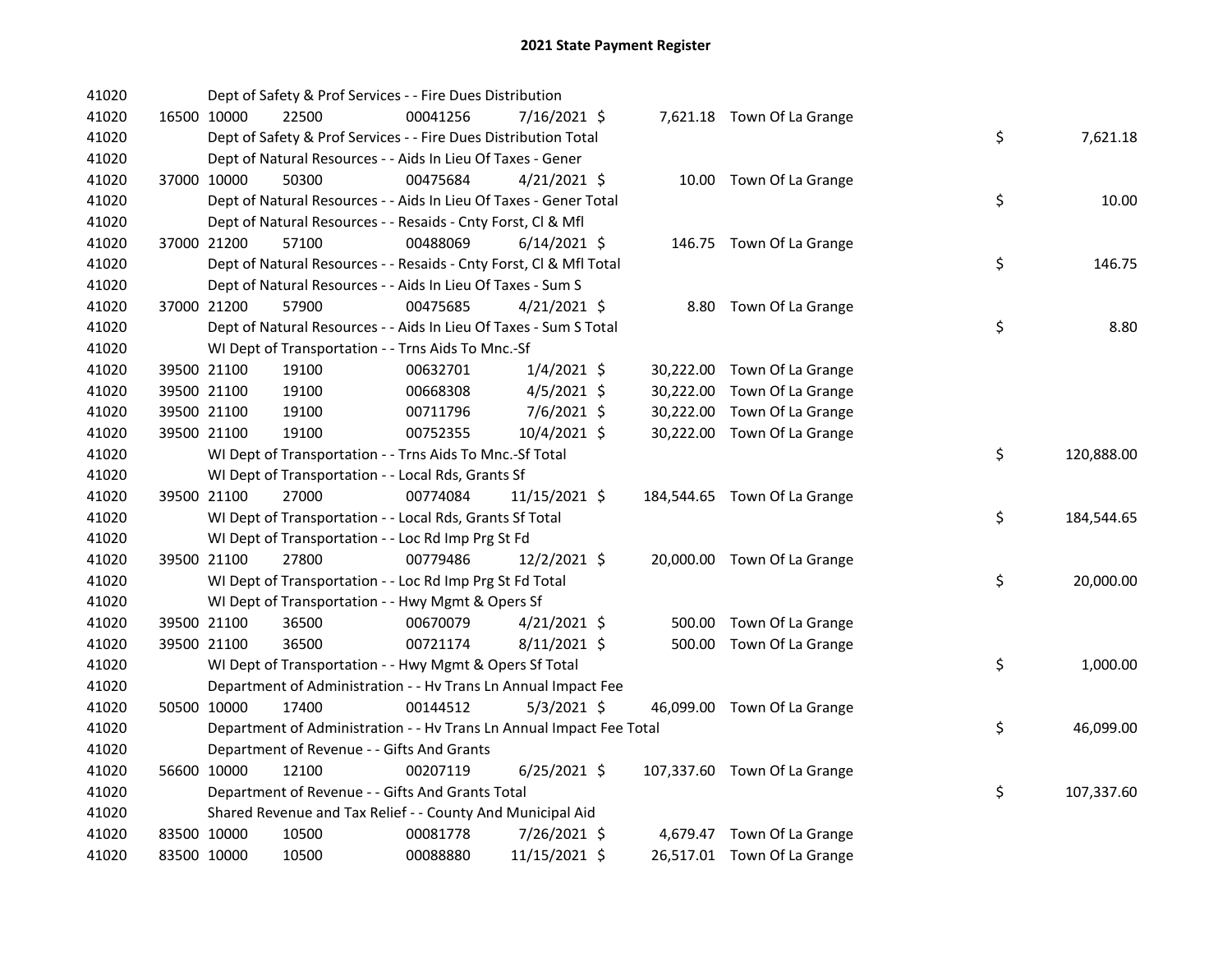| 41020       |             | Shared Revenue and Tax Relief - - County And Municipal Aid Total |       |                                                               |               |  |          |                   |  | 31,196.48  |
|-------------|-------------|------------------------------------------------------------------|-------|---------------------------------------------------------------|---------------|--|----------|-------------------|--|------------|
| 41020       |             |                                                                  |       | Shared Revenue and Tax Relief - - Exempt Computer Aid         |               |  |          |                   |  |            |
| 41020       | 83500 10000 |                                                                  | 10900 | 00084368                                                      | 7/26/2021 \$  |  | 516.51   | Town Of La Grange |  |            |
| 41020       |             |                                                                  |       | Shared Revenue and Tax Relief - - Exempt Computer Aid Total   |               |  |          |                   |  | 516.51     |
| 41020       |             |                                                                  |       | Shared Revenue and Tax Relief - - Utility Aid                 |               |  |          |                   |  |            |
| 41020       | 83500 10000 |                                                                  | 11000 | 00081778                                                      | 7/26/2021 \$  |  | 1.007.50 | Town Of La Grange |  |            |
| 41020       |             | 83500 10000                                                      | 11000 | 00088880                                                      | 11/15/2021 \$ |  | 6.112.54 | Town Of La Grange |  |            |
| 41020       |             |                                                                  |       | Shared Revenue and Tax Relief - - Utility Aid Total           |               |  |          |                   |  | 7,120.04   |
| 41020       |             |                                                                  |       | Shared Revenue and Tax Relief - - Personal Property Aid       |               |  |          |                   |  |            |
| 41020       | 83500 10000 |                                                                  | 11100 | 00077538                                                      | $5/3/2021$ \$ |  | 4.374.85 | Town Of La Grange |  |            |
| 41020       |             |                                                                  |       | Shared Revenue and Tax Relief - - Personal Property Aid Total |               |  |          |                   |  | 4,374.85   |
| 41020 Total |             |                                                                  |       |                                                               |               |  |          |                   |  | 530.863.86 |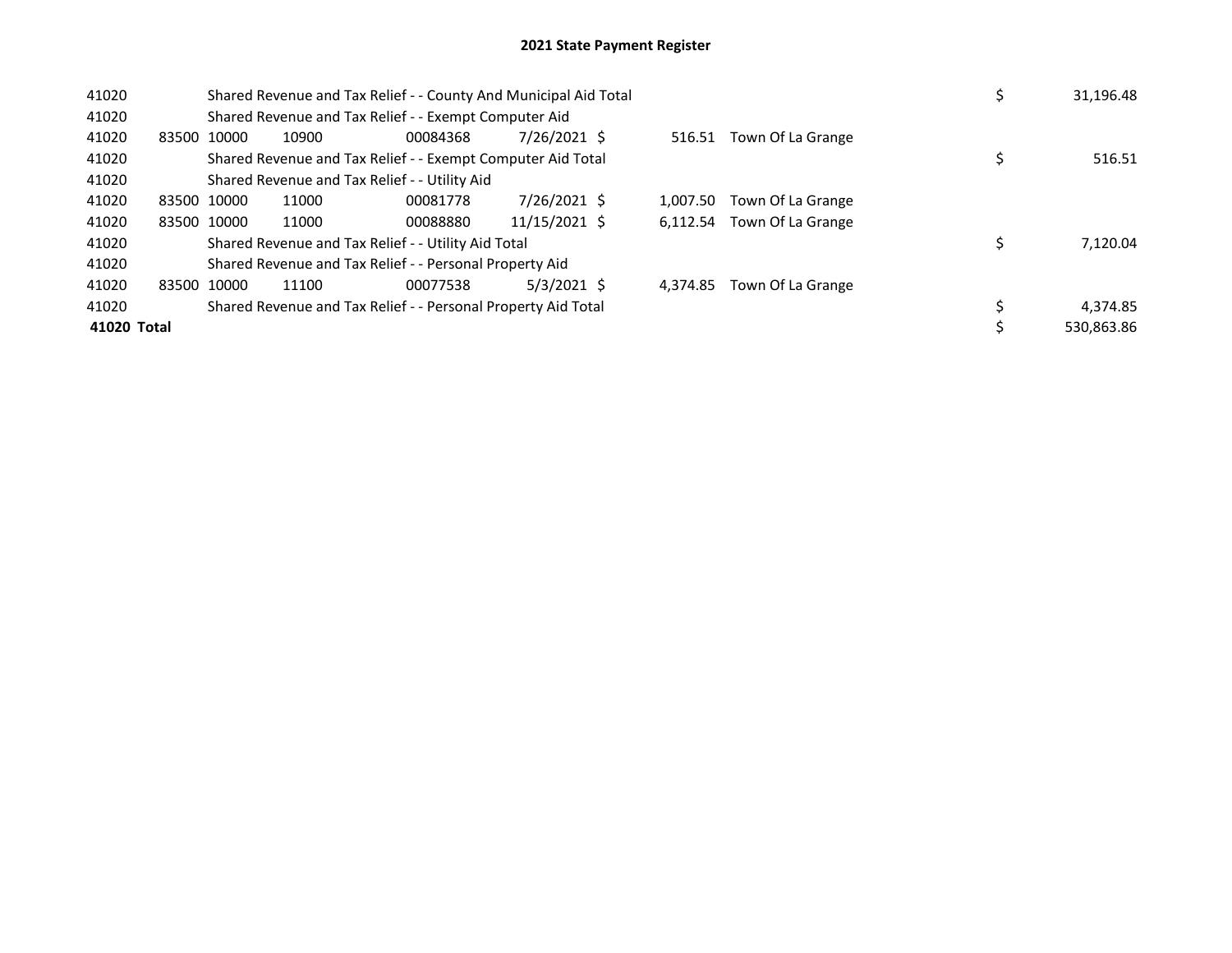| 41022 |             | Dept of Safety & Prof Services - - Fire Dues Distribution              |          |                |  |                        |    |           |
|-------|-------------|------------------------------------------------------------------------|----------|----------------|--|------------------------|----|-----------|
| 41022 | 16500 10000 | 22500                                                                  | 00041257 | 7/16/2021 \$   |  | 4,504.14 Town Of Leon  |    |           |
| 41022 |             | Dept of Safety & Prof Services - - Fire Dues Distribution Total        |          |                |  |                        | \$ | 4,504.14  |
| 41022 |             | Dept of Natural Resources - - Resaids - Cnty Forst, Cl & Mfl           |          |                |  |                        |    |           |
| 41022 | 37000 21200 | 57100                                                                  | 00488070 | $6/14/2021$ \$ |  | 605.87 Town Of Leon    |    |           |
| 41022 |             | Dept of Natural Resources - - Resaids - Cnty Forst, CI & Mfl Total     |          |                |  |                        | \$ | 605.87    |
| 41022 |             | Dept of Natural Resources - - Urban Nonpoint Source Cost-Sha           |          |                |  |                        |    |           |
| 41022 | 37000 36300 | TH100                                                                  | 00507984 | $9/13/2021$ \$ |  | 26,130.83 Town Of Leon |    |           |
| 41022 |             | Dept of Natural Resources - - Urban Nonpoint Source Cost-Sha Total     |          |                |  |                        | \$ | 26,130.83 |
| 41022 |             | WI Dept of Transportation - - Trns Aids To Mnc.-Sf                     |          |                |  |                        |    |           |
| 41022 | 39500 21100 | 19100                                                                  | 00632702 | $1/4/2021$ \$  |  | 22,968.72 Town Of Leon |    |           |
| 41022 | 39500 21100 | 19100                                                                  | 00668309 | $4/5/2021$ \$  |  | 22,968.72 Town Of Leon |    |           |
| 41022 | 39500 21100 | 19100                                                                  | 00711797 | $7/6/2021$ \$  |  | 22,968.72 Town Of Leon |    |           |
| 41022 | 39500 21100 | 19100                                                                  | 00752356 | 10/4/2021 \$   |  | 22,968.72 Town Of Leon |    |           |
| 41022 |             | WI Dept of Transportation - - Trns Aids To Mnc.-Sf Total               |          |                |  |                        | \$ | 91,874.88 |
| 41022 |             | Department of Military Affairs - - Disaster Recovery Aid               |          |                |  |                        |    |           |
| 41022 | 46500 10000 | 30500                                                                  | 00092751 | $4/20/2021$ \$ |  | 1,931.79 Town Of Leon  |    |           |
| 41022 | 46500 10000 | 30500                                                                  | 00100359 | $9/22/2021$ \$ |  | 347.54 Town Of Leon    |    |           |
| 41022 |             | Department of Military Affairs - - Disaster Recovery Aid Total         |          |                |  |                        | \$ | 2,279.33  |
| 41022 |             | Department of Military Affairs - - Federal Aid, Local Assistance       |          |                |  |                        |    |           |
| 41022 | 46500 10000 | 34200                                                                  | 00100359 | $9/22/2021$ \$ |  | 2,085.26 Town Of Leon  |    |           |
| 41022 |             | Department of Military Affairs - - Federal Aid, Local Assistance Total |          |                |  |                        | \$ | 2,085.26  |
| 41022 |             | Elections Commission - - General Program Ops, GPR                      |          |                |  |                        |    |           |
| 41022 | 51000 10000 | 10100                                                                  | 00005119 | 1/8/2021 \$    |  | 208.90 Town Of Leon    |    |           |
| 41022 |             | Elections Commission - - General Program Ops, GPR Total                |          |                |  |                        | \$ | 208.90    |
| 41022 |             | Department of Revenue - - Gifts And Grants                             |          |                |  |                        |    |           |
| 41022 | 56600 10000 | 12100                                                                  | 00207120 | $6/25/2021$ \$ |  | 60,184.42 Town Of Leon |    |           |
| 41022 |             | Department of Revenue - - Gifts And Grants Total                       |          |                |  |                        | \$ | 60,184.42 |
| 41022 |             | Shared Revenue and Tax Relief - - County And Municipal Aid             |          |                |  |                        |    |           |
| 41022 | 83500 10000 | 10500                                                                  | 00081779 | 7/26/2021 \$   |  | 9,813.72 Town Of Leon  |    |           |
| 41022 | 83500 10000 | 10500                                                                  | 00088881 | 11/15/2021 \$  |  | 55,611.09 Town Of Leon |    |           |
| 41022 |             | Shared Revenue and Tax Relief - - County And Municipal Aid Total       |          |                |  |                        | \$ | 65,424.81 |
| 41022 |             | Shared Revenue and Tax Relief - - Exempt Computer Aid                  |          |                |  |                        |    |           |
| 41022 | 83500 10000 | 10900                                                                  | 00084369 | 7/26/2021 \$   |  | 3.11 Town Of Leon      |    |           |
| 41022 |             | Shared Revenue and Tax Relief - - Exempt Computer Aid Total            |          |                |  |                        | \$ | 3.11      |
| 41022 |             | Shared Revenue and Tax Relief - - Utility Aid                          |          |                |  |                        |    |           |
| 41022 | 83500 10000 | 11000                                                                  | 00081779 | 7/26/2021 \$   |  | 47.29 Town Of Leon     |    |           |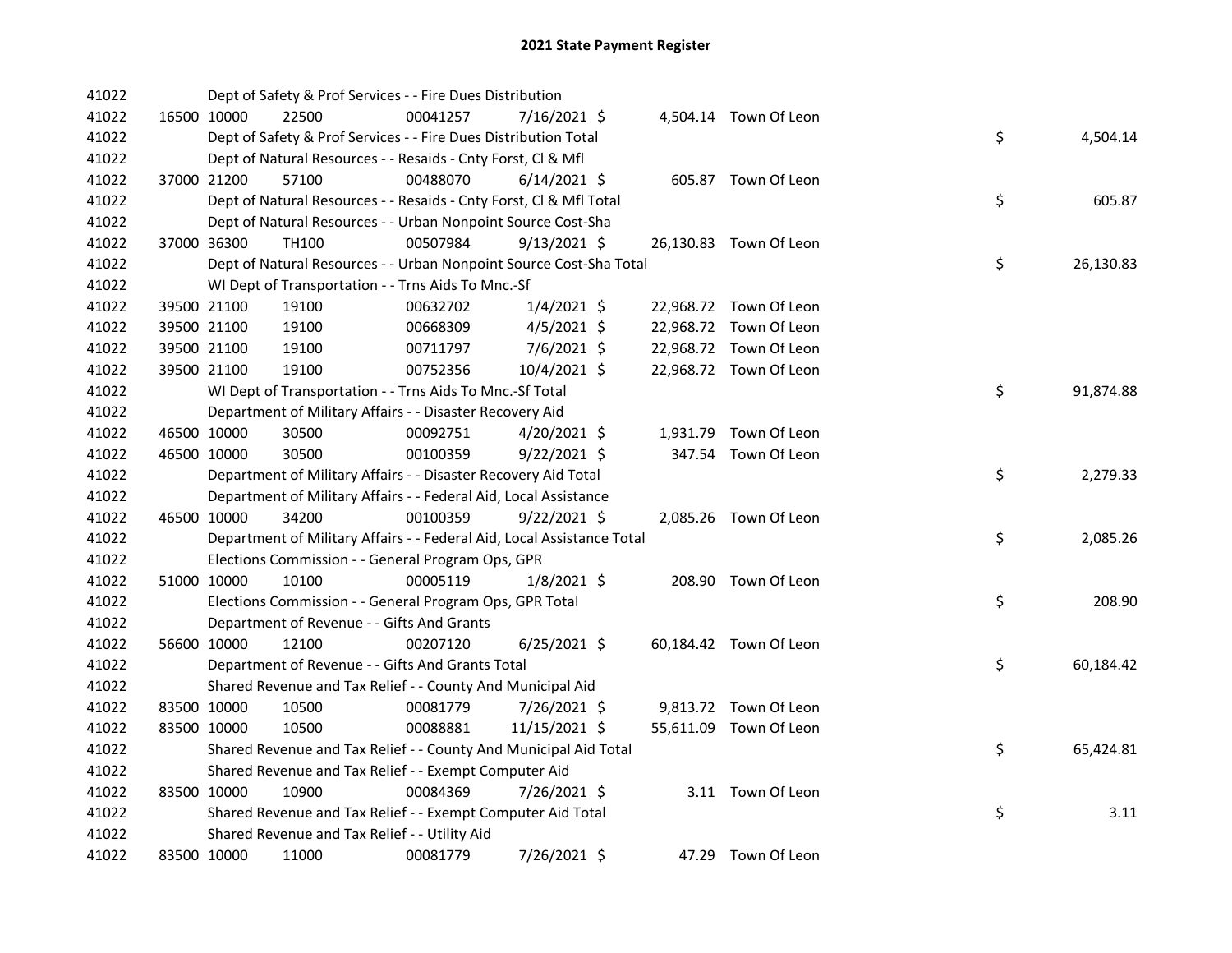| 41022       | 83500 10000 | 11000 | 00088881                                                      | 11/15/2021 \$ | 287.41 | Town Of Leon |            |
|-------------|-------------|-------|---------------------------------------------------------------|---------------|--------|--------------|------------|
| 41022       |             |       | Shared Revenue and Tax Relief - - Utility Aid Total           |               |        |              | 334.70     |
| 41022       |             |       | Shared Revenue and Tax Relief - - Personal Property Aid       |               |        |              |            |
| 41022       | 83500 10000 | 11100 | 00077539                                                      | 5/3/2021 \$   | 39.72  | Town Of Leon |            |
| 41022       |             |       | Shared Revenue and Tax Relief - - Personal Property Aid Total |               |        |              | 39.72      |
| 41022 Total |             |       |                                                               |               |        |              | 253,675.97 |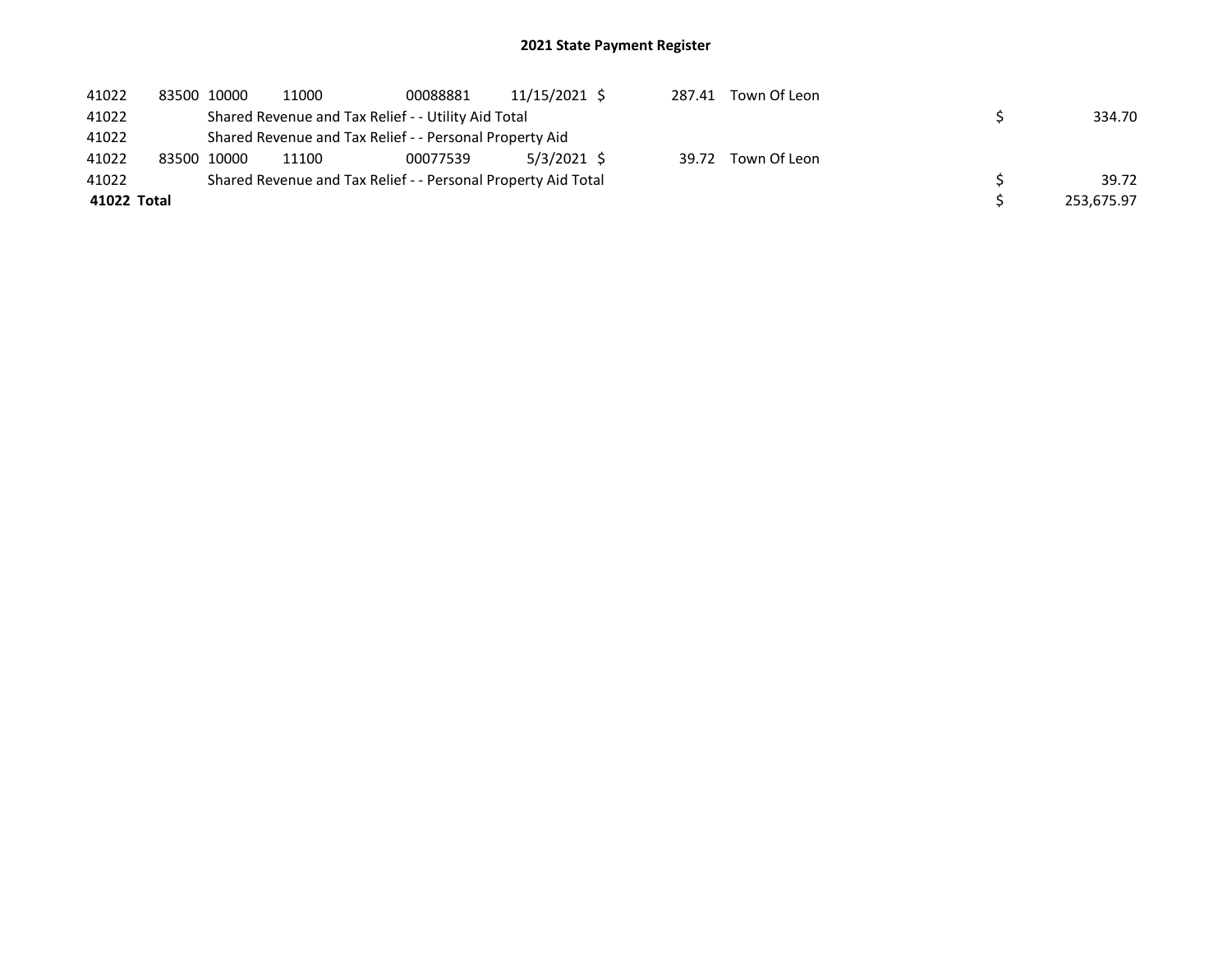| 41024 |             | Dept of Safety & Prof Services - - Fire Dues Distribution            |          |                |           |                           |    |           |
|-------|-------------|----------------------------------------------------------------------|----------|----------------|-----------|---------------------------|----|-----------|
| 41024 | 16500 10000 | 22500                                                                | 00041258 | 7/19/2021 \$   |           | 3,380.26 Town Of Lincoln  |    |           |
| 41024 |             | Dept of Safety & Prof Services - - Fire Dues Distribution Total      |          |                |           |                           | \$ | 3,380.26  |
| 41024 |             | Dept of Natural Resources - - Aids In Lieu Of Taxes - Gener          |          |                |           |                           |    |           |
| 41024 | 37000 10000 | 50300                                                                | 00460071 | $2/1/2021$ \$  |           | 62.00 Town Of Lincoln     |    |           |
| 41024 |             | Dept of Natural Resources - - Aids In Lieu Of Taxes - Gener Total    |          |                |           |                           | \$ | 62.00     |
| 41024 |             | Dept of Natural Resources - - General Program Operations --          |          |                |           |                           |    |           |
| 41024 | 37000 21200 | 25400                                                                | 00472192 | $4/20/2021$ \$ |           | 2,991.13 Town Of Lincoln  |    |           |
| 41024 | 37000 21200 | 25400                                                                | 00474179 | $5/5/2021$ \$  | 398.50    | Town Of Lincoln           |    |           |
| 41024 | 37000 21200 | 25400                                                                | 00474651 | $5/5/2021$ \$  | 361.25    | Town Of Lincoln           |    |           |
| 41024 | 37000 21200 | 25400                                                                | 00478638 | $5/7/2021$ \$  |           | 1,027.13 Town Of Lincoln  |    |           |
| 41024 | 37000 21200 | 25400                                                                | 00498813 | 7/23/2021 \$   |           | 1,732.38 Town Of Lincoln  |    |           |
| 41024 |             | Dept of Natural Resources - - General Program Operations -- Total    |          |                |           |                           | \$ | 6,510.39  |
| 41024 |             | Dept of Natural Resources - - Resaids - Cnty Forst, Cl & Mfl         |          |                |           |                           |    |           |
| 41024 | 37000 21200 | 57100                                                                | 00488071 | $6/15/2021$ \$ |           | 832.54 Town Of Lincoln    |    |           |
| 41024 |             | Dept of Natural Resources - - Resaids - Cnty Forst, CI & Mfl Total   |          |                |           |                           | \$ | 832.54    |
| 41024 |             | Dept of Natural Resources - - Rec & Resource Aids, Fed               |          |                |           |                           |    |           |
| 41024 | 37000 21200 | 58300                                                                | 00485804 | $7/22/2021$ \$ |           | 4,192.93 Town Of Lincoln  |    |           |
| 41024 |             | Dept of Natural Resources - - Rec & Resource Aids, Fed Total         |          |                |           |                           | \$ | 4,192.93  |
| 41024 |             | WI Dept of Transportation - - Trns Aids To Mnc.-Sf                   |          |                |           |                           |    |           |
| 41024 | 39500 21100 | 19100                                                                | 00632703 | $1/4/2021$ \$  | 23,238.09 | Town Of Lincoln           |    |           |
| 41024 | 39500 21100 | 19100                                                                | 00668310 | $4/5/2021$ \$  | 23,238.09 | Town Of Lincoln           |    |           |
| 41024 | 39500 21100 | 19100                                                                | 00711798 | 7/6/2021 \$    | 23,238.09 | Town Of Lincoln           |    |           |
| 41024 | 39500 21100 | 19100                                                                | 00752357 | 10/4/2021 \$   |           | 23,238.09 Town Of Lincoln |    |           |
| 41024 |             | WI Dept of Transportation - - Trns Aids To Mnc.-Sf Total             |          |                |           |                           | \$ | 92,952.36 |
| 41024 |             | Department of Administration - - Hv Trans Ln Annual Impact Fee       |          |                |           |                           |    |           |
| 41024 | 50500 10000 | 17400                                                                | 00144514 | $5/4/2021$ \$  |           | 40,493.00 Town Of Lincoln |    |           |
| 41024 |             | Department of Administration - - Hv Trans Ln Annual Impact Fee Total |          |                |           |                           | \$ | 40,493.00 |
| 41024 |             | Department of Revenue - - Gifts And Grants                           |          |                |           |                           |    |           |
| 41024 | 56600 10000 | 12100                                                                | 00207121 | $6/25/2021$ \$ |           | 44,955.14 Town Of Lincoln |    |           |
| 41024 |             | Department of Revenue - - Gifts And Grants Total                     |          |                |           |                           | \$ | 44,955.14 |
| 41024 |             | Shared Revenue and Tax Relief - - County And Municipal Aid           |          |                |           |                           |    |           |
| 41024 | 83500 10000 | 10500                                                                | 00081780 | $7/26/2021$ \$ |           | 2,296.02 Town Of Lincoln  |    |           |
| 41024 | 83500 10000 | 10500                                                                | 00088882 | 11/15/2021 \$  |           | 14,380.36 Town Of Lincoln |    |           |
| 41024 |             | Shared Revenue and Tax Relief - - County And Municipal Aid Total     |          |                |           |                           | \$ | 16,676.38 |
| 41024 |             | Shared Revenue and Tax Relief - - Exempt Computer Aid                |          |                |           |                           |    |           |
| 41024 | 83500 10000 | 10900                                                                | 00084370 | 7/26/2021 \$   |           | 15.59 Town Of Lincoln     |    |           |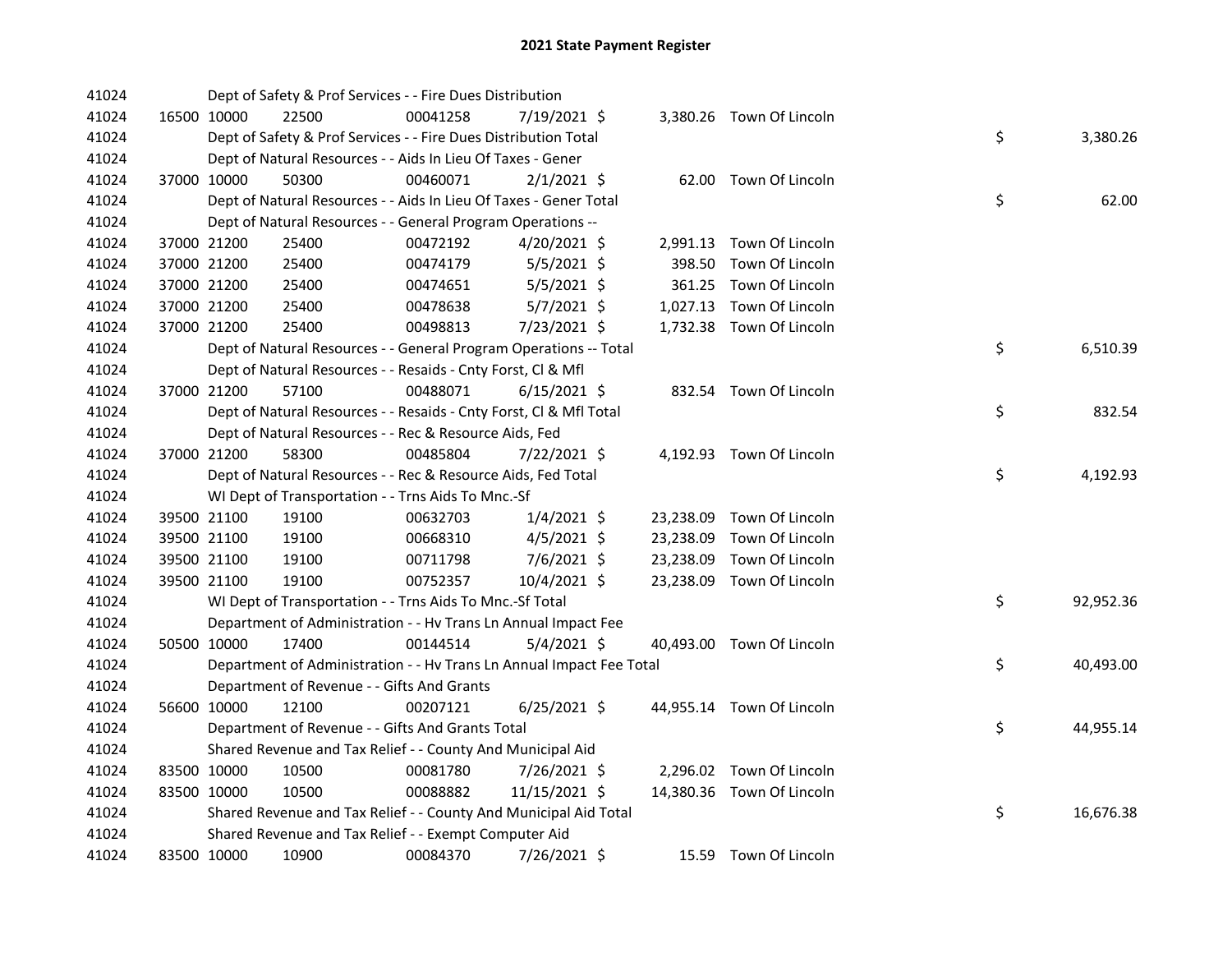| 41024       |                                                               | Shared Revenue and Tax Relief - - Exempt Computer Aid Total |       |                                                         |               |  |          |                 |  | 15.59      |
|-------------|---------------------------------------------------------------|-------------------------------------------------------------|-------|---------------------------------------------------------|---------------|--|----------|-----------------|--|------------|
| 41024       |                                                               |                                                             |       | Shared Revenue and Tax Relief - - Utility Aid           |               |  |          |                 |  |            |
| 41024       |                                                               | 83500 10000                                                 | 11000 | 00088882                                                | 11/15/2021 \$ |  | 2.659.72 | Town Of Lincoln |  |            |
| 41024       |                                                               | Shared Revenue and Tax Relief - - Utility Aid Total         |       | 2.659.72                                                |               |  |          |                 |  |            |
| 41024       |                                                               |                                                             |       | Shared Revenue and Tax Relief - - Personal Property Aid |               |  |          |                 |  |            |
| 41024       | 83500                                                         | 10000                                                       | 11100 | 00077540                                                | 5/3/2021 \$   |  | 735.29   | Town Of Lincoln |  |            |
| 41024       | Shared Revenue and Tax Relief - - Personal Property Aid Total |                                                             |       |                                                         |               |  |          |                 |  | 735.29     |
| 41024 Total |                                                               |                                                             |       |                                                         |               |  |          |                 |  | 213.465.60 |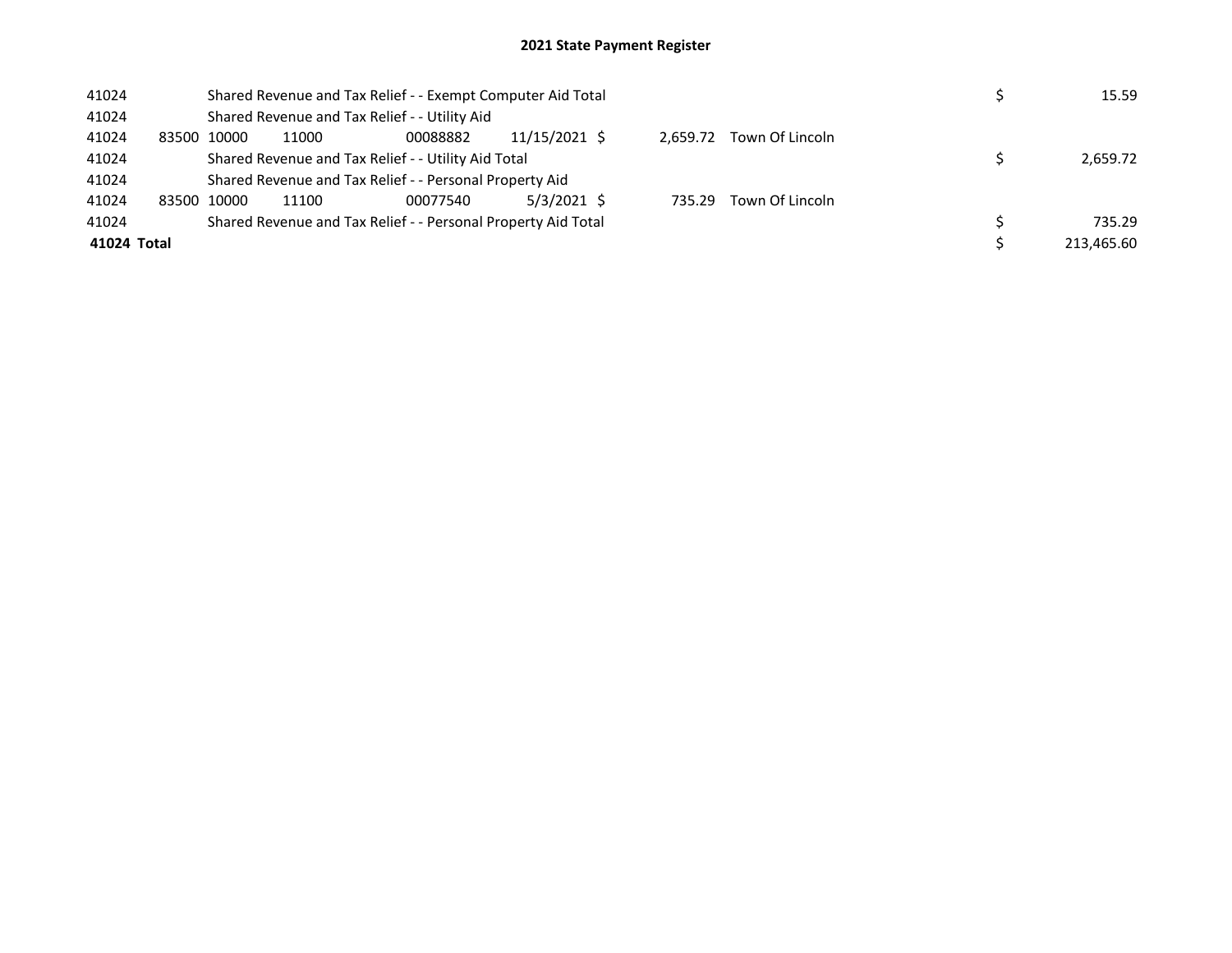| 41026 |             | Dept of Safety & Prof Services - - Fire Dues Distribution          |          |                |  |                                |    |            |
|-------|-------------|--------------------------------------------------------------------|----------|----------------|--|--------------------------------|----|------------|
| 41026 | 16500 10000 | 22500                                                              | 00041259 | 7/16/2021 \$   |  | 4,824.60 Town Of Little Falls  |    |            |
| 41026 |             | Dept of Safety & Prof Services - - Fire Dues Distribution Total    |          |                |  |                                | \$ | 4,824.60   |
| 41026 |             | Dept of Natural Resources - - Aids In Lieu Of Taxes - Gener        |          |                |  |                                |    |            |
| 41026 | 37000 10000 | 50300                                                              | 00460068 | $1/29/2021$ \$ |  | 19,611.43 Town Of Little Falls |    |            |
| 41026 | 37000 10000 | 50300                                                              | 00476653 | $4/21/2021$ \$ |  | 399.27 Town Of Little Falls    |    |            |
| 41026 |             | Dept of Natural Resources - - Aids In Lieu Of Taxes - Gener Total  |          |                |  |                                | \$ | 20,010.70  |
| 41026 |             | Dept of Natural Resources - - Resaids - Cnty Forst, Cl & Mfl       |          |                |  |                                |    |            |
| 41026 | 37000 21200 | 57100                                                              | 00488072 | $6/14/2021$ \$ |  | 1,993.33 Town Of Little Falls  |    |            |
| 41026 |             | Dept of Natural Resources - - Resaids - Cnty Forst, Cl & Mfl Total |          |                |  |                                | \$ | 1,993.33   |
| 41026 |             | Dept of Natural Resources - - Aids In Lieu Of Taxes - Sum S        |          |                |  |                                |    |            |
| 41026 | 37000 21200 | 57900                                                              | 00476654 | $4/21/2021$ \$ |  | 507.02 Town Of Little Falls    |    |            |
| 41026 |             | Dept of Natural Resources - - Aids In Lieu Of Taxes - Sum S Total  |          |                |  |                                | \$ | 507.02     |
| 41026 |             | WI Dept of Transportation - - Trns Aids To Mnc.-Sf                 |          |                |  |                                |    |            |
| 41026 | 39500 21100 | 19100                                                              | 00632704 | $1/4/2021$ \$  |  | 48,861.09 Town Of Little Falls |    |            |
| 41026 | 39500 21100 | 19100                                                              | 00668311 | 4/5/2021 \$    |  | 48,861.09 Town Of Little Falls |    |            |
| 41026 | 39500 21100 | 19100                                                              | 00711799 | 7/6/2021 \$    |  | 48,861.09 Town Of Little Falls |    |            |
| 41026 | 39500 21100 | 19100                                                              | 00752358 | 10/4/2021 \$   |  | 48,861.09 Town Of Little Falls |    |            |
| 41026 |             | WI Dept of Transportation - - Trns Aids To Mnc.-Sf Total           |          |                |  |                                | \$ | 195,444.36 |
| 41026 |             | Elections Commission - - General Program Ops, GPR                  |          |                |  |                                |    |            |
| 41026 | 51000 10000 | 10100                                                              | 00005124 | $1/12/2021$ \$ |  | 332.10 Town Of Little Falls    |    |            |
| 41026 |             | Elections Commission - - General Program Ops, GPR Total            |          |                |  |                                | \$ | 332.10     |
| 41026 |             | Department of Revenue - - Gifts And Grants                         |          |                |  |                                |    |            |
| 41026 | 56600 10000 | 12100                                                              | 00207122 | $6/25/2021$ \$ |  | 83,734.84 Town Of Little Falls |    |            |
| 41026 |             | Department of Revenue - - Gifts And Grants Total                   |          |                |  |                                | \$ | 83,734.84  |
| 41026 |             | Shared Revenue and Tax Relief - - County And Municipal Aid         |          |                |  |                                |    |            |
| 41026 | 83500 10000 | 10500                                                              | 00081781 | 7/26/2021 \$   |  | 6,401.30 Town Of Little Falls  |    |            |
| 41026 | 83500 10000 | 10500                                                              | 00088883 | 11/15/2021 \$  |  | 36,274.02 Town Of Little Falls |    |            |
| 41026 |             | Shared Revenue and Tax Relief - - County And Municipal Aid Total   |          |                |  |                                | \$ | 42,675.32  |
| 41026 |             | Shared Revenue and Tax Relief - - Exempt Computer Aid              |          |                |  |                                |    |            |
| 41026 | 83500 10000 | 10900                                                              | 00084371 | 7/26/2021 \$   |  | 28.06 Town Of Little Falls     |    |            |
| 41026 |             | Shared Revenue and Tax Relief - - Exempt Computer Aid Total        |          |                |  |                                | \$ | 28.06      |
| 41026 |             | Shared Revenue and Tax Relief - - Utility Aid                      |          |                |  |                                |    |            |
| 41026 | 83500 10000 | 11000                                                              | 00081781 | 7/26/2021 \$   |  | 157.03 Town Of Little Falls    |    |            |
| 41026 | 83500 10000 | 11000                                                              | 00088883 | 11/15/2021 \$  |  | 912.80 Town Of Little Falls    |    |            |
| 41026 |             | Shared Revenue and Tax Relief - - Utility Aid Total                |          |                |  |                                | \$ | 1,069.83   |
| 41026 |             | Shared Revenue and Tax Relief - - Personal Property Aid            |          |                |  |                                |    |            |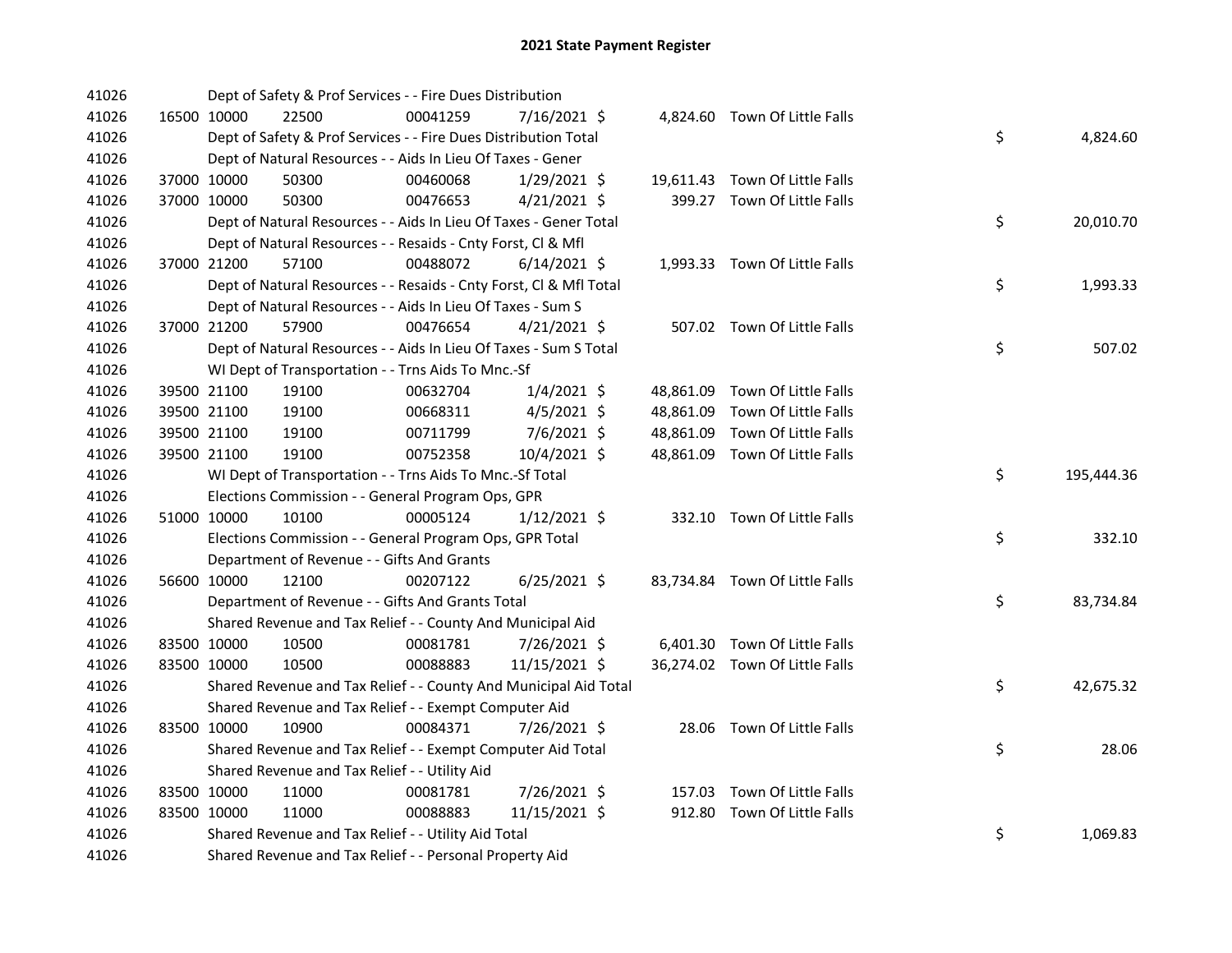| 41026       | 83500 10000 | 11100                                                         | 00077541 | 5/3/2021 \$ | 533.49 Town Of Little Falls |            |
|-------------|-------------|---------------------------------------------------------------|----------|-------------|-----------------------------|------------|
| 41026       |             | Shared Revenue and Tax Relief - - Personal Property Aid Total |          |             |                             | 533.49     |
| 41026 Total |             |                                                               |          |             |                             | 351,153.65 |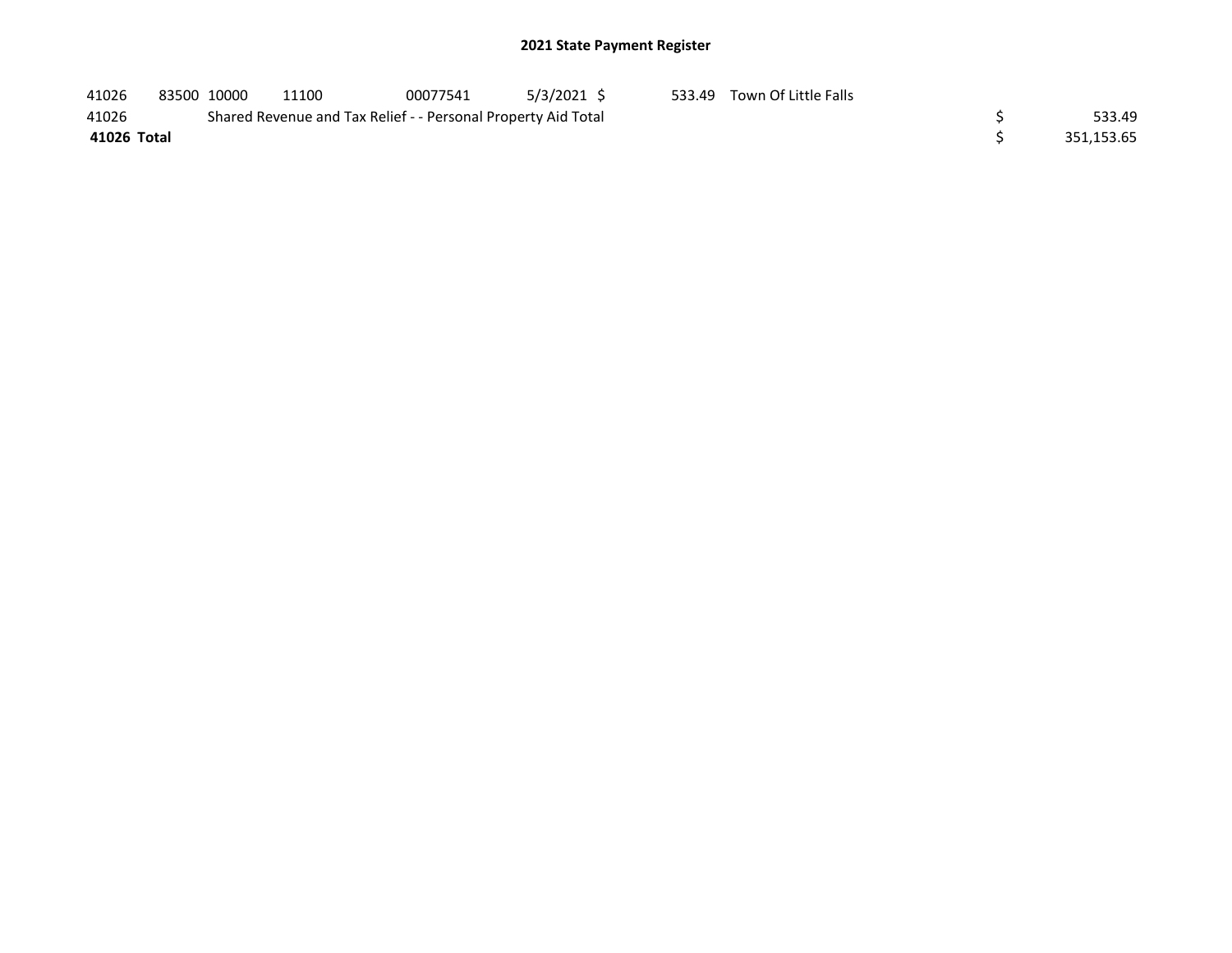| 41028       |       |             | Dept of Safety & Prof Services - - Fire Dues Distribution          |          |                |           |                            |                 |
|-------------|-------|-------------|--------------------------------------------------------------------|----------|----------------|-----------|----------------------------|-----------------|
| 41028       |       | 16500 10000 | 22500                                                              | 00041261 | $7/16/2021$ \$ |           | 928.42 Town Of New Lyme    |                 |
| 41028       |       |             | Dept of Safety & Prof Services - - Fire Dues Distribution Total    |          |                |           |                            | \$<br>928.42    |
| 41028       |       |             | Dept of Natural Resources - - Aids In Lieu Of Taxes - Gener        |          |                |           |                            |                 |
| 41028       |       | 37000 10000 | 50300                                                              | 00475973 | $4/21/2021$ \$ |           | 15.00 Town Of New Lyme     |                 |
| 41028       |       |             | Dept of Natural Resources - - Aids In Lieu Of Taxes - Gener Total  |          |                |           |                            | \$<br>15.00     |
| 41028       |       |             | Dept of Natural Resources - - Resaids - Cnty Forst, CI & Mfl       |          |                |           |                            |                 |
| 41028       | 37000 | 21200       | 57100                                                              | 00488073 | $6/14/2021$ \$ |           | 1,773.50 Town Of New Lyme  |                 |
| 41028       |       |             | Dept of Natural Resources - - Resaids - Cnty Forst, CI & Mfl Total |          |                |           |                            | \$<br>1,773.50  |
| 41028       |       |             | Dept of Natural Resources - - Aids In Lieu Of Taxes - Sum S        |          |                |           |                            |                 |
| 41028       |       | 37000 21200 | 57900                                                              | 00475972 | $4/21/2021$ \$ | 1.50      | Town Of New Lyme           |                 |
| 41028       |       |             | Dept of Natural Resources - - Aids In Lieu Of Taxes - Sum S Total  |          |                |           |                            | \$<br>1.50      |
| 41028       |       |             | WI Dept of Transportation - - Trns Aids To Mnc.-Sf                 |          |                |           |                            |                 |
| 41028       |       | 39500 21100 | 19100                                                              | 00632705 | $1/4/2021$ \$  | 10.452.87 | Town Of New Lyme           |                 |
| 41028       |       | 39500 21100 | 19100                                                              | 00668312 | $4/5/2021$ \$  | 10,452.87 | Town Of New Lyme           |                 |
| 41028       |       | 39500 21100 | 19100                                                              | 00711800 | $7/6/2021$ \$  | 10,452.87 | Town Of New Lyme           |                 |
| 41028       |       | 39500 21100 | 19100                                                              | 00752359 | 10/4/2021 \$   | 10.452.87 | Town Of New Lyme           |                 |
| 41028       |       |             | WI Dept of Transportation - - Trns Aids To Mnc.-Sf Total           |          |                |           |                            | \$<br>41,811.48 |
| 41028       |       |             | Department of Revenue - - Gifts And Grants                         |          |                |           |                            |                 |
| 41028       |       | 56600 10000 | 12100                                                              | 00207123 | $6/25/2021$ \$ |           | 9,367.84 Town Of New Lyme  |                 |
| 41028       |       |             | Department of Revenue - - Gifts And Grants Total                   |          |                |           |                            | \$<br>9,367.84  |
| 41028       |       |             | Shared Revenue and Tax Relief - - County And Municipal Aid         |          |                |           |                            |                 |
| 41028       |       | 83500 10000 | 10500                                                              | 00081782 | 7/26/2021 \$   | 1,814.37  | Town Of New Lyme           |                 |
| 41028       |       | 83500 10000 | 10500                                                              | 00088884 | 11/15/2021 \$  |           | 10,281.41 Town Of New Lyme |                 |
| 41028       |       |             | Shared Revenue and Tax Relief - - County And Municipal Aid Total   |          |                |           |                            | \$<br>12,095.78 |
| 41028 Total |       |             |                                                                    |          |                |           |                            | \$<br>65,993.52 |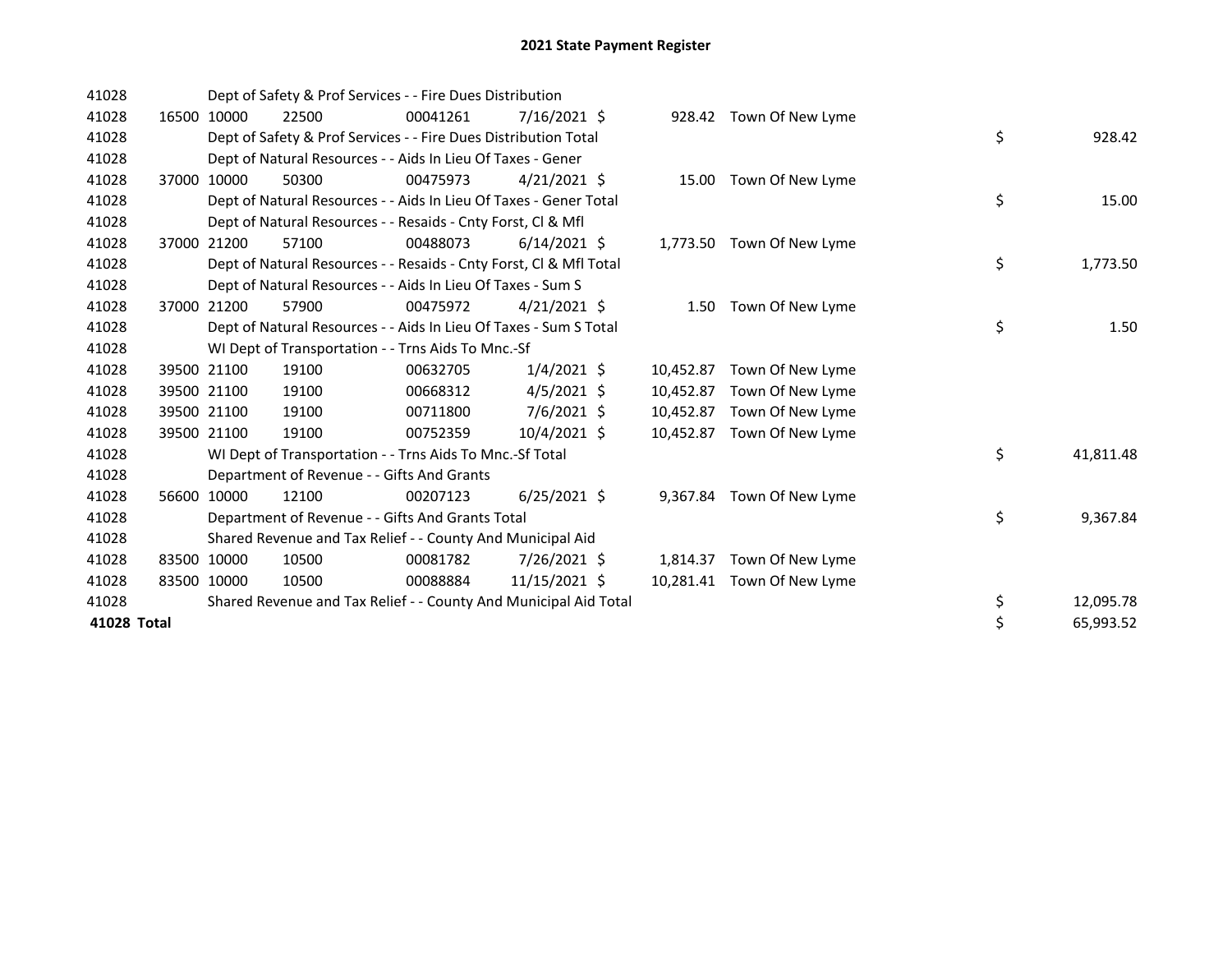| 41030 |             | Dept of Safety & Prof Services - - Fire Dues Distribution            |          |                |  |                           |    |           |
|-------|-------------|----------------------------------------------------------------------|----------|----------------|--|---------------------------|----|-----------|
| 41030 | 16500 10000 | 22500                                                                | 00041263 | 7/15/2021 \$   |  | 4,698.70 Town Of Oakdale  |    |           |
| 41030 |             | Dept of Safety & Prof Services - - Fire Dues Distribution Total      |          |                |  |                           | \$ | 4,698.70  |
| 41030 |             | Dept of Natural Resources - - Aids In Lieu Of Taxes - Gener          |          |                |  |                           |    |           |
| 41030 | 37000 10000 | 50300                                                                | 00460078 | 1/28/2021 \$   |  | 12,106.70 Town Of Oakdale |    |           |
| 41030 | 37000 10000 | 50300                                                                | 00476750 | $4/21/2021$ \$ |  | 510.96 Town Of Oakdale    |    |           |
| 41030 |             | Dept of Natural Resources - - Aids In Lieu Of Taxes - Gener Total    |          |                |  |                           | \$ | 12,617.66 |
| 41030 |             | Dept of Natural Resources - - Seg Earned                             |          |                |  |                           |    |           |
| 41030 | 37000 21200 | 100SE                                                                | 00456030 | $1/12/2021$ \$ |  | 1,651.14 Town Of Oakdale  |    |           |
| 41030 |             | Dept of Natural Resources - - Seg Earned Total                       |          |                |  |                           | \$ | 1,651.14  |
| 41030 |             | Dept of Natural Resources - - Resaids - Cnty Forst, Cl & Mfl         |          |                |  |                           |    |           |
| 41030 | 37000 21200 | 57100                                                                | 00488074 | $6/14/2021$ \$ |  | 430.54 Town Of Oakdale    |    |           |
| 41030 |             | Dept of Natural Resources - - Resaids - Cnty Forst, Cl & Mfl Total   |          |                |  |                           | \$ | 430.54    |
| 41030 |             | Dept of Natural Resources - - Aids In Lieu Of Taxes - Sum S          |          |                |  |                           |    |           |
| 41030 | 37000 21200 | 57900                                                                | 00476751 | $4/21/2021$ \$ |  | 51.44 Town Of Oakdale     |    |           |
| 41030 |             | Dept of Natural Resources - - Aids In Lieu Of Taxes - Sum S Total    |          |                |  |                           | \$ | 51.44     |
| 41030 |             | WI Dept of Transportation - - Trns Aids To Mnc.-Sf                   |          |                |  |                           |    |           |
| 41030 | 39500 21100 | 19100                                                                | 00632706 | $1/4/2021$ \$  |  | 24,492.96 Town Of Oakdale |    |           |
| 41030 | 39500 21100 | 19100                                                                | 00668313 | $4/5/2021$ \$  |  | 24,492.96 Town Of Oakdale |    |           |
| 41030 | 39500 21100 | 19100                                                                | 00711801 | 7/6/2021 \$    |  | 24,492.96 Town Of Oakdale |    |           |
| 41030 | 39500 21100 | 19100                                                                | 00752360 | 10/4/2021 \$   |  | 24,492.96 Town Of Oakdale |    |           |
| 41030 |             | WI Dept of Transportation - - Trns Aids To Mnc.-Sf Total             |          |                |  |                           | \$ | 97,971.84 |
| 41030 |             | Department of Administration - - Hv Trans Ln Annual Impact Fee       |          |                |  |                           |    |           |
| 41030 | 50500 10000 | 17400                                                                | 00144521 | $5/3/2021$ \$  |  | 49,830.00 Town Of Oakdale |    |           |
| 41030 |             | Department of Administration - - Hv Trans Ln Annual Impact Fee Total |          |                |  |                           | \$ | 49,830.00 |
| 41030 |             | Department of Revenue - - Gifts And Grants                           |          |                |  |                           |    |           |
| 41030 | 56600 10000 | 12100                                                                | 00207124 | $6/25/2021$ \$ |  | 42,547.77 Town Of Oakdale |    |           |
| 41030 |             | Department of Revenue - - Gifts And Grants Total                     |          |                |  |                           | \$ | 42,547.77 |
| 41030 |             | Shared Revenue and Tax Relief - - County And Municipal Aid           |          |                |  |                           |    |           |
| 41030 | 83500 10000 | 10500                                                                | 00081783 | 7/26/2021 \$   |  | 11,045.07 Town Of Oakdale |    |           |
| 41030 | 83500 10000 | 10500                                                                | 00088885 | 11/15/2021 \$  |  | 62,588.72 Town Of Oakdale |    |           |
| 41030 |             | Shared Revenue and Tax Relief - - County And Municipal Aid Total     |          |                |  |                           | \$ | 73,633.79 |
| 41030 |             | Shared Revenue and Tax Relief - - Exempt Computer Aid                |          |                |  |                           |    |           |
| 41030 | 83500 10000 | 10900                                                                | 00084372 | 7/26/2021 \$   |  | 136.15 Town Of Oakdale    |    |           |
| 41030 |             | Shared Revenue and Tax Relief - - Exempt Computer Aid Total          |          |                |  |                           | \$ | 136.15    |
| 41030 |             | Shared Revenue and Tax Relief - - Utility Aid                        |          |                |  |                           |    |           |
| 41030 | 83500 10000 | 11000                                                                | 00081783 | 7/26/2021 \$   |  | 768.26 Town Of Oakdale    |    |           |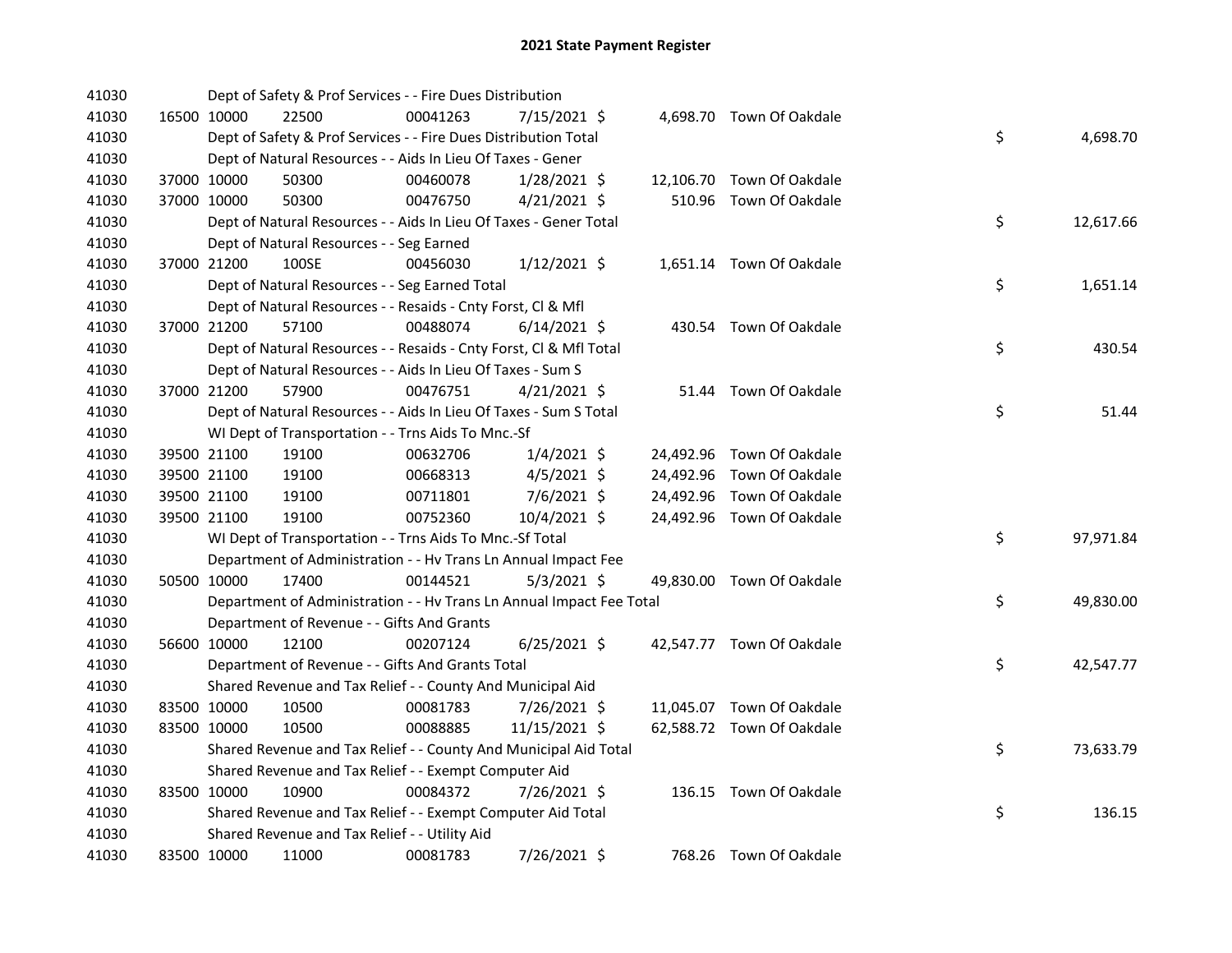| 41030       | 83500 10000 | 11000                                                   | 00088885                                                      | 11/15/2021 \$ | 4.517.34 | Town Of Oakdale       |            |
|-------------|-------------|---------------------------------------------------------|---------------------------------------------------------------|---------------|----------|-----------------------|------------|
| 41030       |             |                                                         | Shared Revenue and Tax Relief - - Utility Aid Total           |               |          |                       | 5.285.60   |
| 41030       |             | Shared Revenue and Tax Relief - - Personal Property Aid |                                                               |               |          |                       |            |
| 41030       | 83500 10000 | 11100                                                   | 00077542                                                      | 5/3/2021 \$   |          | 86.25 Town Of Oakdale |            |
| 41030       |             |                                                         | Shared Revenue and Tax Relief - - Personal Property Aid Total |               |          |                       | 86.25      |
| 41030 Total |             |                                                         |                                                               |               |          |                       | 288,940.88 |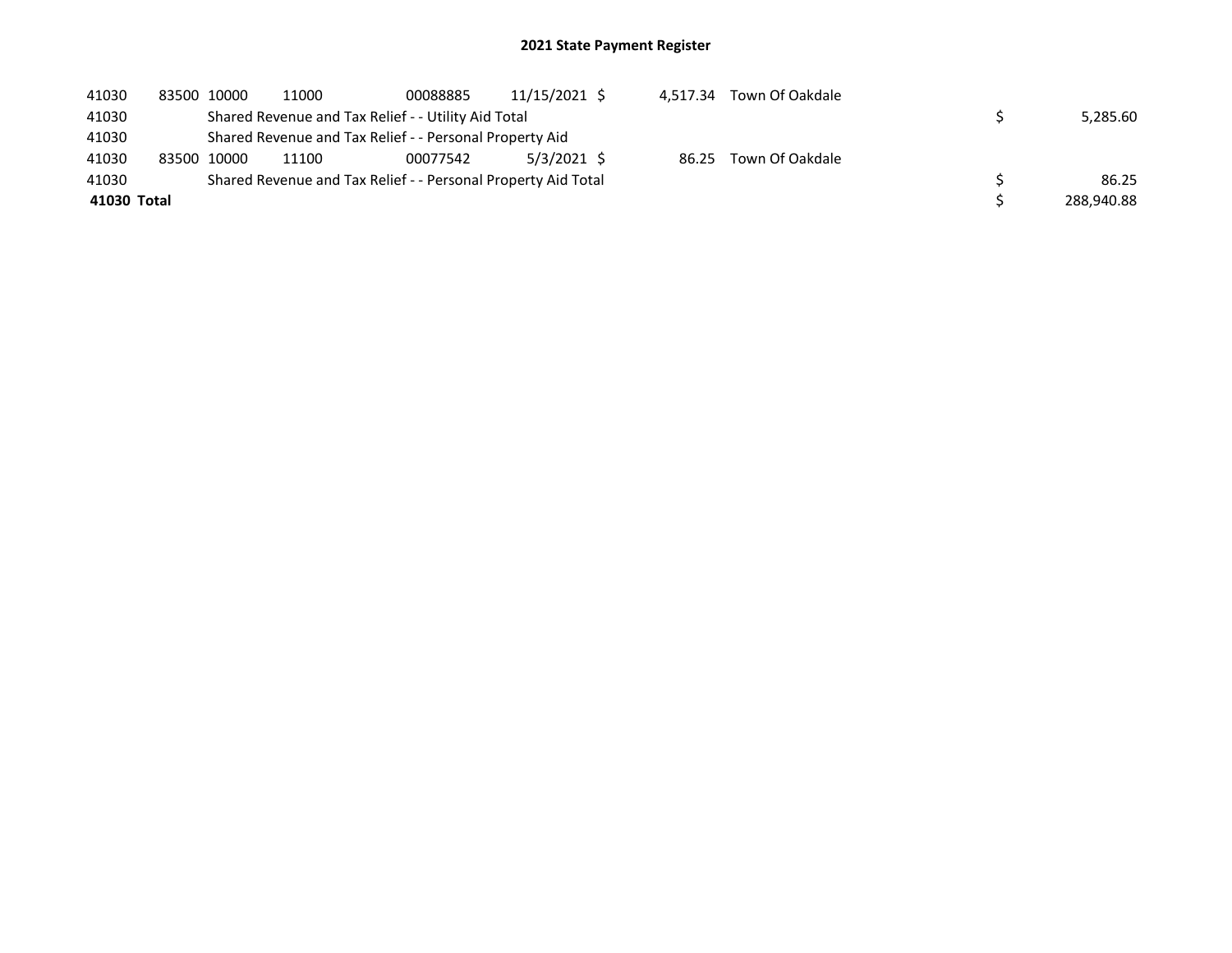| 41032 |             | Dept of Safety & Prof Services - - Fire Dues Distribution              |          |                |  |                             |    |            |
|-------|-------------|------------------------------------------------------------------------|----------|----------------|--|-----------------------------|----|------------|
| 41032 | 16500 10000 | 22500                                                                  | 00041265 | 7/16/2021 \$   |  | 2,586.33 Town Of Portland   |    |            |
| 41032 |             | Dept of Safety & Prof Services - - Fire Dues Distribution Total        |          |                |  |                             | \$ | 2,586.33   |
| 41032 |             | Dept of Natural Resources - - Aids In Lieu Of Taxes - Gener            |          |                |  |                             |    |            |
| 41032 | 37000 10000 | 50300                                                                  | 00460037 | 1/29/2021 \$   |  | 2,966.07 Town Of Portland   |    |            |
| 41032 | 37000 10000 | 50300                                                                  | 00460038 | $1/29/2021$ \$ |  | 10,019.77 Town Of Portland  |    |            |
| 41032 | 37000 10000 | 50300                                                                  | 00476405 | $4/21/2021$ \$ |  | 177.92 Town Of Portland     |    |            |
| 41032 |             | Dept of Natural Resources - - Aids In Lieu Of Taxes - Gener Total      |          |                |  |                             | \$ | 13,163.76  |
| 41032 |             | Dept of Natural Resources - - Resaids - Cnty Forst, Cl & Mfl           |          |                |  |                             |    |            |
| 41032 | 37000 21200 | 57100                                                                  | 00488075 | $6/14/2021$ \$ |  | 256.23 Town Of Portland     |    |            |
| 41032 |             | Dept of Natural Resources - - Resaids - Cnty Forst, Cl & Mfl Total     |          |                |  |                             | \$ | 256.23     |
| 41032 |             | Dept of Natural Resources - - Urban Nonpoint Source Cost-Sha           |          |                |  |                             |    |            |
| 41032 | 37000 36300 | TH100                                                                  | 00504822 | 8/25/2021 \$   |  | 12,623.10 Town Of Portland  |    |            |
| 41032 |             | Dept of Natural Resources - - Urban Nonpoint Source Cost-Sha Total     |          |                |  |                             | \$ | 12,623.10  |
| 41032 |             | WI Dept of Transportation - - Trns Aids To Mnc.-Sf                     |          |                |  |                             |    |            |
| 41032 | 39500 21100 | 19100                                                                  | 00632707 | $1/4/2021$ \$  |  | 29,729.25 Town Of Portland  |    |            |
| 41032 | 39500 21100 | 19100                                                                  | 00668314 | $4/5/2021$ \$  |  | 29,729.25 Town Of Portland  |    |            |
| 41032 | 39500 21100 | 19100                                                                  | 00711802 | $7/6/2021$ \$  |  | 29,729.25 Town Of Portland  |    |            |
| 41032 | 39500 21100 | 19100                                                                  | 00752361 | 10/4/2021 \$   |  | 29,729.25 Town Of Portland  |    |            |
| 41032 |             | WI Dept of Transportation - - Trns Aids To Mnc.-Sf Total               |          |                |  |                             | \$ | 118,917.00 |
| 41032 |             | WI Dept of Transportation - - Loc Trns Facl Implfd                     |          |                |  |                             |    |            |
| 41032 | 39500 21100 | 27600                                                                  | 00759529 | 10/8/2021 \$   |  | 310,253.12 Town Of Portland |    |            |
| 41032 |             | WI Dept of Transportation - - Loc Trns Facl Implfd Total               |          |                |  |                             | \$ | 310,253.12 |
| 41032 |             | Department of Military Affairs - - Disaster Recovery Aid               |          |                |  |                             |    |            |
| 41032 | 46500 10000 | 30500                                                                  | 00091736 | $3/25/2021$ \$ |  | 25,429.63 Town Of Portland  |    |            |
| 41032 |             | Department of Military Affairs - - Disaster Recovery Aid Total         |          |                |  |                             | \$ | 25,429.63  |
| 41032 |             | Department of Military Affairs - - Federal Aid, Local Assistance       |          |                |  |                             |    |            |
| 41032 | 46500 10000 | 34200                                                                  | 00091736 | $3/25/2021$ \$ |  | 152,577.74 Town Of Portland |    |            |
| 41032 |             | Department of Military Affairs - - Federal Aid, Local Assistance Total |          |                |  |                             | \$ | 152,577.74 |
| 41032 |             | Department of Revenue - - Gifts And Grants                             |          |                |  |                             |    |            |
| 41032 | 56600 10000 | 12100                                                                  | 00207125 | $6/25/2021$ \$ |  | 43,646.79 Town Of Portland  |    |            |
| 41032 |             | Department of Revenue - - Gifts And Grants Total                       |          |                |  |                             | \$ | 43,646.79  |
| 41032 |             | Department of Revenue - - Misc Revenue Holding Clearing                |          |                |  |                             |    |            |
| 41032 | 56600 10000 | 99500                                                                  | 00197863 | $4/7/2021$ \$  |  | 413.05 Town Of Portland     |    |            |
| 41032 |             | Department of Revenue - - Misc Revenue Holding Clearing Total          |          |                |  |                             | \$ | 413.05     |
| 41032 |             | Shared Revenue and Tax Relief - - County And Municipal Aid             |          |                |  |                             |    |            |
| 41032 | 83500 10000 | 10500                                                                  | 00081784 | 7/26/2021 \$   |  | 8,045.60 Town Of Portland   |    |            |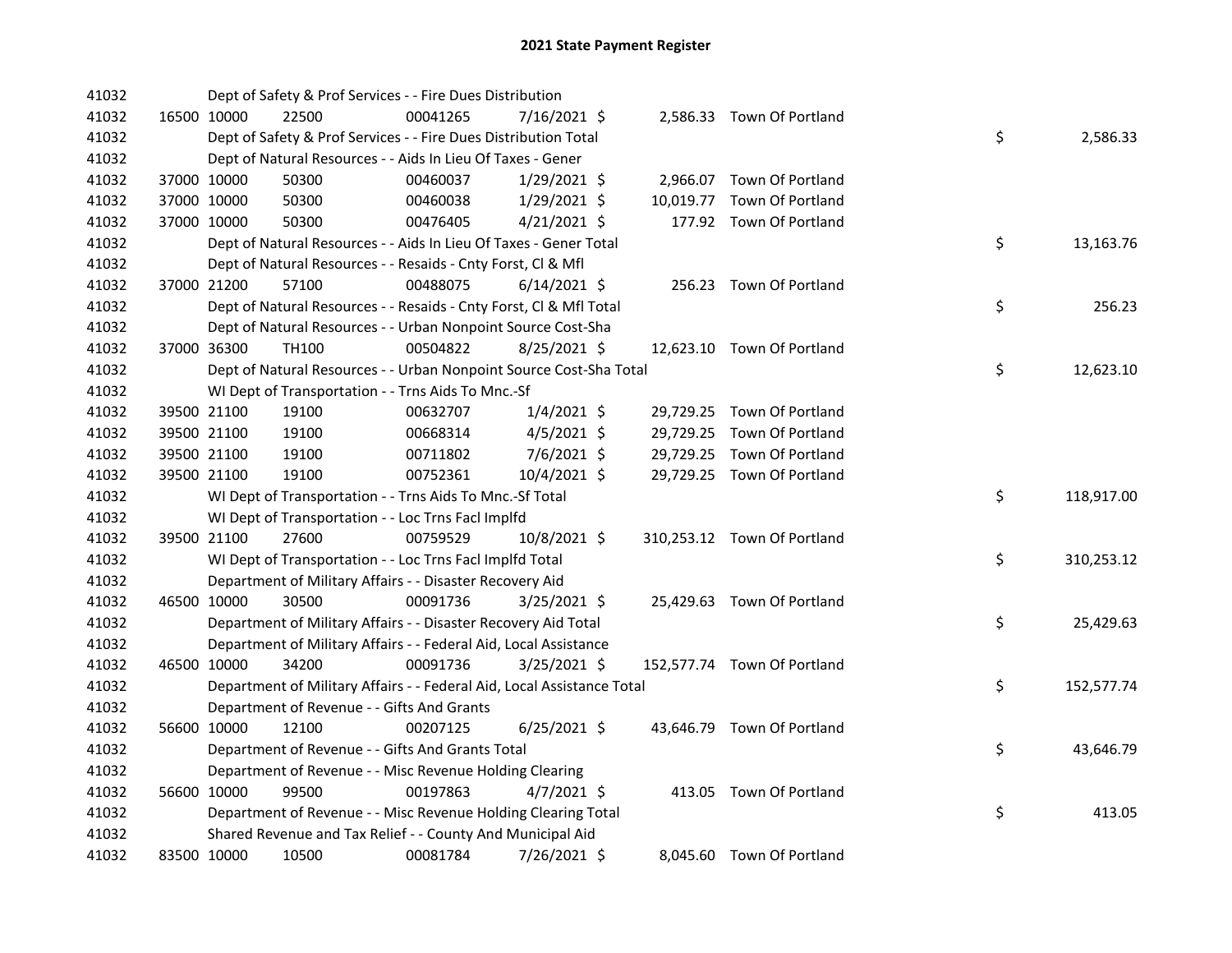| 41032       | 83500 10000 |             | 10500                                                            | 00088886 | 11/15/2021 \$ | 45.591.73 | <b>Town Of Portland</b>   |  |            |
|-------------|-------------|-------------|------------------------------------------------------------------|----------|---------------|-----------|---------------------------|--|------------|
| 41032       |             |             | Shared Revenue and Tax Relief - - County And Municipal Aid Total |          |               |           |                           |  | 53,637.33  |
| 41032       |             |             | Shared Revenue and Tax Relief - - Exempt Computer Aid            |          |               |           |                           |  |            |
| 41032       | 83500       | 10000       | 10900                                                            | 00084373 | 7/26/2021 \$  |           | 14.55 Town Of Portland    |  |            |
| 41032       |             |             | Shared Revenue and Tax Relief - - Exempt Computer Aid Total      |          |               |           |                           |  | 14.55      |
| 41032       |             |             | Shared Revenue and Tax Relief - - Utility Aid                    |          |               |           |                           |  |            |
| 41032       |             | 83500 10000 | 11000                                                            | 00081784 | 7/26/2021 \$  | 469.15    | Town Of Portland          |  |            |
| 41032       |             | 83500 10000 | 11000                                                            | 00088886 | 11/15/2021 \$ |           | 2.776.95 Town Of Portland |  |            |
| 41032       |             |             | Shared Revenue and Tax Relief - - Utility Aid Total              |          |               |           |                           |  | 3,246.10   |
| 41032       |             |             | Shared Revenue and Tax Relief - - Personal Property Aid          |          |               |           |                           |  |            |
| 41032       | 83500       | 10000       | 11100                                                            | 00077543 | $5/3/2021$ \$ | 729.63    | Town Of Portland          |  |            |
| 41032       |             |             | Shared Revenue and Tax Relief - - Personal Property Aid Total    |          |               |           |                           |  | 729.63     |
| 41032 Total |             |             |                                                                  |          |               |           |                           |  | 737,494.36 |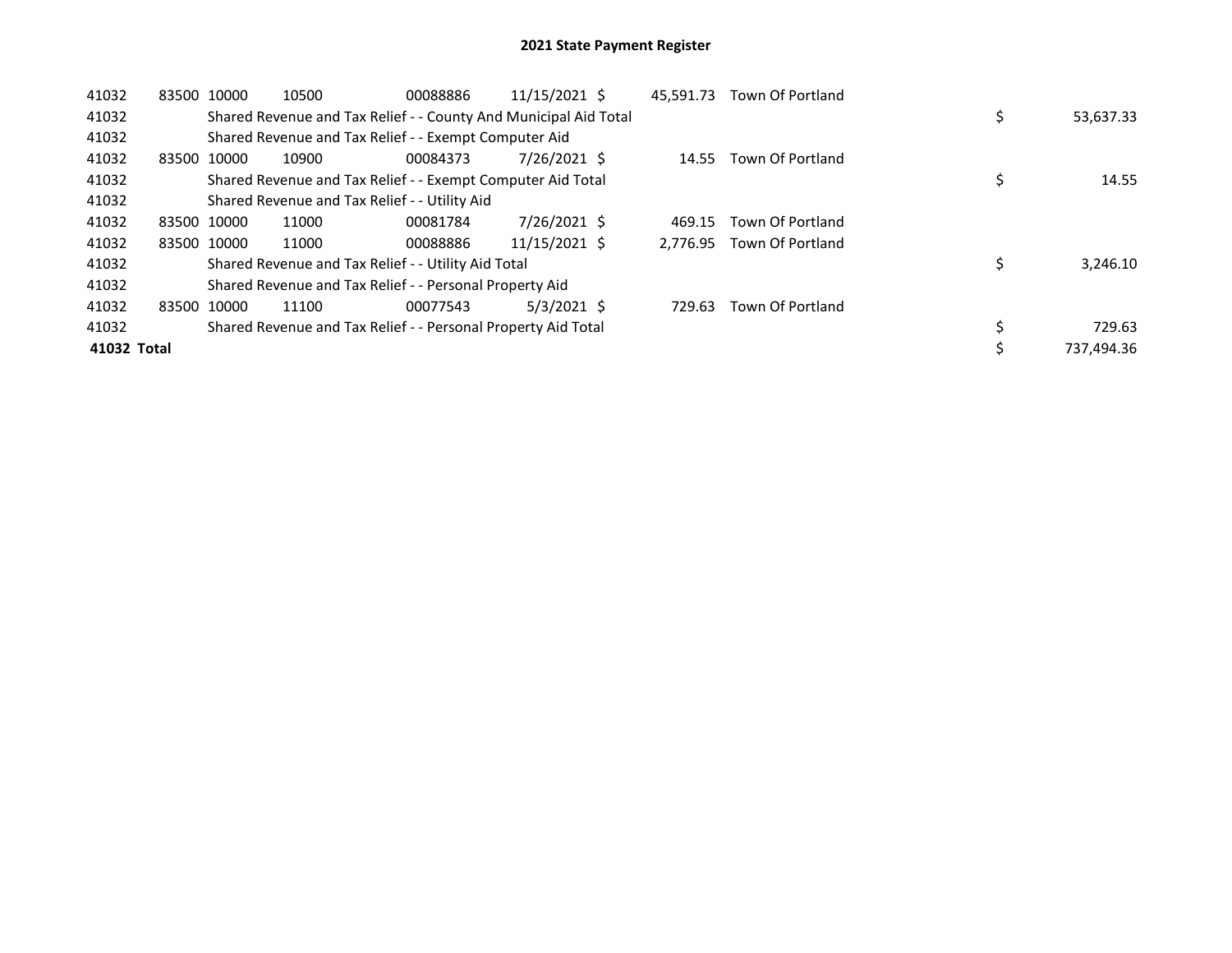| 41034 | Dept of Safety & Prof Services - - Fire Dues Distribution           |          |                |  |                              |                  |
|-------|---------------------------------------------------------------------|----------|----------------|--|------------------------------|------------------|
| 41034 | 16500 10000<br>22500                                                | 00041266 | 7/15/2021 \$   |  | 1,793.23 Town Of Ridgeville  |                  |
| 41034 | Dept of Safety & Prof Services - - Fire Dues Distribution Total     |          |                |  |                              | \$<br>1,793.23   |
| 41034 | Dept of Natural Resources - - Aids In Lieu Of Taxes - Gener         |          |                |  |                              |                  |
| 41034 | 37000 10000<br>50300                                                | 00476424 | $4/21/2021$ \$ |  | 104.48 Town Of Ridgeville    |                  |
| 41034 | Dept of Natural Resources - - Aids In Lieu Of Taxes - Gener Total   |          |                |  |                              | \$<br>104.48     |
| 41034 | Dept of Natural Resources - - Resaids - Cnty Forst, Cl & Mfl        |          |                |  |                              |                  |
| 41034 | 37000 21200<br>57100                                                | 00488076 | $6/14/2021$ \$ |  | 320.41 Town Of Ridgeville    |                  |
| 41034 | Dept of Natural Resources - - Resaids - Cnty Forst, Cl & Mfl Total  |          |                |  |                              | \$<br>320.41     |
| 41034 | Dept of Natural Resources - - Aids In Lieu Of Taxes - Sum S         |          |                |  |                              |                  |
| 41034 | 37000 21200<br>57900                                                | 00476425 | $4/21/2021$ \$ |  | 10.37 Town Of Ridgeville     |                  |
| 41034 | Dept of Natural Resources - - Aids In Lieu Of Taxes - Sum S Total   |          |                |  |                              | \$<br>10.37      |
| 41034 | WI Dept of Transportation - - Trns Aids To Mnc.-Sf                  |          |                |  |                              |                  |
| 41034 | 39500 21100<br>19100                                                | 00632708 | $1/4/2021$ \$  |  | 25,649.28 Town Of Ridgeville |                  |
| 41034 | 39500 21100<br>19100                                                | 00668315 | $4/5/2021$ \$  |  | 25,649.28 Town Of Ridgeville |                  |
| 41034 | 39500 21100<br>19100                                                | 00711803 | 7/6/2021 \$    |  | 25,649.28 Town Of Ridgeville |                  |
| 41034 | 39500 21100<br>19100                                                | 00752362 | 10/4/2021 \$   |  | 25,649.28 Town Of Ridgeville |                  |
| 41034 | WI Dept of Transportation - - Trns Aids To Mnc.-Sf Total            |          |                |  |                              | \$<br>102,597.12 |
| 41034 | Department of Military Affairs - - Disaster Recovery Aid            |          |                |  |                              |                  |
| 41034 | 46500 10000<br>30500                                                | 00089535 | $2/5/2021$ \$  |  | 20,833.49 Town Of Ridgeville |                  |
| 41034 | Department of Military Affairs - - Disaster Recovery Aid Total      |          |                |  |                              | \$<br>20,833.49  |
| 41034 | Department of Revenue - - Gifts And Grants                          |          |                |  |                              |                  |
| 41034 | 56600 10000<br>12100                                                | 00207126 | $6/25/2021$ \$ |  | 26,742.82 Town Of Ridgeville |                  |
| 41034 | Department of Revenue - - Gifts And Grants Total                    |          |                |  |                              | \$<br>26,742.82  |
| 41034 | Shared Revenue and Tax Relief - - County And Municipal Aid          |          |                |  |                              |                  |
| 41034 | 83500 10000<br>10500                                                | 00081785 | 7/26/2021 \$   |  | 5,578.74 Town Of Ridgeville  |                  |
| 41034 | 83500 10000<br>10500                                                | 00088887 | 11/15/2021 \$  |  | 31,612.83 Town Of Ridgeville |                  |
| 41034 | Shared Revenue and Tax Relief - - County And Municipal Aid Total    |          |                |  |                              | \$<br>37,191.57  |
| 41034 | Shared Revenue and Tax Relief - - Exempt Computer Aid               |          |                |  |                              |                  |
| 41034 | 83500 10000<br>10900                                                | 00084374 | 7/26/2021 \$   |  | 39.49 Town Of Ridgeville     |                  |
| 41034 | Shared Revenue and Tax Relief - - Exempt Computer Aid Total         |          |                |  |                              | \$<br>39.49      |
| 41034 | Shared Revenue and Tax Relief - - Personal Property Aid             |          |                |  |                              |                  |
| 41034 | 83500 10000<br>11100                                                | 00077544 | $5/3/2021$ \$  |  | 1,238.96 Town Of Ridgeville  |                  |
| 41034 | Shared Revenue and Tax Relief - - Personal Property Aid Total       |          |                |  |                              | \$<br>1,238.96   |
| 41034 | Shared Revenue and Tax Relief - - Payments For Municipal Svcs       |          |                |  |                              |                  |
| 41034 | 83500 10000<br>50100                                                | 00073705 | $2/1/2021$ \$  |  | 119.19 Town Of Ridgeville    |                  |
| 41034 | Shared Revenue and Tax Relief - - Payments For Municipal Svcs Total |          |                |  |                              | \$<br>119.19     |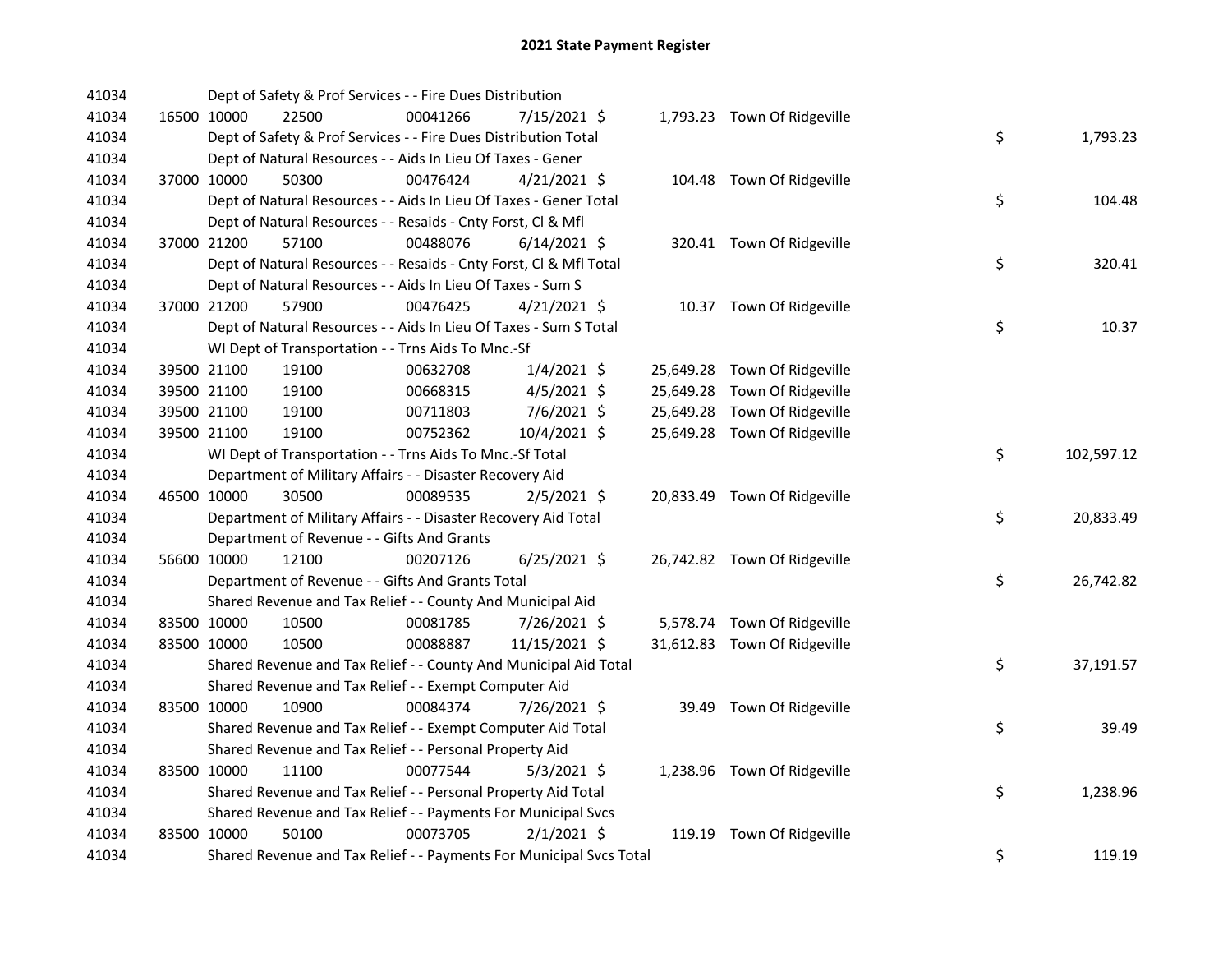41034 Total \$ 190,991.13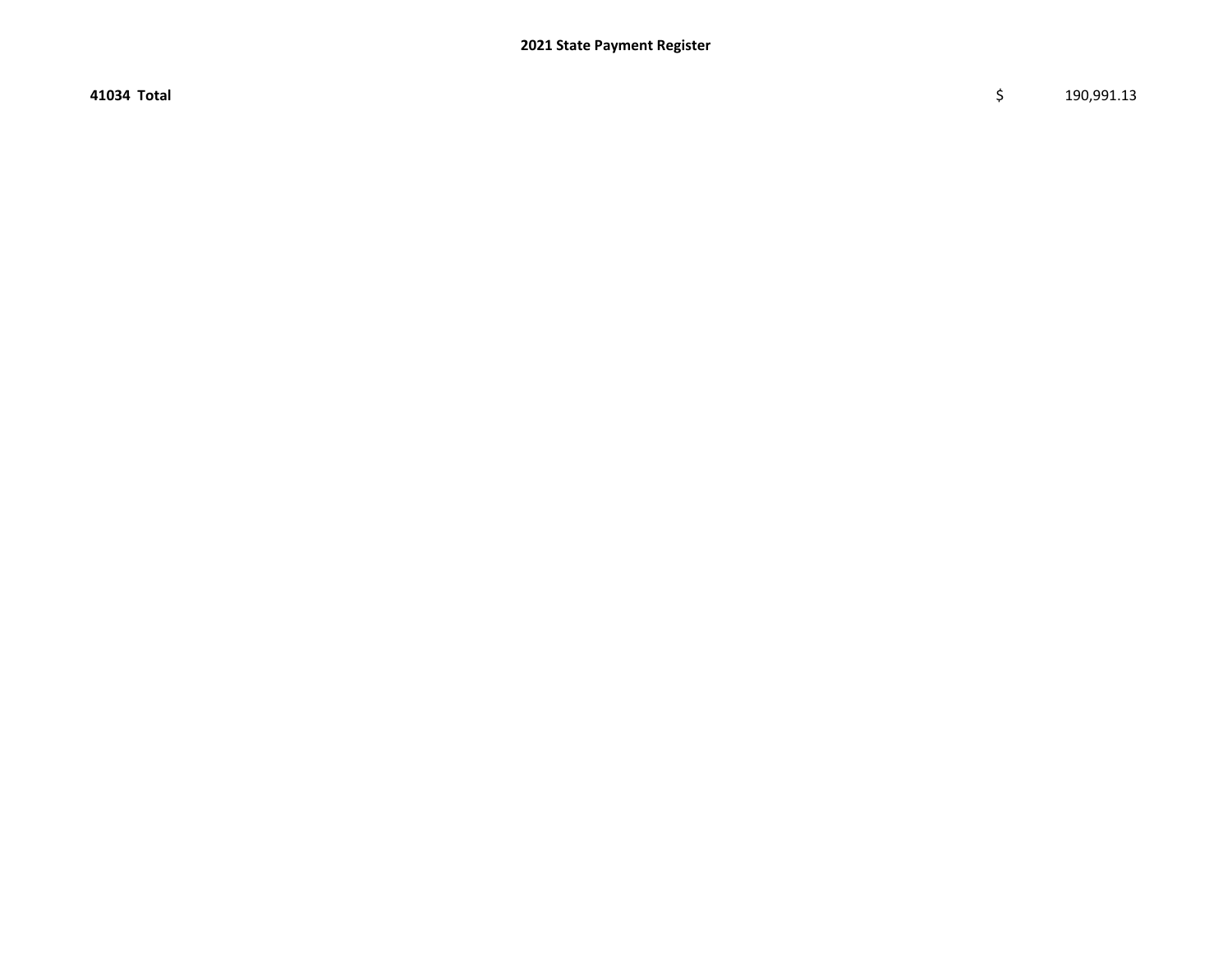| 41036 |             | Dept of Safety & Prof Services - - Fire Dues Distribution            |          |                |  |                         |    |           |
|-------|-------------|----------------------------------------------------------------------|----------|----------------|--|-------------------------|----|-----------|
| 41036 | 16500 10000 | 22500                                                                | 00041267 | 7/16/2021 \$   |  | 325.39 Town Of Scott    |    |           |
| 41036 |             | Dept of Safety & Prof Services - - Fire Dues Distribution Total      |          |                |  |                         | \$ | 325.39    |
| 41036 |             | Dept of Natural Resources - - Aids In Lieu Of Taxes - Gener          |          |                |  |                         |    |           |
| 41036 | 37000 10000 | 50300                                                                | 00476818 | $4/21/2021$ \$ |  | 144.13 Town Of Scott    |    |           |
| 41036 |             | Dept of Natural Resources - - Aids In Lieu Of Taxes - Gener Total    |          |                |  |                         | \$ | 144.13    |
| 41036 |             | Dept of Natural Resources - - Resaids - Cnty Forst, Cl & Mfl         |          |                |  |                         |    |           |
| 41036 | 37000 21200 | 57100                                                                | 00488077 | $6/14/2021$ \$ |  | 291.73 Town Of Scott    |    |           |
| 41036 |             | Dept of Natural Resources - - Resaids - Cnty Forst, Cl & Mfl Total   |          |                |  |                         | \$ | 291.73    |
| 41036 |             | Dept of Natural Resources - - Aids In Lieu Of Taxes - Sum S          |          |                |  |                         |    |           |
| 41036 | 37000 21200 | 57900                                                                | 00476819 | $4/21/2021$ \$ |  | 13,554.90 Town Of Scott |    |           |
| 41036 |             | Dept of Natural Resources - - Aids In Lieu Of Taxes - Sum S Total    |          |                |  |                         | \$ | 13,554.90 |
| 41036 |             | WI Dept of Transportation - - Trns Aids To Mnc.-Sf                   |          |                |  |                         |    |           |
| 41036 | 39500 21100 | 19100                                                                | 00632709 | $1/4/2021$ \$  |  | 16,519.82 Town Of Scott |    |           |
| 41036 | 39500 21100 | 19100                                                                | 00668316 | $4/5/2021$ \$  |  | 16,519.82 Town Of Scott |    |           |
| 41036 | 39500 21100 | 19100                                                                | 00711804 | $7/6/2021$ \$  |  | 16,519.82 Town Of Scott |    |           |
| 41036 | 39500 21100 | 19100                                                                | 00752363 | 10/4/2021 \$   |  | 16,519.82 Town Of Scott |    |           |
| 41036 |             | WI Dept of Transportation - - Trns Aids To Mnc.-Sf Total             |          |                |  |                         | \$ | 66,079.28 |
| 41036 |             | WI Dept of Transportation - - Supplemental Transportation Aids       |          |                |  |                         |    |           |
| 41036 | 39500 21100 | 19600                                                                | 00633689 | $1/4/2021$ \$  |  | 11,661.05 Town Of Scott |    |           |
| 41036 |             | WI Dept of Transportation - - Supplemental Transportation Aids Total |          |                |  |                         | \$ | 11,661.05 |
| 41036 |             | Department of Revenue - - Gifts And Grants                           |          |                |  |                         |    |           |
| 41036 | 56600 10000 | 12100                                                                | 00207127 | 6/25/2021 \$   |  | 7,222.13 Town Of Scott  |    |           |
| 41036 |             | Department of Revenue - - Gifts And Grants Total                     |          |                |  |                         | \$ | 7,222.13  |
| 41036 |             | Shared Revenue and Tax Relief - - County And Municipal Aid           |          |                |  |                         |    |           |
| 41036 | 83500 10000 | 10500                                                                | 00081786 | 7/26/2021 \$   |  | 2,734.29 Town Of Scott  |    |           |
| 41036 | 83500 10000 | 10500                                                                | 00088888 | 11/15/2021 \$  |  | 15,494.33 Town Of Scott |    |           |
| 41036 |             | Shared Revenue and Tax Relief - - County And Municipal Aid Total     |          |                |  |                         | \$ | 18,228.62 |
| 41036 |             | Shared Revenue and Tax Relief - - Utility Aid                        |          |                |  |                         |    |           |
| 41036 | 83500 10000 | 11000                                                                | 00081786 | 7/26/2021 \$   |  | 42.11 Town Of Scott     |    |           |
| 41036 | 83500 10000 | 11000                                                                | 00088888 | 11/15/2021 \$  |  | 252.00 Town Of Scott    |    |           |
| 41036 |             | Shared Revenue and Tax Relief - - Utility Aid Total                  |          |                |  |                         | \$ | 294.11    |
| 41036 |             | Shared Revenue and Tax Relief - - Personal Property Aid              |          |                |  |                         |    |           |
| 41036 | 83500 10000 | 11100                                                                | 00077545 | $5/3/2021$ \$  |  | 34.40 Town Of Scott     |    |           |
| 41036 |             | Shared Revenue and Tax Relief - - Personal Property Aid Total        |          |                |  |                         | \$ | 34.40     |
| 41036 |             | Shared Revenue and Tax Relief - - Payments For Municipal Svcs        |          |                |  |                         |    |           |
| 41036 | 83500 10000 | 50100                                                                | 00073706 | $2/1/2021$ \$  |  | 39.19 Town Of Scott     |    |           |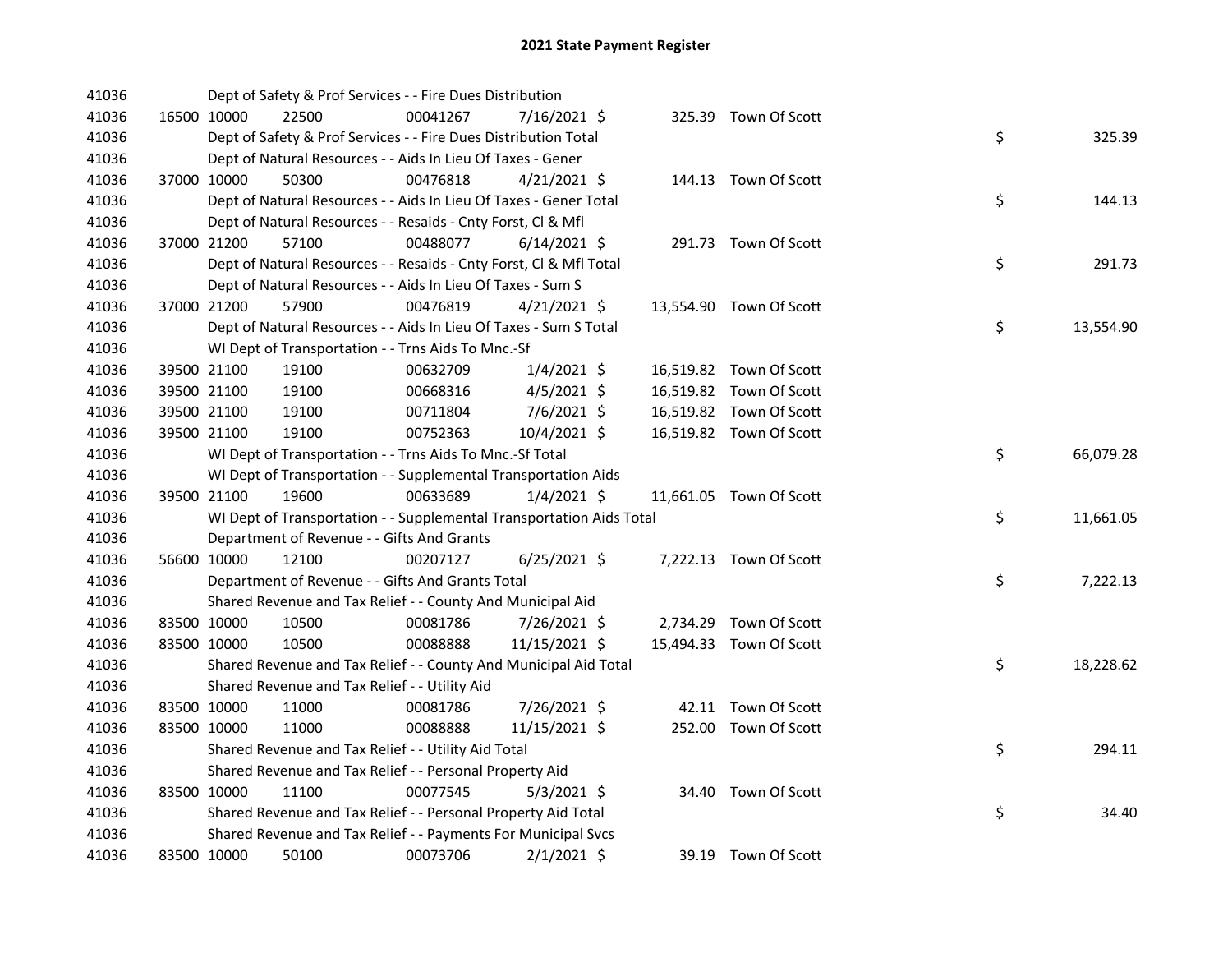| 41036       | Shared Revenue and Tax Relief - - Payments For Municipal Svcs Total | 39.19      |
|-------------|---------------------------------------------------------------------|------------|
| 41036 Total |                                                                     | 117,874.93 |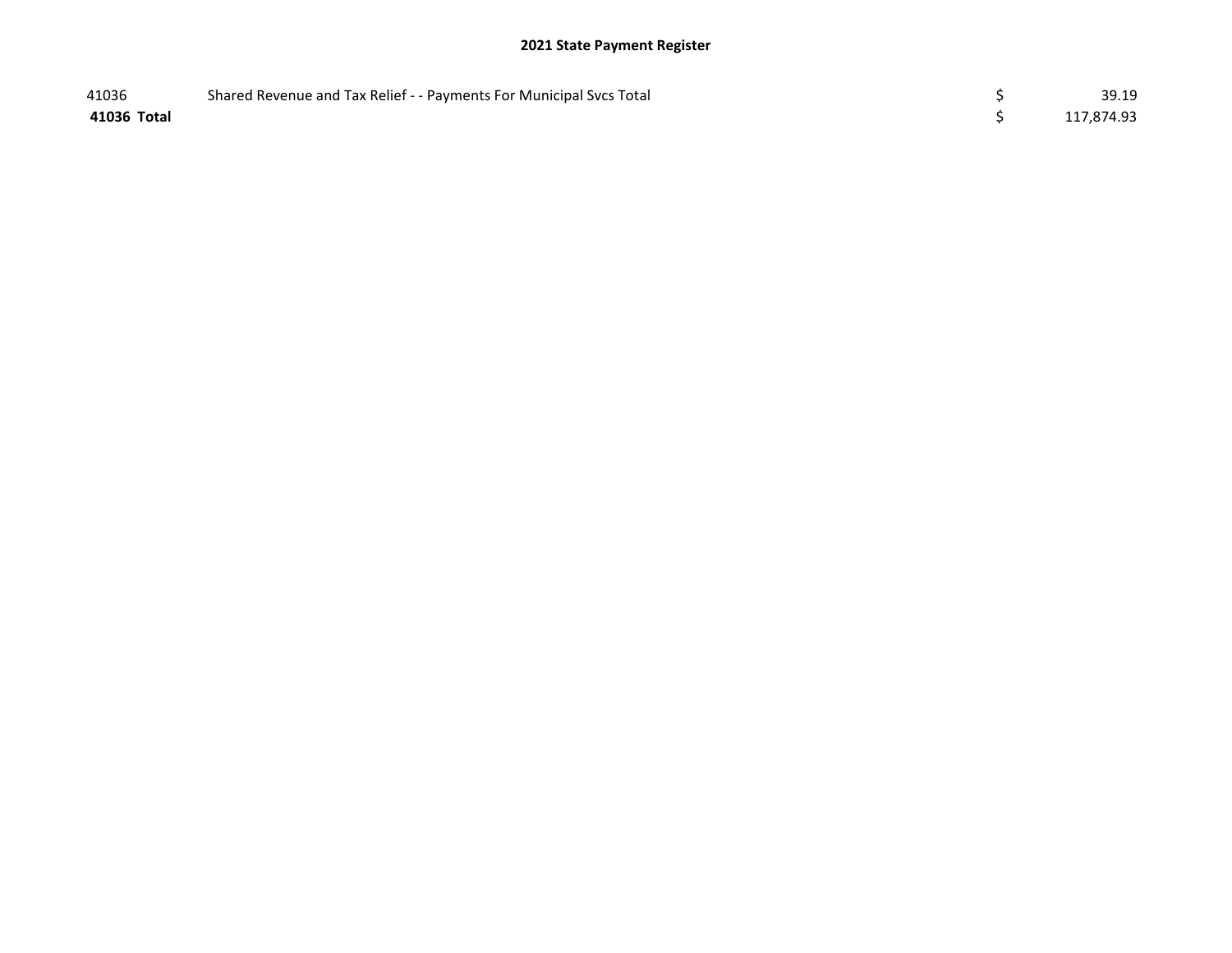| 41038 |             | Dept of Safety & Prof Services - - Fire Dues Distribution              |          |                |  |                            |    |            |
|-------|-------------|------------------------------------------------------------------------|----------|----------------|--|----------------------------|----|------------|
| 41038 | 16500 10000 | 22500                                                                  | 00041268 | 7/16/2021 \$   |  | 1,653.30 Town Of Sheldon   |    |            |
| 41038 |             | Dept of Safety & Prof Services - - Fire Dues Distribution Total        |          |                |  |                            | \$ | 1,653.30   |
| 41038 |             | Dept of Natural Resources - - Seg Earned                               |          |                |  |                            |    |            |
| 41038 | 37000 21200 | 100SE                                                                  | 00514573 | 10/12/2021 \$  |  | 93.55 Town Of Sheldon      |    |            |
| 41038 |             | Dept of Natural Resources - - Seg Earned Total                         |          |                |  |                            | \$ | 93.55      |
| 41038 |             | Dept of Natural Resources - - Resaids - Cnty Forst, Cl & Mfl           |          |                |  |                            |    |            |
| 41038 | 37000 21200 | 57100                                                                  | 00488078 | $6/14/2021$ \$ |  | 387.98 Town Of Sheldon     |    |            |
| 41038 |             | Dept of Natural Resources - - Resaids - Cnty Forst, Cl & Mfl Total     |          |                |  |                            | \$ | 387.98     |
| 41038 |             | WI Dept of Transportation - - Trns Aids To Mnc.-Sf                     |          |                |  |                            |    |            |
| 41038 | 39500 21100 | 19100                                                                  | 00632710 | $1/4/2021$ \$  |  | 30,701.61 Town Of Sheldon  |    |            |
| 41038 | 39500 21100 | 19100                                                                  | 00668317 | $4/5/2021$ \$  |  | 30,701.61 Town Of Sheldon  |    |            |
| 41038 | 39500 21100 | 19100                                                                  | 00711805 | $7/6/2021$ \$  |  | 30,701.61 Town Of Sheldon  |    |            |
| 41038 | 39500 21100 | 19100                                                                  | 00752364 | 10/4/2021 \$   |  | 30,701.61 Town Of Sheldon  |    |            |
| 41038 |             | WI Dept of Transportation - - Trns Aids To Mnc.-Sf Total               |          |                |  |                            | \$ | 122,806.44 |
| 41038 |             | Department of Military Affairs - - Disaster Recovery Aid               |          |                |  |                            |    |            |
| 41038 | 46500 10000 | 30500                                                                  | 00096249 | 6/25/2021 \$   |  | 19,719.38 Town Of Sheldon  |    |            |
| 41038 | 46500 10000 | 30500                                                                  | 00102503 | 11/8/2021 \$   |  | 619.60 Town Of Sheldon     |    |            |
| 41038 | 46500 10000 | 30500                                                                  | 00102504 | 11/8/2021 \$   |  | 26,154.27 Town Of Sheldon  |    |            |
| 41038 |             | Department of Military Affairs - - Disaster Recovery Aid Total         |          |                |  |                            | \$ | 46,493.25  |
| 41038 |             | Department of Military Affairs - - Federal Aid, Local Assistance       |          |                |  |                            |    |            |
| 41038 | 46500 10000 | 34200                                                                  | 00091419 | $3/17/2021$ \$ |  | 59,588.25 Town Of Sheldon  |    |            |
| 41038 | 46500 10000 | 34200                                                                  | 00096249 | $6/25/2021$ \$ |  | 118,316.26 Town Of Sheldon |    |            |
| 41038 | 46500 10000 | 34200                                                                  | 00102503 | 11/8/2021 \$   |  | 3,717.60 Town Of Sheldon   |    |            |
| 41038 | 46500 10000 | 34200                                                                  | 00102504 | 11/8/2021 \$   |  | 156,925.58 Town Of Sheldon |    |            |
| 41038 |             | Department of Military Affairs - - Federal Aid, Local Assistance Total |          |                |  |                            | \$ | 338,547.69 |
| 41038 |             | Department of Revenue - - Gifts And Grants                             |          |                |  |                            |    |            |
| 41038 | 56600 10000 | 12100                                                                  | 00207128 | $6/25/2021$ \$ |  | 40,559.06 Town Of Sheldon  |    |            |
| 41038 |             | Department of Revenue - - Gifts And Grants Total                       |          |                |  |                            | \$ | 40,559.06  |
| 41038 |             | Shared Revenue and Tax Relief - - Expenditure Restraint Program        |          |                |  |                            |    |            |
| 41038 | 83500 10000 | 10100                                                                  | 00081787 | 7/26/2021 \$   |  | 430.30 Town Of Sheldon     |    |            |
| 41038 |             | Shared Revenue and Tax Relief - - Expenditure Restraint Program Total  |          |                |  |                            | \$ | 430.30     |
| 41038 |             | Shared Revenue and Tax Relief - - County And Municipal Aid             |          |                |  |                            |    |            |
| 41038 | 83500 10000 | 10500                                                                  | 00081787 | 7/26/2021 \$   |  | 7,804.74 Town Of Sheldon   |    |            |
| 41038 | 83500 10000 | 10500                                                                  | 00088889 | 11/15/2021 \$  |  | 44,226.86 Town Of Sheldon  |    |            |
| 41038 |             | Shared Revenue and Tax Relief - - County And Municipal Aid Total       |          |                |  |                            | \$ | 52,031.60  |
| 41038 |             | Shared Revenue and Tax Relief - - Exempt Computer Aid                  |          |                |  |                            |    |            |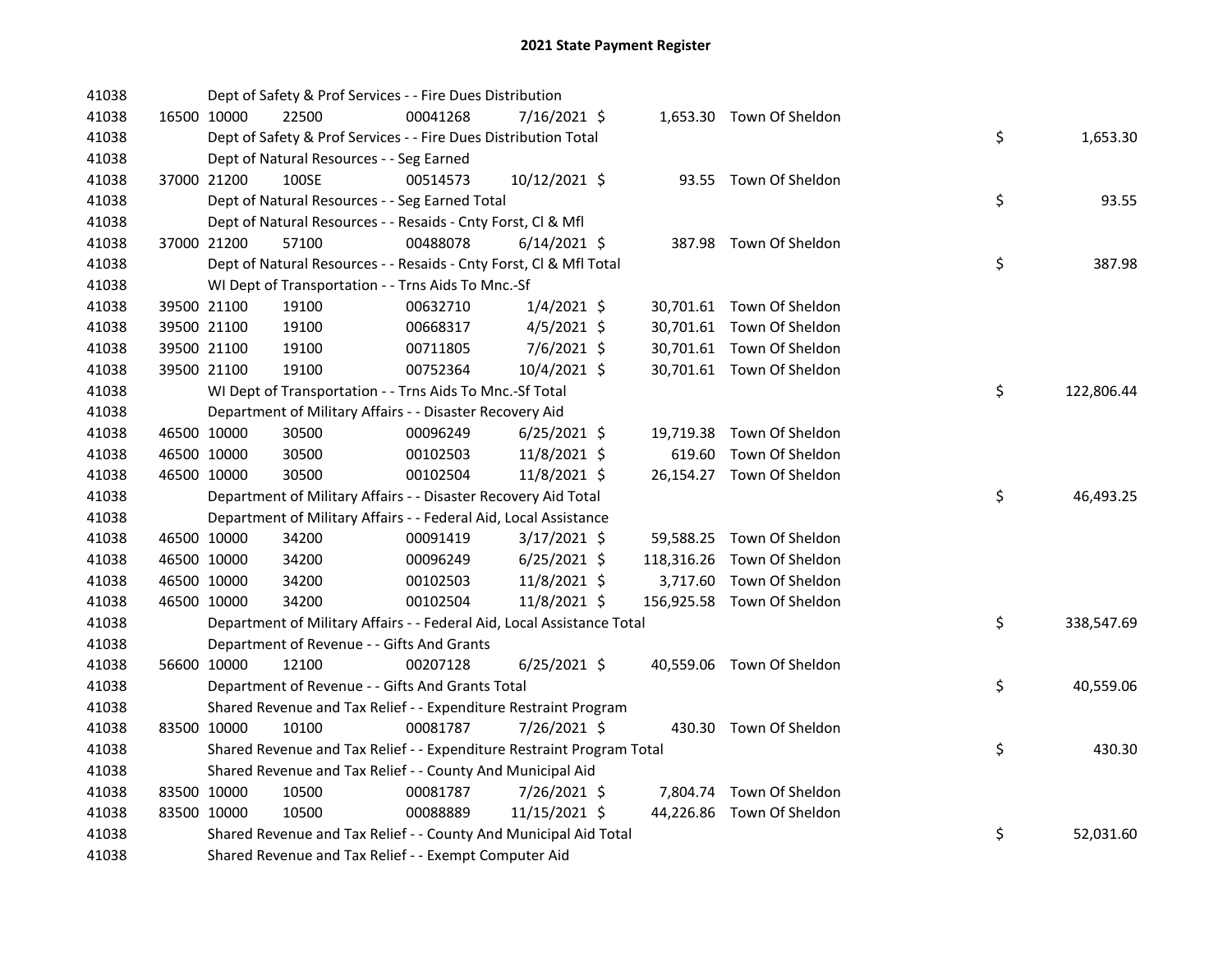| 41038       | 83500 10000 | 10900 | 00084375                                                      | 7/26/2021 \$ | 18.70  | Town Of Sheldon |            |
|-------------|-------------|-------|---------------------------------------------------------------|--------------|--------|-----------------|------------|
| 41038       |             |       | Shared Revenue and Tax Relief - - Exempt Computer Aid Total   |              |        |                 | 18.70      |
| 41038       |             |       | Shared Revenue and Tax Relief - - Personal Property Aid       |              |        |                 |            |
| 41038       | 83500 10000 | 11100 | 00077546                                                      | 5/3/2021 \$  | 191.61 | Town Of Sheldon |            |
| 41038       |             |       | Shared Revenue and Tax Relief - - Personal Property Aid Total |              |        |                 | 191.61     |
| 41038 Total |             |       |                                                               |              |        |                 | 603.213.48 |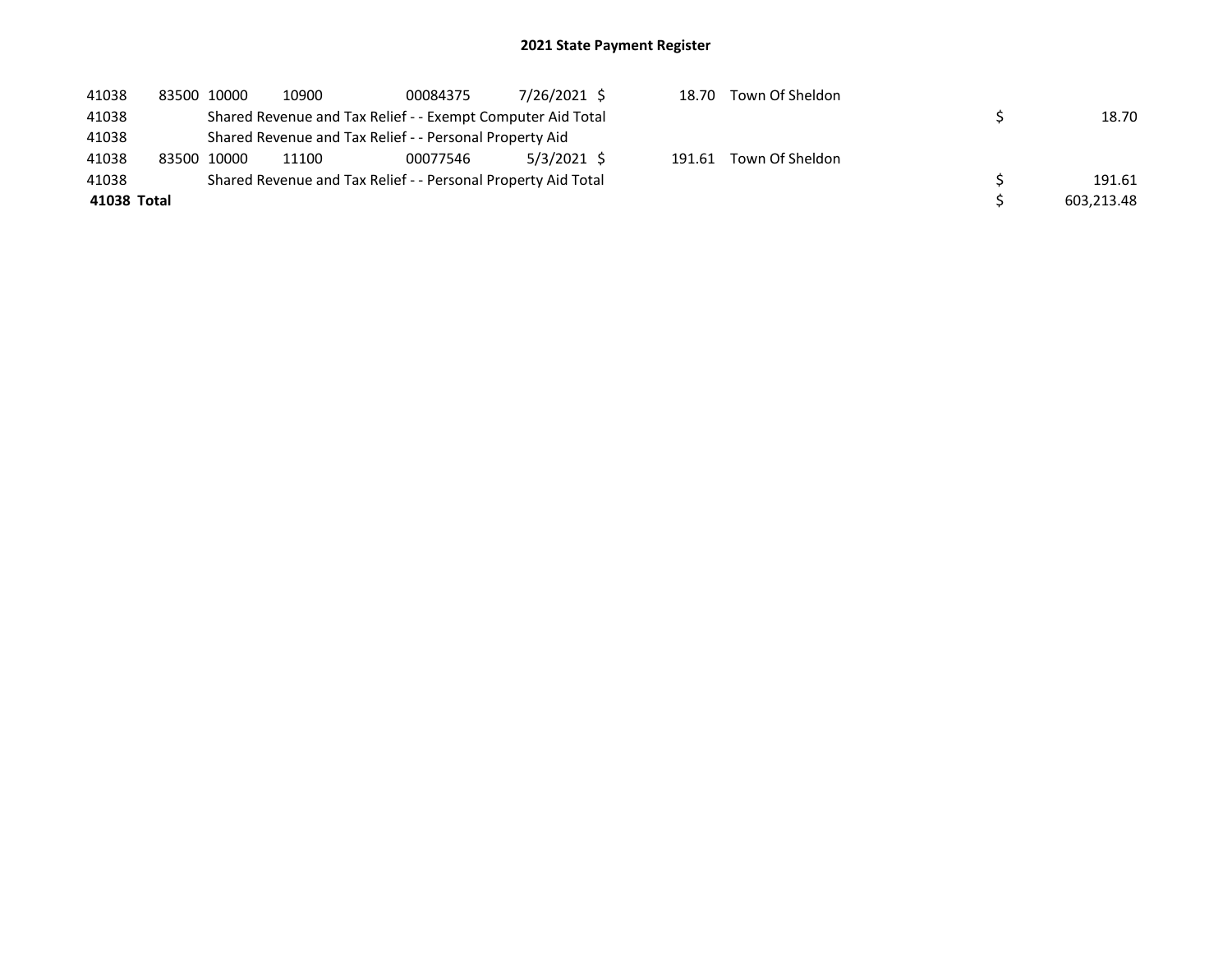| 41040 |             | Dept of Safety & Prof Services - - Fire Dues Distribution          |          |                |  |                           |    |            |
|-------|-------------|--------------------------------------------------------------------|----------|----------------|--|---------------------------|----|------------|
| 41040 | 16500 10000 | 22500                                                              | 00041270 | 7/16/2021 \$   |  | 12,368.37 Town of Sparta  |    |            |
| 41040 |             | Dept of Safety & Prof Services - - Fire Dues Distribution Total    |          |                |  |                           | \$ | 12,368.37  |
| 41040 |             | Dept of Natural Resources - - Aids In Lieu Of Taxes - Gener        |          |                |  |                           |    |            |
| 41040 | 37000 10000 | 50300                                                              | 00460075 | 1/29/2021 \$   |  | 880.32 Town of Sparta     |    |            |
| 41040 | 37000 10000 | 50300                                                              | 00460076 | $1/29/2021$ \$ |  | 343.78 Town of Sparta     |    |            |
| 41040 | 37000 10000 | 50300                                                              | 00476710 | $4/21/2021$ \$ |  | 57.23 Town of Sparta      |    |            |
| 41040 |             | Dept of Natural Resources - - Aids In Lieu Of Taxes - Gener Total  |          |                |  |                           | \$ | 1,281.33   |
| 41040 |             | Dept of Natural Resources - - Resaids - Cnty Forst, Cl & Mfl       |          |                |  |                           |    |            |
| 41040 | 37000 21200 | 57100                                                              | 00488079 | $6/14/2021$ \$ |  | 682.41 Town of Sparta     |    |            |
| 41040 |             | Dept of Natural Resources - - Resaids - Cnty Forst, Cl & Mfl Total |          |                |  |                           | \$ | 682.41     |
| 41040 |             | Dept of Natural Resources - - Aids In Lieu Of Taxes - Sum S        |          |                |  |                           |    |            |
| 41040 | 37000 21200 | 57900                                                              | 00476711 | $4/21/2021$ \$ |  | 0.04 Town of Sparta       |    |            |
| 41040 |             | Dept of Natural Resources - - Aids In Lieu Of Taxes - Sum S Total  |          |                |  |                           | \$ | 0.04       |
| 41040 |             | WI Dept of Transportation - - Trns Aids To Mnc.-Sf                 |          |                |  |                           |    |            |
| 41040 | 39500 21100 | 19100                                                              | 00632711 | $1/4/2021$ \$  |  | 45,799.47 Town of Sparta  |    |            |
| 41040 | 39500 21100 | 19100                                                              | 00668318 | $4/5/2021$ \$  |  | 45,799.47 Town of Sparta  |    |            |
| 41040 | 39500 21100 | 19100                                                              | 00711806 | $7/6/2021$ \$  |  | 45,799.47 Town of Sparta  |    |            |
| 41040 | 39500 21100 | 19100                                                              | 00752365 | 10/4/2021 \$   |  | 45,799.47 Town of Sparta  |    |            |
| 41040 |             | WI Dept of Transportation - - Trns Aids To Mnc.-Sf Total           |          |                |  |                           | \$ | 183,197.88 |
| 41040 |             | Commissioners of Public Lands - - Balsht Common School Fund        |          |                |  |                           |    |            |
| 41040 | 50700 37400 | 57700                                                              | 00003656 | $6/21/2021$ \$ |  | 89,500.00 Town of Sparta  |    |            |
| 41040 |             | Commissioners of Public Lands - - Balsht Common School Fund Total  |          |                |  |                           | \$ | 89,500.00  |
| 41040 |             | Department of Revenue - - Gifts And Grants                         |          |                |  |                           |    |            |
| 41040 | 56600 10000 | 12100                                                              | 00207129 | $6/25/2021$ \$ |  | 171,761.10 Town of Sparta |    |            |
| 41040 |             | Department of Revenue - - Gifts And Grants Total                   |          |                |  |                           | \$ | 171,761.10 |
| 41040 |             | Shared Revenue and Tax Relief - - County And Municipal Aid         |          |                |  |                           |    |            |
| 41040 | 83500 10000 | 10500                                                              | 00081788 | 7/26/2021 \$   |  | 11,676.74 Town of Sparta  |    |            |
| 41040 | 83500 10000 | 10500                                                              | 00088890 | 11/15/2021 \$  |  | 66,168.21 Town of Sparta  |    |            |
| 41040 |             | Shared Revenue and Tax Relief - - County And Municipal Aid Total   |          |                |  |                           | \$ | 77,844.95  |
| 41040 |             | Shared Revenue and Tax Relief - - Exempt Computer Aid              |          |                |  |                           |    |            |
| 41040 | 83500 10000 | 10900                                                              | 00084376 | 7/26/2021 \$   |  | 23.90 Town of Sparta      |    |            |
| 41040 |             | Shared Revenue and Tax Relief - - Exempt Computer Aid Total        |          |                |  |                           | \$ | 23.90      |
| 41040 |             | Shared Revenue and Tax Relief - - Utility Aid                      |          |                |  |                           |    |            |
| 41040 | 83500 10000 | 11000                                                              | 00081788 | 7/26/2021 \$   |  | 4,542.61 Town of Sparta   |    |            |
| 41040 | 83500 10000 | 11000                                                              | 00088890 | 11/15/2021 \$  |  | 25,978.06 Town of Sparta  |    |            |
| 41040 |             | Shared Revenue and Tax Relief - - Utility Aid Total                |          |                |  |                           | \$ | 30,520.67  |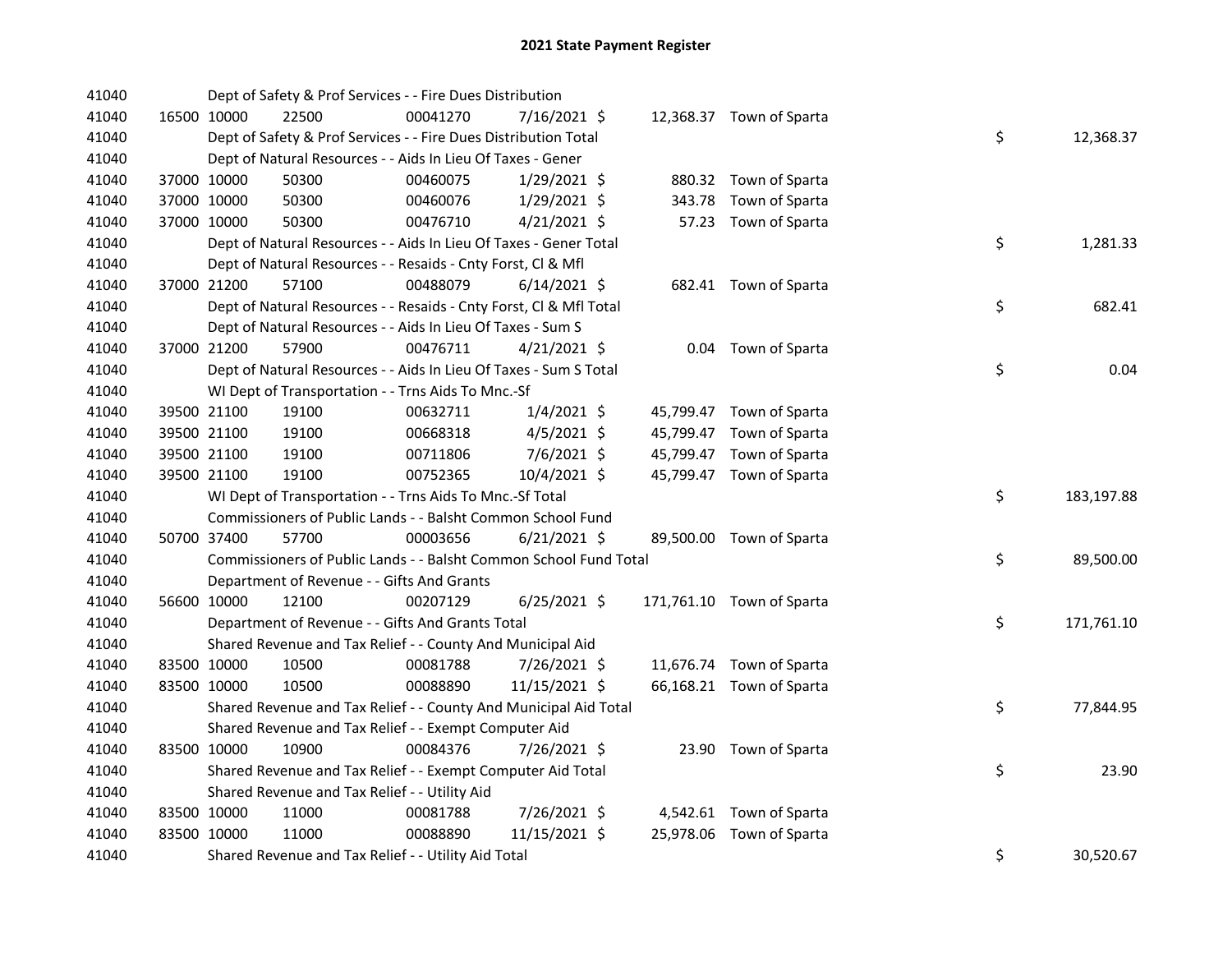| 41040       |             |       | Shared Revenue and Tax Relief - - Personal Property Aid         |                |          |                         |            |
|-------------|-------------|-------|-----------------------------------------------------------------|----------------|----------|-------------------------|------------|
| 41040       | 83500 10000 | 11100 | 00077547                                                        | $5/3/2021$ \$  |          | 1,674.49 Town of Sparta |            |
| 41040       |             |       | Shared Revenue and Tax Relief - - Personal Property Aid Total   |                |          |                         | 1,674.49   |
| 41040       |             |       | Shared Revenue and Tax Relief - - Lottery & Gaming Credit       |                |          |                         |            |
| 41040       | 83500 52100 | 36300 | 00074307                                                        | $3/22/2021$ \$ | 5.753.40 | Town of Sparta          |            |
| 41040       |             |       | Shared Revenue and Tax Relief - - Lottery & Gaming Credit Total |                |          |                         | 5.753.40   |
| 41040 Total |             |       |                                                                 |                |          |                         | 574,608.54 |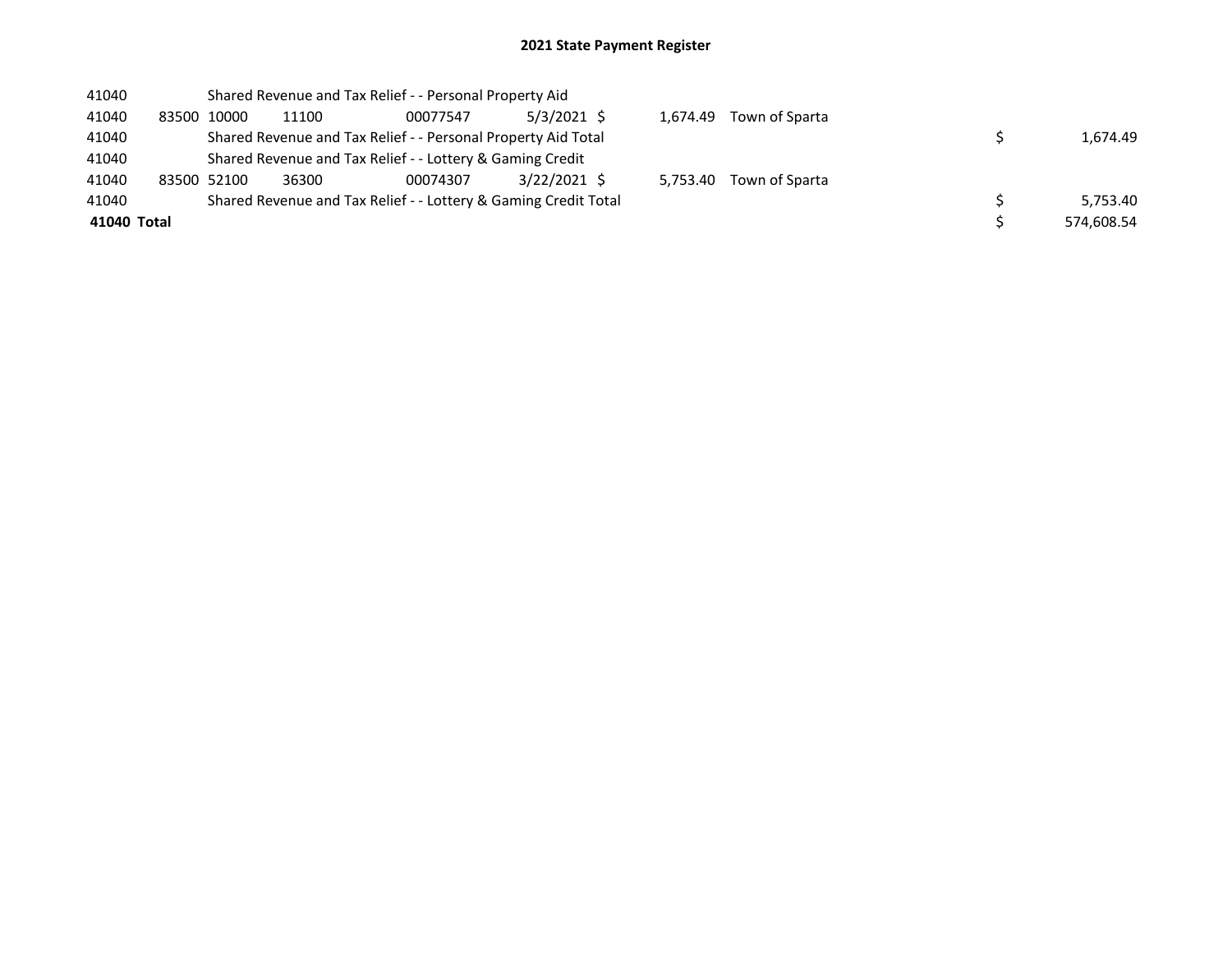| 41042 |             | Dept of Safety & Prof Services - - Fire Dues Distribution            |          |                |        |                         |    |            |
|-------|-------------|----------------------------------------------------------------------|----------|----------------|--------|-------------------------|----|------------|
| 41042 | 16500 10000 | 22500                                                                | 00041272 | 7/16/2021 \$   |        | 5,637.90 Town of Tomah  |    |            |
| 41042 |             | Dept of Safety & Prof Services - - Fire Dues Distribution Total      |          |                |        |                         | \$ | 5,637.90   |
| 41042 |             | Dept of Natural Resources - - Resaids - Cnty Forst, Cl & Mfl         |          |                |        |                         |    |            |
| 41042 | 37000 21200 | 57100                                                                | 00488080 | $6/14/2021$ \$ |        | 136.22 Town of Tomah    |    |            |
| 41042 |             | Dept of Natural Resources - - Resaids - Cnty Forst, Cl & Mfl Total   |          |                |        |                         | \$ | 136.22     |
| 41042 |             | WI Dept of Transportation - - Trns Aids To Mnc.-Sf                   |          |                |        |                         |    |            |
| 41042 | 39500 21100 | 19100                                                                | 00632712 | $1/4/2021$ \$  |        | 29,663.55 Town of Tomah |    |            |
| 41042 | 39500 21100 | 19100                                                                | 00668319 | $4/5/2021$ \$  |        | 29,663.55 Town of Tomah |    |            |
| 41042 | 39500 21100 | 19100                                                                | 00711807 | $7/6/2021$ \$  |        | 29,663.55 Town of Tomah |    |            |
| 41042 | 39500 21100 | 19100                                                                | 00752366 | 10/4/2021 \$   |        | 29,663.55 Town of Tomah |    |            |
| 41042 |             | WI Dept of Transportation - - Trns Aids To Mnc.-Sf Total             |          |                |        |                         | \$ | 118,654.20 |
| 41042 |             | WI Dept of Transportation - - Hwy Mgmt & Opers Sf                    |          |                |        |                         |    |            |
| 41042 | 39500 21100 | 36500                                                                | 00633759 | $1/21/2021$ \$ |        | 276.00 Town of Tomah    |    |            |
| 41042 | 39500 21100 | 36500                                                                | 00633762 | $1/21/2021$ \$ | 495.00 | Town of Tomah           |    |            |
| 41042 | 39500 21100 | 36500                                                                | 00709686 | 7/21/2021 \$   | 500.00 | Town of Tomah           |    |            |
| 41042 | 39500 21100 | 36500                                                                | 00748129 | 10/15/2021 \$  | 500.00 | Town of Tomah           |    |            |
| 41042 | 39500 21100 | 36500                                                                | 00776411 | 12/17/2021 \$  |        | 500.00 Town of Tomah    |    |            |
| 41042 |             | WI Dept of Transportation - - Hwy Mgmt & Opers Sf Total              |          |                |        |                         | \$ | 2,271.00   |
| 41042 |             | Department of Administration - - Hv Trans Ln Annual Impact Fee       |          |                |        |                         |    |            |
| 41042 | 50500 10000 | 17400                                                                | 00144527 | $5/3/2021$ \$  |        | 2,211.00 Town of Tomah  |    |            |
| 41042 |             | Department of Administration - - Hv Trans Ln Annual Impact Fee Total |          |                |        |                         | \$ | 2,211.00   |
| 41042 |             | Department of Revenue - - Gifts And Grants                           |          |                |        |                         |    |            |
| 41042 | 56600 10000 | 12100                                                                | 00207130 | $6/25/2021$ \$ |        | 76,826.72 Town of Tomah |    |            |
| 41042 |             | Department of Revenue - - Gifts And Grants Total                     |          |                |        |                         | \$ | 76,826.72  |
| 41042 |             | Shared Revenue and Tax Relief - - County And Municipal Aid           |          |                |        |                         |    |            |
| 41042 | 83500 10000 | 10500                                                                | 00081789 | 7/26/2021 \$   |        | 5,655.08 Town of Tomah  |    |            |
| 41042 | 83500 10000 | 10500                                                                | 00088891 | 11/15/2021 \$  |        | 32,045.45 Town of Tomah |    |            |
| 41042 |             | Shared Revenue and Tax Relief - - County And Municipal Aid Total     |          |                |        |                         | \$ | 37,700.53  |
| 41042 |             | Shared Revenue and Tax Relief - - Exempt Computer Aid                |          |                |        |                         |    |            |
| 41042 | 83500 10000 | 10900                                                                | 00084377 | 7/26/2021 \$   |        | 603.81 Town of Tomah    |    |            |
| 41042 |             | Shared Revenue and Tax Relief - - Exempt Computer Aid Total          |          |                |        |                         | \$ | 603.81     |
| 41042 |             | Shared Revenue and Tax Relief - - Utility Aid                        |          |                |        |                         |    |            |
| 41042 | 83500 10000 | 11000                                                                | 00081789 | 7/26/2021 \$   |        | 820.80 Town of Tomah    |    |            |
| 41042 | 83500 10000 | 11000                                                                | 00088891 | 11/15/2021 \$  |        | 4,700.08 Town of Tomah  |    |            |
| 41042 |             | Shared Revenue and Tax Relief - - Utility Aid Total                  |          |                |        |                         | \$ | 5,520.88   |
| 41042 |             | Shared Revenue and Tax Relief - - Personal Property Aid              |          |                |        |                         |    |            |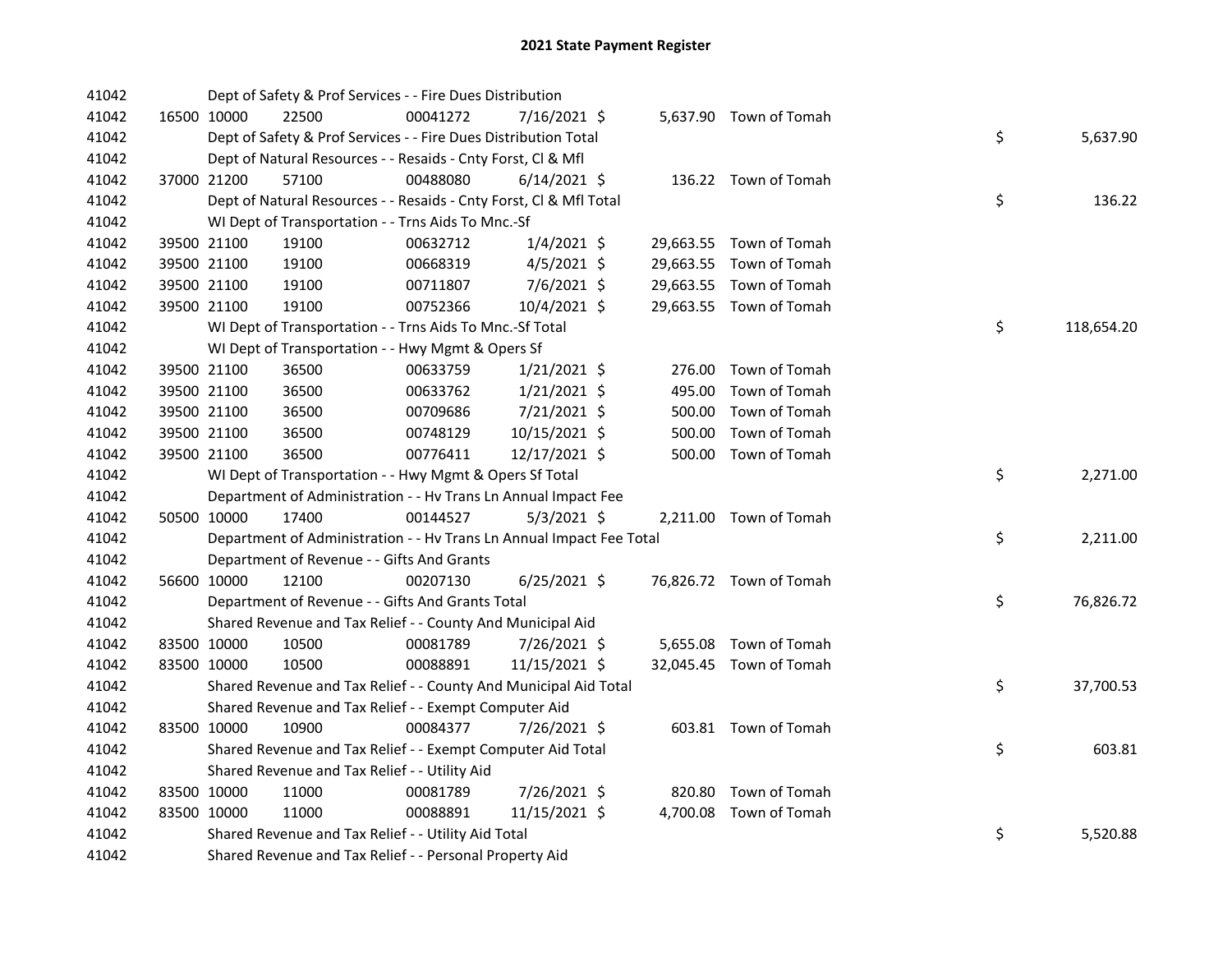| 41042       |       | 83500 10000 | 11100 | 00077548                                                            | $5/3/2021$ \$ | 654.42   | Town of Tomah |            |
|-------------|-------|-------------|-------|---------------------------------------------------------------------|---------------|----------|---------------|------------|
| 41042       |       |             |       | Shared Revenue and Tax Relief - - Personal Property Aid Total       |               |          |               | 654.42     |
| 41042       |       |             |       | Shared Revenue and Tax Relief - - Payments For Municipal Svcs       |               |          |               |            |
| 41042       | 83500 | 10000       | 50100 | 00073707                                                            | $2/1/2021$ \$ | 242.76   | Town of Tomah |            |
| 41042       |       |             |       | Shared Revenue and Tax Relief - - Payments For Municipal Svcs Total |               |          |               | 242.76     |
| 41042       |       |             |       | Shared Revenue and Tax Relief - - Lottery & Gaming Credit           |               |          |               |            |
| 41042       |       | 83500 52100 | 36300 | 00074308                                                            | 3/22/2021 \$  | 1.621.83 | Town of Tomah |            |
| 41042       |       |             |       | Shared Revenue and Tax Relief - - Lottery & Gaming Credit Total     |               |          |               | 1.621.83   |
| 41042 Total |       |             |       |                                                                     |               |          |               | 252,081.27 |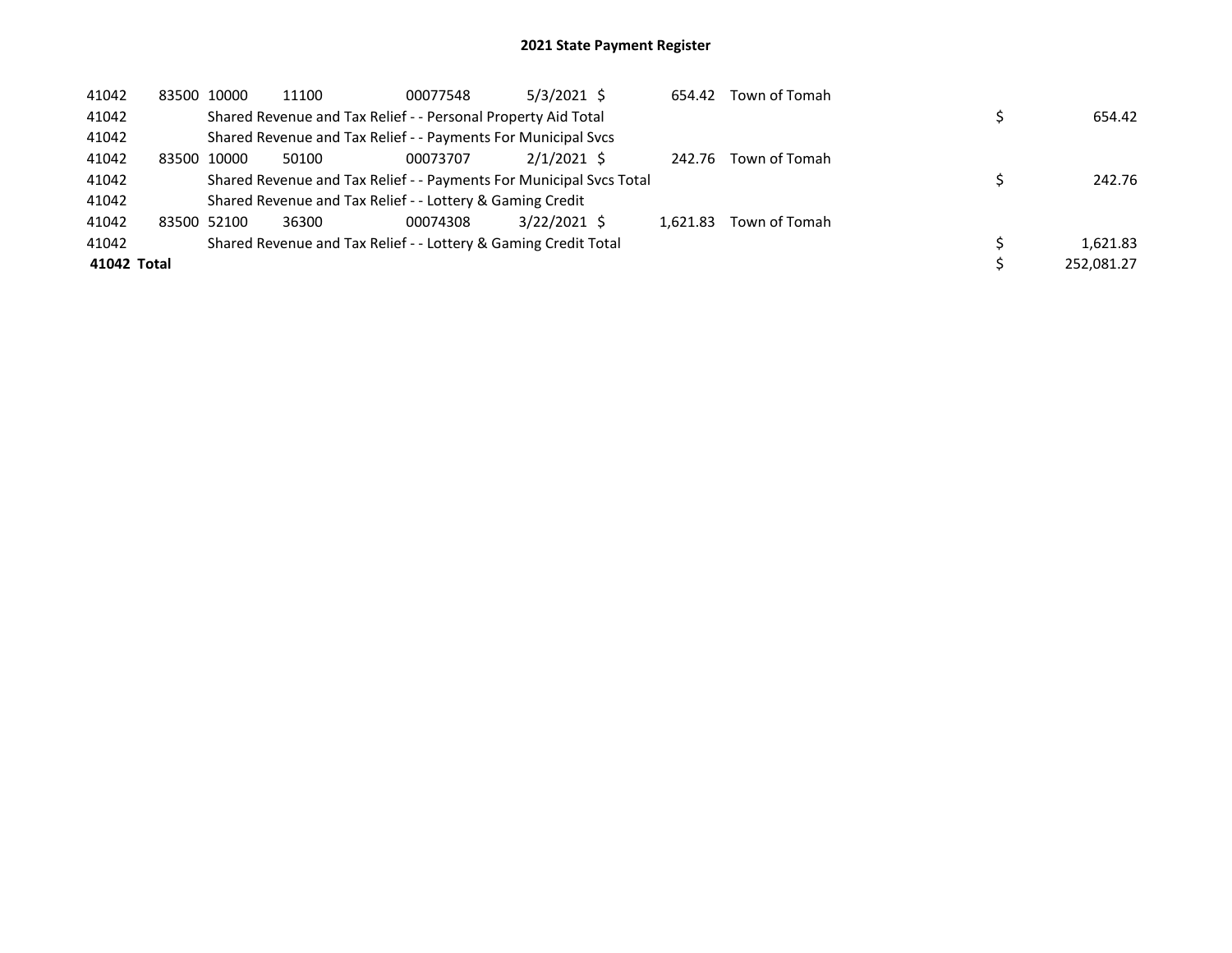| 41044       |       |             | Dept of Safety & Prof Services - - Fire Dues Distribution          |          |                |           |                              |    |            |
|-------------|-------|-------------|--------------------------------------------------------------------|----------|----------------|-----------|------------------------------|----|------------|
| 41044       |       | 16500 10000 | 22500                                                              | 00041274 | 7/15/2021 \$   |           | 1,661.42 Town Of Wellington  |    |            |
| 41044       |       |             | Dept of Safety & Prof Services - - Fire Dues Distribution Total    |          |                |           |                              | \$ | 1,661.42   |
| 41044       |       |             | Dept of Natural Resources - - Resaids - Cnty Forst, CI & Mfl       |          |                |           |                              |    |            |
| 41044       | 37000 | 21200       | 57100                                                              | 00488081 | $6/14/2021$ \$ |           | 397.54 Town Of Wellington    |    |            |
| 41044       |       |             | Dept of Natural Resources - - Resaids - Cnty Forst, CI & Mfl Total |          |                |           |                              | \$ | 397.54     |
| 41044       |       |             | WI Dept of Transportation - - Trns Aids To Mnc.-Sf                 |          |                |           |                              |    |            |
| 41044       |       | 39500 21100 | 19100                                                              | 00632713 | $1/4/2021$ \$  | 29,381.04 | Town Of Wellington           |    |            |
| 41044       |       | 39500 21100 | 19100                                                              | 00668320 | $4/5/2021$ \$  | 29,381.04 | Town Of Wellington           |    |            |
| 41044       |       | 39500 21100 | 19100                                                              | 00711808 | 7/6/2021 \$    | 29,381.04 | Town Of Wellington           |    |            |
| 41044       |       | 39500 21100 | 19100                                                              | 00752367 | 10/4/2021 \$   | 29,381.04 | Town Of Wellington           |    |            |
| 41044       |       |             | WI Dept of Transportation - - Trns Aids To Mnc.-Sf Total           |          |                |           |                              | \$ | 117,524.16 |
| 41044       |       |             | Department of Revenue - - Gifts And Grants                         |          |                |           |                              |    |            |
| 41044       | 56600 | 10000       | 12100                                                              | 00207131 | $6/25/2021$ \$ |           | 34,174.28 Town Of Wellington |    |            |
| 41044       |       |             | Department of Revenue - - Gifts And Grants Total                   |          |                |           |                              | \$ | 34,174.28  |
| 41044       |       |             | Shared Revenue and Tax Relief - - County And Municipal Aid         |          |                |           |                              |    |            |
| 41044       |       | 83500 10000 | 10500                                                              | 00081790 | 7/26/2021 \$   |           | 8,736.50 Town Of Wellington  |    |            |
| 41044       |       | 83500 10000 | 10500                                                              | 00088892 | 11/15/2021 \$  | 49,506.84 | Town Of Wellington           |    |            |
| 41044       |       |             | Shared Revenue and Tax Relief - - County And Municipal Aid Total   |          |                |           |                              | \$ | 58,243.34  |
| 41044       |       |             | Shared Revenue and Tax Relief - - Exempt Computer Aid              |          |                |           |                              |    |            |
| 41044       |       | 83500 10000 | 10900                                                              | 00084378 | 7/26/2021 \$   | 2.08      | Town Of Wellington           |    |            |
| 41044       |       |             | Shared Revenue and Tax Relief - - Exempt Computer Aid Total        |          |                |           |                              | \$ | 2.08       |
| 41044       |       |             | Shared Revenue and Tax Relief - - Utility Aid                      |          |                |           |                              |    |            |
| 41044       |       | 83500 10000 | 11000                                                              | 00081790 | 7/26/2021 \$   | 21.92     | Town Of Wellington           |    |            |
| 41044       |       | 83500 10000 | 11000                                                              | 00088892 | 11/15/2021 \$  | 126.06    | Town Of Wellington           |    |            |
| 41044       |       |             | Shared Revenue and Tax Relief - - Utility Aid Total                |          |                |           |                              | \$ | 147.98     |
| 41044 Total |       |             |                                                                    |          |                |           |                              | \$ | 212,150.80 |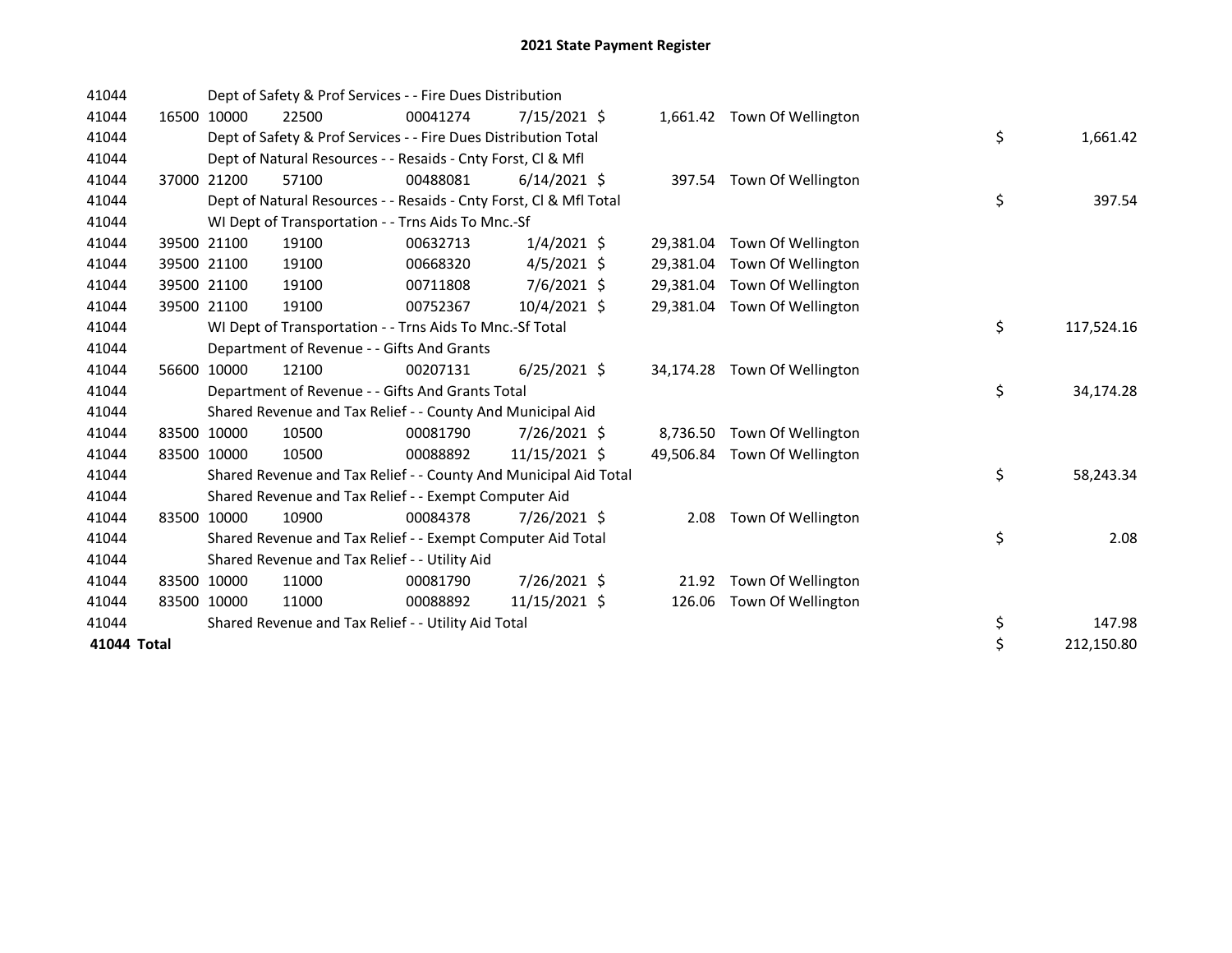| 41046 |             | Dept of Safety & Prof Services - - Fire Dues Distribution              |          |                |           |                         |    |           |
|-------|-------------|------------------------------------------------------------------------|----------|----------------|-----------|-------------------------|----|-----------|
| 41046 | 16500 10000 | 22500                                                                  | 00041275 | 7/16/2021 \$   |           | 2,206.02 Town Of Wells  |    |           |
| 41046 |             | Dept of Safety & Prof Services - - Fire Dues Distribution Total        |          |                |           |                         | \$ | 2,206.02  |
| 41046 |             | Dept of Natural Resources - - Aids In Lieu Of Taxes - Gener            |          |                |           |                         |    |           |
| 41046 | 37000 10000 | 50300                                                                  | 00459974 | 1/29/2021 \$   | 3,250.89  | Town Of Wells           |    |           |
| 41046 | 37000 10000 | 50300                                                                  | 00459975 | $1/29/2021$ \$ | 28.58     | Town Of Wells           |    |           |
| 41046 | 37000 10000 | 50300                                                                  | 00475768 | $4/21/2021$ \$ | 172.90    | Town Of Wells           |    |           |
| 41046 | 37000 10000 | 50300                                                                  | 00475769 | $4/21/2021$ \$ |           | 68.45 Town Of Wells     |    |           |
| 41046 |             | Dept of Natural Resources - - Aids In Lieu Of Taxes - Gener Total      |          |                |           |                         | \$ | 3,520.82  |
| 41046 |             | Dept of Natural Resources - - Resaids - Cnty Forst, Cl & Mfl           |          |                |           |                         |    |           |
| 41046 | 37000 21200 | 57100                                                                  | 00488082 | $6/14/2021$ \$ |           | 833.65 Town Of Wells    |    |           |
| 41046 |             | Dept of Natural Resources - - Resaids - Cnty Forst, Cl & Mfl Total     |          |                |           |                         | \$ | 833.65    |
| 41046 |             | Dept of Natural Resources - - Aids In Lieu Of Taxes - Sum S            |          |                |           |                         |    |           |
| 41046 | 37000 21200 | 57900                                                                  | 00475770 | 4/21/2021 \$   |           | 6.84 Town Of Wells      |    |           |
| 41046 |             | Dept of Natural Resources - - Aids In Lieu Of Taxes - Sum S Total      |          |                |           |                         | \$ | 6.84      |
| 41046 |             | WI Dept of Transportation - - Trns Aids To Mnc.-Sf                     |          |                |           |                         |    |           |
| 41046 | 39500 21100 | 19100                                                                  | 00632714 | $1/4/2021$ \$  |           | 16,878.33 Town Of Wells |    |           |
| 41046 | 39500 21100 | 19100                                                                  | 00668321 | $4/5/2021$ \$  |           | 16,878.33 Town Of Wells |    |           |
| 41046 | 39500 21100 | 19100                                                                  | 00711809 | 7/6/2021 \$    |           | 16,878.33 Town Of Wells |    |           |
| 41046 | 39500 21100 | 19100                                                                  | 00752368 | 10/4/2021 \$   |           | 16,878.33 Town Of Wells |    |           |
| 41046 |             | WI Dept of Transportation - - Trns Aids To Mnc.-Sf Total               |          |                |           |                         | \$ | 67,513.32 |
| 41046 |             | Department of Military Affairs - - Disaster Recovery Aid               |          |                |           |                         |    |           |
| 41046 | 46500 10000 | 30500                                                                  | 00091413 | $3/17/2021$ \$ |           | 11,107.36 Town Of Wells |    |           |
| 41046 | 46500 10000 | 30500                                                                  | 00091536 | 3/19/2021 \$   | 11,288.25 | Town Of Wells           |    |           |
| 41046 | 46500 10000 | 30500                                                                  | 00100764 | $9/30/2021$ \$ |           | 220.43 Town Of Wells    |    |           |
| 41046 |             | Department of Military Affairs - - Disaster Recovery Aid Total         |          |                |           |                         | \$ | 22,616.04 |
| 41046 |             | Department of Military Affairs - - Federal Aid, Local Assistance       |          |                |           |                         |    |           |
| 41046 | 46500 10000 | 34200                                                                  | 00091536 | 3/19/2021 \$   |           | 5,863.50 Town Of Wells  |    |           |
| 41046 | 46500 10000 | 34200                                                                  | 00100764 | $9/30/2021$ \$ |           | 1,322.59 Town Of Wells  |    |           |
| 41046 |             | Department of Military Affairs - - Federal Aid, Local Assistance Total |          |                |           |                         | \$ | 7,186.09  |
| 41046 |             | Department of Revenue - - Gifts And Grants                             |          |                |           |                         |    |           |
| 41046 | 56600 10000 | 12100                                                                  | 00207132 | $6/25/2021$ \$ |           | 28,312.84 Town Of Wells |    |           |
| 41046 |             | Department of Revenue - - Gifts And Grants Total                       |          |                |           |                         | \$ | 28,312.84 |
| 41046 |             | Shared Revenue and Tax Relief - - County And Municipal Aid             |          |                |           |                         |    |           |
| 41046 | 83500 10000 | 10500                                                                  | 00081791 | 7/26/2021 \$   |           | 5,013.27 Town Of Wells  |    |           |
| 41046 | 83500 10000 | 10500                                                                  | 00088893 | 11/15/2021 \$  |           | 28,408.51 Town Of Wells |    |           |
| 41046 |             | Shared Revenue and Tax Relief - - County And Municipal Aid Total       |          |                |           |                         | \$ | 33,421.78 |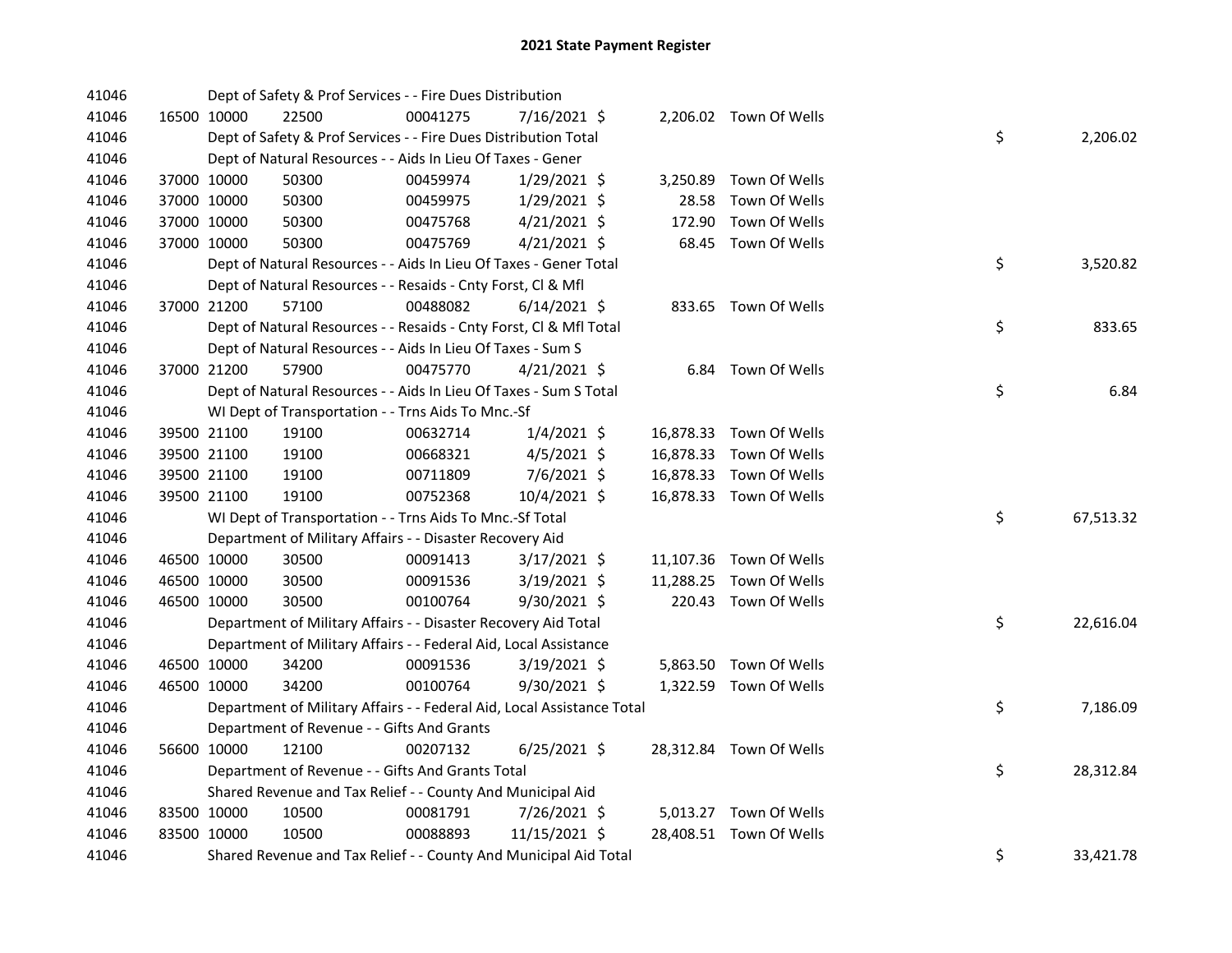| 41046       |             |                                                               | Shared Revenue and Tax Relief - - Personal Property Aid |             |  |                      |  |            |
|-------------|-------------|---------------------------------------------------------------|---------------------------------------------------------|-------------|--|----------------------|--|------------|
| 41046       | 83500 10000 | 11100                                                         | 00077549                                                | 5/3/2021 \$ |  | 117.64 Town Of Wells |  |            |
| 41046       |             | Shared Revenue and Tax Relief - - Personal Property Aid Total |                                                         | 117.64      |  |                      |  |            |
| 41046 Total |             |                                                               |                                                         |             |  |                      |  | 165,735.04 |
|             |             |                                                               |                                                         |             |  |                      |  |            |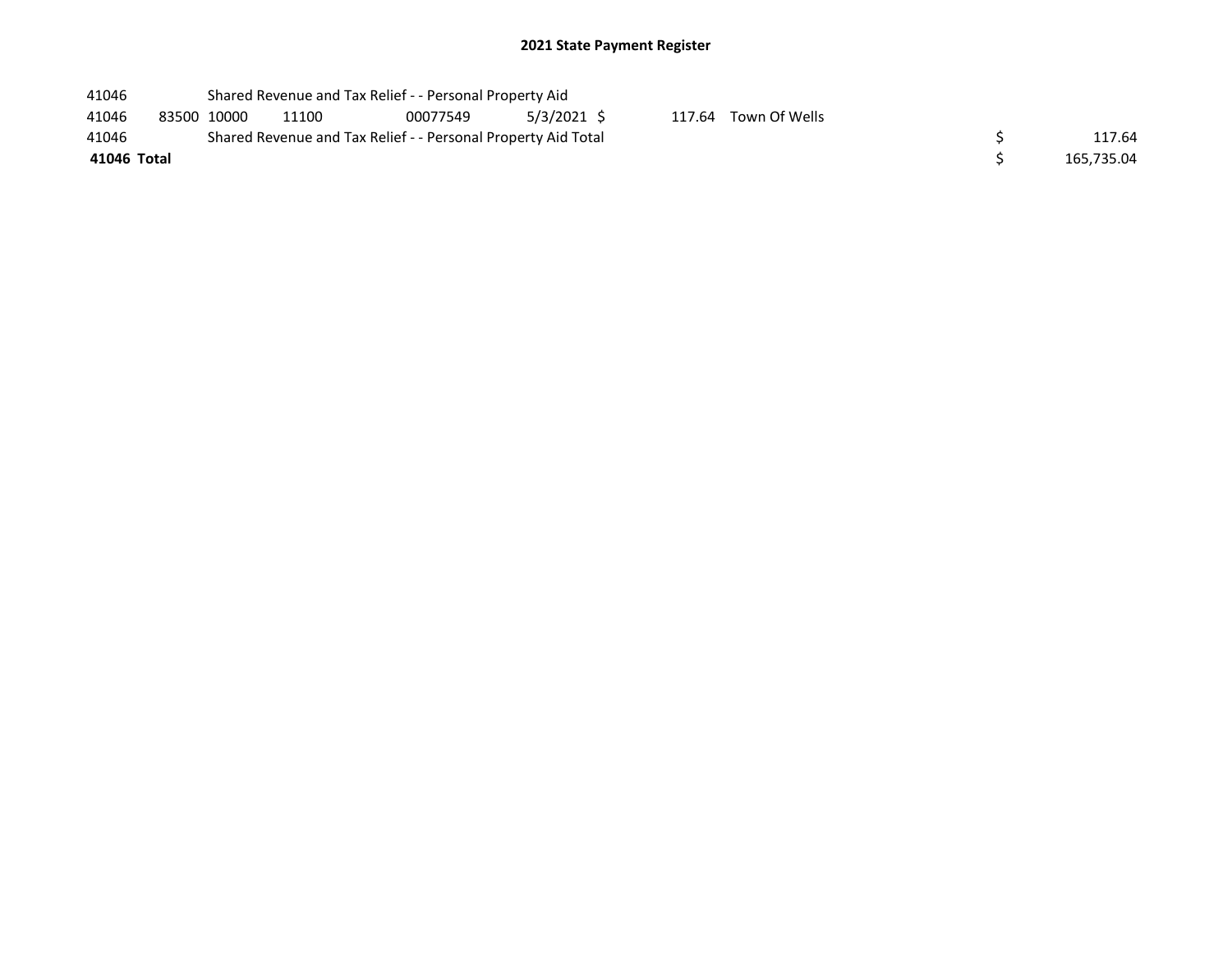| 41048 |             | Dept of Safety & Prof Services - - Fire Dues Distribution          |          |                |  |                          |    |           |
|-------|-------------|--------------------------------------------------------------------|----------|----------------|--|--------------------------|----|-----------|
| 41048 | 16500 10000 | 22500                                                              | 00041276 | 7/16/2021 \$   |  | 2,008.69 Town of Wilton  |    |           |
| 41048 |             | Dept of Safety & Prof Services - - Fire Dues Distribution Total    |          |                |  |                          | \$ | 2,008.69  |
| 41048 |             | Dept of Natural Resources - - Aids In Lieu Of Taxes - Gener        |          |                |  |                          |    |           |
| 41048 | 37000 10000 | 50300                                                              | 00476717 | $4/21/2021$ \$ |  | 23.82 Town of Wilton     |    |           |
| 41048 | 37000 10000 | 50300                                                              | 00476718 | $4/21/2021$ \$ |  | 72.70 Town of Wilton     |    |           |
| 41048 |             | Dept of Natural Resources - - Aids In Lieu Of Taxes - Gener Total  |          |                |  |                          | \$ | 96.52     |
| 41048 |             | Dept of Natural Resources - - Resaids - Cnty Forst, Cl & Mfl       |          |                |  |                          |    |           |
| 41048 | 37000 21200 | 57100                                                              | 00488083 | $6/14/2021$ \$ |  | 168.17 Town of Wilton    |    |           |
| 41048 |             | Dept of Natural Resources - - Resaids - Cnty Forst, CI & Mfl Total |          |                |  |                          | \$ | 168.17    |
| 41048 |             | Dept of Natural Resources - - Aids In Lieu Of Taxes - Sum S        |          |                |  |                          |    |           |
| 41048 | 37000 21200 | 57900                                                              | 00476719 | $4/21/2021$ \$ |  | 2.38 Town of Wilton      |    |           |
| 41048 | 37000 21200 | 57900                                                              | 00476720 | $4/21/2021$ \$ |  | 7.27 Town of Wilton      |    |           |
| 41048 |             | Dept of Natural Resources - - Aids In Lieu Of Taxes - Sum S Total  |          |                |  |                          | \$ | 9.65      |
| 41048 |             | WI Dept of Transportation - - Trns Aids To Mnc.-Sf                 |          |                |  |                          |    |           |
| 41048 | 39500 21100 | 19100                                                              | 00632715 | $1/4/2021$ \$  |  | 23,514.03 Town of Wilton |    |           |
| 41048 | 39500 21100 | 19100                                                              | 00668322 | $4/5/2021$ \$  |  | 23,514.03 Town of Wilton |    |           |
| 41048 | 39500 21100 | 19100                                                              | 00711810 | $7/6/2021$ \$  |  | 23,514.03 Town of Wilton |    |           |
| 41048 | 39500 21100 | 19100                                                              | 00752369 | 10/4/2021 \$   |  | 23,514.03 Town of Wilton |    |           |
| 41048 |             | WI Dept of Transportation - - Trns Aids To Mnc.-Sf Total           |          |                |  |                          | \$ | 94,056.12 |
| 41048 |             | Department of Revenue - - Gifts And Grants                         |          |                |  |                          |    |           |
| 41048 | 56600 10000 | 12100                                                              | 00207133 | $6/25/2021$ \$ |  | 55,893.01 Town of Wilton |    |           |
| 41048 |             | Department of Revenue - - Gifts And Grants Total                   |          |                |  |                          | \$ | 55,893.01 |
| 41048 |             | Shared Revenue and Tax Relief - - County And Municipal Aid         |          |                |  |                          |    |           |
| 41048 | 83500 10000 | 10500                                                              | 00081792 | 7/26/2021 \$   |  | 10,927.96 Town of Wilton |    |           |
| 41048 | 83500 10000 | 10500                                                              | 00088894 | 11/15/2021 \$  |  | 61,925.08 Town of Wilton |    |           |
| 41048 |             | Shared Revenue and Tax Relief - - County And Municipal Aid Total   |          |                |  |                          | \$ | 72,853.04 |
| 41048 |             | Shared Revenue and Tax Relief - - Exempt Computer Aid              |          |                |  |                          |    |           |
| 41048 | 83500 10000 | 10900                                                              | 00084379 | 7/26/2021 \$   |  | 2.08 Town of Wilton      |    |           |
| 41048 |             | Shared Revenue and Tax Relief - - Exempt Computer Aid Total        |          |                |  |                          | \$ | 2.08      |
| 41048 |             | Shared Revenue and Tax Relief - - Utility Aid                      |          |                |  |                          |    |           |
| 41048 | 83500 10000 | 11000                                                              | 00081792 | 7/26/2021 \$   |  | 342.99 Town of Wilton    |    |           |
| 41048 | 83500 10000 | 11000                                                              | 00088894 | 11/15/2021 \$  |  | 4,159.18 Town of Wilton  |    |           |
| 41048 |             | Shared Revenue and Tax Relief - - Utility Aid Total                |          |                |  |                          | \$ | 4,502.17  |
| 41048 |             | Shared Revenue and Tax Relief - - Personal Property Aid            |          |                |  |                          |    |           |
| 41048 | 83500 10000 | 11100                                                              | 00077550 | $5/3/2021$ \$  |  | 252.71 Town of Wilton    |    |           |
| 41048 |             | Shared Revenue and Tax Relief - - Personal Property Aid Total      |          |                |  |                          | \$ | 252.71    |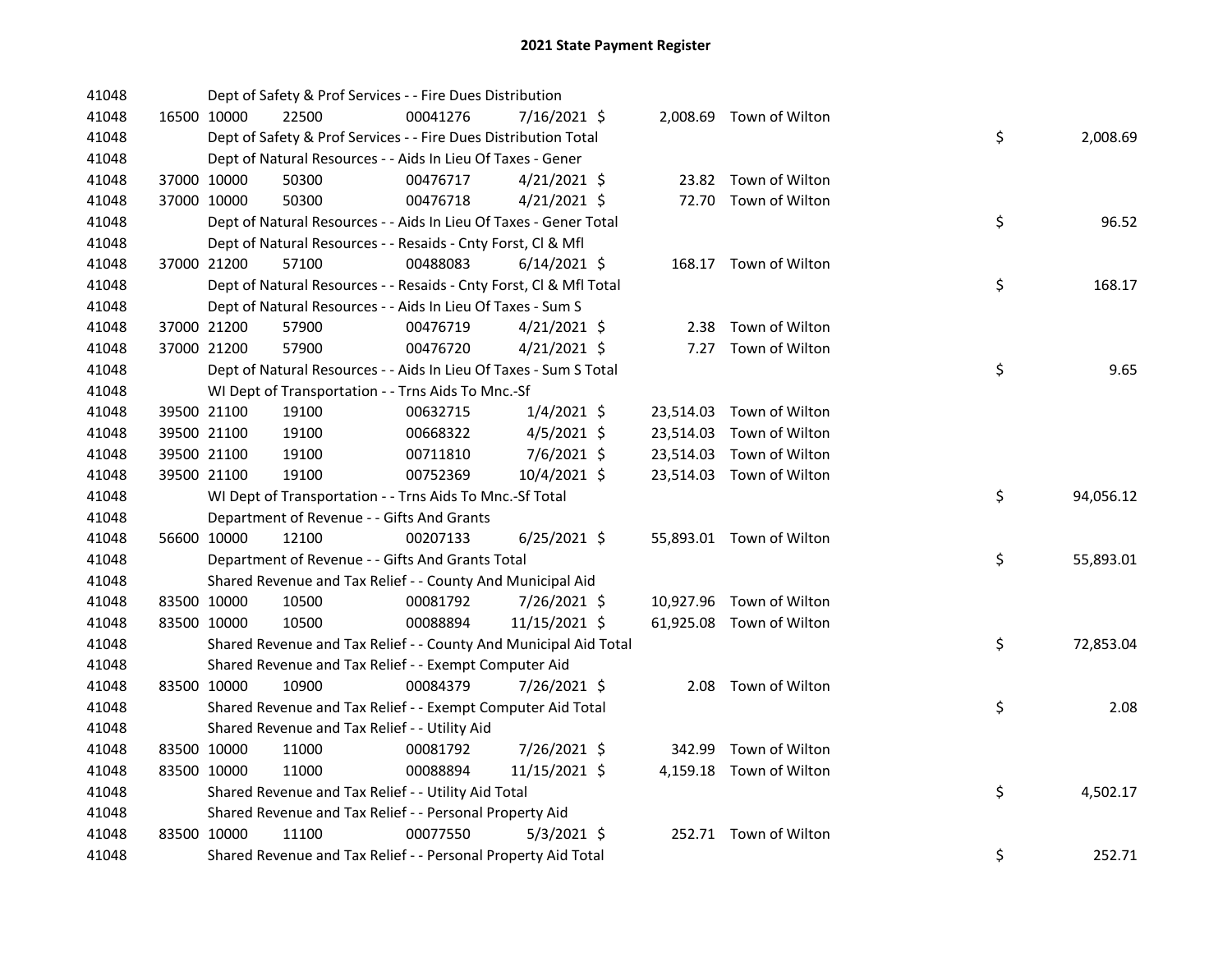$41048$  Total  $\zeta$  229,842.16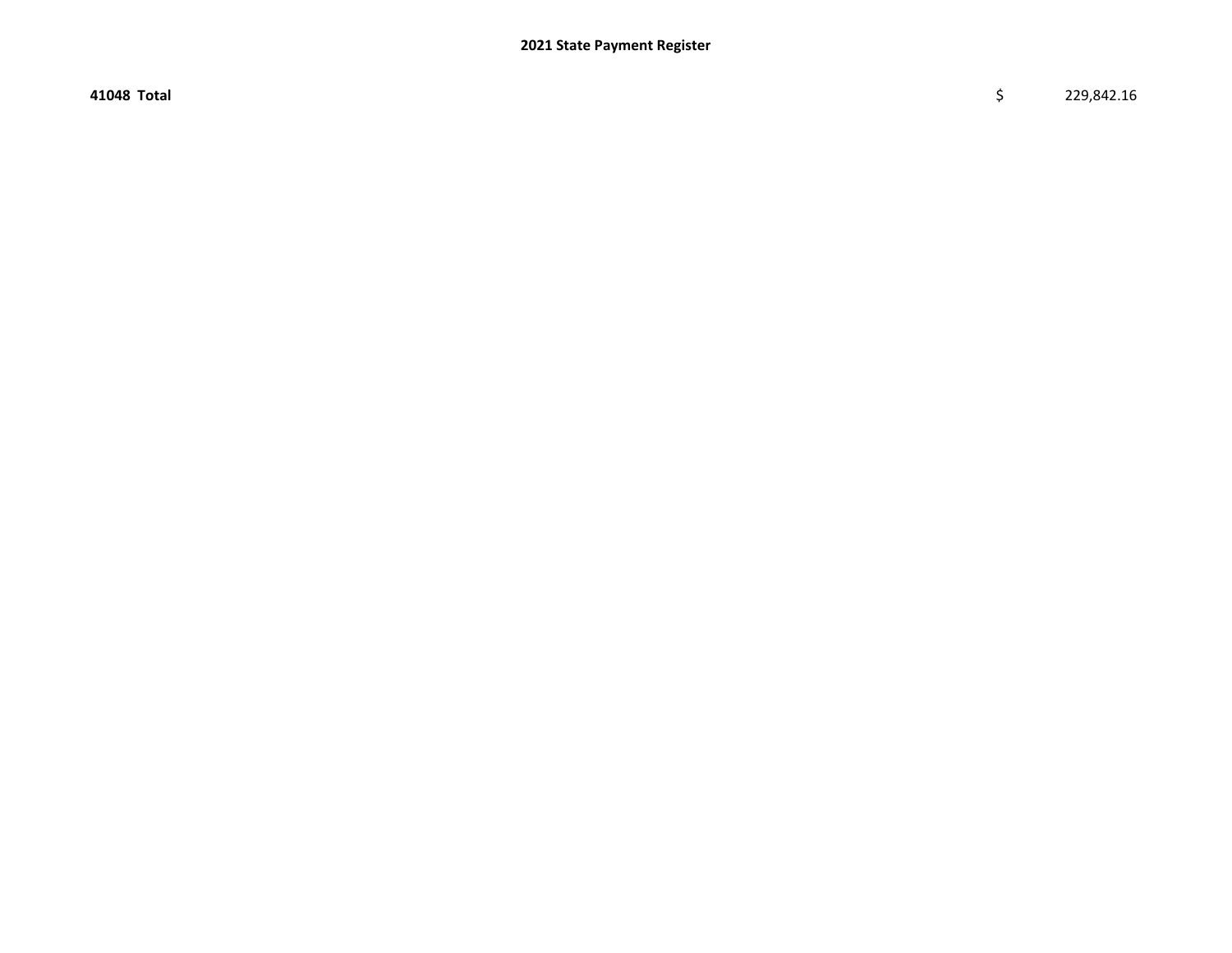| 41111 |             |             | Dept of Safety & Prof Services - - Fire Dues Distribution              |          |                |  |                               |    |            |
|-------|-------------|-------------|------------------------------------------------------------------------|----------|----------------|--|-------------------------------|----|------------|
| 41111 |             | 16500 10000 | 22500                                                                  | 00041248 | 7/16/2021 \$   |  | 4,825.70 Village Of Cashton   |    |            |
| 41111 |             |             | Dept of Safety & Prof Services - - Fire Dues Distribution Total        |          |                |  |                               | \$ | 4,825.70   |
| 41111 |             |             | WI Dept of Transportation - - Trns Aids To Mnc.-Sf                     |          |                |  |                               |    |            |
| 41111 |             | 39500 21100 | 19100                                                                  | 00632716 | $1/4/2021$ \$  |  | 36,030.22 Village Of Cashton  |    |            |
| 41111 |             | 39500 21100 | 19100                                                                  | 00668323 | $4/5/2021$ \$  |  | 36,030.22 Village Of Cashton  |    |            |
| 41111 |             | 39500 21100 | 19100                                                                  | 00711811 | 7/6/2021 \$    |  | 36,030.22 Village Of Cashton  |    |            |
| 41111 |             | 39500 21100 | 19100                                                                  | 00752370 | 10/4/2021 \$   |  | 36,030.22 Village Of Cashton  |    |            |
| 41111 |             |             | WI Dept of Transportation - - Trns Aids To Mnc.-Sf Total               |          |                |  |                               | \$ | 144,120.88 |
| 41111 |             |             | WI Dept of Transportation - - Loc Rd Imp Prg St Fd                     |          |                |  |                               |    |            |
| 41111 |             | 39500 21100 | 27800                                                                  | 00644728 | $1/26/2021$ \$ |  | 15,233.72 Village Of Cashton  |    |            |
| 41111 |             |             | WI Dept of Transportation - - Loc Rd Imp Prg St Fd Total               |          |                |  |                               | \$ | 15,233.72  |
| 41111 |             |             | Department of Justice - - Officer training reimbursement               |          |                |  |                               |    |            |
| 41111 | 45500 10000 |             | 21400                                                                  | 00105039 | 11/12/2021 \$  |  | 480.00 Village Of Cashton     |    |            |
| 41111 |             |             | Department of Justice - - Officer training reimbursement Total         |          |                |  |                               | \$ | 480.00     |
| 41111 |             |             | Department of Military Affairs - - Disaster Recovery Aid               |          |                |  |                               |    |            |
| 41111 |             | 46500 10000 | 30500                                                                  | 00092743 | $4/20/2021$ \$ |  | 6,891.09 Village Of Cashton   |    |            |
| 41111 |             |             | Department of Military Affairs - - Disaster Recovery Aid Total         |          |                |  |                               | \$ | 6,891.09   |
| 41111 |             |             | Department of Military Affairs - - Federal Aid, Local Assistance       |          |                |  |                               |    |            |
| 41111 |             | 46500 10000 | 34200                                                                  | 00092743 | 4/20/2021 \$   |  | 5,506.80 Village Of Cashton   |    |            |
| 41111 |             |             | Department of Military Affairs - - Federal Aid, Local Assistance Total |          |                |  |                               | \$ | 5,506.80   |
| 41111 |             |             | Department of Revenue - - Gifts And Grants                             |          |                |  |                               |    |            |
| 41111 |             | 56600 10000 | 12100                                                                  | 00207134 | $6/25/2021$ \$ |  | 58,195.72 Village Of Cashton  |    |            |
| 41111 |             |             | Department of Revenue - - Gifts And Grants Total                       |          |                |  |                               | \$ | 58,195.72  |
| 41111 |             |             | Shared Revenue and Tax Relief - - Expenditure Restraint Program        |          |                |  |                               |    |            |
| 41111 |             | 83500 10000 | 10100                                                                  | 00081793 | 7/26/2021 \$   |  | 12,307.92 Village Of Cashton  |    |            |
| 41111 |             |             | Shared Revenue and Tax Relief - - Expenditure Restraint Program Total  |          |                |  |                               | \$ | 12,307.92  |
| 41111 |             |             | Shared Revenue and Tax Relief - - County And Municipal Aid             |          |                |  |                               |    |            |
| 41111 |             | 83500 10000 | 10500                                                                  | 00081793 | 7/26/2021 \$   |  | 39,483.69 Village Of Cashton  |    |            |
| 41111 |             | 83500 10000 | 10500                                                                  | 00088895 | 11/15/2021 \$  |  | 223,740.92 Village Of Cashton |    |            |
| 41111 |             |             | Shared Revenue and Tax Relief - - County And Municipal Aid Total       |          |                |  |                               | \$ | 263,224.61 |
| 41111 |             |             | Shared Revenue and Tax Relief - - Exempt Computer Aid                  |          |                |  |                               |    |            |
| 41111 |             | 83500 10000 | 10900                                                                  | 00084380 | 7/26/2021 \$   |  | 768.01 Village Of Cashton     |    |            |
| 41111 |             | 83500 10000 | 10900                                                                  | 00085854 | 7/26/2021 \$   |  | 23,413.11 Village Of Cashton  |    |            |
| 41111 |             |             | Shared Revenue and Tax Relief - - Exempt Computer Aid Total            |          |                |  |                               | \$ | 24,181.12  |
| 41111 |             |             | Shared Revenue and Tax Relief - - Personal Property Aid                |          |                |  |                               |    |            |
| 41111 |             | 83500 10000 | 11100                                                                  | 00078941 | $5/3/2021$ \$  |  | 146,992.62 Village Of Cashton |    |            |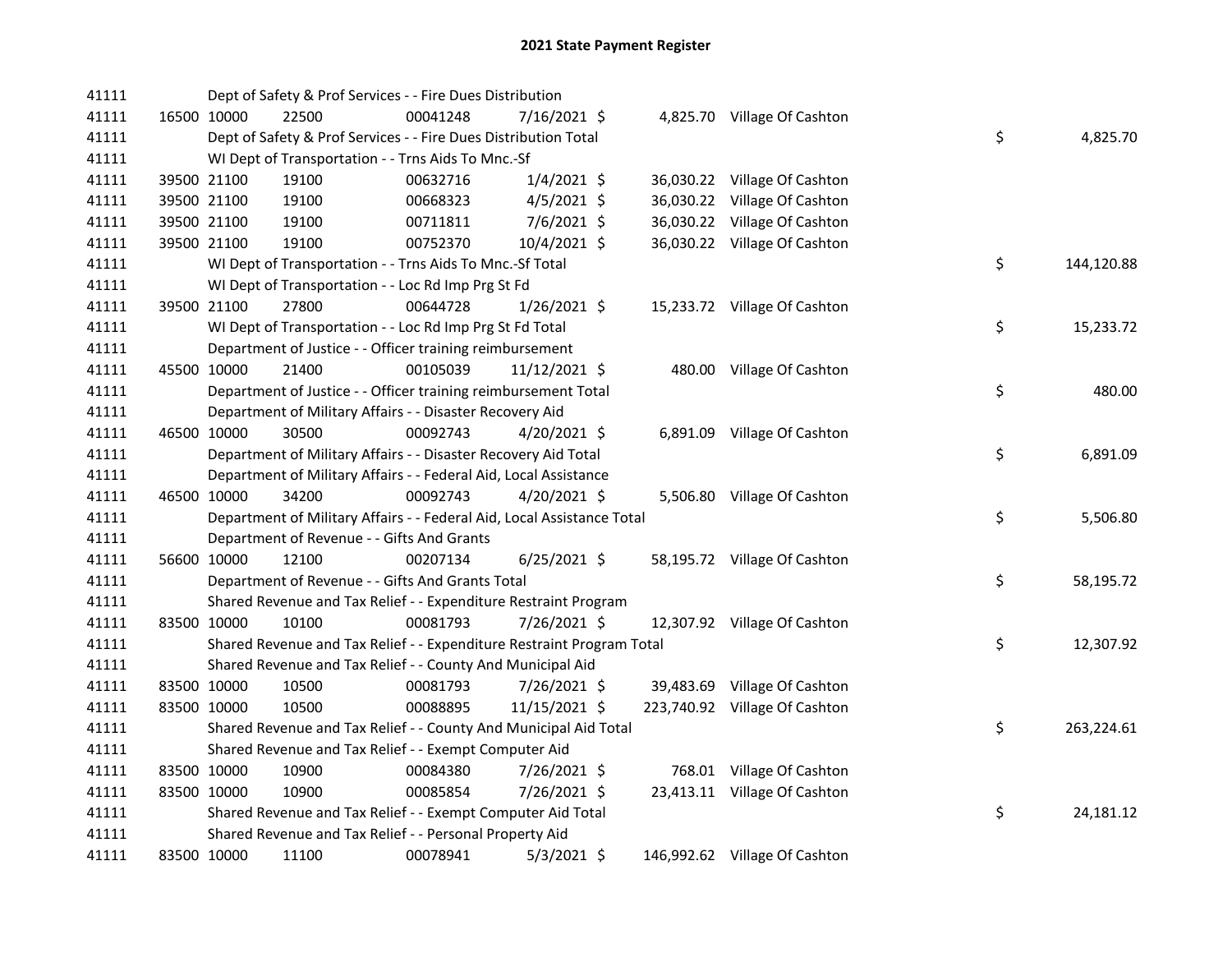| 41111       |                                                           |       | Shared Revenue and Tax Relief - - Personal Property Aid Total   |              |          |                    |  |  | 146.992.62 |
|-------------|-----------------------------------------------------------|-------|-----------------------------------------------------------------|--------------|----------|--------------------|--|--|------------|
| 41111       | Shared Revenue and Tax Relief - - Lottery & Gaming Credit |       |                                                                 |              |          |                    |  |  |            |
| 41111       | 83500 52100                                               | 36300 | 00074309                                                        | 3/22/2021 \$ | 5.615.64 | Village Of Cashton |  |  |            |
| 41111       |                                                           |       | Shared Revenue and Tax Relief - - Lottery & Gaming Credit Total |              |          |                    |  |  | 5.615.64   |
| 41111 Total |                                                           |       |                                                                 |              |          |                    |  |  | 687.575.82 |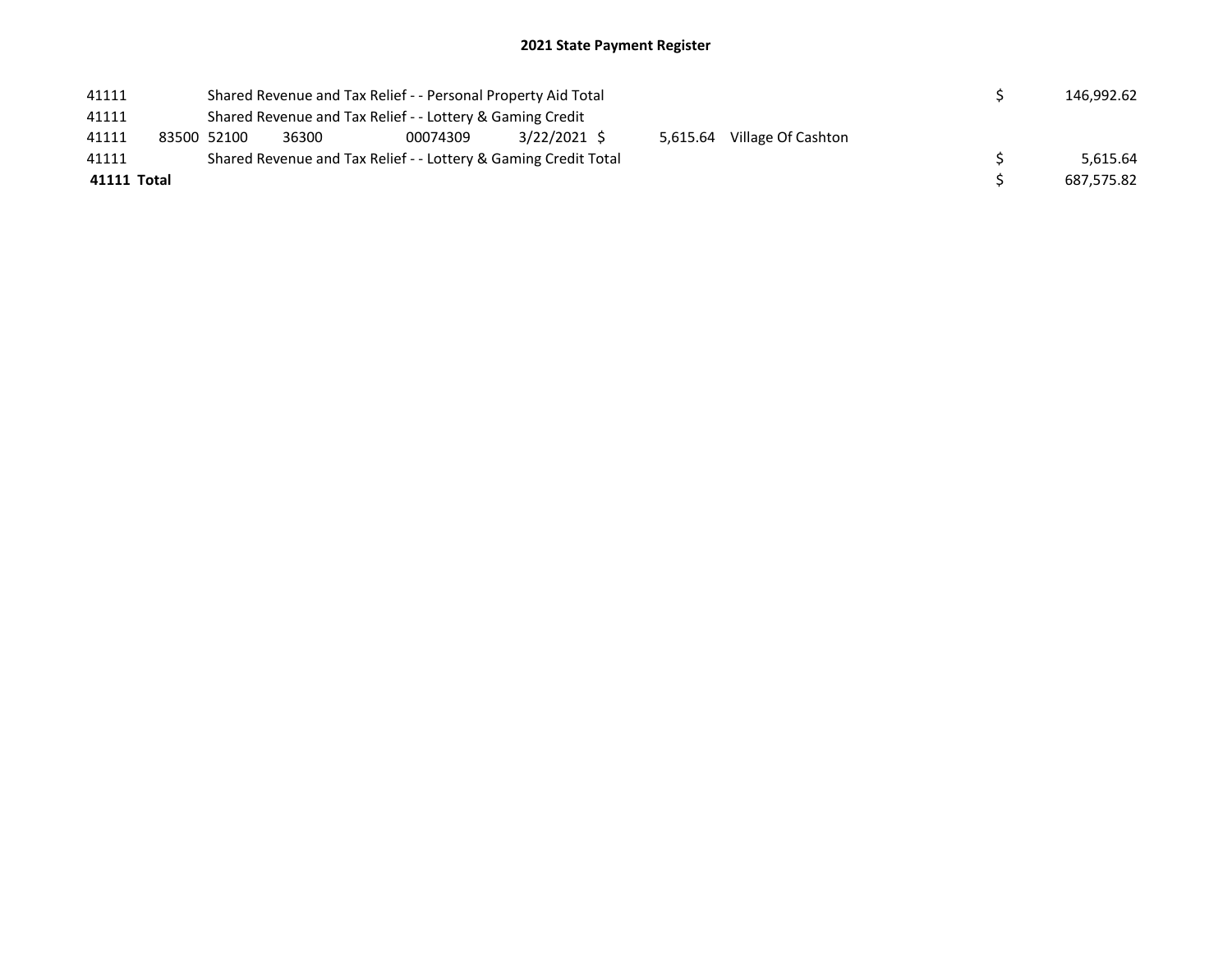| 41141 |             | Dept of Safety & Prof Services - - Fire Dues Distribution              |          |                |          |                               |    |            |
|-------|-------------|------------------------------------------------------------------------|----------|----------------|----------|-------------------------------|----|------------|
| 41141 | 16500 10000 | 22500                                                                  | 00041254 | 7/16/2021 \$   |          | 936.47 Village Of Kendall     |    |            |
| 41141 |             | Dept of Safety & Prof Services - - Fire Dues Distribution Total        |          |                |          |                               | \$ | 936.47     |
| 41141 |             | Dept of Natural Resources - - Aids In Lieu Of Taxes - Gener            |          |                |          |                               |    |            |
| 41141 | 37000 10000 | 50300                                                                  | 00476583 | $4/21/2021$ \$ |          | 10.90 Village Of Kendall      |    |            |
| 41141 |             | Dept of Natural Resources - - Aids In Lieu Of Taxes - Gener Total      |          |                |          |                               | \$ | 10.90      |
| 41141 |             | Dept of Natural Resources - - Aids In Lieu Of Taxes - Sum S            |          |                |          |                               |    |            |
| 41141 | 37000 21200 | 57900                                                                  | 00476584 | $4/21/2021$ \$ |          | 1.09 Village Of Kendall       |    |            |
| 41141 |             | Dept of Natural Resources - - Aids In Lieu Of Taxes - Sum S Total      |          |                |          |                               | \$ | 1.09       |
| 41141 |             | Dept of Natural Resources - - Urban Nonpoint Source Cost-Sha           |          |                |          |                               |    |            |
| 41141 | 37000 36300 | TH100                                                                  | 00501212 | $8/6/2021$ \$  |          | 54,158.50 Village Of Kendall  |    |            |
| 41141 |             | Dept of Natural Resources - - Urban Nonpoint Source Cost-Sha Total     |          |                |          |                               | \$ | 54,158.50  |
| 41141 |             | WI Dept of Transportation - - Trns Aids To Mnc.-Sf                     |          |                |          |                               |    |            |
| 41141 | 39500 21100 | 19100                                                                  | 00632717 | $1/4/2021$ \$  |          | 7,826.17 Village Of Kendall   |    |            |
| 41141 | 39500 21100 | 19100                                                                  | 00668324 | $4/5/2021$ \$  | 7,826.17 | Village Of Kendall            |    |            |
| 41141 | 39500 21100 | 19100                                                                  | 00711812 | 7/6/2021 \$    |          | 7,826.17 Village Of Kendall   |    |            |
| 41141 | 39500 21100 | 19100                                                                  | 00752371 | 10/4/2021 \$   |          | 7,826.19 Village Of Kendall   |    |            |
| 41141 |             | WI Dept of Transportation - - Trns Aids To Mnc.-Sf Total               |          |                |          |                               | \$ | 31,304.70  |
| 41141 |             | Department of Military Affairs - - Disaster Recovery Aid               |          |                |          |                               |    |            |
| 41141 | 46500 10000 | 30500                                                                  | 00092984 | $4/23/2021$ \$ |          | 31,937.50 Village Of Kendall  |    |            |
| 41141 | 46500 10000 | 30500                                                                  | 00095335 | $6/11/2021$ \$ | 2,076.66 | Village Of Kendall            |    |            |
| 41141 | 46500 10000 | 30500                                                                  | 00100695 | 9/29/2021 \$   |          | 12,315.00 Village Of Kendall  |    |            |
| 41141 |             | Department of Military Affairs - - Disaster Recovery Aid Total         |          |                |          |                               | \$ | 46,329.16  |
| 41141 |             | Department of Military Affairs - - Federal Aid, Local Assistance       |          |                |          |                               |    |            |
| 41141 | 46500 10000 | 34200                                                                  | 00092984 | $4/23/2021$ \$ |          | 197,025.00 Village Of Kendall |    |            |
| 41141 | 46500 10000 | 34200                                                                  | 00095335 | $6/11/2021$ \$ |          | 12,459.98 Village Of Kendall  |    |            |
| 41141 | 46500 10000 | 34200                                                                  | 00100695 | 9/29/2021 \$   |          | 77,490.00 Village Of Kendall  |    |            |
| 41141 |             | Department of Military Affairs - - Federal Aid, Local Assistance Total |          |                |          |                               | \$ | 286,974.98 |
| 41141 |             | Department of Revenue - - Gifts And Grants                             |          |                |          |                               |    |            |
| 41141 | 56600 10000 | 12100                                                                  | 00207135 | $6/25/2021$ \$ |          | 24,701.78 Village Of Kendall  |    |            |
| 41141 |             | Department of Revenue - - Gifts And Grants Total                       |          |                |          |                               | \$ | 24,701.78  |
| 41141 |             | Department of Revenue - - Misc Revenue Holding Clearing                |          |                |          |                               |    |            |
| 41141 | 56600 10000 | 99500                                                                  | 00193585 | $3/5/2021$ \$  |          | 15.49 Village Of Kendall      |    |            |
| 41141 | 56600 10000 | 99500                                                                  | 00197865 | 4/7/2021 \$    | 879.07   | Village Of Kendall            |    |            |
| 41141 | 56600 10000 | 99500                                                                  | 00204454 | $6/7/2021$ \$  |          | 264.76 Village Of Kendall     |    |            |
| 41141 | 56600 10000 | 99500                                                                  | 00209030 | 7/8/2021 \$    |          | 1,233.45 Village Of Kendall   |    |            |
| 41141 | 56600 10000 | 99500                                                                  | 00211777 | 8/6/2021 \$    |          | 40.00 Village Of Kendall      |    |            |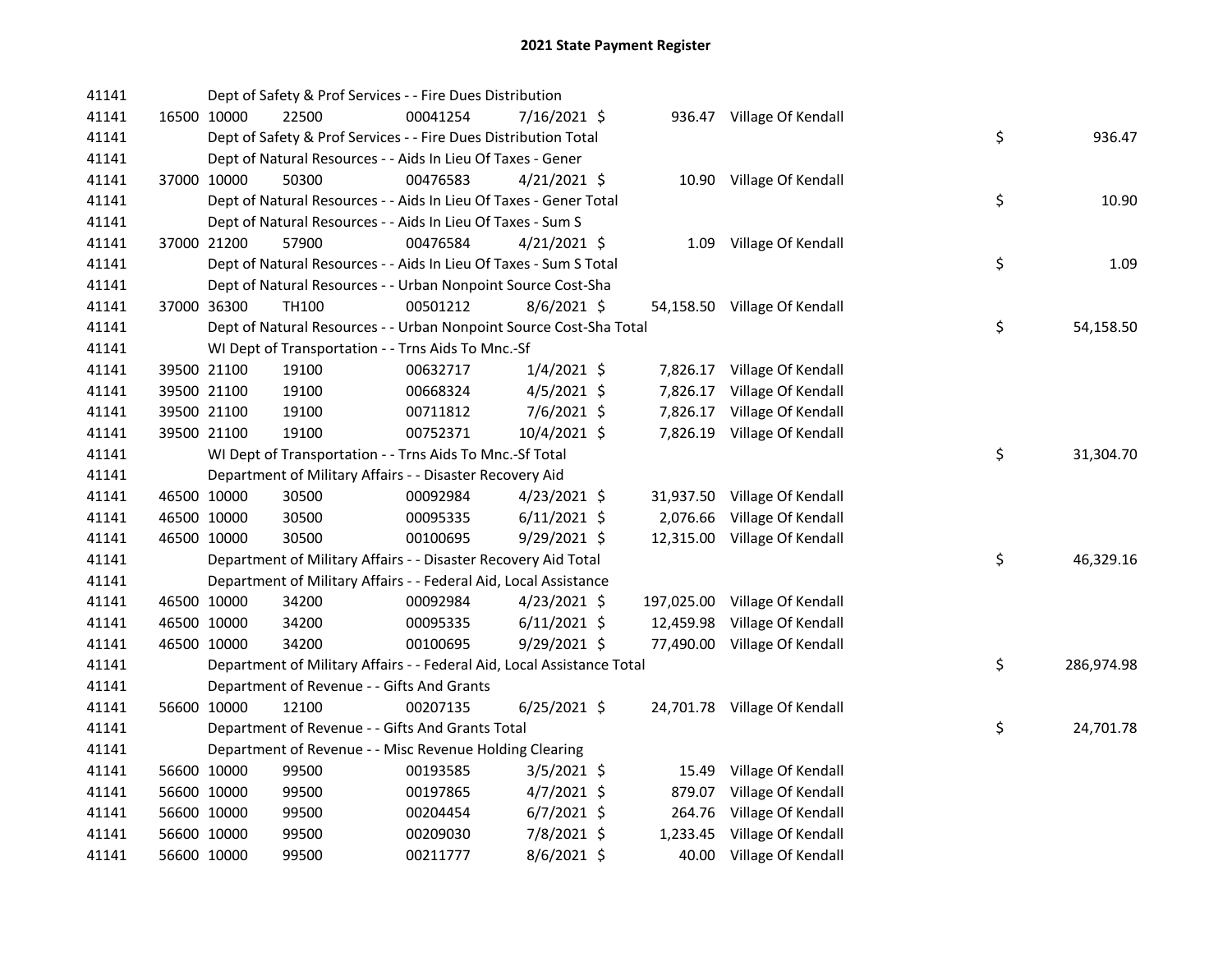| 41141       |       | 56600 10000 | 99500                                                               | 00214389 | $9/8/2021$ \$ | 40.00      | Village Of Kendall |                  |
|-------------|-------|-------------|---------------------------------------------------------------------|----------|---------------|------------|--------------------|------------------|
| 41141       |       | 56600 10000 | 99500                                                               | 00216641 | 10/7/2021 \$  | 40.00      | Village Of Kendall |                  |
| 41141       |       | 56600 10000 | 99500                                                               | 00219229 | 11/5/2021 \$  | 40.00      | Village Of Kendall |                  |
| 41141       | 56600 | 10000       | 99500                                                               | 00221380 | 12/7/2021 \$  | 219.42     | Village Of Kendall |                  |
| 41141       |       |             | Department of Revenue - - Misc Revenue Holding Clearing Total       |          |               |            |                    | \$<br>2,772.19   |
| 41141       |       |             | Shared Revenue and Tax Relief - - County And Municipal Aid          |          |               |            |                    |                  |
| 41141       | 83500 | 10000       | 10500                                                               | 00081794 | 7/26/2021 \$  | 18.552.57  | Village Of Kendall |                  |
| 41141       |       | 83500 10000 | 10500                                                               | 00088896 | 11/15/2021 \$ | 105,131.21 | Village Of Kendall |                  |
| 41141       |       |             | Shared Revenue and Tax Relief - - County And Municipal Aid Total    |          |               |            |                    | \$<br>123,683.78 |
| 41141       |       |             | Shared Revenue and Tax Relief - - Exempt Computer Aid               |          |               |            |                    |                  |
| 41141       |       | 83500 10000 | 10900                                                               | 00084381 | 7/26/2021 \$  | 889.76     | Village Of Kendall |                  |
| 41141       |       |             | Shared Revenue and Tax Relief - - Exempt Computer Aid Total         |          |               |            |                    | \$<br>889.76     |
| 41141       |       |             | Shared Revenue and Tax Relief - - Payments For Municipal Svcs       |          |               |            |                    |                  |
| 41141       |       | 83500 10000 | 50100                                                               | 00073708 | $2/1/2021$ \$ | 229.81     | Village Of Kendall |                  |
| 41141       |       |             | Shared Revenue and Tax Relief - - Payments For Municipal Svcs Total |          |               |            |                    | \$<br>229.81     |
| 41141 Total |       |             |                                                                     |          |               |            |                    | 571,993.12       |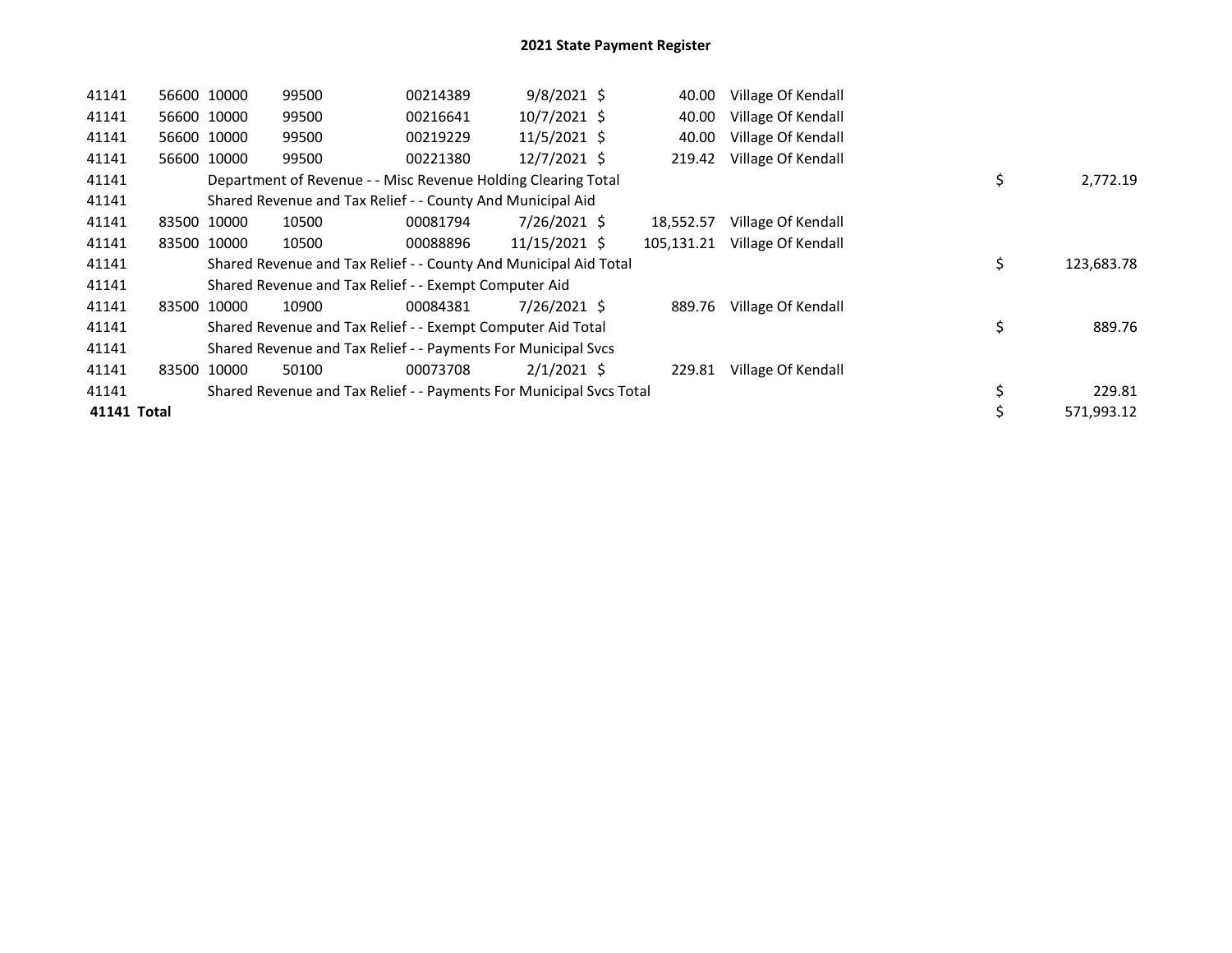| 41151       |       |             | Dept of Safety & Prof Services - - Fire Dues Distribution        |          |                |           |                    |    |           |
|-------------|-------|-------------|------------------------------------------------------------------|----------|----------------|-----------|--------------------|----|-----------|
| 41151       |       | 16500 10000 | 22500                                                            | 00041260 | $7/16/2021$ \$ | 129.03    | Village Of Melvina |    |           |
| 41151       |       |             | Dept of Safety & Prof Services - - Fire Dues Distribution Total  |          |                |           |                    | \$ | 129.03    |
| 41151       |       |             | WI Dept of Transportation - - Trns Aids To Mnc.-Sf               |          |                |           |                    |    |           |
| 41151       |       | 39500 21100 | 19100                                                            | 00632718 | $1/4/2021$ \$  | 352.18    | Village Of Melvina |    |           |
| 41151       |       | 39500 21100 | 19100                                                            | 00668325 | $4/5/2021$ \$  | 352.18    | Village Of Melvina |    |           |
| 41151       |       | 39500 21100 | 19100                                                            | 00711813 | 7/6/2021 \$    | 352.18    | Village Of Melvina |    |           |
| 41151       |       | 39500 21100 | 19100                                                            | 00752372 | $10/4/2021$ \$ | 352.19    | Village Of Melvina |    |           |
| 41151       |       |             | WI Dept of Transportation - - Trns Aids To Mnc.-Sf Total         |          |                |           |                    | \$ | 1,408.73  |
| 41151       |       |             | Department of Revenue - - Gifts And Grants                       |          |                |           |                    |    |           |
| 41151       | 56600 | 10000       | 12100                                                            | 00207136 | $6/25/2021$ \$ | 5,756.77  | Village Of Melvina |    |           |
| 41151       |       |             | Department of Revenue - - Gifts And Grants Total                 |          |                |           |                    | \$ | 5,756.77  |
| 41151       |       |             | Shared Revenue and Tax Relief - - County And Municipal Aid       |          |                |           |                    |    |           |
| 41151       |       | 83500 10000 | 10500                                                            | 00081795 | 7/26/2021 \$   | 6,452.47  | Village Of Melvina |    |           |
| 41151       |       | 83500 10000 | 10500                                                            | 00088897 | 11/15/2021 \$  | 36,563.98 | Village Of Melvina |    |           |
| 41151       |       |             | Shared Revenue and Tax Relief - - County And Municipal Aid Total |          |                |           |                    | \$ | 43,016.45 |
| 41151 Total |       |             |                                                                  |          |                |           |                    | \$ | 50,310.98 |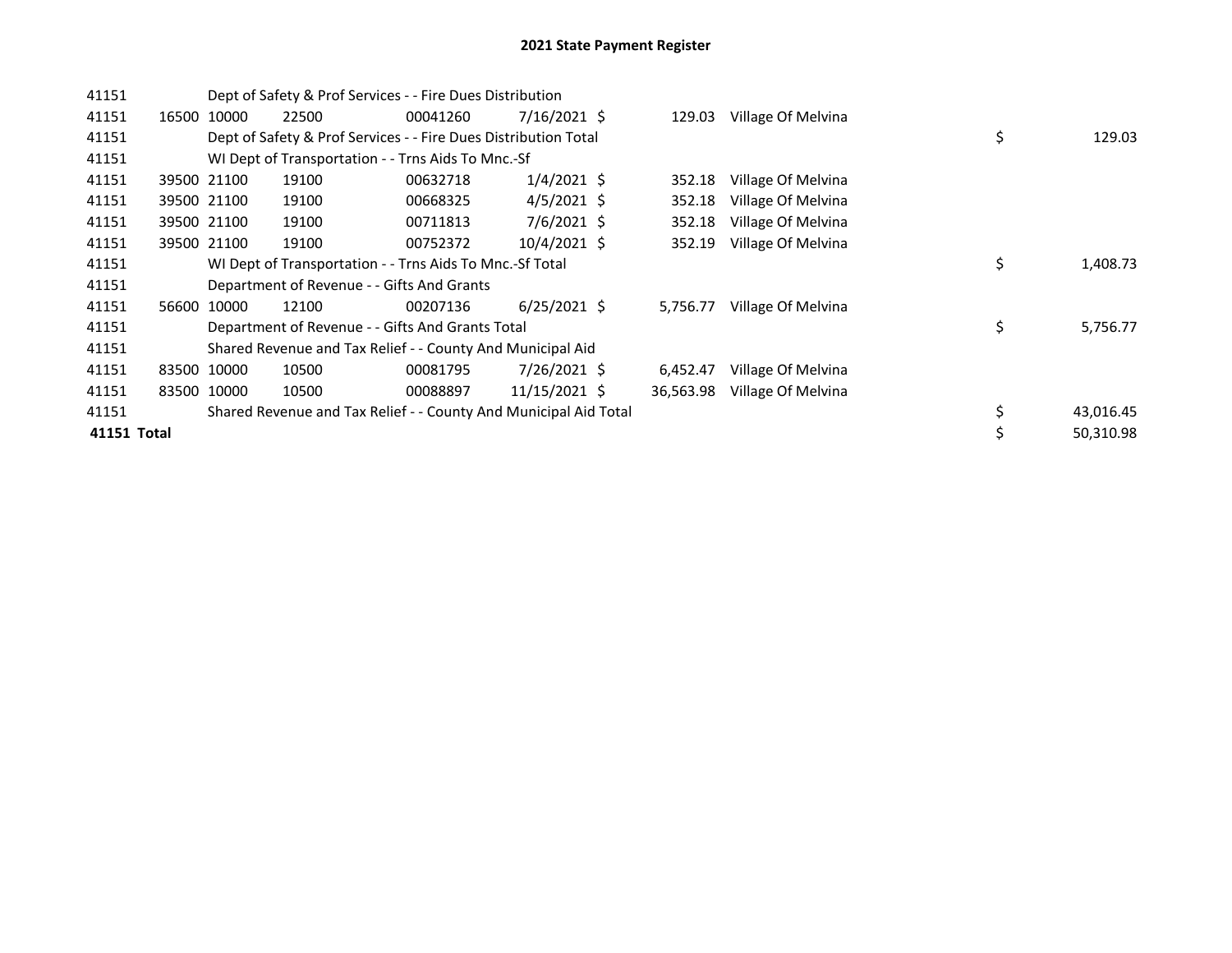| 41161 |             | Dept of Safety & Prof Services - - Fire Dues Distribution             |          |                |          |                               |    |            |
|-------|-------------|-----------------------------------------------------------------------|----------|----------------|----------|-------------------------------|----|------------|
| 41161 | 16500 10000 | 22500                                                                 | 00041262 | 7/16/2021 \$   |          | 818.39 Village Of Norwalk     |    |            |
| 41161 |             | Dept of Safety & Prof Services - - Fire Dues Distribution Total       |          |                |          |                               | \$ | 818.39     |
| 41161 |             | Dept of Natural Resources - - Aids In Lieu Of Taxes - Gener           |          |                |          |                               |    |            |
| 41161 | 37000 10000 | 50300                                                                 | 00476593 | $4/21/2021$ \$ |          | 5.00 Village Of Norwalk       |    |            |
| 41161 |             | Dept of Natural Resources - - Aids In Lieu Of Taxes - Gener Total     |          |                |          |                               | \$ | 5.00       |
| 41161 |             | Dept of Natural Resources - - Aids In Lieu Of Taxes - Sum S           |          |                |          |                               |    |            |
| 41161 | 37000 21200 | 57900                                                                 | 00476594 | $4/21/2021$ \$ |          | 0.50 Village Of Norwalk       |    |            |
| 41161 |             | Dept of Natural Resources - - Aids In Lieu Of Taxes - Sum S Total     |          |                |          |                               | \$ | 0.50       |
| 41161 |             | WI Dept of Transportation - - Trns Aids To Mnc.-Sf                    |          |                |          |                               |    |            |
| 41161 | 39500 21100 | 19100                                                                 | 00632719 | $1/4/2021$ \$  |          | 4,708.15 Village Of Norwalk   |    |            |
| 41161 | 39500 21100 | 19100                                                                 | 00668326 | 4/5/2021 \$    |          | 4,708.15 Village Of Norwalk   |    |            |
| 41161 | 39500 21100 | 19100                                                                 | 00711814 | $7/6/2021$ \$  |          | 4,708.15 Village Of Norwalk   |    |            |
| 41161 | 39500 21100 | 19100                                                                 | 00752373 | 10/4/2021 \$   |          | 4,708.15 Village Of Norwalk   |    |            |
| 41161 |             | WI Dept of Transportation - - Trns Aids To Mnc.-Sf Total              |          |                |          |                               | \$ | 18,832.60  |
| 41161 |             | Department of Justice - - Officer training reimbursement              |          |                |          |                               |    |            |
| 41161 | 45500 10000 | 21400                                                                 | 00105679 | 11/22/2021 \$  |          | 320.00 Village Of Norwalk     |    |            |
| 41161 |             | Department of Justice - - Officer training reimbursement Total        |          |                |          |                               | \$ | 320.00     |
| 41161 |             | Department of Revenue - - Gifts And Grants                            |          |                |          |                               |    |            |
| 41161 | 56600 10000 | 12100                                                                 | 00207137 | $6/25/2021$ \$ |          | 33,075.26 Village Of Norwalk  |    |            |
| 41161 |             | Department of Revenue - - Gifts And Grants Total                      |          |                |          |                               | \$ | 33,075.26  |
| 41161 |             | Department of Revenue - - Misc Revenue Holding Clearing               |          |                |          |                               |    |            |
| 41161 | 56600 10000 | 99500                                                                 | 00188906 | $1/8/2021$ \$  | 150.00   | Village Of Norwalk            |    |            |
| 41161 | 56600 10000 | 99500                                                                 | 00190977 | 2/5/2021 \$    | 250.00   | Village Of Norwalk            |    |            |
| 41161 | 56600 10000 | 99500                                                                 | 00193583 | $3/5/2021$ \$  | 125.00   | Village Of Norwalk            |    |            |
| 41161 | 56600 10000 | 99500                                                                 | 00197862 | $4/7/2021$ \$  | 230.00   | Village Of Norwalk            |    |            |
| 41161 | 56600 10000 | 99500                                                                 | 00201227 | 5/7/2021 \$    | 198.36   | Village Of Norwalk            |    |            |
| 41161 | 56600 10000 | 99500                                                                 | 00216639 | 10/7/2021 \$   | 4,450.49 | Village Of Norwalk            |    |            |
| 41161 | 56600 10000 | 99500                                                                 | 00219227 | $11/5/2021$ \$ |          | 950.78 Village Of Norwalk     |    |            |
| 41161 |             | Department of Revenue - - Misc Revenue Holding Clearing Total         |          |                |          |                               | \$ | 6,354.63   |
| 41161 |             | Shared Revenue and Tax Relief - - Expenditure Restraint Program       |          |                |          |                               |    |            |
| 41161 | 83500 10000 | 10100                                                                 | 00081796 | 7/26/2021 \$   |          | 6,606.73 Village Of Norwalk   |    |            |
| 41161 |             | Shared Revenue and Tax Relief - - Expenditure Restraint Program Total |          |                |          |                               | \$ | 6,606.73   |
| 41161 |             | Shared Revenue and Tax Relief - - County And Municipal Aid            |          |                |          |                               |    |            |
| 41161 | 83500 10000 | 10500                                                                 | 00081796 | 7/26/2021 \$   |          | 26,887.22 Village Of Norwalk  |    |            |
| 41161 | 83500 10000 | 10500                                                                 | 00088898 | 11/15/2021 \$  |          | 152,360.93 Village Of Norwalk |    |            |
| 41161 |             | Shared Revenue and Tax Relief - - County And Municipal Aid Total      |          |                |          |                               | \$ | 179,248.15 |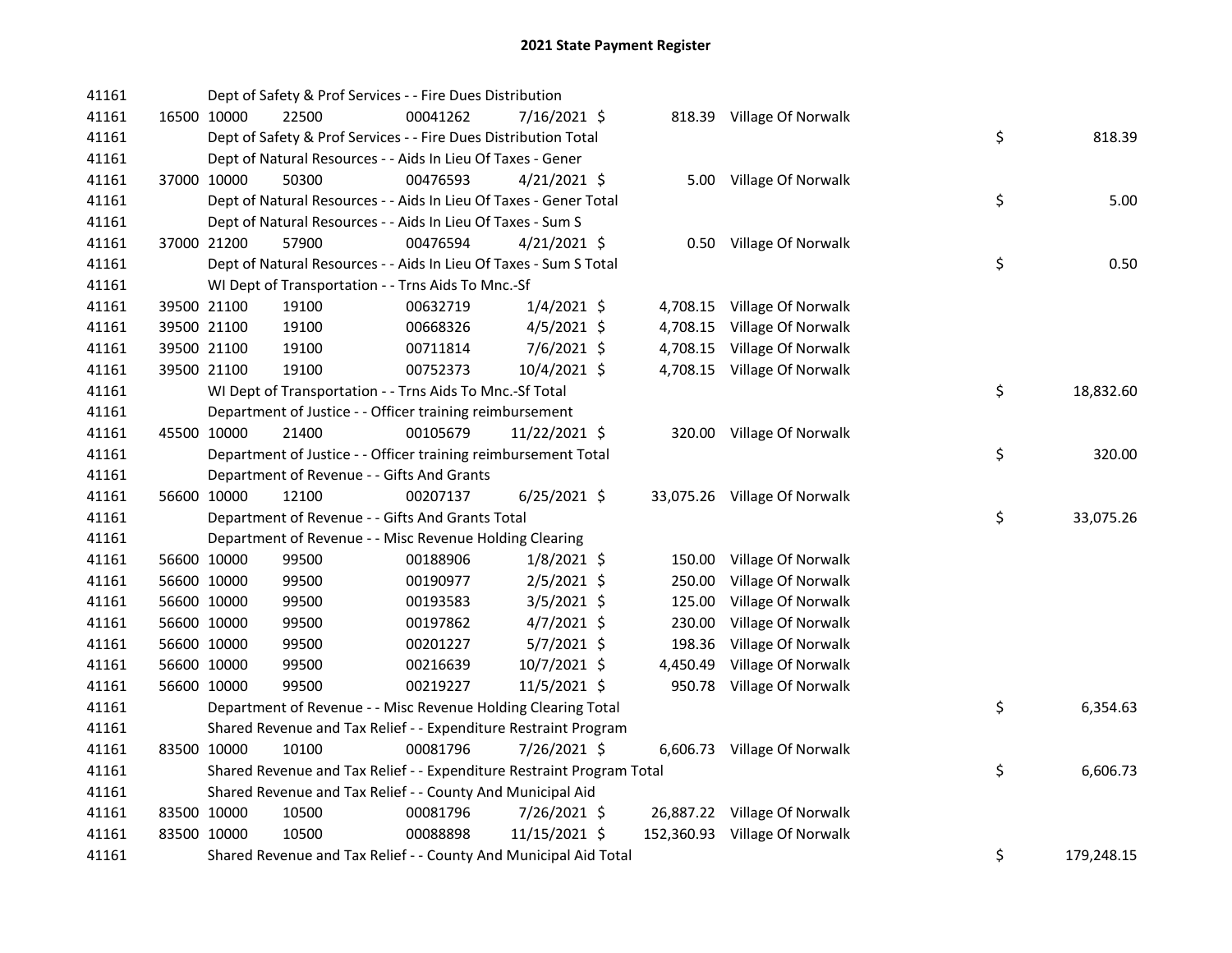| 282.68     |
|------------|
|            |
|            |
| 412.39     |
| 245,956.33 |
|            |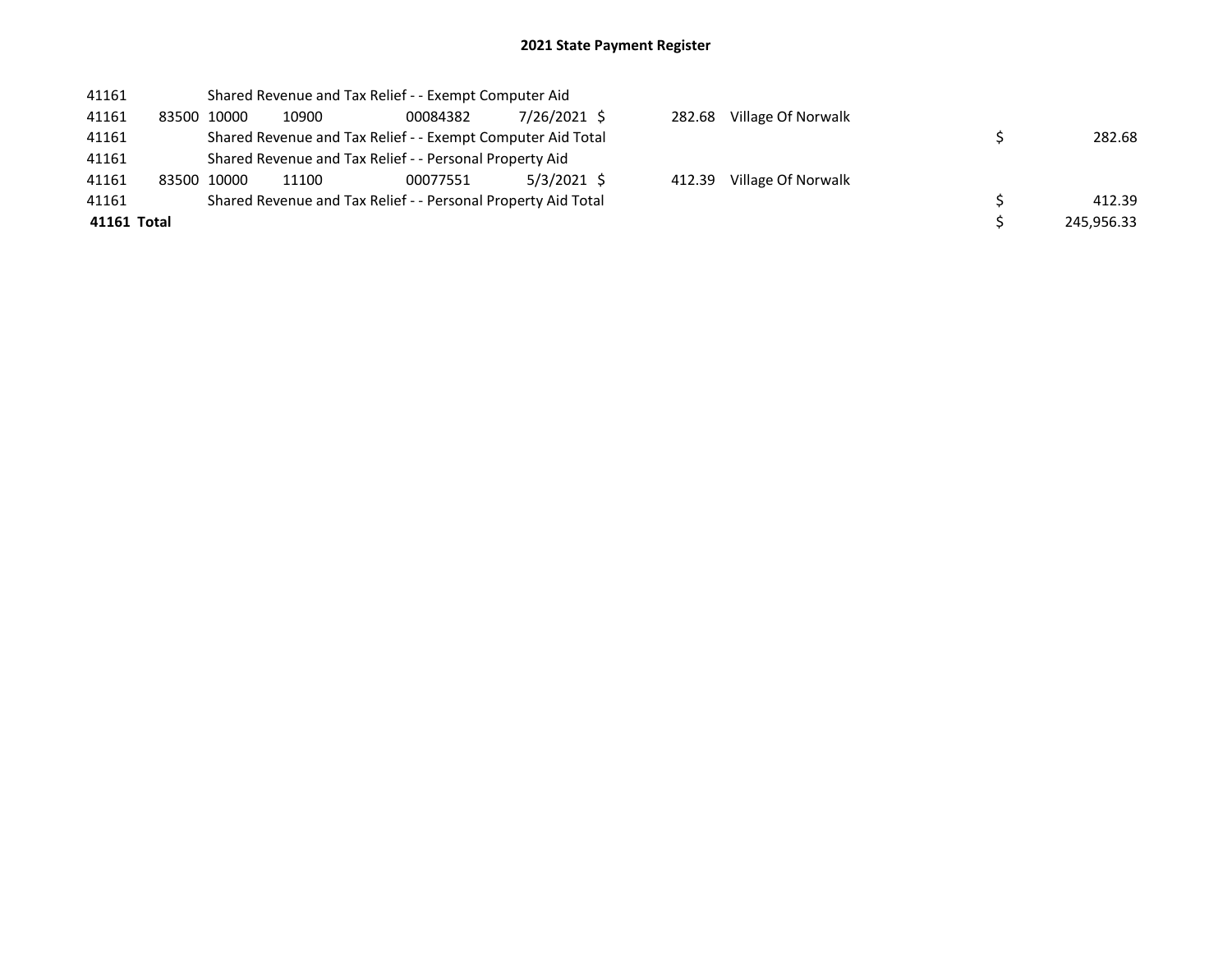| 41165 |             | Dept of Safety & Prof Services - - Fire Dues Distribution             |          |                |          |                               |    |           |
|-------|-------------|-----------------------------------------------------------------------|----------|----------------|----------|-------------------------------|----|-----------|
| 41165 | 16500 10000 | 22500                                                                 | 00041264 | 7/16/2021 \$   |          | 994.53 Oakdale, Village of    |    |           |
| 41165 |             | Dept of Safety & Prof Services - - Fire Dues Distribution Total       |          |                |          |                               | \$ | 994.53    |
| 41165 |             | Dept of Natural Resources - - Resaids - Cnty Forst, Cl & Mfl          |          |                |          |                               |    |           |
| 41165 | 37000 21200 | 57100                                                                 | 00488084 | $6/14/2021$ \$ |          | 1.40 Oakdale, Village of      |    |           |
| 41165 |             | Dept of Natural Resources - - Resaids - Cnty Forst, CI & Mfl Total    |          |                |          |                               | \$ | 1.40      |
| 41165 |             | WI Dept of Transportation - - Trns Aids To Mnc.-Sf                    |          |                |          |                               |    |           |
| 41165 | 39500 21100 | 19100                                                                 | 00632720 | $1/4/2021$ \$  | 2,865.80 | Oakdale, Village of           |    |           |
| 41165 | 39500 21100 | 19100                                                                 | 00668327 | $4/5/2021$ \$  | 2,865.80 | Oakdale, Village of           |    |           |
| 41165 | 39500 21100 | 19100                                                                 | 00711815 | $7/6/2021$ \$  | 2,865.80 | Oakdale, Village of           |    |           |
| 41165 | 39500 21100 | 19100                                                                 | 00752374 | 10/4/2021 \$   |          | 2,865.81 Oakdale, Village of  |    |           |
| 41165 |             | WI Dept of Transportation - - Trns Aids To Mnc.-Sf Total              |          |                |          |                               | \$ | 11,463.21 |
| 41165 |             | Department of Administration - - Hv Trans Ln Annual Impact Fee        |          |                |          |                               |    |           |
| 41165 | 50500 10000 | 17400                                                                 | 00144298 | $5/3/2021$ \$  |          | 6,157.00 Oakdale, Village of  |    |           |
| 41165 |             | Department of Administration - - Hv Trans Ln Annual Impact Fee Total  |          |                |          |                               | \$ | 6,157.00  |
| 41165 |             | Department of Revenue - - Gifts And Grants                            |          |                |          |                               |    |           |
| 41165 | 56600 10000 | 12100                                                                 | 00207138 | $6/25/2021$ \$ |          | 15,333.94 Oakdale, Village of |    |           |
| 41165 |             | Department of Revenue - - Gifts And Grants Total                      |          |                |          |                               | \$ | 15,333.94 |
| 41165 |             | Shared Revenue and Tax Relief - - Expenditure Restraint Program       |          |                |          |                               |    |           |
| 41165 | 83500 10000 | 10100                                                                 | 00081797 | 7/26/2021 \$   |          | 821.92 Oakdale, Village of    |    |           |
| 41165 |             | Shared Revenue and Tax Relief - - Expenditure Restraint Program Total |          |                |          |                               | \$ | 821.92    |
| 41165 |             | Shared Revenue and Tax Relief - - County And Municipal Aid            |          |                |          |                               |    |           |
| 41165 | 83500 10000 | 10500                                                                 | 00081797 | 7/26/2021 \$   | 5,231.67 | Oakdale, Village of           |    |           |
| 41165 | 83500 10000 | 10500                                                                 | 00088899 | 11/15/2021 \$  |          | 29,646.15 Oakdale, Village of |    |           |
| 41165 |             | Shared Revenue and Tax Relief - - County And Municipal Aid Total      |          |                |          |                               | \$ | 34,877.82 |
| 41165 |             | Shared Revenue and Tax Relief - - Exempt Computer Aid                 |          |                |          |                               |    |           |
| 41165 | 83500 10000 | 10900                                                                 | 00084383 | 7/26/2021 \$   |          | 571.22 Oakdale, Village of    |    |           |
| 41165 |             | Shared Revenue and Tax Relief - - Exempt Computer Aid Total           |          |                |          |                               | \$ | 571.22    |
| 41165 |             | Shared Revenue and Tax Relief - - Utility Aid                         |          |                |          |                               |    |           |
| 41165 | 83500 10000 | 11000                                                                 | 00081797 | 7/26/2021 \$   |          | 2,377.01 Oakdale, Village of  |    |           |
| 41165 | 83500 10000 | 11000                                                                 | 00088899 | 11/15/2021 \$  |          | 13,760.67 Oakdale, Village of |    |           |
| 41165 |             | Shared Revenue and Tax Relief - - Utility Aid Total                   |          |                |          |                               | \$ | 16,137.68 |
| 41165 |             | Shared Revenue and Tax Relief - - Personal Property Aid               |          |                |          |                               |    |           |
| 41165 | 83500 10000 | 11100                                                                 | 00077552 | $5/3/2021$ \$  |          | 7,660.99 Oakdale, Village of  |    |           |
| 41165 |             | Shared Revenue and Tax Relief - - Personal Property Aid Total         |          |                |          |                               | \$ | 7,660.99  |
| 41165 |             | Shared Revenue and Tax Relief - - Lottery & Gaming Credit             |          |                |          |                               |    |           |
| 41165 | 83500 52100 | 36300                                                                 | 00074310 | 3/22/2021 \$   |          | 446.16 Oakdale, Village of    |    |           |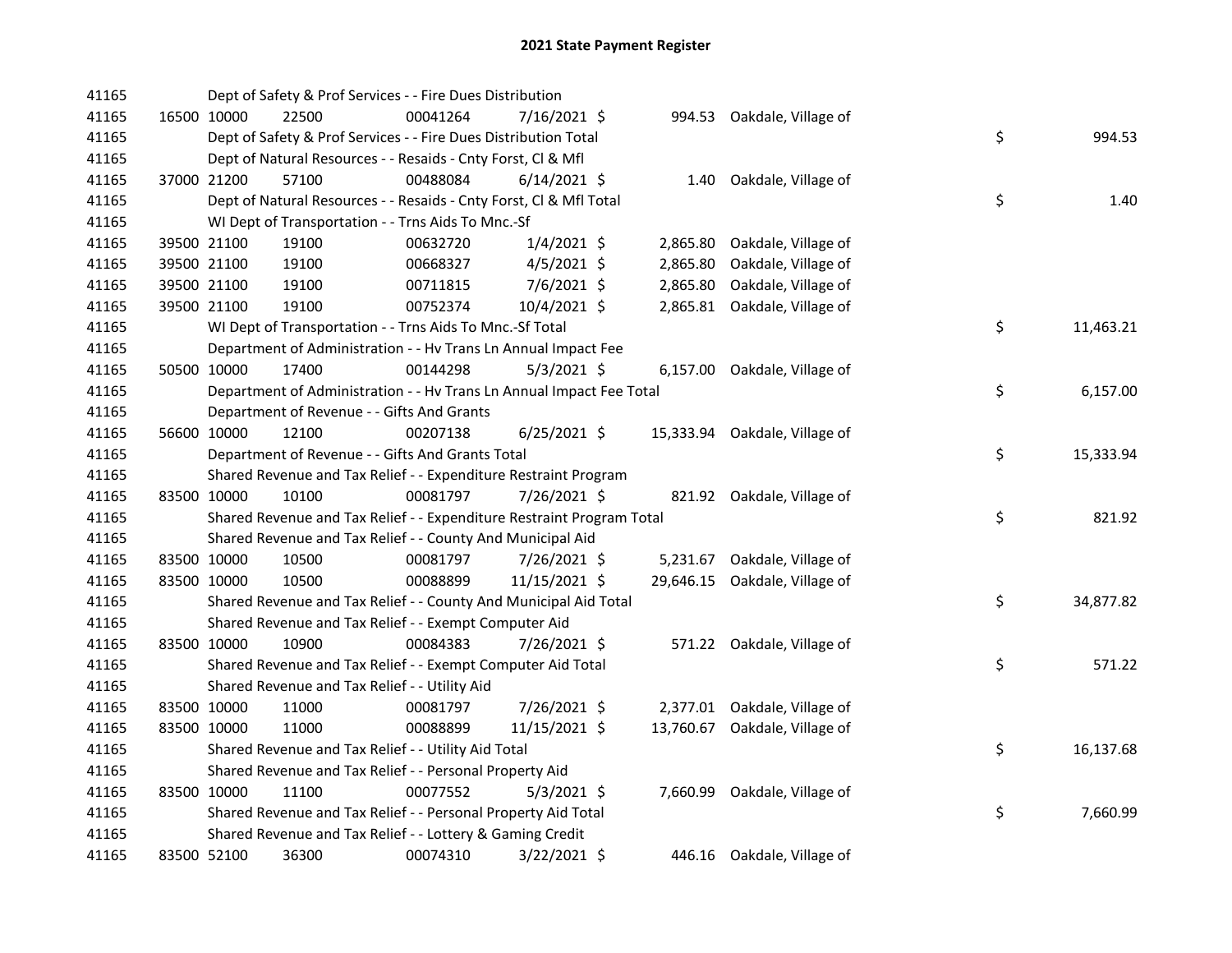| 41165       | Shared Revenue and Tax Relief - - Lottery & Gaming Credit Total | 446.16    |
|-------------|-----------------------------------------------------------------|-----------|
| 41165 Total |                                                                 | 94,465.87 |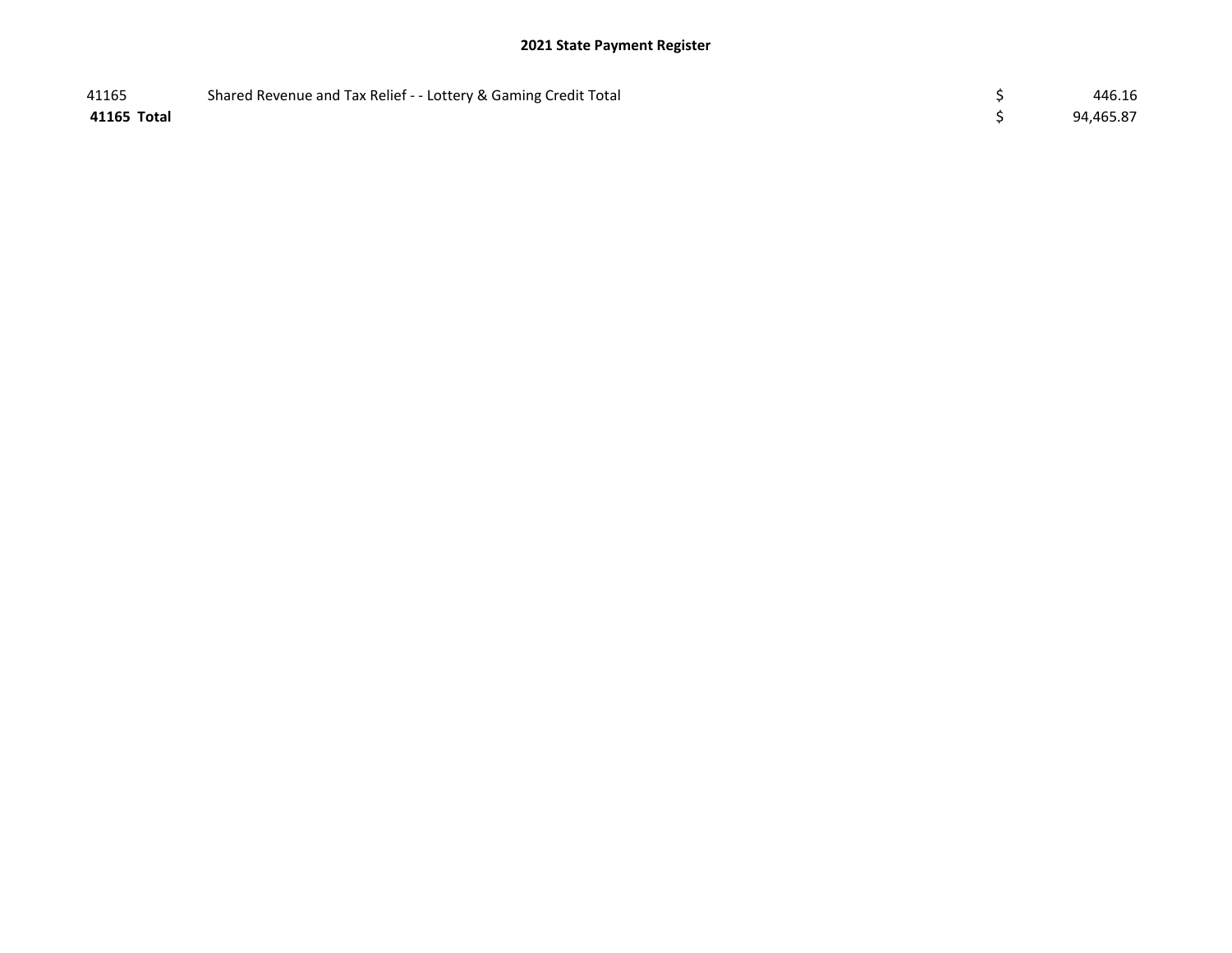| 41185       |             | Dept of Safety & Prof Services - - Fire Dues Distribution          |          |                |           |                              |    |            |
|-------------|-------------|--------------------------------------------------------------------|----------|----------------|-----------|------------------------------|----|------------|
| 41185       | 16500 10000 | 22500                                                              | 00041273 | 7/16/2021 \$   |           | 2,394.83 Village Of Warrens  |    |            |
| 41185       |             | Dept of Safety & Prof Services - - Fire Dues Distribution Total    |          |                |           |                              | \$ | 2,394.83   |
| 41185       |             | Dept of Natural Resources - - Resaids - Cnty Forst, CI & Mfl       |          |                |           |                              |    |            |
| 41185       | 37000 21200 | 57100                                                              | 00488085 | $6/14/2021$ \$ |           | 2.26 Village Of Warrens      |    |            |
| 41185       |             | Dept of Natural Resources - - Resaids - Cnty Forst, Cl & Mfl Total |          |                |           |                              | \$ | 2.26       |
| 41185       |             | WI Dept of Transportation - - Trns Aids To Mnc.-Sf                 |          |                |           |                              |    |            |
| 41185       | 39500 21100 | 19100                                                              | 00632721 | $1/4/2021$ \$  | 5,277.23  | Village Of Warrens           |    |            |
| 41185       | 39500 21100 | 19100                                                              | 00668328 | $4/5/2021$ \$  | 5,277.23  | Village Of Warrens           |    |            |
| 41185       | 39500 21100 | 19100                                                              | 00711816 | 7/6/2021 \$    | 5,277.23  | Village Of Warrens           |    |            |
| 41185       | 39500 21100 | 19100                                                              | 00752375 | 10/4/2021 \$   | 5,277.23  | Village Of Warrens           |    |            |
| 41185       |             | WI Dept of Transportation - - Trns Aids To Mnc.-Sf Total           |          |                |           |                              | \$ | 21,108.92  |
| 41185       |             | Department of Revenue - - Gifts And Grants                         |          |                |           |                              |    |            |
| 41185       | 56600 10000 | 12100                                                              | 00207139 | $6/25/2021$ \$ | 18,264.66 | Village Of Warrens           |    |            |
| 41185       |             | Department of Revenue - - Gifts And Grants Total                   |          |                |           |                              | \$ | 18,264.66  |
| 41185       |             | Shared Revenue and Tax Relief - - County And Municipal Aid         |          |                |           |                              |    |            |
| 41185       | 83500 10000 | 10500                                                              | 00081798 | 7/26/2021 \$   |           | 11,672.72 Village Of Warrens |    |            |
| 41185       | 83500 10000 | 10500                                                              | 00088900 | 11/15/2021 \$  |           | 66,145.40 Village Of Warrens |    |            |
| 41185       |             | Shared Revenue and Tax Relief - - County And Municipal Aid Total   |          |                |           |                              | \$ | 77,818.12  |
| 41185       |             | Shared Revenue and Tax Relief - - Exempt Computer Aid              |          |                |           |                              |    |            |
| 41185       | 83500 10000 | 10900                                                              | 00084384 | 7/26/2021 \$   |           | 398.03 Village Of Warrens    |    |            |
| 41185       | 83500 10000 | 10900                                                              | 00085855 | 7/26/2021 \$   | 532.70    | Village Of Warrens           |    |            |
| 41185       |             | Shared Revenue and Tax Relief - - Exempt Computer Aid Total        |          |                |           |                              | \$ | 930.73     |
| 41185       |             | Shared Revenue and Tax Relief - - Personal Property Aid            |          |                |           |                              |    |            |
| 41185       | 83500 10000 | 11100                                                              | 00077553 | $5/3/2021$ \$  |           | 79.22 Village Of Warrens     |    |            |
| 41185       | 83500 10000 | 11100                                                              | 00078942 | $5/3/2021$ \$  | 3,546.22  | Village Of Warrens           |    |            |
| 41185       |             | Shared Revenue and Tax Relief - - Personal Property Aid Total      |          |                |           |                              | \$ | 3,625.44   |
| 41185 Total |             |                                                                    |          |                |           |                              | \$ | 124,144.96 |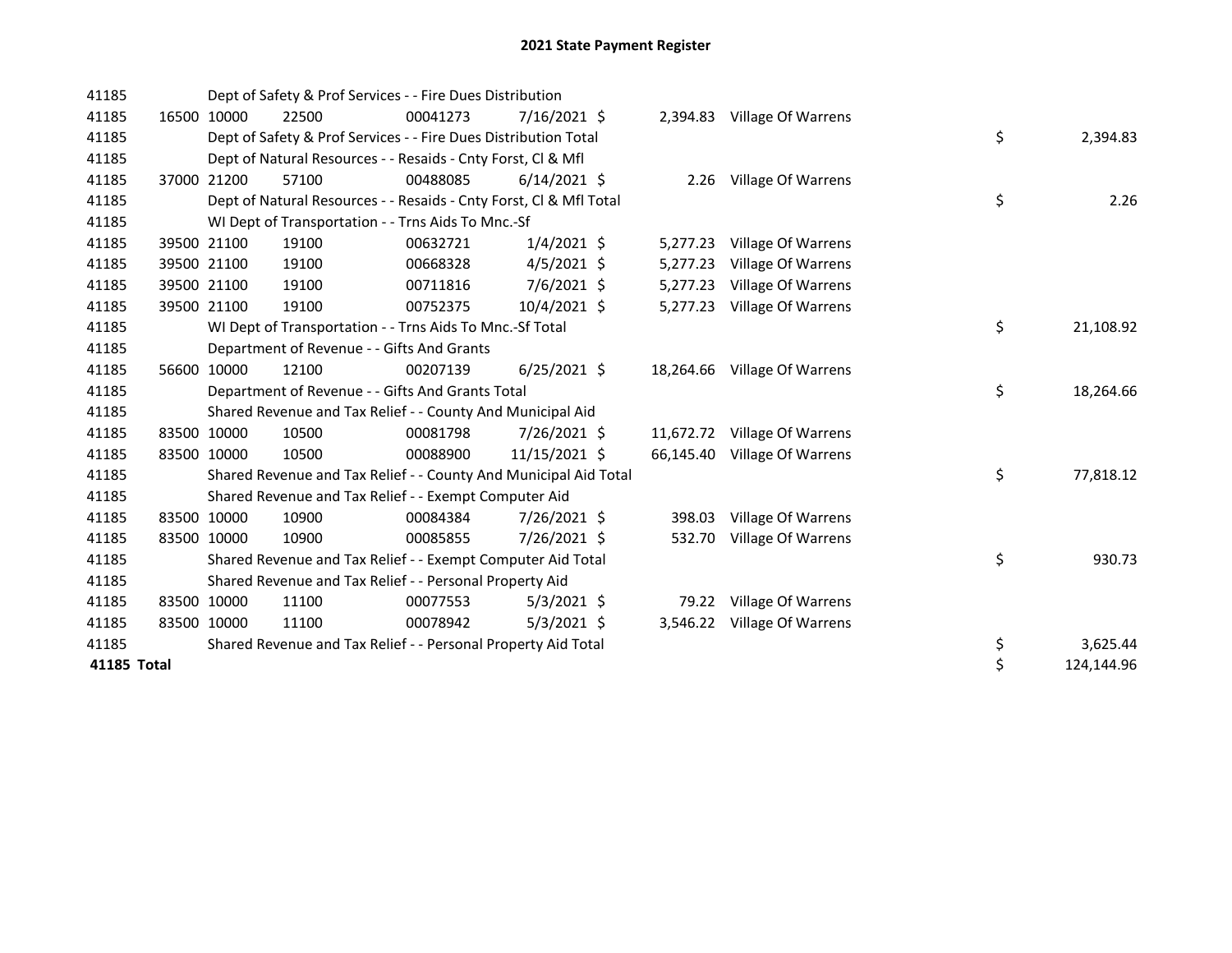| 41191 |             |             | Dept of Safety & Prof Services - - Fire Dues Distribution                       |                         |                |        |                             |    |           |
|-------|-------------|-------------|---------------------------------------------------------------------------------|-------------------------|----------------|--------|-----------------------------|----|-----------|
| 41191 |             | 16500 10000 | 22500                                                                           | 00041277                | 7/16/2021 \$   |        | 1,636.41 Village Of Wilton  |    |           |
| 41191 |             |             | Dept of Safety & Prof Services - - Fire Dues Distribution Total                 |                         |                |        |                             | \$ | 1,636.41  |
| 41191 |             |             | Dept of Natural Resources - - Aids In Lieu Of Taxes - Gener                     |                         |                |        |                             |    |           |
| 41191 |             | 37000 10000 | 50300                                                                           | 00476640                | $4/21/2021$ \$ |        | 7.94 Village Of Wilton      |    |           |
| 41191 |             |             | Dept of Natural Resources - - Aids In Lieu Of Taxes - Gener Total               |                         |                |        |                             | \$ | 7.94      |
| 41191 |             |             | Dept of Natural Resources - - Gen Program Ops-State Funds                       |                         |                |        |                             |    |           |
| 41191 |             | 37000 21200 | 16100                                                                           | 00455263                | $1/7/2021$ \$  |        | 72.31 Village Of Wilton     |    |           |
| 41191 |             | 37000 21200 | 16100                                                                           | 00471074                | 3/31/2021 \$   | 64.88  | Village Of Wilton           |    |           |
| 41191 |             | 37000 21200 | 16100                                                                           | 00494553                | 7/9/2021 \$    | 490.83 | Village Of Wilton           |    |           |
| 41191 |             | 37000 21200 | 16100                                                                           | 00507556                | $9/8/2021$ \$  | 504.84 | Village Of Wilton           |    |           |
| 41191 |             | 37000 21200 | 16100                                                                           | 00511781                | 9/30/2021 \$   |        | 48.10 Village Of Wilton     |    |           |
| 41191 |             |             | Dept of Natural Resources - - Gen Program Ops-State Funds Total                 |                         |                |        |                             | \$ | 1,180.96  |
| 41191 |             |             | Dept of Natural Resources - - Aids In Lieu Of Taxes - Sum S                     |                         |                |        |                             |    |           |
| 41191 |             | 37000 21200 | 57900                                                                           | 00476641                | $4/21/2021$ \$ |        | 0.57 Village Of Wilton      |    |           |
| 41191 |             |             | Dept of Natural Resources - - Aids In Lieu Of Taxes - Sum S Total               |                         |                |        |                             | \$ | 0.57      |
| 41191 |             |             | WI Dept of Transportation - - Trns Aids To Mnc.-Sf                              |                         |                |        |                             |    |           |
| 41191 |             | 39500 21100 | 19100                                                                           | 00632722                | $1/4/2021$ \$  |        | 9,006.33 Village Of Wilton  |    |           |
| 41191 |             | 39500 21100 | 19100                                                                           | 00668329                | $4/5/2021$ \$  |        | 9,006.33 Village Of Wilton  |    |           |
| 41191 |             | 39500 21100 | 19100                                                                           | 00711817                | 7/6/2021 \$    |        | 9,006.33 Village Of Wilton  |    |           |
| 41191 |             | 39500 21100 | 19100                                                                           | 00752376                | 10/4/2021 \$   |        | 9,006.36 Village Of Wilton  |    |           |
| 41191 |             |             | WI Dept of Transportation - - Trns Aids To Mnc.-Sf Total                        |                         |                |        |                             | \$ | 36,025.35 |
| 41191 |             |             | Department of Health Services - - Prepaid Medical Transport Reimbursement       |                         |                |        |                             |    |           |
| 41191 | 43500 10000 |             | 16300                                                                           | AMBULANCE 11/15/2021 \$ |                |        | 2,000.00 Village Of Wilton  |    |           |
| 41191 |             |             | Department of Health Services - - Prepaid Medical Transport Reimbursement Total |                         |                |        |                             | \$ | 2,000.00  |
| 41191 |             |             | Department of Justice - - Law Enforcement Train, Local                          |                         |                |        |                             |    |           |
| 41191 |             | 45500 10000 | 23100                                                                           | 00105980                | 11/26/2021 \$  |        | 320.00 Village Of Wilton    |    |           |
| 41191 |             |             | Department of Justice - - Law Enforcement Train, Local Total                    |                         |                |        |                             | \$ | 320.00    |
| 41191 |             |             | Department of Revenue - - Gifts And Grants                                      |                         |                |        |                             |    |           |
| 41191 |             | 56600 10000 | 12100                                                                           | 00207140                | $6/25/2021$ \$ |        | 26,167.14 Village Of Wilton |    |           |
| 41191 |             |             | Department of Revenue - - Gifts And Grants Total                                |                         |                |        |                             | \$ | 26,167.14 |
| 41191 |             |             | Department of Revenue - - Misc Revenue Holding Clearing                         |                         |                |        |                             |    |           |
| 41191 |             | 56600 10000 | 99500                                                                           | 00190974                | $2/5/2021$ \$  |        | 427.72 Village Of Wilton    |    |           |
| 41191 |             | 56600 10000 | 99500                                                                           | 00192773                | $3/1/2021$ \$  | 108.56 | Village Of Wilton           |    |           |
| 41191 |             | 56600 10000 | 99500                                                                           | 00193580                | $3/5/2021$ \$  | 315.94 | Village Of Wilton           |    |           |
| 41191 |             | 56600 10000 | 99500                                                                           | 00197859                | $4/7/2021$ \$  | 265.10 | Village Of Wilton           |    |           |
| 41191 |             | 56600 10000 | 99500                                                                           | 00208116                | $6/28/2021$ \$ |        | 156.19 Village Of Wilton    |    |           |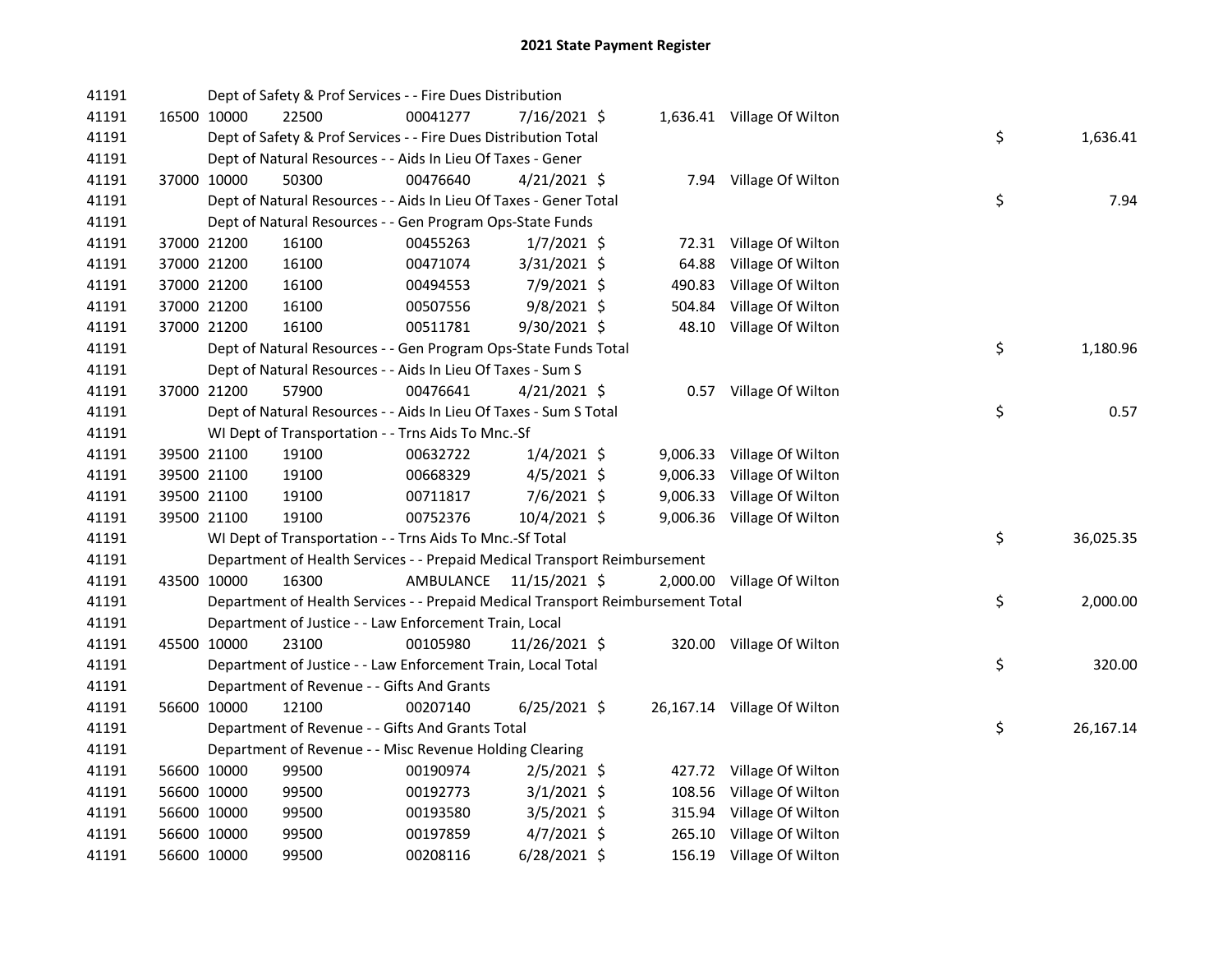| 41191       |             | Department of Revenue - - Misc Revenue Holding Clearing Total    |          |               |            |                   | \$ | 1,273.51   |
|-------------|-------------|------------------------------------------------------------------|----------|---------------|------------|-------------------|----|------------|
| 41191       |             | Shared Revenue and Tax Relief - - County And Municipal Aid       |          |               |            |                   |    |            |
| 41191       | 83500 10000 | 10500                                                            | 00081799 | 7/26/2021 \$  | 27.600.90  | Village Of Wilton |    |            |
| 41191       | 83500 10000 | 10500                                                            | 00088901 | 11/15/2021 \$ | 154,405.11 | Village Of Wilton |    |            |
| 41191       |             | Shared Revenue and Tax Relief - - County And Municipal Aid Total |          |               |            |                   | \$ | 182,006.01 |
| 41191       |             | Shared Revenue and Tax Relief - - Exempt Computer Aid            |          |               |            |                   |    |            |
| 41191       | 83500 10000 | 10900                                                            | 00084385 | 7/26/2021 \$  | 141.34     | Village Of Wilton |    |            |
| 41191       | 83500 10000 | 10900                                                            | 00085856 | 7/26/2021 \$  | 1.501.19   | Village Of Wilton |    |            |
| 41191       |             | Shared Revenue and Tax Relief - - Exempt Computer Aid Total      |          |               |            |                   | \$ | 1,642.53   |
| 41191       |             | Shared Revenue and Tax Relief - - Personal Property Aid          |          |               |            |                   |    |            |
| 41191       | 83500 10000 | 11100                                                            | 00077554 | $5/3/2021$ \$ | 12.643.63  | Village Of Wilton |    |            |
| 41191       | 83500 10000 | 11100                                                            | 00078943 | 5/3/2021 \$   | 6,235.67   | Village Of Wilton |    |            |
| 41191       |             | Shared Revenue and Tax Relief - - Personal Property Aid Total    |          |               |            |                   | \$ | 18,879.30  |
| 41191 Total |             |                                                                  |          |               |            |                   | \$ | 271,139.72 |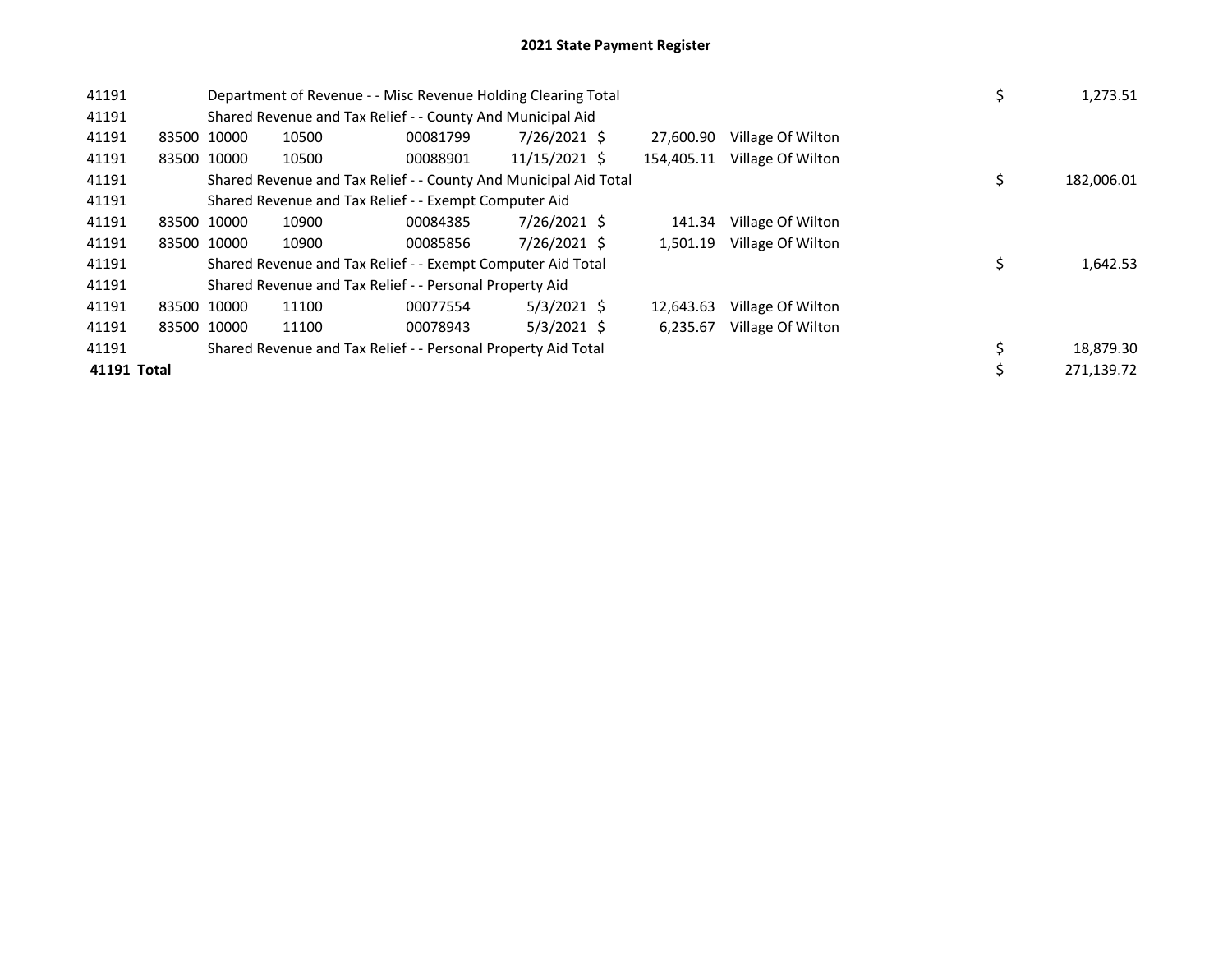| 41192       |       |             | Dept of Safety & Prof Services - - Fire Dues Distribution        |          |                |           |                            |    |           |
|-------------|-------|-------------|------------------------------------------------------------------|----------|----------------|-----------|----------------------------|----|-----------|
| 41192       |       | 16500 10000 | 22500                                                            | 00041278 | $7/16/2021$ \$ |           | 283.32 Village Of Wyeville |    |           |
| 41192       |       |             | Dept of Safety & Prof Services - - Fire Dues Distribution Total  |          |                |           |                            | \$ | 283.32    |
| 41192       |       |             | WI Dept of Transportation - - Trns Aids To Mnc.-Sf               |          |                |           |                            |    |           |
| 41192       |       | 39500 21100 | 19100                                                            | 00632723 | $1/4/2021$ \$  | 1,885.59  | Village Of Wyeville        |    |           |
| 41192       |       | 39500 21100 | 19100                                                            | 00668330 | $4/5/2021$ \$  | 1,885.59  | Village Of Wyeville        |    |           |
| 41192       |       | 39500 21100 | 19100                                                            | 00711818 | $7/6/2021$ \$  | 1,885.59  | Village Of Wyeville        |    |           |
| 41192       |       | 39500 21100 | 19100                                                            | 00752377 | 10/4/2021 \$   | 1,885.59  | Village Of Wyeville        |    |           |
| 41192       |       |             | WI Dept of Transportation - - Trns Aids To Mnc.-Sf Total         |          |                |           |                            | \$ | 7,542.36  |
| 41192       |       |             | Department of Revenue - - Gifts And Grants                       |          |                |           |                            |    |           |
| 41192       |       | 56600 10000 | 12100                                                            | 00207141 | $6/25/2021$ \$ | 7,483.80  | Village Of Wyeville        |    |           |
| 41192       |       |             | Department of Revenue - - Gifts And Grants Total                 |          |                |           |                            | \$ | 7,483.80  |
| 41192       |       |             | Shared Revenue and Tax Relief - - County And Municipal Aid       |          |                |           |                            |    |           |
| 41192       |       | 83500 10000 | 10500                                                            | 00081800 | 7/26/2021 \$   | 6,252.93  | Village Of Wyeville        |    |           |
| 41192       | 83500 | 10000       | 10500                                                            | 00088902 | 11/15/2021 \$  | 35,433.30 | Village Of Wyeville        |    |           |
| 41192       |       |             | Shared Revenue and Tax Relief - - County And Municipal Aid Total |          |                |           |                            | \$ | 41,686.23 |
| 41192       |       |             | Shared Revenue and Tax Relief - - Personal Property Aid          |          |                |           |                            |    |           |
| 41192       |       | 83500 10000 | 11100                                                            | 00077555 | $5/3/2021$ \$  | 45.20     | Village Of Wyeville        |    |           |
| 41192       |       |             | Shared Revenue and Tax Relief - - Personal Property Aid Total    |          |                |           |                            | \$ | 45.20     |
| 41192 Total |       |             |                                                                  |          |                |           |                            | \$ | 57,040.91 |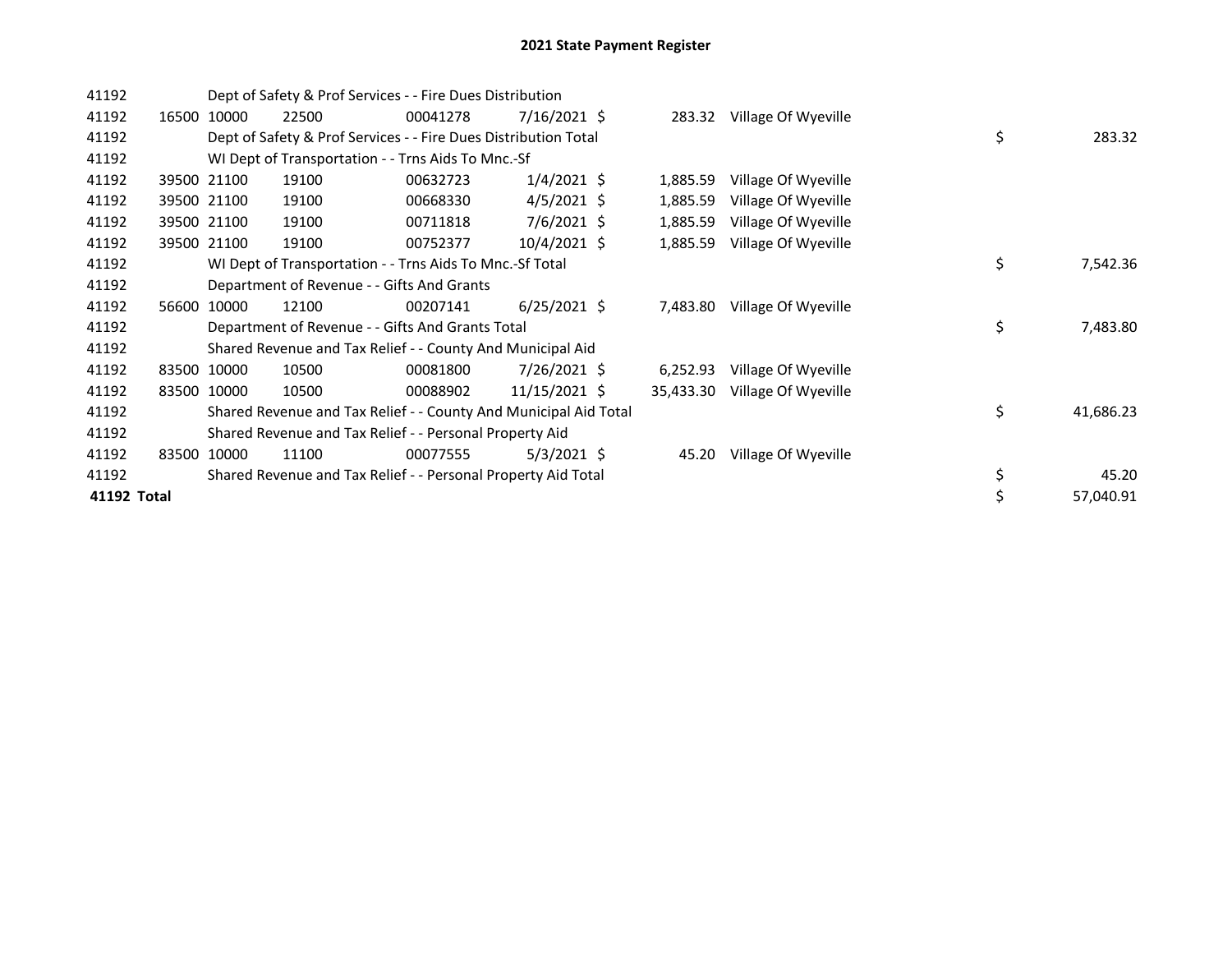| 41281 |             |              | Dept of Safety & Prof Services - - Fire Dues Distribution                                         |                |            |                           |    |            |
|-------|-------------|--------------|---------------------------------------------------------------------------------------------------|----------------|------------|---------------------------|----|------------|
| 41281 | 16500 10000 | 22500        | 00041269                                                                                          | 7/16/2021 \$   |            | 29,722.42 City Of Sparta  |    |            |
| 41281 |             |              | Dept of Safety & Prof Services - - Fire Dues Distribution Total                                   |                |            |                           | \$ | 29,722.42  |
| 41281 |             |              | Dept of Natural Resources - - Aids In Lieu Of Taxes - Gener                                       |                |            |                           |    |            |
| 41281 | 37000 10000 | 50300        | 00476077                                                                                          | $4/21/2021$ \$ |            | 175.13 City Of Sparta     |    |            |
| 41281 |             |              | Dept of Natural Resources - - Aids In Lieu Of Taxes - Gener Total                                 |                |            |                           | \$ | 175.13     |
| 41281 |             |              | Dept of Natural Resources - - Land Acquisition                                                    |                |            |                           |    |            |
| 41281 | 37000 36300 | TA100        | 00469663                                                                                          | $3/23/2021$ \$ |            | 28,141.00 City Of Sparta  |    |            |
| 41281 |             |              | Dept of Natural Resources - - Land Acquisition Total                                              |                |            |                           | \$ | 28,141.00  |
| 41281 |             |              | Dept of Natural Resources - - Dnr-Dam Safety Projects                                             |                |            |                           |    |            |
| 41281 | 37000 36300 | <b>TX100</b> | 00526545                                                                                          | 12/29/2021 \$  |            | 290,418.35 City Of Sparta |    |            |
| 41281 |             |              | Dept of Natural Resources - - Dnr-Dam Safety Projects Total                                       |                |            |                           | \$ | 290,418.35 |
| 41281 |             |              | WI Dept of Transportation - - Conn Hwy Aids St Fds                                                |                |            |                           |    |            |
| 41281 | 39500 21100 | 16200        | 00633586                                                                                          | $1/4/2021$ \$  | 16,318.30  | City Of Sparta            |    |            |
| 41281 | 39500 21100 | 16200        | 00669193                                                                                          | $4/5/2021$ \$  | 16,318.30  | City Of Sparta            |    |            |
| 41281 | 39500 21100 | 16200        | 00712681                                                                                          | 7/6/2021 \$    | 16,318.30  | City Of Sparta            |    |            |
| 41281 | 39500 21100 | 16200        | 00753240                                                                                          | 10/4/2021 \$   | 16,318.30  | City Of Sparta            |    |            |
| 41281 |             |              | WI Dept of Transportation - - Conn Hwy Aids St Fds Total                                          |                |            |                           | \$ | 65,273.20  |
| 41281 |             |              | WI Dept of Transportation - - Trns Aids To Mnc.-Sf                                                |                |            |                           |    |            |
| 41281 | 39500 21100 | 19100        | 00632724                                                                                          | 1/4/2021 \$    | 132,203.17 | City Of Sparta            |    |            |
| 41281 | 39500 21100 | 19100        | 00668331                                                                                          | $4/5/2021$ \$  | 132,203.17 | City Of Sparta            |    |            |
| 41281 | 39500 21100 | 19100        | 00711819                                                                                          | $7/6/2021$ \$  | 132,203.17 | City Of Sparta            |    |            |
| 41281 | 39500 21100 | 19100        | 00752378                                                                                          | 10/4/2021 \$   |            | 132,203.18 City Of Sparta |    |            |
| 41281 |             |              | WI Dept of Transportation - - Trns Aids To Mnc.-Sf Total                                          |                |            |                           | \$ | 528,812.69 |
| 41281 |             |              | Department of Justice - - Officer training reimbursement                                          |                |            |                           |    |            |
| 41281 | 45500 10000 | 21400        | 00106091                                                                                          | 11/29/2021 \$  |            | 2,880.00 City Of Sparta   |    |            |
| 41281 |             |              | Department of Justice - - Officer training reimbursement Total                                    |                |            |                           | \$ | 2,880.00   |
| 41281 |             |              | Department of Military Affairs - - Energy Costs, Energy-Related A                                 |                |            |                           |    |            |
| 41281 | 46500 10000 | 10600        | 00087645                                                                                          | $1/14/2021$ \$ |            | 230.58 City Of Sparta     |    |            |
| 41281 | 46500 10000 | 10600        | 00092645                                                                                          | $4/15/2021$ \$ | 235.99     | City Of Sparta            |    |            |
| 41281 | 46500 10000 | 10600        | 00097045                                                                                          | 7/9/2021 \$    | 252.22     | City Of Sparta            |    |            |
| 41281 | 46500 10000 | 10600        | 00101298                                                                                          | 10/13/2021 \$  |            | 187.30 City Of Sparta     |    |            |
| 41281 |             |              | Department of Military Affairs - - Energy Costs, Energy-Related A Total                           |                |            |                           | \$ | 906.09     |
| 41281 |             |              | Elections Commission - - General Program Ops, GPR                                                 |                |            |                           |    |            |
| 41281 | 51000 10000 | 10100        | 00005067                                                                                          | 1/8/2021 \$    |            | 456.35 City Of Sparta     |    |            |
| 41281 |             |              | Elections Commission - - General Program Ops, GPR Total                                           |                |            |                           | \$ | 456.35     |
| 41281 |             |              | Public Defender Board - - Transcript, Discovery and Records Provided to the Public Defender Board |                |            |                           |    |            |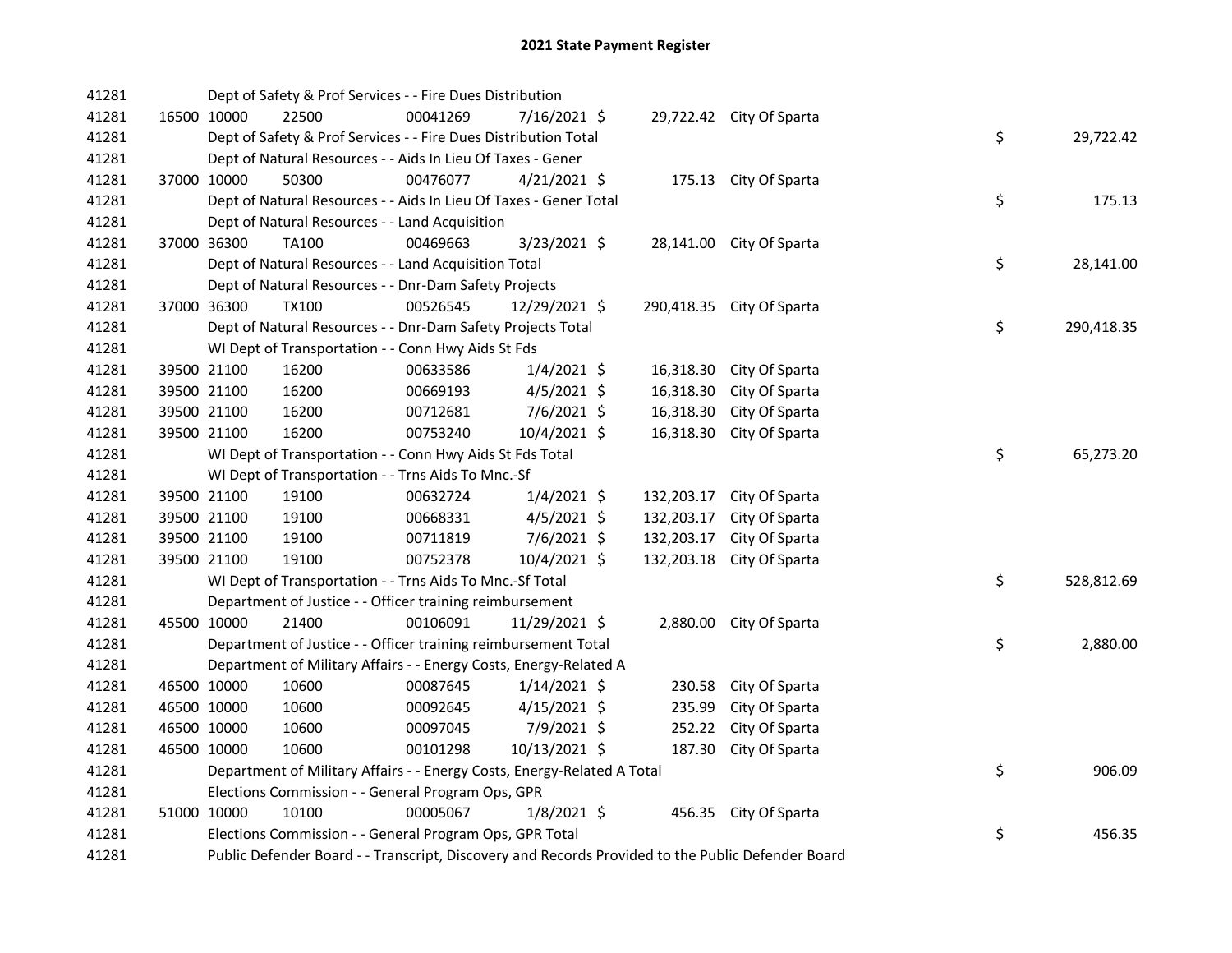| 41281 | 55000 10000                                                | 10600                                                                 | 00291316 | 5/21/2021 \$   |  |           | 1.75 City Of Sparta                                                                                     |  |                  |
|-------|------------------------------------------------------------|-----------------------------------------------------------------------|----------|----------------|--|-----------|---------------------------------------------------------------------------------------------------------|--|------------------|
| 41281 | 55000 10000                                                | 10600                                                                 | 00302431 | 7/27/2021 \$   |  |           | 10.75 City Of Sparta                                                                                    |  |                  |
| 41281 |                                                            |                                                                       |          |                |  |           | Public Defender Board - - Transcript, Discovery and Records Provided to the Public Defender Board Total |  | \$<br>12.50      |
| 41281 |                                                            | Department of Revenue - - Gifts And Grants                            |          |                |  |           |                                                                                                         |  |                  |
| 41281 | 56600 10000                                                | 12100                                                                 | 00207142 | $6/25/2021$ \$ |  |           | 514,550.62 City Of Sparta                                                                               |  |                  |
| 41281 |                                                            | Department of Revenue - - Gifts And Grants Total                      |          |                |  |           |                                                                                                         |  | \$<br>514,550.62 |
| 41281 |                                                            | Department of Revenue - - Misc Revenue Holding Clearing               |          |                |  |           |                                                                                                         |  |                  |
| 41281 | 56600 10000                                                | 99500                                                                 | 00188904 | $1/8/2021$ \$  |  | 2,889.58  | City Of Sparta                                                                                          |  |                  |
| 41281 | 56600 10000                                                | 99500                                                                 | 00190975 | $2/5/2021$ \$  |  | 2,091.85  | City Of Sparta                                                                                          |  |                  |
| 41281 | 56600 10000                                                | 99500                                                                 | 00192772 | $3/1/2021$ \$  |  | 198.70    | City Of Sparta                                                                                          |  |                  |
| 41281 | 56600 10000                                                | 99500                                                                 | 00192775 | $3/1/2021$ \$  |  | 321.00    | City Of Sparta                                                                                          |  |                  |
| 41281 | 56600 10000                                                | 99500                                                                 | 00193581 | $3/5/2021$ \$  |  | 8,589.19  | City Of Sparta                                                                                          |  |                  |
| 41281 | 56600 10000                                                | 99500                                                                 | 00194197 | 3/8/2021 \$    |  | 50.00     | City Of Sparta                                                                                          |  |                  |
| 41281 | 56600 10000                                                | 99500                                                                 | 00195048 | 3/15/2021 \$   |  | 566.00    | City Of Sparta                                                                                          |  |                  |
| 41281 | 56600 10000                                                | 99500                                                                 | 00195050 | 3/15/2021 \$   |  | 50.00     | City Of Sparta                                                                                          |  |                  |
| 41281 | 56600 10000                                                | 99500                                                                 | 00195880 | 3/22/2021 \$   |  | 100.00    | City Of Sparta                                                                                          |  |                  |
| 41281 | 56600 10000                                                | 99500                                                                 | 00197860 | $4/7/2021$ \$  |  | 8,472.63  | City Of Sparta                                                                                          |  |                  |
| 41281 | 56600 10000                                                | 99500                                                                 | 00199880 | 4/26/2021 \$   |  | 50.00     | City Of Sparta                                                                                          |  |                  |
| 41281 | 56600 10000                                                | 99500                                                                 | 00201225 | 5/7/2021 \$    |  | 4,922.26  | City Of Sparta                                                                                          |  |                  |
| 41281 | 56600 10000                                                | 99500                                                                 | 00201672 | 5/10/2021 \$   |  | 50.00     | City Of Sparta                                                                                          |  |                  |
| 41281 | 56600 10000                                                | 99500                                                                 | 00203033 | $5/24/2021$ \$ |  | 553.00    | City Of Sparta                                                                                          |  |                  |
| 41281 | 56600 10000                                                | 99500                                                                 | 00203034 | 5/24/2021 \$   |  | 86.00     | City Of Sparta                                                                                          |  |                  |
| 41281 | 56600 10000                                                | 99500                                                                 | 00203736 | $6/1/2021$ \$  |  | 150.00    | City Of Sparta                                                                                          |  |                  |
| 41281 | 56600 10000                                                | 99500                                                                 | 00204451 | $6/7/2021$ \$  |  | 5,926.42  | City Of Sparta                                                                                          |  |                  |
| 41281 | 56600 10000                                                | 99500                                                                 | 00204800 | $6/7/2021$ \$  |  | 229.80    | City Of Sparta                                                                                          |  |                  |
| 41281 | 56600 10000                                                | 99500                                                                 | 00209027 | 7/8/2021 \$    |  | 4,575.01  | City Of Sparta                                                                                          |  |                  |
| 41281 | 56600 10000                                                | 99500                                                                 | 00211774 | $8/6/2021$ \$  |  | 2,784.07  | City Of Sparta                                                                                          |  |                  |
| 41281 | 56600 10000                                                | 99500                                                                 | 00214386 | 9/8/2021 \$    |  | 1,829.76  | City Of Sparta                                                                                          |  |                  |
| 41281 | 56600 10000                                                | 99500                                                                 | 00214802 | $9/13/2021$ \$ |  | 40.09     | City Of Sparta                                                                                          |  |                  |
| 41281 | 56600 10000                                                | 99500                                                                 | 00216637 | 10/7/2021 \$   |  | 3,222.68  | City Of Sparta                                                                                          |  |                  |
| 41281 | 56600 10000                                                | 99500                                                                 | 00219225 | 11/5/2021 \$   |  | 3,286.44  | City Of Sparta                                                                                          |  |                  |
| 41281 | 56600 10000                                                | 99500                                                                 | 00221377 | 12/7/2021 \$   |  | 1,621.54  | City Of Sparta                                                                                          |  |                  |
| 41281 |                                                            | Department of Revenue - - Misc Revenue Holding Clearing Total         |          |                |  |           |                                                                                                         |  | \$<br>52,656.02  |
| 41281 |                                                            | Shared Revenue and Tax Relief - - Expenditure Restraint Program       |          |                |  |           |                                                                                                         |  |                  |
| 41281 | 83500 10000                                                | 10100                                                                 | 00081801 | 7/26/2021 \$   |  | 56,564.59 | City Of Sparta                                                                                          |  |                  |
| 41281 |                                                            | Shared Revenue and Tax Relief - - Expenditure Restraint Program Total |          |                |  |           |                                                                                                         |  | \$<br>56,564.59  |
| 41281 | Shared Revenue and Tax Relief - - County And Municipal Aid |                                                                       |          |                |  |           |                                                                                                         |  |                  |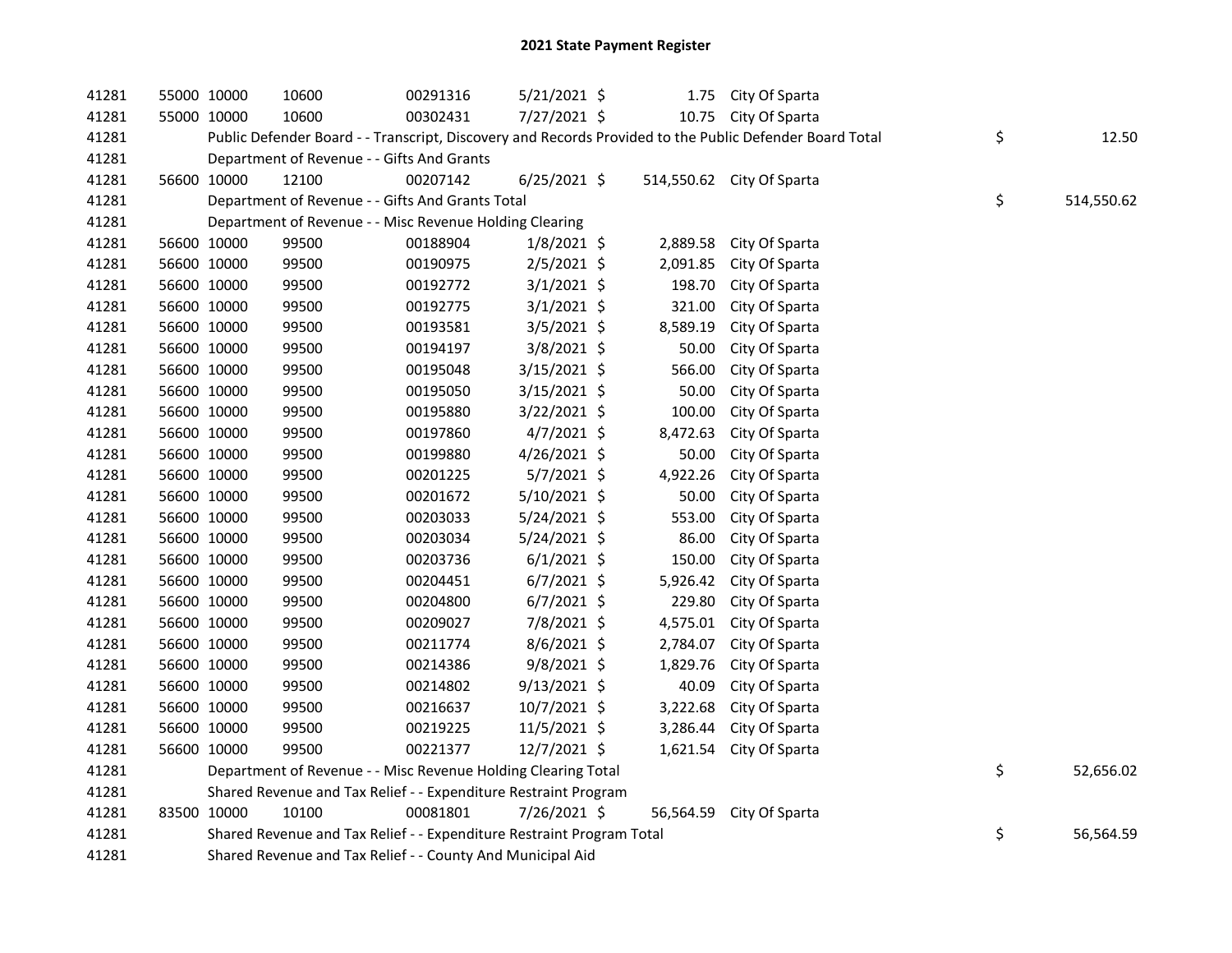| 41281       |       | 83500 10000 | 10500 | 00081801                                                              | 7/26/2021 \$   | 291,719.03   | City Of Sparta |    |              |
|-------------|-------|-------------|-------|-----------------------------------------------------------------------|----------------|--------------|----------------|----|--------------|
| 41281       |       | 83500 10000 | 10500 | 00088903                                                              | 11/15/2021 \$  | 1,663,856.10 | City Of Sparta |    |              |
| 41281       |       |             |       | Shared Revenue and Tax Relief - - County And Municipal Aid Total      |                |              |                | \$ | 1,955,575.13 |
| 41281       |       |             |       | Shared Revenue and Tax Relief - - Exempt Computer Aid                 |                |              |                |    |              |
| 41281       |       | 83500 10000 | 10900 | 00084386                                                              | 7/26/2021 \$   | 9,964.47     | City Of Sparta |    |              |
| 41281       |       | 83500 10000 | 10900 | 00085857                                                              | 7/26/2021 \$   | 11.79        | City Of Sparta |    |              |
| 41281       |       |             |       | Shared Revenue and Tax Relief - - Exempt Computer Aid Total           |                |              |                | \$ | 9,976.26     |
| 41281       |       |             |       | Shared Revenue and Tax Relief - - Utility Aid                         |                |              |                |    |              |
| 41281       | 83500 | 10000       | 11000 | 00088903                                                              | 11/15/2021 \$  | 13,084.67    | City Of Sparta |    |              |
| 41281       |       |             |       | Shared Revenue and Tax Relief - - Utility Aid Total                   |                |              |                | \$ | 13,084.67    |
| 41281       |       |             |       | Shared Revenue and Tax Relief - - Personal Property Aid               |                |              |                |    |              |
| 41281       |       | 83500 10000 | 11100 | 00077556                                                              | $5/3/2021$ \$  | 16,658.05    | City Of Sparta |    |              |
| 41281       |       | 83500 10000 | 11100 | 00078944                                                              | $5/3/2021$ \$  | 47.419.03    | City Of Sparta |    |              |
| 41281       |       |             |       | Shared Revenue and Tax Relief - - Personal Property Aid Total         |                |              |                | \$ | 64,077.08    |
| 41281       |       |             |       | Shared Revenue and Tax Relief - - School Lvy Tx/First Dollar Cr       |                |              |                |    |              |
| 41281       | 83500 | 10000       | 30200 | 00082706                                                              | 7/26/2021 \$   | 947,349.26   | City Of Sparta |    |              |
| 41281       |       | 83500 10000 | 30200 | 00086102                                                              | 7/26/2021 \$   | 198,521.81   | City Of Sparta |    |              |
| 41281       |       |             |       | Shared Revenue and Tax Relief - - School Lvy Tx/First Dollar Cr Total |                |              |                | \$ | 1,145,871.07 |
| 41281       |       |             |       | Shared Revenue and Tax Relief - - Payments For Municipal Svcs         |                |              |                |    |              |
| 41281       |       | 83500 10000 | 50100 | 00073709                                                              | $2/1/2021$ \$  | 3,076.61     | City Of Sparta |    |              |
| 41281       |       |             |       | Shared Revenue and Tax Relief - - Payments For Municipal Svcs Total   |                |              |                | \$ | 3,076.61     |
| 41281       |       |             |       | Shared Revenue and Tax Relief - - Lottery & Gaming Credit             |                |              |                |    |              |
| 41281       |       | 83500 52100 | 36300 | 00074311                                                              | $3/22/2021$ \$ | 43,084.08    | City Of Sparta |    |              |
| 41281       |       | 83500 52100 | 36300 | 00074585                                                              | $3/22/2021$ \$ | 295,344.90   | City Of Sparta |    |              |
| 41281       |       |             |       | Shared Revenue and Tax Relief - - Lottery & Gaming Credit Total       |                |              |                | \$ | 338,428.98   |
| 41281 Total |       |             |       |                                                                       |                |              |                | \$ | 5,100,658.76 |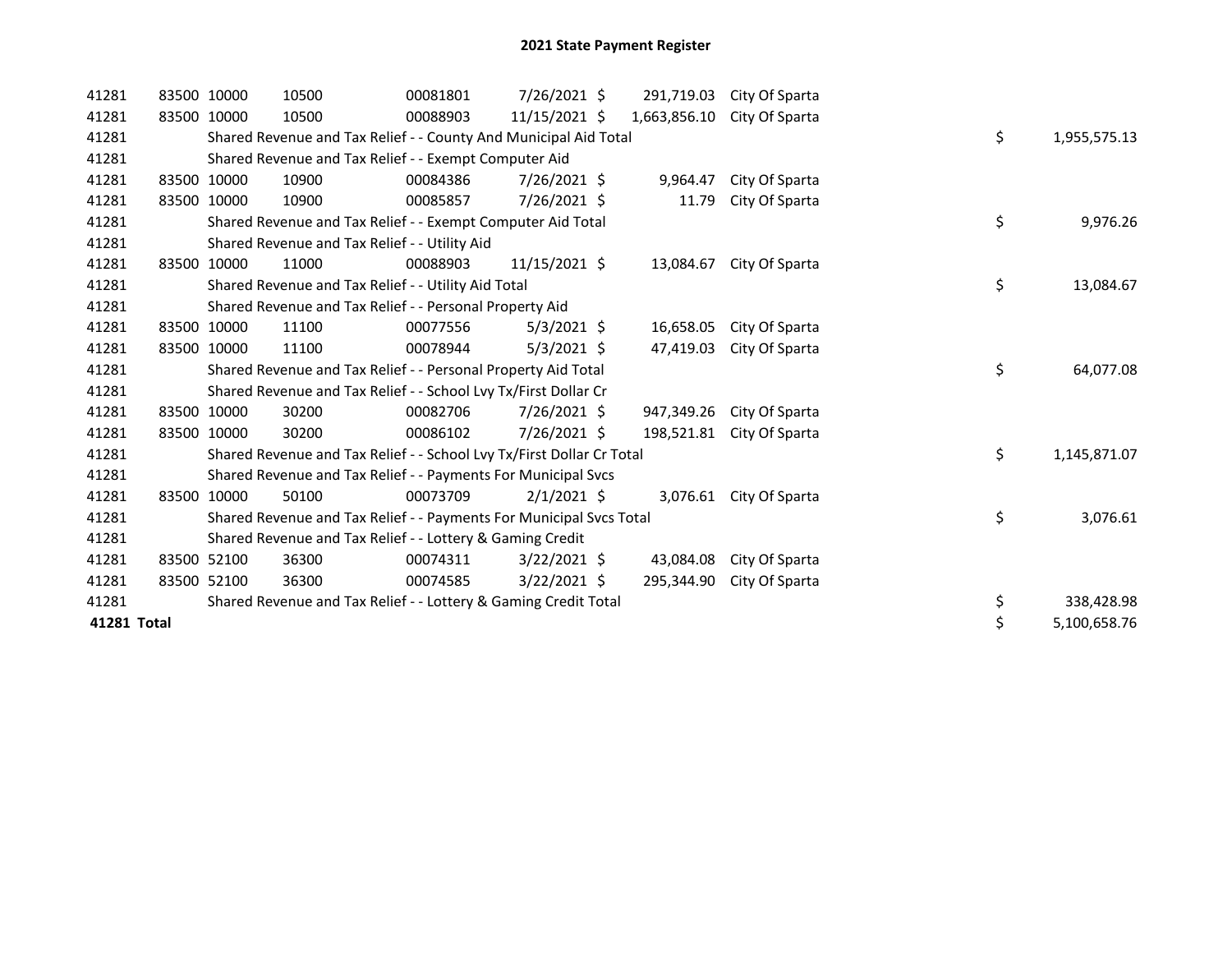| 41286 |             | Dept of Safety & Prof Services - - Fire Dues Distribution         |          |                |        |                          |    |           |
|-------|-------------|-------------------------------------------------------------------|----------|----------------|--------|--------------------------|----|-----------|
| 41286 | 16500 10000 | 22500                                                             | 00041271 | 7/16/2021 \$   |        | 34,605.70 Tomah, City of |    |           |
| 41286 |             | Dept of Safety & Prof Services - - Fire Dues Distribution Total   |          |                |        |                          | \$ | 34,605.70 |
| 41286 |             | Dept of Natural Resources - - Aids In Lieu Of Taxes - Gener       |          |                |        |                          |    |           |
| 41286 | 37000 10000 | 50300                                                             | 00460005 | $1/29/2021$ \$ |        | 747.30 Tomah, City of    |    |           |
| 41286 |             | Dept of Natural Resources - - Aids In Lieu Of Taxes - Gener Total |          |                |        |                          | \$ | 747.30    |
| 41286 |             | Dept of Natural Resources - - General Program Operations --       |          |                |        |                          |    |           |
| 41286 | 37000 21200 | 25400                                                             | 00455821 | $1/14/2021$ \$ |        | 118.45 Tomah, City of    |    |           |
| 41286 | 37000 21200 | 25400                                                             | 00462866 | $2/16/2021$ \$ | 111.33 | Tomah, City of           |    |           |
| 41286 | 37000 21200 | 25400                                                             | 00467231 | $3/11/2021$ \$ | 114.21 | Tomah, City of           |    |           |
| 41286 | 37000 21200 | 25400                                                             | 00472082 | $4/21/2021$ \$ | 68.38  | Tomah, City of           |    |           |
| 41286 | 37000 21200 | 25400                                                             | 00472187 | $4/19/2021$ \$ | 398.00 | Tomah, City of           |    |           |
| 41286 | 37000 21200 | 25400                                                             | 00472378 | $4/12/2021$ \$ | 158.75 | Tomah, City of           |    |           |
| 41286 | 37000 21200 | 25400                                                             | 00479707 | $5/12/2021$ \$ | 177.77 | Tomah, City of           |    |           |
| 41286 | 37000 21200 | 25400                                                             | 00488666 | $6/15/2021$ \$ | 137.91 | Tomah, City of           |    |           |
| 41286 | 37000 21200 | 25400                                                             | 00496297 | 7/12/2021 \$   | 123.84 | Tomah, City of           |    |           |
| 41286 | 37000 21200 | 25400                                                             | 00502680 | 8/16/2021 \$   | 104.90 | Tomah, City of           |    |           |
| 41286 | 37000 21200 | 25400                                                             | 00507825 | $9/13/2021$ \$ |        | 113.75 Tomah, City of    |    |           |
| 41286 | 37000 21200 | 25400                                                             | 00514536 | 10/14/2021 \$  | 95.83  | Tomah, City of           |    |           |
| 41286 | 37000 21200 | 25400                                                             | 00519185 | 11/16/2021 \$  |        | 113.75 Tomah, City of    |    |           |
| 41286 | 37000 21200 | 25400                                                             | 00524176 | 12/13/2021 \$  |        | 116.70 Tomah, City of    |    |           |
| 41286 |             | Dept of Natural Resources - - General Program Operations -- Total |          |                |        |                          | \$ | 1,953.57  |
| 41286 |             | Dept of Natural Resources - - GPO--State Funds                    |          |                |        |                          |    |           |
| 41286 | 37000 21200 | 36100                                                             | 00455821 | $1/14/2021$ \$ |        | 9.11 Tomah, City of      |    |           |
| 41286 | 37000 21200 | 36100                                                             | 00462866 | 2/16/2021 \$   | 8.56   | Tomah, City of           |    |           |
| 41286 | 37000 21200 | 36100                                                             | 00467231 | $3/11/2021$ \$ | 8.79   | Tomah, City of           |    |           |
| 41286 | 37000 21200 | 36100                                                             | 00472378 | $4/12/2021$ \$ | 12.21  | Tomah, City of           |    |           |
| 41286 | 37000 21200 | 36100                                                             | 00479707 | 5/12/2021 \$   | 13.67  | Tomah, City of           |    |           |
| 41286 | 37000 21200 | 36100                                                             | 00488666 | $6/15/2021$ \$ | 12.57  | Tomah, City of           |    |           |
| 41286 | 37000 21200 | 36100                                                             | 00496297 | 7/12/2021 \$   | 9.53   | Tomah, City of           |    |           |
| 41286 | 37000 21200 | 36100                                                             | 00502680 | $8/16/2021$ \$ | 14.99  | Tomah, City of           |    |           |
| 41286 | 37000 21200 | 36100                                                             | 00507825 | $9/13/2021$ \$ | 16.25  | Tomah, City of           |    |           |
| 41286 | 37000 21200 | 36100                                                             | 00514536 | 10/14/2021 \$  | 13.69  | Tomah, City of           |    |           |
| 41286 | 37000 21200 | 36100                                                             | 00519185 | 11/16/2021 \$  | 16.25  | Tomah, City of           |    |           |
| 41286 | 37000 21200 | 36100                                                             | 00524176 | 12/13/2021 \$  |        | 16.67 Tomah, City of     |    |           |
| 41286 |             | Dept of Natural Resources - - GPO--State Funds Total              |          |                |        |                          | \$ | 152.29    |
| 41286 |             | WI Dept of Transportation - - Conn Hwy Aids St Fds                |          |                |        |                          |    |           |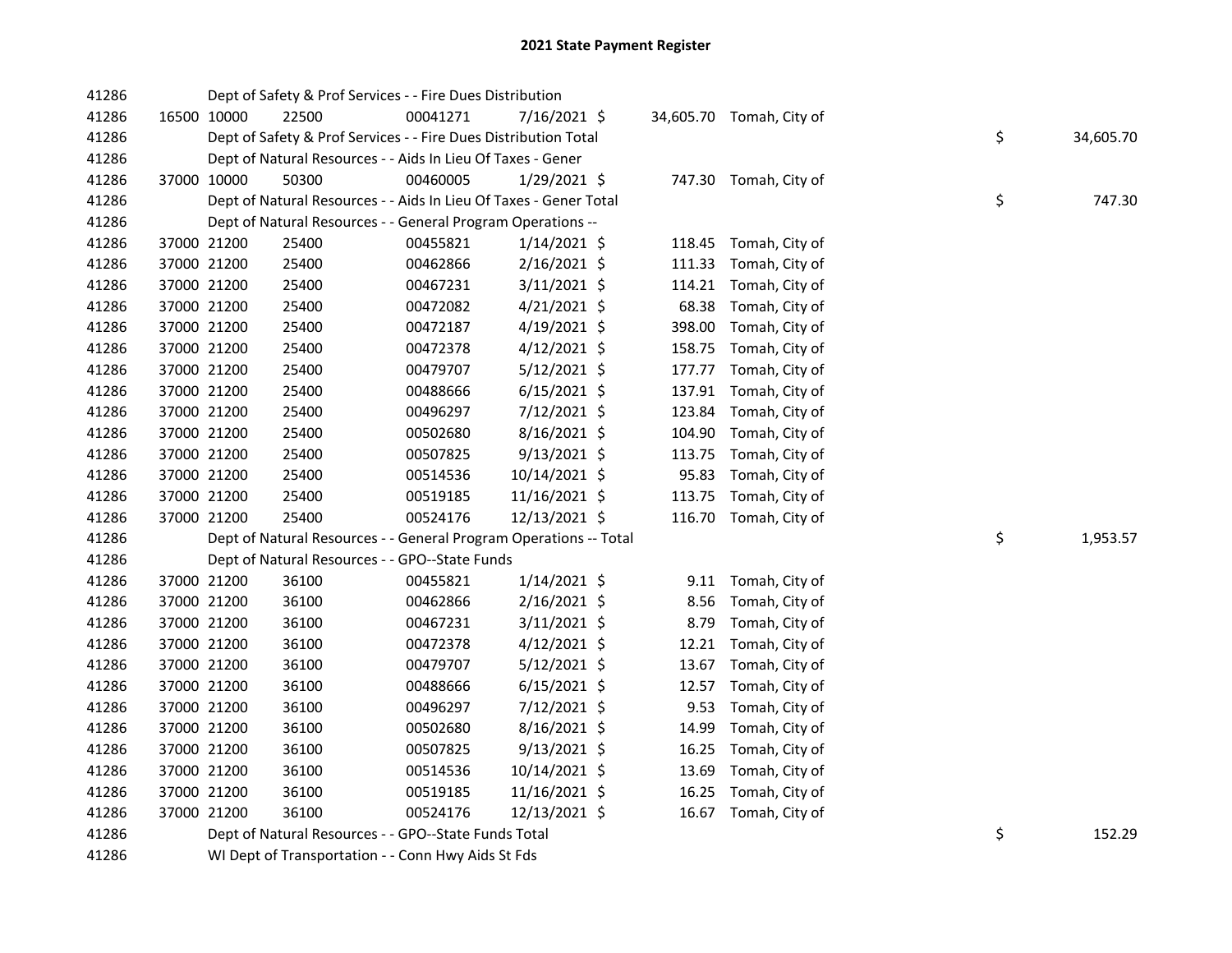| 41286 | 39500 21100 | 16200                                                                           | 00633587                | $1/4/2021$ \$  |  | 9,736.36 Tomah, City of   |    |            |
|-------|-------------|---------------------------------------------------------------------------------|-------------------------|----------------|--|---------------------------|----|------------|
| 41286 | 39500 21100 | 16200                                                                           | 00669194                | $4/5/2021$ \$  |  | 9,736.36 Tomah, City of   |    |            |
| 41286 | 39500 21100 | 16200                                                                           | 00712682                | $7/6/2021$ \$  |  | 9,736.36 Tomah, City of   |    |            |
| 41286 | 39500 21100 | 16200                                                                           | 00753241                | 10/4/2021 \$   |  | 9,736.36 Tomah, City of   |    |            |
| 41286 |             | WI Dept of Transportation - - Conn Hwy Aids St Fds Total                        |                         |                |  |                           | \$ | 38,945.44  |
| 41286 |             | WI Dept of Transportation - - Tc, Trns Oper Aid Sf                              |                         |                |  |                           |    |            |
| 41286 | 39500 21100 | 17700                                                                           | 00710160                | 6/23/2021 \$   |  | 38,612.00 Tomah, City of  |    |            |
| 41286 | 39500 21100 | 17700                                                                           | 00754739                | $9/30/2021$ \$ |  | 115,830.00 Tomah, City of |    |            |
| 41286 |             | WI Dept of Transportation - - Tc, Trns Oper Aid Sf Total                        |                         |                |  |                           | \$ | 154,442.00 |
| 41286 |             | WI Dept of Transportation - - Trnst/Trns-Rel Aid F                              |                         |                |  |                           |    |            |
| 41286 | 39500 21100 | 18200                                                                           | 00637879                | $1/12/2021$ \$ |  | 30,888.82 Tomah, City of  |    |            |
| 41286 | 39500 21100 | 18200                                                                           | 00675041                | $4/7/2021$ \$  |  | 100,681.08 Tomah, City of |    |            |
| 41286 | 39500 21100 | 18200                                                                           | 00786774                | 12/23/2021 \$  |  | 95,683.39 Tomah, City of  |    |            |
| 41286 | 39500 21100 | 18200                                                                           | 00786775                | 12/23/2021 \$  |  | 35,023.00 Tomah, City of  |    |            |
| 41286 |             | WI Dept of Transportation - - Trnst/Trns-Rel Aid F Total                        |                         |                |  |                           | \$ | 262,276.29 |
| 41286 |             | WI Dept of Transportation - - Trns Aids To Mnc.-Sf                              |                         |                |  |                           |    |            |
| 41286 | 39500 21100 | 19100                                                                           | 00632725                | $1/4/2021$ \$  |  | 165,043.35 Tomah, City of |    |            |
| 41286 | 39500 21100 | 19100                                                                           | 00668332                | $4/5/2021$ \$  |  | 165,043.35 Tomah, City of |    |            |
| 41286 | 39500 21100 | 19100                                                                           | 00711820                | $7/6/2021$ \$  |  | 165,043.35 Tomah, City of |    |            |
| 41286 | 39500 21100 | 19100                                                                           | 00752379                | 10/4/2021 \$   |  | 165,043.36 Tomah, City of |    |            |
| 41286 |             | WI Dept of Transportation - - Trns Aids To Mnc.-Sf Total                        |                         |                |  |                           | \$ | 660,173.41 |
| 41286 |             | Department of Health Services - - Emergency Medical Services, Ai                |                         |                |  |                           |    |            |
| 41286 | 43500 10000 | 11900                                                                           | 00412310                | $3/1/2021$ \$  |  | 6,291.79 Tomah, City of   |    |            |
| 41286 |             | Department of Health Services - - Emergency Medical Services, Ai Total          |                         |                |  |                           | \$ | 6,291.79   |
| 41286 |             | Department of Health Services - - Prepaid Medical Transport Reimbursement       |                         |                |  |                           |    |            |
| 41286 | 43500 10000 | 16300                                                                           | AMBULANCE 11/15/2021 \$ |                |  | 40,385.92 Tomah, City of  |    |            |
| 41286 |             | Department of Health Services - - Prepaid Medical Transport Reimbursement Total |                         |                |  |                           | \$ | 40,385.92  |
| 41286 |             | Department of Justice - - Drug Trafficking Resp Grants                          |                         |                |  |                           |    |            |
| 41286 | 45500 10000 | 20800                                                                           | 00106122                | $12/1/2021$ \$ |  | 8,203.00 Tomah, City of   |    |            |
| 41286 |             | Department of Justice - - Drug Trafficking Resp Grants Total                    |                         |                |  |                           | \$ | 8,203.00   |
| 41286 |             | Department of Justice - - Officer training reimbursement                        |                         |                |  |                           |    |            |
| 41286 | 45500 10000 | 21400                                                                           | 00105920                | 11/24/2021 \$  |  | 2,880.00 Tomah, City of   |    |            |
| 41286 |             | Department of Justice - - Officer training reimbursement Total                  |                         |                |  |                           | \$ | 2,880.00   |
| 41286 |             | Department of Justice - - Internet Crimes Against Childr                        |                         |                |  |                           |    |            |
| 41286 | 45500 10000 | 28400                                                                           | 00104784                | 11/9/2021 \$   |  | 746.22 Tomah, City of     |    |            |
| 41286 |             | Department of Justice - - Internet Crimes Against Childr Total                  |                         |                |  |                           | \$ | 746.22     |
| 41286 |             | Department of Justice - - Federal Aid; Victim Comp                              |                         |                |  |                           |    |            |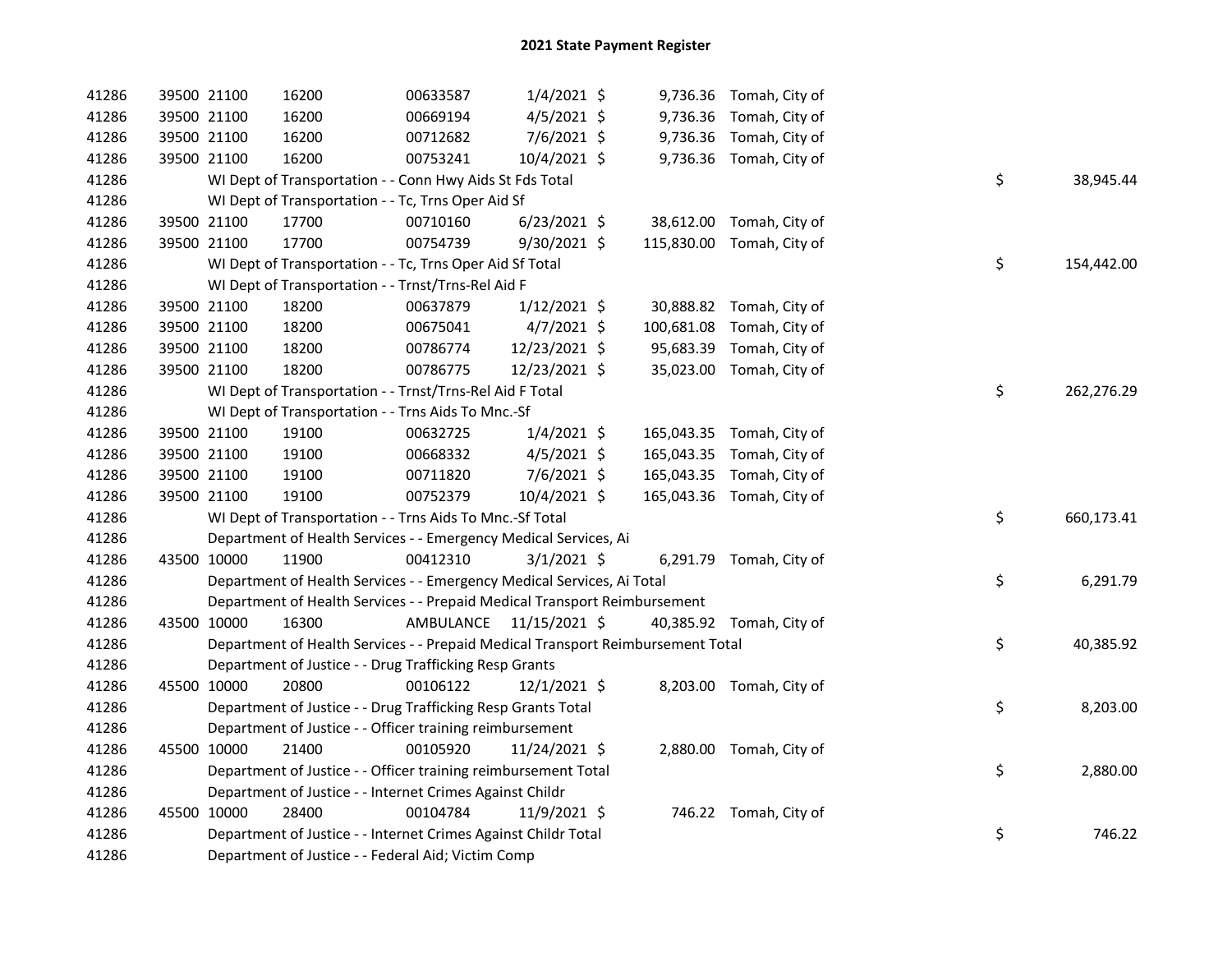| 41286 | 45500 10000                                              | 54100                                                                   | 00104288 | 10/26/2021 \$  |  |           | 150.42 Tomah, City of     |  |    |            |
|-------|----------------------------------------------------------|-------------------------------------------------------------------------|----------|----------------|--|-----------|---------------------------|--|----|------------|
| 41286 | Department of Justice - - Federal Aid; Victim Comp Total |                                                                         |          |                |  |           |                           |  |    | 150.42     |
| 41286 |                                                          | Department of Military Affairs - - Energy Costs, Energy-Related A       |          |                |  |           |                           |  |    |            |
| 41286 | 46500 10000                                              | 10600                                                                   | 00087904 | $1/15/2021$ \$ |  | 147.52    | Tomah, City of            |  |    |            |
| 41286 | 46500 10000                                              | 10600                                                                   | 00090281 | 2/22/2021 \$   |  | 149.76    | Tomah, City of            |  |    |            |
| 41286 | 46500 10000                                              | 10600                                                                   | 00091172 | $3/16/2021$ \$ |  | 160.13    | Tomah, City of            |  |    |            |
| 41286 | 46500 10000                                              | 10600                                                                   | 00092726 | 4/19/2021 \$   |  | 170.50    | Tomah, City of            |  |    |            |
| 41286 | 46500 10000                                              | 10600                                                                   | 00094025 | $5/14/2021$ \$ |  | 170.50    | Tomah, City of            |  |    |            |
| 41286 | 46500 10000                                              | 10600                                                                   | 00095363 | $6/15/2021$ \$ |  | 170.50    | Tomah, City of            |  |    |            |
| 41286 | 46500 10000                                              | 10600                                                                   | 00097126 | 7/14/2021 \$   |  | 232.72    | Tomah, City of            |  |    |            |
| 41286 | 46500 10000                                              | 10600                                                                   | 00099009 | 8/19/2021 \$   |  | 170.50    | Tomah, City of            |  |    |            |
| 41286 | 46500 10000                                              | 10600                                                                   | 00099837 | $9/13/2021$ \$ |  | 170.50    | Tomah, City of            |  |    |            |
| 41286 | 46500 10000                                              | 10600                                                                   | 00101272 | 10/15/2021 \$  |  | 170.50    | Tomah, City of            |  |    |            |
| 41286 | 46500 10000                                              | 10600                                                                   | 00102615 | 11/12/2021 \$  |  | 180.87    | Tomah, City of            |  |    |            |
| 41286 | 46500 10000                                              | 10600                                                                   | 00103701 | 12/13/2021 \$  |  | 170.50    | Tomah, City of            |  |    |            |
| 41286 |                                                          | Department of Military Affairs - - Energy Costs, Energy-Related A Total |          |                |  |           |                           |  | \$ | 2,064.50   |
| 41286 |                                                          | Department of Administration - - Hv Trans Ln Annual Impact Fee          |          |                |  |           |                           |  |    |            |
| 41286 | 50500 10000                                              | 17400                                                                   | 00144494 | $5/3/2021$ \$  |  |           | 7,573.00 Tomah, City of   |  |    |            |
| 41286 |                                                          | Department of Administration - - Hv Trans Ln Annual Impact Fee Total    |          |                |  |           |                           |  | \$ | 7,573.00   |
| 41286 |                                                          | Public Defender Board - - Trial Representation                          |          |                |  |           |                           |  |    |            |
|       |                                                          |                                                                         |          |                |  |           |                           |  |    |            |
| 41286 | 55000 10000                                              | 10300                                                                   | 00300778 | 7/9/2021 \$    |  |           | 35.00 Tomah, City of      |  |    |            |
| 41286 |                                                          | Public Defender Board - - Trial Representation Total                    |          |                |  |           |                           |  | \$ | 35.00      |
| 41286 |                                                          | Department of Revenue - - Gifts And Grants                              |          |                |  |           |                           |  |    |            |
| 41286 | 56600 10000                                              | 12100                                                                   | 00207143 | $6/25/2021$ \$ |  |           | 491,785.20 Tomah, City of |  |    |            |
| 41286 |                                                          | Department of Revenue - - Gifts And Grants Total                        |          |                |  |           |                           |  | \$ | 491,785.20 |
| 41286 |                                                          | Department of Revenue - - Misc Revenue Holding Clearing                 |          |                |  |           |                           |  |    |            |
| 41286 | 56600 10000                                              | 99500                                                                   | 00188905 | $1/8/2021$ \$  |  |           | 1,660.78 Tomah, City of   |  |    |            |
| 41286 | 56600 10000                                              | 99500                                                                   | 00188907 | $1/8/2021$ \$  |  | 1,957.80  | Tomah, City of            |  |    |            |
| 41286 | 56600 10000                                              | 99500                                                                   | 00189181 | $1/11/2021$ \$ |  | 870.50    | Tomah, City of            |  |    |            |
| 41286 | 56600 10000                                              | 99500                                                                   | 00190476 | $2/1/2021$ \$  |  | 70.00     | Tomah, City of            |  |    |            |
| 41286 | 56600 10000                                              | 99500                                                                   | 00190976 | $2/5/2021$ \$  |  | 13,186.73 | Tomah, City of            |  |    |            |
| 41286 | 56600 10000                                              | 99500                                                                   | 00190978 | $2/5/2021$ \$  |  |           | 2,504.78 Tomah, City of   |  |    |            |
| 41286 | 56600 10000                                              | 99500                                                                   | 00192770 | $3/1/2021$ \$  |  |           | 3,173.85 Tomah, City of   |  |    |            |
| 41286 | 56600 10000                                              | 99500                                                                   | 00192774 | $3/1/2021$ \$  |  |           | 673.00 Tomah, City of     |  |    |            |
| 41286 | 56600 10000                                              | 99500                                                                   | 00193582 | $3/5/2021$ \$  |  |           | 22,831.12 Tomah, City of  |  |    |            |
| 41286 | 56600 10000                                              | 99500                                                                   | 00193584 | $3/5/2021$ \$  |  |           | 10,390.60 Tomah, City of  |  |    |            |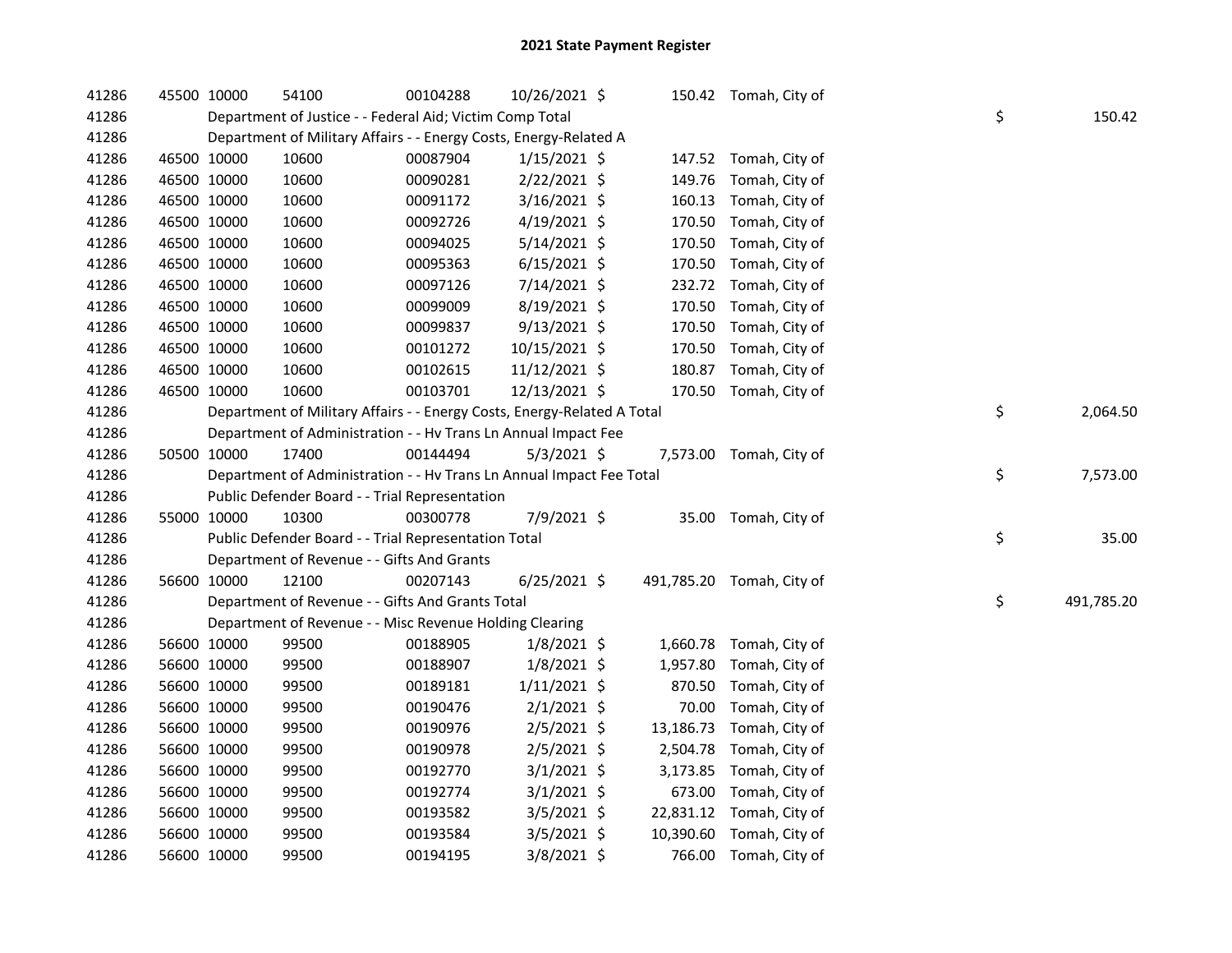| 41286 | 56600 10000 | 99500                                                                 | 00195047 | $3/15/2021$ \$ |           | 247.50 Tomah, City of     |    |            |
|-------|-------------|-----------------------------------------------------------------------|----------|----------------|-----------|---------------------------|----|------------|
| 41286 | 56600 10000 | 99500                                                                 | 00195049 | $3/15/2021$ \$ | 1,453.59  | Tomah, City of            |    |            |
| 41286 | 56600 10000 | 99500                                                                 | 00195878 | 3/22/2021 \$   | 1,256.20  | Tomah, City of            |    |            |
| 41286 | 56600 10000 | 99500                                                                 | 00196556 | 3/29/2021 \$   | 443.00    | Tomah, City of            |    |            |
| 41286 | 56600 10000 | 99500                                                                 | 00197298 | $4/5/2021$ \$  | 953.78    | Tomah, City of            |    |            |
| 41286 | 56600 10000 | 99500                                                                 | 00197861 | $4/7/2021$ \$  | 17,239.36 | Tomah, City of            |    |            |
| 41286 | 56600 10000 | 99500                                                                 | 00197864 | $4/7/2021$ \$  | 10,879.72 | Tomah, City of            |    |            |
| 41286 | 56600 10000 | 99500                                                                 | 00198505 | $4/12/2021$ \$ | 1,244.20  | Tomah, City of            |    |            |
| 41286 | 56600 10000 | 99500                                                                 | 00199878 | 4/26/2021 \$   | 345.00    | Tomah, City of            |    |            |
| 41286 | 56600 10000 | 99500                                                                 | 00201226 | $5/7/2021$ \$  | 8,235.42  | Tomah, City of            |    |            |
| 41286 | 56600 10000 | 99500                                                                 | 00201228 | 5/7/2021 \$    | 6,424.53  | Tomah, City of            |    |            |
| 41286 | 56600 10000 | 99500                                                                 | 00201671 | 5/10/2021 \$   | 569.00    | Tomah, City of            |    |            |
| 41286 | 56600 10000 | 99500                                                                 | 00202311 | $5/17/2021$ \$ | 65.48     | Tomah, City of            |    |            |
| 41286 | 56600 10000 | 99500                                                                 | 00203032 | $5/24/2021$ \$ | 202.05    | Tomah, City of            |    |            |
| 41286 | 56600 10000 | 99500                                                                 | 00204452 | $6/7/2021$ \$  | 14,554.72 | Tomah, City of            |    |            |
| 41286 | 56600 10000 | 99500                                                                 | 00204453 | $6/7/2021$ \$  |           | 7,044.11 Tomah, City of   |    |            |
| 41286 | 56600 10000 | 99500                                                                 | 00205399 | $6/14/2021$ \$ | 172.00    | Tomah, City of            |    |            |
| 41286 | 56600 10000 | 99500                                                                 | 00205895 | $6/21/2021$ \$ | 70.00     | Tomah, City of            |    |            |
| 41286 | 56600 10000 | 99500                                                                 | 00209028 | 7/8/2021 \$    | 10,076.39 | Tomah, City of            |    |            |
| 41286 | 56600 10000 | 99500                                                                 | 00209029 | 7/8/2021 \$    | 8,163.83  | Tomah, City of            |    |            |
| 41286 | 56600 10000 | 99500                                                                 | 00210218 | 7/19/2021 \$   | 380.00    | Tomah, City of            |    |            |
| 41286 | 56600 10000 | 99500                                                                 | 00211775 | $8/6/2021$ \$  | 4,694.45  | Tomah, City of            |    |            |
| 41286 | 56600 10000 | 99500                                                                 | 00211776 | $8/6/2021$ \$  | 4,596.70  | Tomah, City of            |    |            |
| 41286 | 56600 10000 | 99500                                                                 | 00214387 | 9/8/2021 \$    | 5,208.27  | Tomah, City of            |    |            |
| 41286 | 56600 10000 | 99500                                                                 | 00214388 | 9/8/2021 \$    | 4,217.24  | Tomah, City of            |    |            |
| 41286 | 56600 10000 | 99500                                                                 | 00216638 | 10/7/2021 \$   |           | 5,593.84 Tomah, City of   |    |            |
| 41286 | 56600 10000 | 99500                                                                 | 00216640 | 10/7/2021 \$   |           | 4,693.40 Tomah, City of   |    |            |
| 41286 | 56600 10000 | 99500                                                                 | 00219226 | 11/5/2021 \$   |           | 5,084.12 Tomah, City of   |    |            |
| 41286 | 56600 10000 | 99500                                                                 | 00219228 | 11/5/2021 \$   |           | 4,580.01 Tomah, City of   |    |            |
| 41286 | 56600 10000 | 99500                                                                 | 00221378 | 12/7/2021 \$   |           | 7,824.47 Tomah, City of   |    |            |
| 41286 | 56600 10000 | 99500                                                                 | 00221379 | $12/7/2021$ \$ |           | 3,004.46 Tomah, City of   |    |            |
| 41286 |             | Department of Revenue - - Misc Revenue Holding Clearing Total         |          |                |           |                           | \$ | 197,602.00 |
| 41286 |             | Shared Revenue and Tax Relief - - Expenditure Restraint Program       |          |                |           |                           |    |            |
| 41286 | 83500 10000 | 10100                                                                 | 00081802 | 7/26/2021 \$   |           | 142,613.79 Tomah, City of |    |            |
| 41286 |             | Shared Revenue and Tax Relief - - Expenditure Restraint Program Total |          |                |           |                           | \$ | 142,613.79 |
| 41286 |             | Shared Revenue and Tax Relief - - County And Municipal Aid            |          |                |           |                           |    |            |
| 41286 | 83500 10000 | 10500                                                                 | 00081802 | 7/26/2021 \$   |           | 238,700.17 Tomah, City of |    |            |